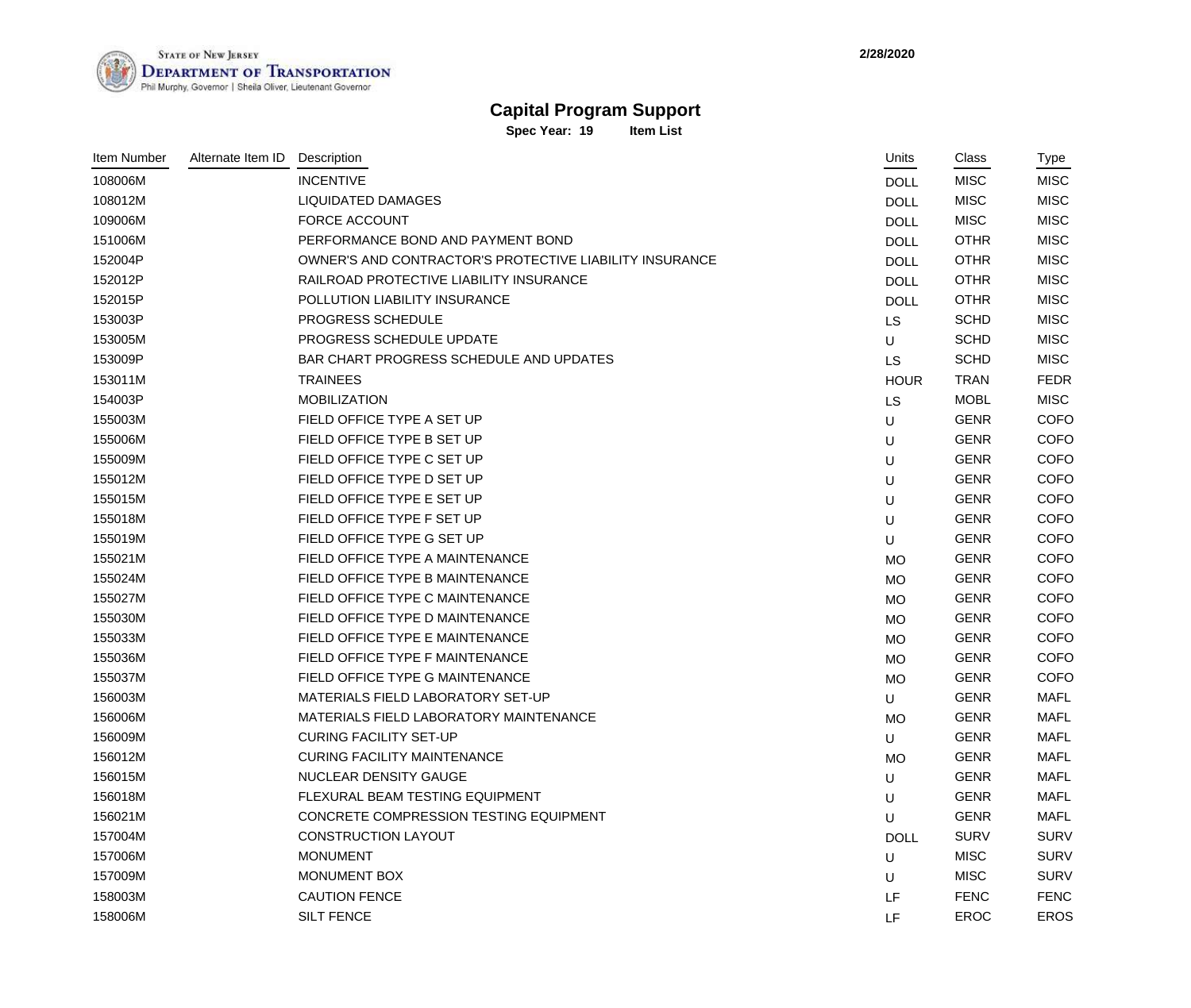| Item Number | Alternate Item ID | Description                                   | Units      | Class       | Type        |
|-------------|-------------------|-----------------------------------------------|------------|-------------|-------------|
| 158009M     |                   | HEAVY DUTY SILT FENCE, ORANGE                 | LF         | <b>EROC</b> | <b>EROS</b> |
| 158012M     |                   | HEAVY DUTY SILT FENCE, BLACK                  | LF         | EROC        | <b>EROS</b> |
| 158015M     |                   | <b>HAYBALE</b>                                | U          | <b>EROC</b> | <b>EROS</b> |
| 158018M     |                   | HAYBALE CHECK DAM WITH TEMPORARY STONE OUTLET | LF         | <b>EROC</b> | <b>EROS</b> |
| 158021M     |                   | TEMPORARY STONE CHECK DAM                     | <b>CY</b>  | <b>EROC</b> | <b>EROS</b> |
| 158024M     |                   | TEMPORARY SLOPE DRAIN                         | LF         | EROC        | <b>EROS</b> |
| 158027M     |                   | <b>INLET FILTER TYPE 1</b>                    | <b>SF</b>  | EROC        | <b>EROS</b> |
| 158030M     |                   | INLET FILTER TYPE 2, 2' X 4'                  | U          | <b>EROC</b> | <b>EROS</b> |
| 158033M     |                   | INLET FILTER TYPE 2, 4' X 4'                  | U          | EROC        | <b>EROS</b> |
| 158036M     |                   | TEMPORARY INLET SEDIMENT TRAP                 | U          | <b>EROC</b> | <b>EROS</b> |
| 158039M     |                   | TEMPORARY STONE OUTLET SEDIMENT TRAP          | <b>SF</b>  | EROC        | <b>EROS</b> |
| 158041M     |                   | <b>TURBIDITY DAM</b>                          | LS         | EROC        | <b>EROS</b> |
| 158042M     |                   | FLOATING TURBIDITY BARRIER, TYPE 1            | LF         | EROC        | <b>EROS</b> |
| 158045M     |                   | FLOATING TURBIDITY BARRIER, TYPE 2            | LF         | EROC        | <b>EROS</b> |
| 158048M     |                   | FLOATING TURBIDITY BARRIER, TYPE 3            | LF         | EROC        | <b>EROS</b> |
| 158051M     |                   | <b>DEWATERING BASIN</b>                       | U          | EROC        | <b>EROS</b> |
| 158052P     |                   | <b>STREAM DIVERSION SYSTEM</b>                | LS         | EROC        | <b>EROS</b> |
| 158053M     |                   | <b>RECHARGE BASIN</b>                         | U          | <b>EROC</b> | <b>EROS</b> |
| 158054M     |                   | SEDIMENT CONTROL BAG                          | <b>SF</b>  | <b>EROC</b> | <b>EROS</b> |
| 158057M     |                   | SEDIMENT CONTROL TANK                         | U          | <b>EROC</b> | <b>EROS</b> |
| 158058M     |                   | COMPOST FILTER SOCK, ONLINETER                | LF         | <b>EROC</b> | <b>EROS</b> |
| 158060M     |                   | <b>CONSTRUCTION DRIVEWAY</b>                  | T.         | EROC        | <b>EROS</b> |
| 158061P     |                   | STABILIZED ACCESS ROAD                        | LS         | EROC        | <b>EROS</b> |
| 158063P     |                   | <b>CONCRETE WASHOUT SYSTEM</b>                | <b>LS</b>  | <b>EROC</b> | <b>EROS</b> |
| 158065P     |                   | NOISE CONTROL                                 | <b>LS</b>  | <b>NOIS</b> | <b>MISC</b> |
| 158066M     |                   | ABSORBENT BOOM                                | LF         | EROC        | <b>ENVR</b> |
| 158068P     |                   | <b>BIORETENTION SYSTEM</b>                    | <b>SY</b>  | <b>EROC</b> | <b>EROS</b> |
| 158069M     |                   | OIL-WATER SEPARATOR                           | U          | <b>EROC</b> | <b>ENVR</b> |
| 158072M     |                   | OIL ONLY EMERGENCY SPILL KIT, TYPE 1          | U          | <b>EROC</b> | <b>ENVR</b> |
| 158075M     |                   | OIL ONLY EMERGENCY SPILL KIT, TYPE 2          | U          | <b>EROC</b> | <b>ENVR</b> |
| 158078M     |                   | OIL ONLY EMERGENCY SPILL KIT, TYPE 3          | U          | <b>EROC</b> | <b>ENVR</b> |
| 158081M     |                   | OIL ONLY EMERGENCY SPILL KIT, TYPE 4          | U          | <b>EROC</b> | <b>ENVR</b> |
| 158084M     |                   | <b>EROSION CONTROL SEDIMENT REMOVAL</b>       | <b>CY</b>  | <b>EROC</b> | <b>EROS</b> |
| 158085P     |                   | <b>BIOLOGICAL SURVEYS</b>                     | <b>LS</b>  | <b>MISC</b> | <b>MISC</b> |
| 158087M     |                   | <b>TEMPORARY RIPRAP</b>                       | <b>CY</b>  | <b>EROC</b> | <b>EROS</b> |
| 158090P     |                   | <b>TREE PROTECTION</b>                        | LF         | <b>EROC</b> | <b>EROS</b> |
| 158095M     |                   | <b>BASIN SAND LAYER</b>                       | <b>CY</b>  | <b>EROC</b> | <b>EROS</b> |
| 158110P     |                   | NEST BOX                                      | LS         | <b>MISC</b> | <b>ENVR</b> |
| 159003M     |                   | <b>BREAKAWAY BARRICADE</b>                    | U          | <b>MNTC</b> | <b>BARR</b> |
| 159006M     |                   | <b>DRUM</b>                                   | U          | <b>MNTC</b> | <b>BARR</b> |
| 159007M     |                   | <b>EMERGENCY TRAFFIC CONTROL</b>              | <b>DOL</b> | <b>MNTC</b> | <b>MISC</b> |
| 159009M     |                   | <b>TRAFFIC CONE</b>                           | U          | <b>MNTC</b> | <b>BARR</b> |
| 159012M     |                   | <b>CONSTRUCTION SIGNS</b>                     | <b>SF</b>  | <b>MNTC</b> | <b>SIGN</b> |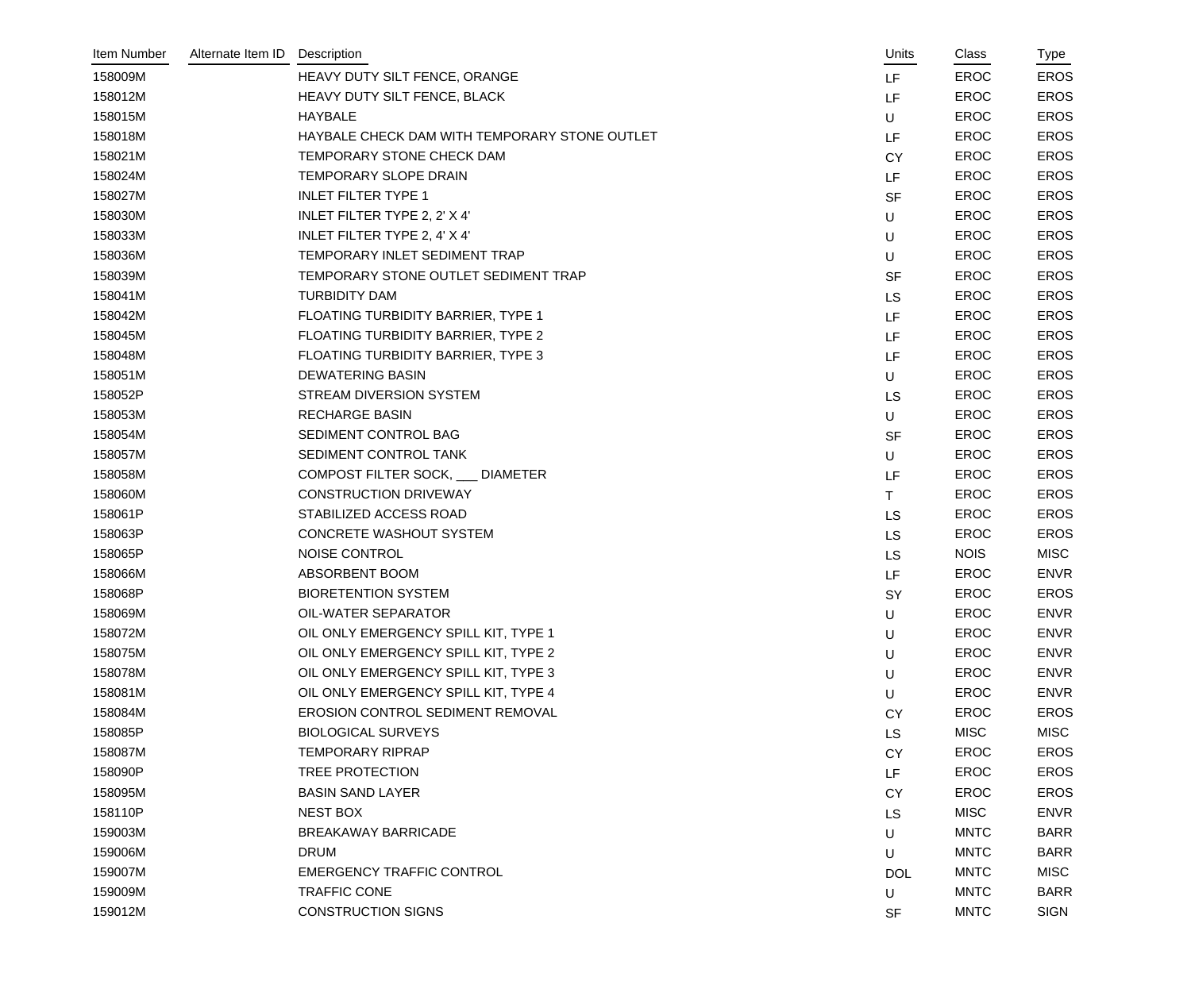| Item Number | Alternate Item ID | Description                                                        | Units       | Class       | <u>Type</u> |
|-------------|-------------------|--------------------------------------------------------------------|-------------|-------------|-------------|
| 159015M     |                   | CONSTRUCTION IDENTIFICATION SIGN, 4' X 8'                          | U           | <b>MNTC</b> | <b>SIGN</b> |
| 159018M     |                   | CONSTRUCTION IDENTIFICATION SIGN, 6' X 12'                         | U           | <b>MNTC</b> | <b>SIGN</b> |
| 159020P     |                   | <b>CONSTRUCTION BARRIER CURB, BRIDGE</b>                           | LF          | <b>MNTC</b> | <b>BARR</b> |
| 159021P     |                   | <b>CONSTRUCTION BARRIER CURB</b>                                   | LF          | <b>MNTC</b> | <b>BARR</b> |
| 159024M     |                   | FLASHING ARROW BOARD, 2' X 4'                                      | U           | <b>MNTC</b> | <b>LGHT</b> |
| 159026P     |                   | <b>CONSTRUCTION BARRIER CURB REMOVAL</b>                           | LF          | <b>MNTC</b> | <b>BARR</b> |
| 159027M     |                   | FLASHING ARROW BOARD, 4' X 8'                                      | U           | <b>MNTC</b> | <b>LGHT</b> |
| 159030M     |                   | PORTABLE VARIABLE MESSAGE SIGN                                     | U           | <b>MNTC</b> | <b>LGHT</b> |
| 159033M     |                   | TEMPORARY CRASH CUSHION, INERTIAL BARRIER SYSTEM, 7 MODULES        | U           | <b>MNTC</b> | <b>CUSH</b> |
| 159036M     |                   | TEMPORARY CRASH CUSHION, INERTIAL BARRIER SYSTEM, 8 MODULES        | U           | <b>MNTC</b> | <b>CUSH</b> |
| 159039M     |                   | TEMPORARY CRASH CUSHION, INERTIAL BARRIER SYSTEM, 9 MODULES        | U           | <b>MNTC</b> | <b>CUSH</b> |
| 159042M     |                   | TEMPORARY CRASH CUSHION, INERTIAL BARRIER SYSTEM, 10 MODULES       | U           | <b>MNTC</b> | <b>CUSH</b> |
| 159045M     |                   | TEMPORARY CRASH CUSHION, INERTIAL BARRIER SYSTEM, 11 MODULES       | U           | <b>MNTC</b> | <b>CUSH</b> |
| 159048M     |                   | TEMPORARY CRASH CUSHION, INERTIAL BARRIER SYSTEM, 12 MODULES       | U           | <b>MNTC</b> | <b>CUSH</b> |
| 159051M     |                   | TEMPORARY CRASH CUSHION, INERTIAL BARRIER SYSTEM, 13 MODULES       | U           | <b>MNTC</b> | <b>CUSH</b> |
| 159054M     |                   | TEMPORARY CRASH CUSHION, INERTIAL BARRIER SYSTEM, 14 MODULES       | U           | <b>MNTC</b> | <b>CUSH</b> |
| 159056M     |                   | TEMPORARY CRASH CUSHION, INTERTIAL BARRIER SYSTEM, 22 MODULES      | U           | <b>MNTC</b> | <b>CUSH</b> |
| 159057M     |                   | TEMPORARY CRASH CUSHION, INERTIAL BARRIER SYSTEM, 15 MODULES       | U           | <b>MNTC</b> | <b>CUSH</b> |
| 159060M     |                   | TEMPORARY CRASH CUSHION, INERTIAL BARRIER SYSTEM, 16 MODULES       | U           | <b>MNTC</b> | <b>CUSH</b> |
| 159108M     |                   | TRAFFIC CONTROL TRUCK WITH MOUNTED CRASH CUSHION                   | U           | <b>MNTC</b> | <b>CUSH</b> |
| 159109M     |                   | TEMPORARY PROTECTION OF ITS CONDUIT DUCT BANK                      | LF          | <b>UTIL</b> | <b>MISC</b> |
| 159110M     |                   | TEMPORARY BEAM GUIDE RAIL                                          | LF          | <b>GDRL</b> | <b>TEST</b> |
| 159111M     |                   | <b>CHANNELIZING GUIDE POST</b>                                     | U           | <b>MNTC</b> | <b>DELN</b> |
| 159114M     |                   | REMOVABLE BLACK LINE MASKING TAPE, 6"                              | LF          | <b>PVMK</b> | <b>STIP</b> |
| 159117M     |                   | REMOVABLE BLACK LINE MASKING TAPE, 8"                              | LF          | <b>PVMK</b> | <b>STIP</b> |
| 159120M     |                   | TEMPORARY PAVEMENT MARKING TAPE, 4"                                | LF          | <b>PVMK</b> | <b>STIP</b> |
| 159123M     |                   | TEMPORARY PAVEMENT MARKING TAPE, 6"                                | LF          | <b>PVMK</b> | <b>STIP</b> |
| 159126M     |                   | TEMPORARY TRAFFIC STRIPES, 4"                                      | LF          | <b>PVMK</b> | <b>STIP</b> |
| 159129M     |                   | TEMPORARY TRAFFIC STRIPES, 6"                                      | LF          | <b>PVMK</b> | <b>STIP</b> |
| 159132M     |                   | TEMPORARY PAVEMENT MARKINGS                                        | <b>SF</b>   | <b>PVMK</b> | <b>STIP</b> |
| 159135M     |                   | <b>TEMPORARY PAVEMENT MARKERS</b>                                  | U           | <b>PVMK</b> | <b>STIP</b> |
| 159138M     |                   | <b>HMA PATCH</b>                                                   | т           | <b>ASPH</b> | <b>BITM</b> |
| 159141M     |                   | TRAFFIC DIRECTOR, FLAGGER                                          | <b>HOUR</b> | <b>MNTC</b> | <b>MISC</b> |
| 159144M     |                   | <b>EMERGENCY TOWING SERVICE</b>                                    | U           | <b>MNTC</b> | <b>TOWG</b> |
| 159153M     |                   | ROCKFALL CONSTRUCTION BARRIER                                      | LF          | <b>MNTC</b> | <b>BARR</b> |
| 159160M     |                   | SIGN SUPPORT FOR BALUSTRADE                                        | U           | <b>MNTC</b> | <b>MISC</b> |
| 159170M     |                   | <b>SCHOOL BUS SERVICE</b>                                          | LS          | <b>MISC</b> | <b>MISC</b> |
| 159175P     |                   | CONSTRUCTION BARRIER CURB, MOVABLE SYSTEM                          | LF          | <b>MNTC</b> | <b>BARR</b> |
| 159183P     |                   | PORTABLE SOLAR POWERED TRAFFIC SPEED MONITOR                       | U           | <b>MNTC</b> | <b>MISC</b> |
| 159190M     |                   | <b>SNOW REMOVAL</b>                                                | <b>LS</b>   | <b>MISC</b> | <b>MISC</b> |
| 159191P     |                   | SNOW PLOWING AND SPREADING                                         | <b>HOUR</b> | <b>MISC</b> | <b>MISC</b> |
| 159200M     |                   | TEMPORARY CRASH CUSHION, COMPRESSIVE BARRIER, TYPE 2, WIDTH NARROW | U           | <b>MNTC</b> | <b>CUSH</b> |
| 159203M     |                   | TEMPORARY CRASH CUSHION, COMPRESSIVE BARRIER, TYPE 2, WIDTH MEDIUM | U           | <b>MNTC</b> | <b>CUSH</b> |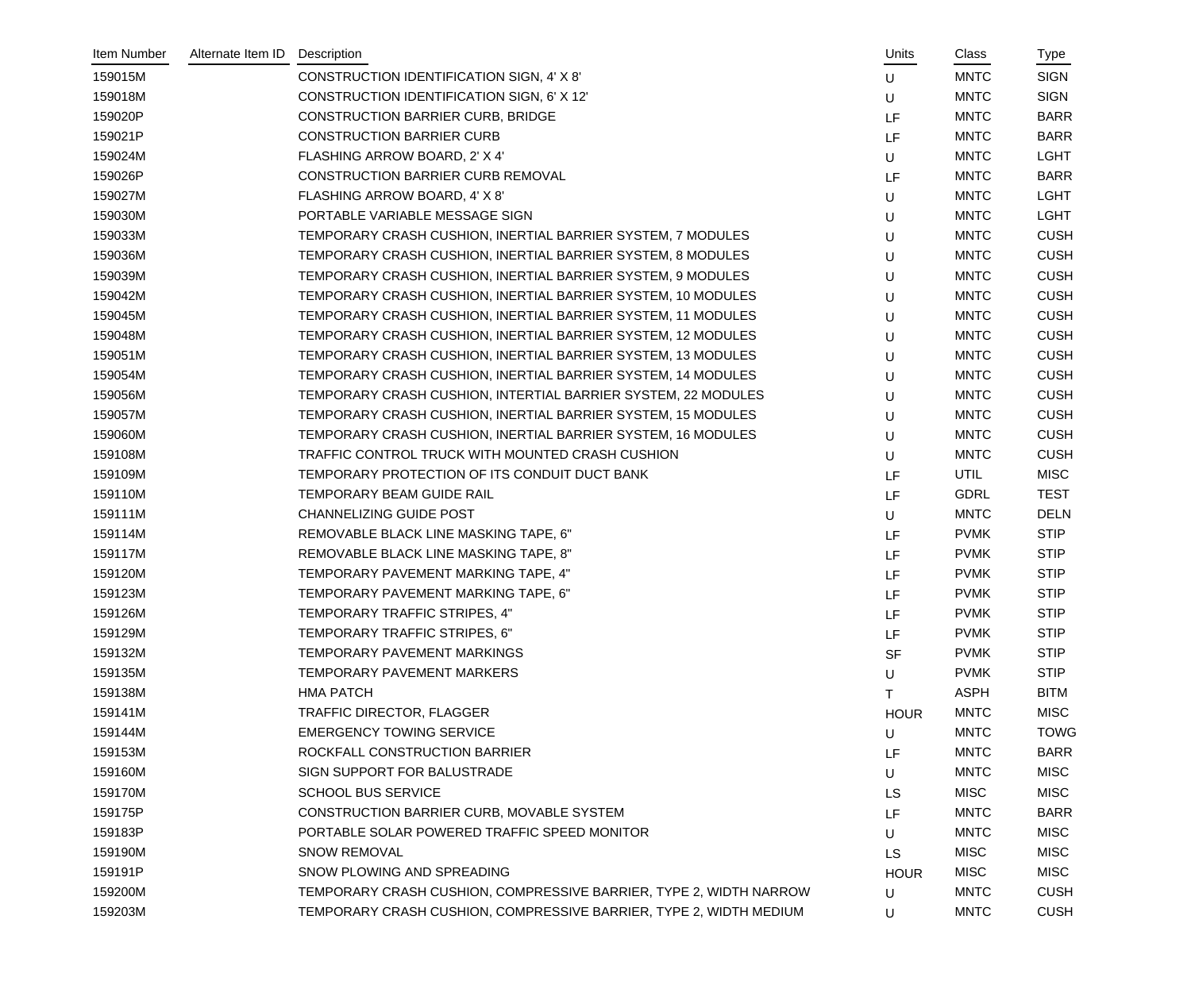| Item Number | Alternate Item ID | Description                                                                                  | Units       | Class       | Type        |
|-------------|-------------------|----------------------------------------------------------------------------------------------|-------------|-------------|-------------|
| 159206M     |                   | TEMPORARY CRASH CUSHION, COMPRESSIVE BARRIER, TYPE 2, WIDTH WIDE                             | U           | <b>MNTC</b> | <b>CUSH</b> |
| 159209M     |                   | TEMPORARY CRASH CUSHION, COMPRESSIVE BARRIER, TYPE 2, WIDTH X-WIDE                           | U           | <b>MNTC</b> | <b>CUSH</b> |
| 159212M     |                   | TEMPORARY CRASH CUSHION, COMPRESSIVE BARRIER, TYPE 3, WIDTH NARROW                           | U           | <b>MNTC</b> | <b>CUSH</b> |
| 159215M     |                   | TEMPORARY CRASH CUSHION, COMPRESSIVE BARRIER, TYPE 3, WIDTH MEDIUM                           | U           | <b>MNTC</b> | <b>CUSH</b> |
| 159218M     |                   | TEMPORARY CRASH CUSHION, COMPRESSIVE BARRIER, TYPE 3, WIDTH WIDE                             | U           | <b>MNTC</b> | <b>CUSH</b> |
| 159221M     |                   | TEMPORARY CRASH CUSHION, COMPRESSIVE BARRIER, TYPE 3, WIDTH X-WIDE                           | U           | <b>MNTC</b> | <b>CUSH</b> |
| 159224M     |                   | TEMPORARY CRASH CUSHION, COMPRESSIVE BARRIER, TYPE 4, WIDTH NARROW                           | U           | <b>MNTC</b> | <b>CUSH</b> |
| 159227M     |                   | TEMPORARY CRASH CUSHION, COMPRESSIVE BARRIER, TYPE 4, WIDTH MEDIUM                           | U           | <b>MNTC</b> | <b>CUSH</b> |
| 159230M     |                   | TEMPORARY CRASH CUSHION, COMPRESSIVE BARRIER, TYPE 4, WIDTH WIDE                             | U           | <b>MNTC</b> | <b>CUSH</b> |
| 159233M     |                   | TEMPORARY CRASH CUSHION, COMPRESSIVE BARRIER, TYPE 4, WIDTH X-WIDE                           | U           | <b>MNTC</b> | <b>CUSH</b> |
| 159236M     |                   | TEMPORARY CRASH CUSHION, LOW MAINTENANCE COMPRESSIVE BARRIER, TYPE 2,<br><b>WIDTH NARROW</b> | U           | <b>MNTC</b> | <b>CUSH</b> |
| 159239M     |                   | TEMPORARY CRASH CUSHION, LOW MAINTENANCE COMPRESSIVE BARRIER, TYPE 2,<br><b>WIDTH MEDIUM</b> | U           | <b>MNTC</b> | <b>CUSH</b> |
| 159242M     |                   | TEMPORARY CRASH CUSHION, LOW MAINTENANCE COMPRESSIVE BARRIER, TYPE 3,<br><b>WIDTH NARROW</b> | U           | <b>MNTC</b> | <b>CUSH</b> |
| 159245M     |                   | TEMPORARY CRASH CUSHION, LOW MAINTENANCE COMPRESSIVE BARRIER, TYPE 3,<br><b>WIDTH MEDIUM</b> | $\cup$      | <b>MNTC</b> | <b>CUSH</b> |
| 159248M     |                   | TEMPORARY CRASH CUSHION, LOW MAINTENANCE COMPRESSIVE BARRIER, TYPE 4,<br><b>WIDTH NARROW</b> | U           | <b>MNTC</b> | <b>CUSH</b> |
| 159251M     |                   | TEMPORARY CRASH CUSHION, LOW MAINTENANCE COMPRESSIVE BARRIER, TYPE 4,<br><b>WIDTH MEDIUM</b> | U           | <b>MNTC</b> | <b>CUSH</b> |
| 159300M     |                   | TRAFFIC STRIPES, LATEX, 4"                                                                   | LF          | <b>PVMK</b> | <b>STIP</b> |
| 159301M     |                   | TRAFFIC STRIPES, LATEX, 6"                                                                   | LF          | <b>PVMK</b> | <b>STIP</b> |
| 159302M     |                   | TRAFFIC STRIPES, LATEX, 8"                                                                   | LF          | <b>PVMK</b> | <b>STIP</b> |
| 159310M     |                   | TRAFFIC MARKINGS LINES, LATEX, 4"                                                            | LF          | <b>PVMK</b> | <b>STIP</b> |
| 159311M     |                   | TRAFFIC MARKINGS LINES, LATEX, 6"                                                            | LF          | <b>PVMK</b> | <b>STIP</b> |
| 159312M     |                   | TRAFFIC MARKINGS LINES, LATEX, 8"                                                            | LF          | <b>PVMK</b> | <b>STIP</b> |
| 159313M     |                   | TRAFFIC MARKINGS LINES, LATEX, 12"                                                           | LF          | <b>PVMK</b> | <b>STIP</b> |
| 159314M     |                   | TRAFFIC MARKINGS LINES, LATEX, 24"                                                           | <b>LF</b>   | <b>PVMK</b> | <b>STIP</b> |
| 159320M     |                   | TRAFFIC MARKINGS SYMBOLS, LATEX                                                              | <b>SF</b>   | <b>PVMK</b> | <b>STIP</b> |
| 159400M     |                   | TEMPORARY PROTECTED PEDESTRIAN WALKWAY                                                       | LF          | <b>MISC</b> | <b>WALK</b> |
| 159401M     |                   | TEMPORARY PEDESTRIAN ACCESS STAGING                                                          | <b>LS</b>   | <b>MNTC</b> | <b>CUSH</b> |
| 159450M     |                   | POLICE SERVICE CHARGE                                                                        | <b>DOLL</b> | <b>MISC</b> | <b>MISC</b> |
| 160004M     |                   | FUEL PRICE ADJUSTMENT                                                                        | <b>DOLL</b> | <b>OTHR</b> | <b>MISC</b> |
| 160007M     |                   | ASPHALT PRICE ADJUSTMENT                                                                     | <b>DOLL</b> | <b>ASPX</b> | <b>BITM</b> |
| 161003P     |                   | <b>FINAL CLEANUP</b>                                                                         | <b>LS</b>   | <b>OTHR</b> | <b>MISC</b> |
| 162006P     |                   | <b>VIBRATION MONITORING</b>                                                                  | <b>LS</b>   | <b>BRID</b> | <b>PILE</b> |
| 162007P     |                   | <b>VIBRATION MOVEMENT MONITORING</b>                                                         | <b>DOLL</b> | <b>BRID</b> | <b>PILE</b> |
| 201003P     |                   | <b>CLEARING SITE</b>                                                                         | <b>LS</b>   | <b>CLER</b> | <b>RDST</b> |
| 201006P     |                   | CLEARING SITE, BRIDGE (__)                                                                   | <b>LS</b>   | <b>RMVB</b> | <b>BDST</b> |
| 201009P     |                   | CLEARING SITE, STRUCTURE (                                                                   | <b>LS</b>   | <b>RMVB</b> | <b>SRST</b> |
| 201012P     |                   | CLEARING SITE, TANK REMOVAL                                                                  | U           | <b>CLER</b> | <b>ENVR</b> |
| 201013P     |                   | RECONSTRUCTION OF GAS STATION FILLER PAD                                                     | LS          | <b>CLER</b> | <b>MISC</b> |
| 201015M     |                   | DISPOSING AND RECYCLING OF CONTAMINATED SOIL - TANKS                                         | T.          | <b>CLER</b> | <b>ENVR</b> |
| 201018M     |                   | <b>MONITORING WELL</b>                                                                       | U           | <b>EROC</b> | <b>ENVR</b> |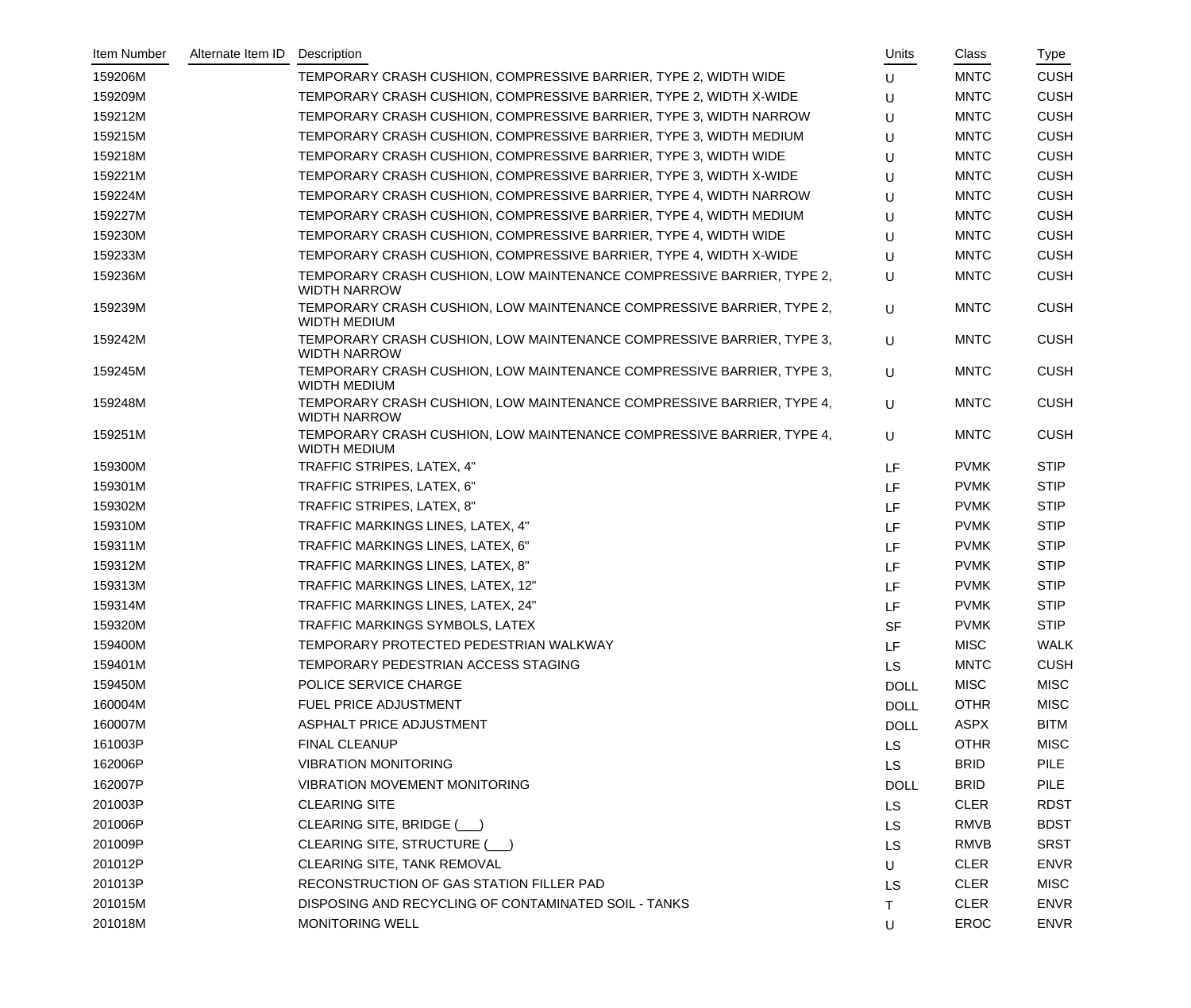| Item Number | Alternate Item ID | Description                                                    | Units       | Class       | Type        |
|-------------|-------------------|----------------------------------------------------------------|-------------|-------------|-------------|
| 201020M     |                   | RESET MONITORING WELL BOX                                      | U           | <b>EROC</b> | <b>ENVR</b> |
| 201030M     |                   | SEALING OF ABANDONED WELL                                      | U           | <b>EROC</b> | <b>ENVR</b> |
| 201033M     |                   | DEMOLITION (___), PARCEL (__)                                  | U           | <b>CLER</b> | <b>DEMO</b> |
| 201036M     |                   | REMOVAL OF ASBESTOS (), PARCEL ()                              | U           | <b>CLER</b> | <b>DEMO</b> |
| 201037P     |                   | ASBESTOS REMOVAL, BRIDGE NO.                                   | <b>LS</b>   | <b>BRID</b> | <b>DEMO</b> |
| 201039P     |                   | <b>TEMPORARY SHIELDING</b>                                     | <b>LS</b>   | <b>CLER</b> | <b>BRST</b> |
| 201050P     |                   | <b>HYDRO-DEMOLITION</b>                                        | SY          | <b>CLER</b> | <b>DEMO</b> |
| 202003P     |                   | <b>STRIPPING</b>                                               | <b>ACRE</b> | EART        | <b>STRP</b> |
| 202006M     |                   | <b>EXCAVATION, TEST PIT</b>                                    | <b>CY</b>   | EART        | <b>PIPE</b> |
| 202009P     |                   | EXCAVATION, UNCLASSIFIED                                       | <b>CY</b>   | <b>EART</b> | <b>EXCV</b> |
| 202012M     |                   | <b>PRESPLITTING</b>                                            | SY          | EART        | <b>EXCV</b> |
| 202014M     |                   | ROCK DOWEL PULL TEST                                           | $\cup$      | EART        | <b>BEXC</b> |
| 202015P     |                   | EXCAVATION, REGULATED MATERIAL                                 | <b>CY</b>   | EART        | <b>EXCV</b> |
| 202018P     |                   | EXCAVATION, ACID PRODUCING SOIL                                | <b>CY</b>   | EART        | <b>EXCV</b> |
| 202021P     |                   | REMOVAL OF PAVEMENT                                            | <b>SY</b>   | <b>RMVC</b> | <b>RCSC</b> |
| 202024M     |                   | DISPOSAL OF REGULATED MATERIAL                                 | Τ           | <b>EART</b> | <b>EXCV</b> |
| 202027M     |                   | DISPOSAL OF REGULATED MATERIAL, HAZARDOUS                      | $\top$      | EART        | <b>EXCV</b> |
| 202030M     |                   | SOIL SAMPLING AND ANALYSES, REGULATED                          | $\sf U$     | EART        | <b>EXCV</b> |
| 202033M     |                   | SOIL SAMPLING AND ANALYSES, ACID PRODUCING SOIL                | U           | EART        | <b>EXCV</b> |
| 202036P     |                   | ACID PRODUCING SOIL REMEDIATION                                | SY          | EART        | <b>EXCV</b> |
| 202039M     |                   | DISPOSAL OF ACID PRODUCING SOIL                                | $\mathsf T$ | <b>EART</b> | <b>EXCV</b> |
| 202041M     |                   | DREDGING, TRANSPORT AND PLACEMENT TO CDF                       | <b>CY</b>   | EART        | <b>EXCV</b> |
| 202042M     |                   | DREDGING, TRANSPORT AND PLACEMENT TO BEACHFILL                 | <b>CY</b>   | EART        | <b>EXCV</b> |
| 202043P     |                   | <b>SLURRY WATER CONTROL</b>                                    | <b>LS</b>   | <b>MISC</b> | <b>MISC</b> |
| 202044M     |                   | PRE-BLAST GROUNDWATER SUPPLY TESTING                           | U           | EART        | <b>EXCV</b> |
| 202045M     |                   | PRE-BLAST CONDITION SURVEY                                     | U           | EART        | <b>EXCV</b> |
| 202049M     |                   | <b>EXCAVATION, TEST</b>                                        | <b>CY</b>   | EART        | <b>EXCV</b> |
| 202051M     |                   | EXCAVATION, VERTICAL TEST HOLE                                 | U           | <b>EART</b> | <b>EXCV</b> |
| 202060M     |                   | <b>FRAC TANK</b>                                               | U           | <b>EART</b> | <b>EXCV</b> |
| 202063M     |                   | TREATMENT, OPERATIONS, AND REPORTING OF GROUNDWATER MANAGEMENT | LS          | <b>EART</b> | <b>EXCV</b> |
| 202116M     |                   | ROCK DOWEL 16 FT                                               | U           | <b>EART</b> | <b>EXCV</b> |
| 203003P     |                   | <b>BREAKING PAVEMENT</b>                                       | SY          | <b>EART</b> | <b>RCSC</b> |
| 203005P     |                   | <b>I-5 SOIL AGGREGATE</b>                                      | <b>CY</b>   | <b>EART</b> | <b>BEXC</b> |
| 203006P     |                   | <b>I-7 SOIL AGGREGATE</b>                                      | <b>CY</b>   | <b>EART</b> | <b>BEXC</b> |
| 203007P     |                   | <b>I-8 SOIL AGGREGATE</b>                                      | <b>CY</b>   | <b>EART</b> | <b>BEXC</b> |
| 203009P     |                   | <b>I-9 SOIL AGGREGATE</b>                                      | <b>CY</b>   | <b>EART</b> | <b>BEXC</b> |
| 203012P     |                   | I-10 SOIL AGGREGATE                                            | <b>CY</b>   | <b>EART</b> | <b>BEXC</b> |
| 203015P     |                   | <b>I-11 SOIL AGGREGATE</b>                                     | <b>CY</b>   | <b>EART</b> | <b>BEXC</b> |
| 203018P     |                   | I-13 SOIL AGGREGATE                                            | <b>CY</b>   | <b>EART</b> | <b>BEXC</b> |
| 203021P     |                   | <b>I-14 SOIL AGGREGATE</b>                                     | <b>CY</b>   | <b>EART</b> | <b>BEXC</b> |
| 203040M     |                   | <b>GEOTEXTILE</b>                                              | <b>SY</b>   | <b>EROC</b> | <b>EROS</b> |
| 203041P     |                   | <b>GEOTEXTILE, ROADWAY STABILIZATION</b>                       | SY          | <b>EART</b> | <b>BEXC</b> |
| 203043P     |                   | <b>GEOGRID REINFORCEMENT</b>                                   | SY          | <b>EART</b> | <b>BEXC</b> |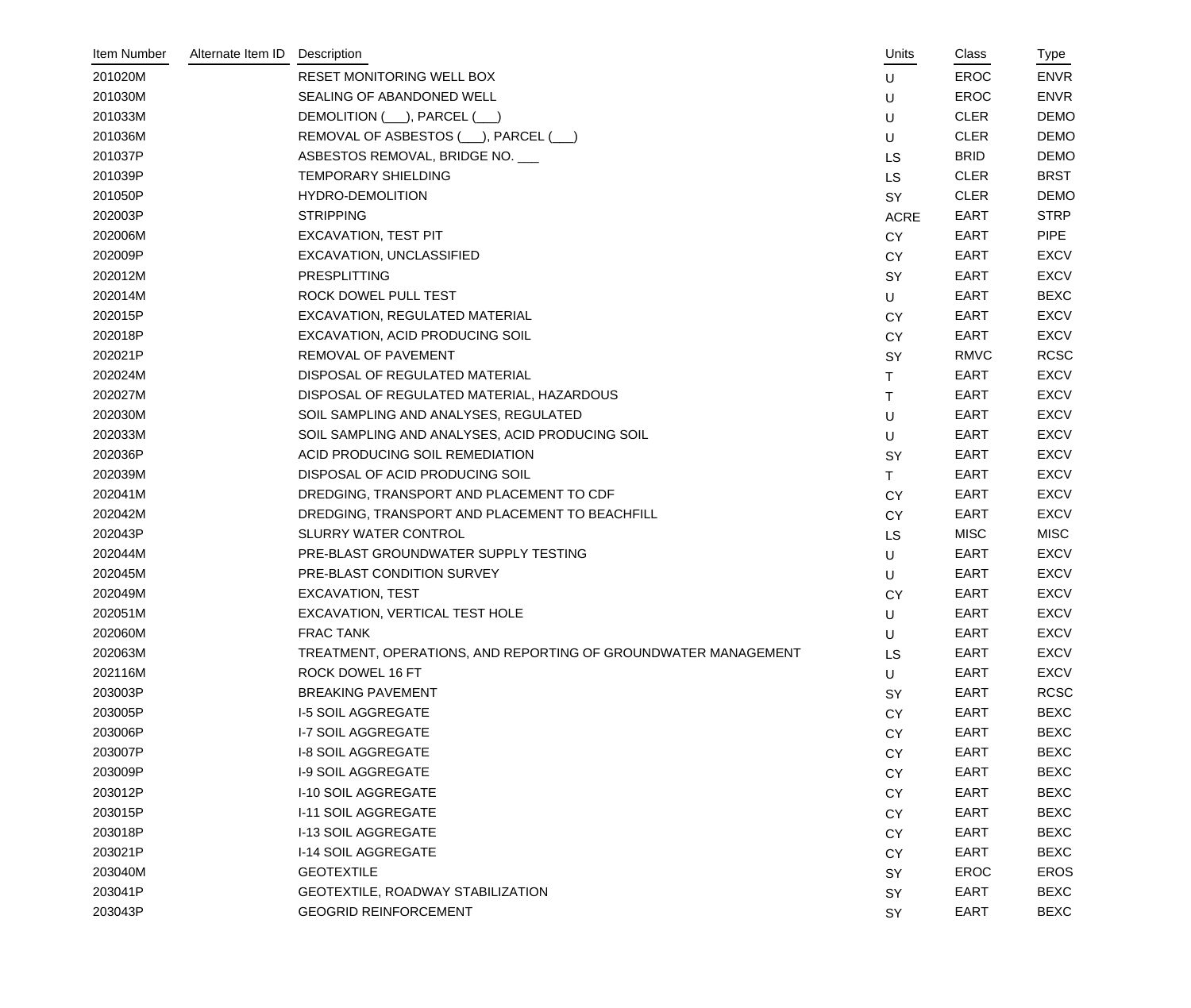| Item Number | Alternate Item ID | Description                                            | Units     | Class       | Type        |
|-------------|-------------------|--------------------------------------------------------|-----------|-------------|-------------|
| 203045P     |                   | <b>COMPACTION GROUTING</b>                             | <b>LS</b> | <b>EART</b> | <b>MISC</b> |
| 203056P     |                   | LIGHTWEIGHT SOIL AGGREGATE                             | <b>CY</b> | <b>EART</b> | <b>BEXC</b> |
| 203060P     |                   | <b>VERTICAL WICK DRAIN</b>                             | LF        | <b>EART</b> | <b>BEXC</b> |
| 203063P     |                   | VERTICAL WICK DRAIN OBSTRUCTION CLEARANCE              | LF        | <b>EART</b> | <b>BEXC</b> |
| 203066P     |                   | SLOPE INCLINOMETER CASING                              | LF        | <b>EART</b> | <b>BEXC</b> |
| 203072P     |                   | SETTLEMENT PLATFORM                                    | U         | <b>EART</b> | <b>BEXC</b> |
| 203073P     |                   | <b>VIBRATING WIRE CRACKMETER</b>                       | U         | <b>EART</b> | <b>MISC</b> |
| 203074P     |                   | <b>EARTH PRESSURE CELLS</b>                            | U         | <b>EART</b> | <b>MISC</b> |
| 203075P     |                   | PROBE EXTENSOMETER SETTLEMENT INDICATOR                | LF        | <b>EART</b> | <b>BEXC</b> |
| 203078P     |                   | <b>WIRE PIEZOMETER</b>                                 | LF        | <b>EART</b> | <b>BEXC</b> |
| 203081P     |                   | DEFORMATION MONITORING POINT                           | U         | <b>EART</b> | <b>BEXC</b> |
| 203084P     |                   | <b>DEEP BENCHMARK</b>                                  | LF        | <b>EART</b> | <b>BEXC</b> |
| 203100P     |                   | <b>GEOSYNTHETIC CLAY LINER</b>                         | SY        | <b>EROC</b> | <b>EROS</b> |
| 203110P     |                   | COLUMN SUPPORTED EMBANKMENT SYSTEM (CSES)              | SY        | <b>EROC</b> | <b>EROS</b> |
| 203111M     |                   | DEMONSTRATION STATIC LOAD TEST                         | $\cup$    | EART        | <b>EXCV</b> |
| 203201P     |                   | <b>LANDFILL RESTORATION</b>                            | LS        | <b>EART</b> | <b>MISC</b> |
| 204010P     |                   | <b>LOAD TRANSFER MATS</b>                              | LS        | <b>EART</b> | <b>EXCV</b> |
| 205003P     |                   | <b>GEOSYNTHETIC EMBANKMENT REINFORCEMENT</b>           | SY        | <b>EART</b> | <b>EXCV</b> |
| 301006P     |                   | <b>SUBBASE</b>                                         | <b>CY</b> | <b>BASE</b> | <b>SOIL</b> |
| 302003P     |                   | SOIL AGGREGATE BASE COURSE, 2" THICK                   | SY        | <b>BASE</b> | SOIL        |
| 302006P     |                   | SOIL AGGREGATE BASE COURSE, 4" THICK                   | <b>SY</b> | <b>BASE</b> | <b>SOIL</b> |
| 302009P     |                   | SOIL AGGREGATE BASE COURSE, 5" THICK                   | SY        | <b>BASE</b> | SOIL        |
| 302012P     |                   | SOIL AGGREGATE BASE COURSE, 6" THICK                   | SY        | <b>BASE</b> | <b>SOIL</b> |
| 302015P     |                   | SOIL AGGREGATE BASE COURSE, 7" THICK                   | SY        | <b>BASE</b> | SOIL        |
| 302018P     |                   | SOIL AGGREGATE BASE COURSE, 8" THICK                   | SY        | <b>BASE</b> | SOIL        |
| 302021P     |                   | SOIL AGGREGATE BASE COURSE, 9" THICK                   | SY        | <b>BASE</b> | <b>SOIL</b> |
| 302024P     |                   | SOIL AGGREGATE BASE COURSE, 10" THICK                  | <b>SY</b> | <b>BASE</b> | SOIL        |
| 302027P     |                   | SOIL AGGREGATE BASE COURSE, 12" THICK                  | SY        | <b>BASE</b> | SOIL        |
| 302028P     |                   | SOIL AGGREGATE SURFACE COURSE, TYPE A                  | <b>SY</b> | <b>MISC</b> | <b>SOIL</b> |
| 302030P     |                   | SOIL AGGREGATE BASE COURSE, VARIABLE THICKNESS         | <b>CY</b> | <b>BASE</b> | SOIL        |
| 302033P     |                   | DENSE-GRADED AGGREGATE BASE COURSE, 4" THICK           | <b>SY</b> | <b>BASE</b> | <b>SOIL</b> |
| 302036P     |                   | DENSE-GRADED AGGREGATE BASE COURSE, 6" THICK           | <b>SY</b> | <b>BASE</b> | <b>SOIL</b> |
| 302039P     |                   | DENSE-GRADED AGGREGATE BASE COURSE, 7" THICK           | SY        | <b>BASE</b> | SOIL        |
| 302042P     |                   | DENSE-GRADED AGGREGATE BASE COURSE, 8" THICK           | <b>SY</b> | <b>BASE</b> | <b>SOIL</b> |
| 302045P     |                   | DENSE-GRADED AGGREGATE BASE COURSE, 10" THICK          | <b>SY</b> | <b>BASE</b> | <b>SOIL</b> |
| 302048P     |                   | DENSE-GRADED AGGREGATE BASE COURSE, 12" THICK          | <b>SY</b> | <b>BASE</b> | SOIL        |
| 302051P     |                   | DENSE-GRADED AGGREGATE BASE COURSE, VARIABLE THICKNESS | <b>CY</b> | <b>BASE</b> | <b>SOIL</b> |
| 302060P     |                   | COARSE AGGREGATE, SIZE NO. 57                          | <b>CY</b> | <b>BASE</b> | <b>SOIL</b> |
| 303005P     |                   | SEPARATION AND FILTRATION GEOTEXTILE                   | <b>SY</b> | <b>ASPH</b> | <b>BITM</b> |
| 303006M     |                   | ASPHALT-STABILIZED DRAINAGE COURSE, MODIFIED           | T.        | <b>ASPH</b> | <b>BITM</b> |
| 303008P     |                   | COARSE AGGREGATE STORAGE BED                           | <b>CY</b> | <b>BASE</b> | <b>BITM</b> |
| 304003P     |                   | <b>CONCRETE BASE COURSE, 8" THICK</b>                  | <b>SY</b> | <b>CONC</b> | <b>CONC</b> |
| 304006P     |                   | CONCRETE BASE COURSE, 9" THICK                         | SY        | CONC        | <b>CONC</b> |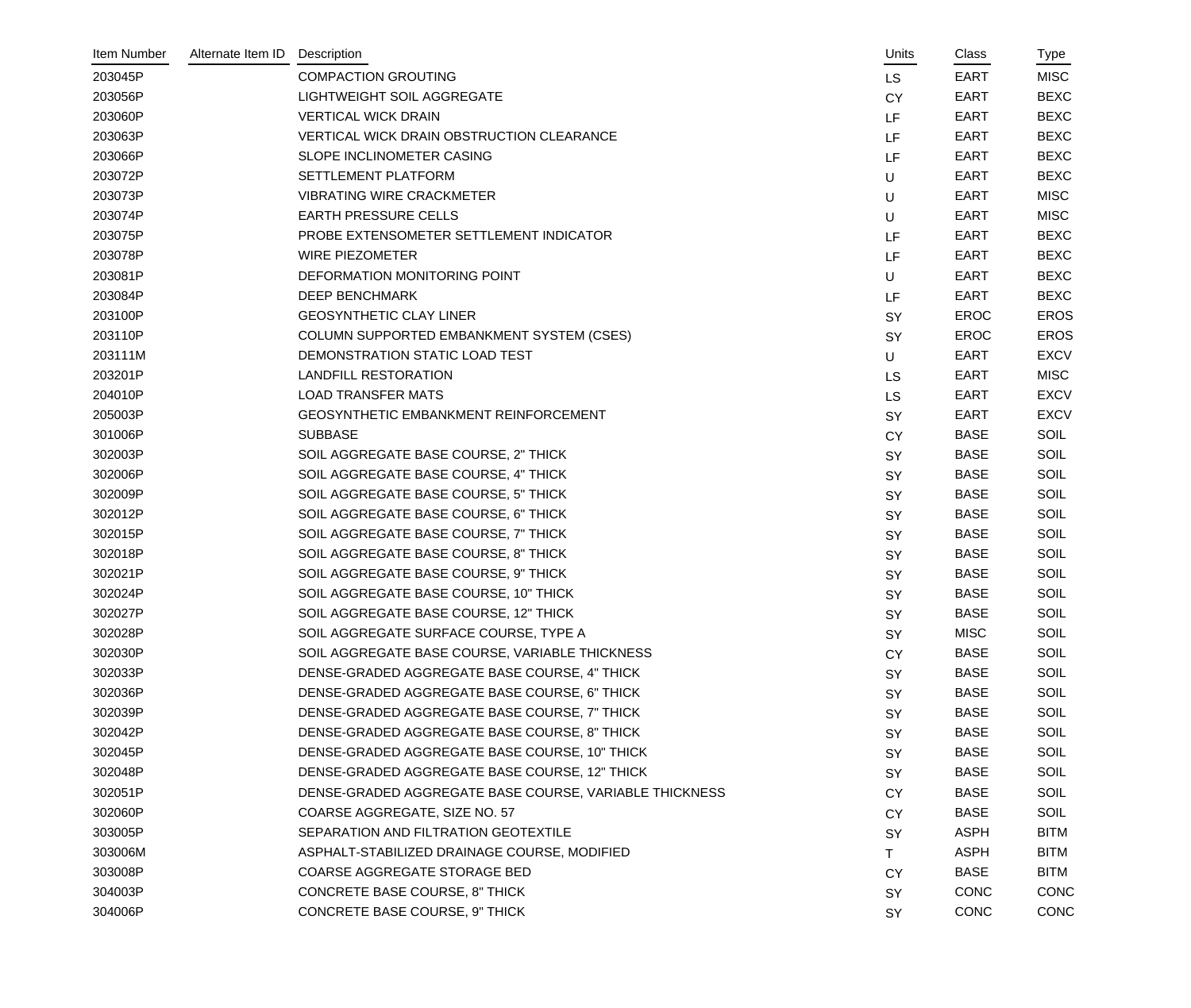| Item Number | Alternate Item ID | Description                                         | Units     | Class       | Type        |
|-------------|-------------------|-----------------------------------------------------|-----------|-------------|-------------|
| 304009P     |                   | <b>CONCRETE BASE COURSE, 10" THICK</b>              | <b>SY</b> | <b>CONC</b> | CONC        |
| 304012P     |                   | <b>CONCRETE BASE COURSE, 12" THICK</b>              | SY        | <b>CONC</b> | CONC        |
| 304015P     |                   | CONCRETE BASE COURSE, REINFORCED, 8" THICK          | SY        | <b>CONC</b> | CONC        |
| 304018P     |                   | CONCRETE BASE COURSE, REINFORCED, 9" THICK          | SY        | <b>CONC</b> | CONC        |
| 304021P     |                   | CONCRETE BASE COURSE, REINFORCED, 10" THICK         | SY        | <b>CONC</b> | CONC        |
| 304024P     |                   | CONCRETE BASE COURSE, REINFORCED, 12" THICK         | <b>SY</b> | <b>CONC</b> | CONC        |
| 305003P     |                   | <b>RUBBLIZATION</b>                                 | SY        | MILL        | MILL        |
| 401008P     |                   | HMA MILLING, NARROW WIDTH                           | SY        | MILL        | MILL        |
| 401009P     |                   | HMA MILLING, 3" OR LESS                             | SY        | <b>MILL</b> | MILL        |
| 401012P     |                   | HMA MILLING, MORE THAN 3" TO 6"                     | SY        | <b>MILL</b> | MILL        |
| 401014P     |                   | HMA MILLING, MORE THAN 6" TO 9"                     | <b>SY</b> | <b>MILL</b> | <b>MILL</b> |
| 401015P     |                   | <b>CONCRETE MILLING</b>                             | SY        | MILL        | MILL        |
| 401017P     |                   | MICRO-MILLING                                       | SY        | <b>MILL</b> | MILL        |
| 401018P     |                   | <b>HMA PROFILE MILLING</b>                          | SY        | <b>MILL</b> | MILL        |
| 401019P     |                   | THERMAL PROFILE SYSTEM                              | <b>LS</b> | MILL        | MILL        |
| 401021M     |                   | HOT MIX ASPHALT PAVEMENT REPAIR                     | <b>SY</b> | <b>ASPX</b> | <b>BITM</b> |
| 401024M     |                   | SEALING OF CRACKS IN HOT MIX ASPHALT SURFACE COURSE | LF        | ASPX        | <b>BITM</b> |
| 401027M     |                   | POLYMERIZED JOINT ADHESIVE                          | LF        | <b>ASPX</b> | <b>BITM</b> |
| 401030M     |                   | <b>TACK COAT</b>                                    | GAL       | <b>ASPL</b> | <b>BITM</b> |
| 401033M     |                   | TACK COAT 64-22                                     | GAL       | <b>ASPL</b> | <b>BITM</b> |
| 401036M     |                   | PRIME COAT                                          | GAL       | <b>ASPL</b> | <b>BITM</b> |
| 401038P     |                   | STEEL REINFORCEMENT MESH WITH SLURRY SEAL           | <b>SY</b> | <b>MISC</b> | <b>MISC</b> |
| 401039M     |                   | HOT MIX ASPHALT 9.5 L 64 SURFACE COURSE             | Τ         | <b>ASPH</b> | <b>BITM</b> |
| 401040M     |                   | HOT MIX ASPHALT 4.75 M 64 SURFACE COURSE            | Τ         | <b>ASPH</b> | <b>BITM</b> |
| 401042M     |                   | HOT MIX ASPHALT 9.5 M 64 SURFACE COURSE             | Τ         | <b>ASPH</b> | <b>BITM</b> |
| 401043M     |                   | HOT MIX ASPHALT 9.5 M 64 SURFACE COURSE HIGH RAP    |           | <b>ASPH</b> | <b>BITM</b> |
| 401044M     |                   | HOT MIX ASPHALT _ _ _ SURFACE COURSE HIGH RAP       | Τ         | <b>ASPH</b> | <b>BITM</b> |
| 401049M     |                   | HOT MIX ASPHALT 9.5 M E SURFACE COURSE              | $\top$    | <b>ASPH</b> | <b>BITM</b> |
| 401053M     |                   | HOT MIX ASPHALT 9.5 M E SURFACE COURSE HIGH RAP     | т         | <b>ASPH</b> | <b>BITM</b> |
| 401054M     |                   | HOT MIX ASPHALT 12.5 M 64 SURFACE COURSE            |           | <b>ASPH</b> | <b>BITM</b> |
| 401055M     |                   | HOT MIX ASPHALT 12.5 M 64 SURFACE COURSE HIGH RAP   |           | <b>ASPH</b> | <b>BITM</b> |
| 401056M     |                   | HOT MIX ASPHALT 12.5 L 64 SURFACE COURSE            |           | <b>ASPH</b> | <b>BITM</b> |
| 401060M     |                   | HOT MIX ASPHALT 12.5 M 76 SURFACE COURSE            | т         | <b>ASPH</b> | <b>BITM</b> |
| 401061M     |                   | HOT MIX ASPHALT 12.5 M E SURFACE COURSE             |           | <b>ASPH</b> | <b>BITM</b> |
| 401066M     |                   | HOT MIX ASPHALT 9.5 M 64 INTERMEDIATE COURSE        |           | <b>ASPH</b> | <b>BITM</b> |
| 401072M     |                   | HOT MIX ASPHALT 12.5 M 64 INTERMEDIATE COURSE       |           | <b>ASPH</b> | <b>BITM</b> |
| 401073M     |                   | HOT MIX ASPHALT 9.5 M E INTERMEDIATE COURSE         |           | <b>ASPH</b> | <b>BITM</b> |
| 401077M     |                   | HOT MIX ASPHALT _ _ _ INTERMEDIATE COURSE HIGH RAP  |           | <b>ASPH</b> | <b>BITM</b> |
| 401078M     |                   | HOT MIX ASPHALT 12.5 M 76 INTERMEDIATE COURSE       |           | <b>ASPH</b> | <b>BITM</b> |
| 401079M     |                   | HOT MIX ASPHALT 12.5 M E INTERMEDIATE COURSE        |           | <b>ASPH</b> | <b>BITM</b> |
| 401084M     |                   | HOT MIX ASPHALT 19 M 64 INTERMEDIATE COURSE         |           | <b>ASPH</b> | <b>BITM</b> |
| 401090M     |                   | HOT MIX ASPHALT 19 M 76 INTERMEDIATE COURSE         | т         | <b>ASPH</b> | <b>BITM</b> |
| 401091M     |                   | HOT MIX ASPHALT 19 M E INTERMEDIATE COURSE          |           | <b>ASPH</b> | <b>BITM</b> |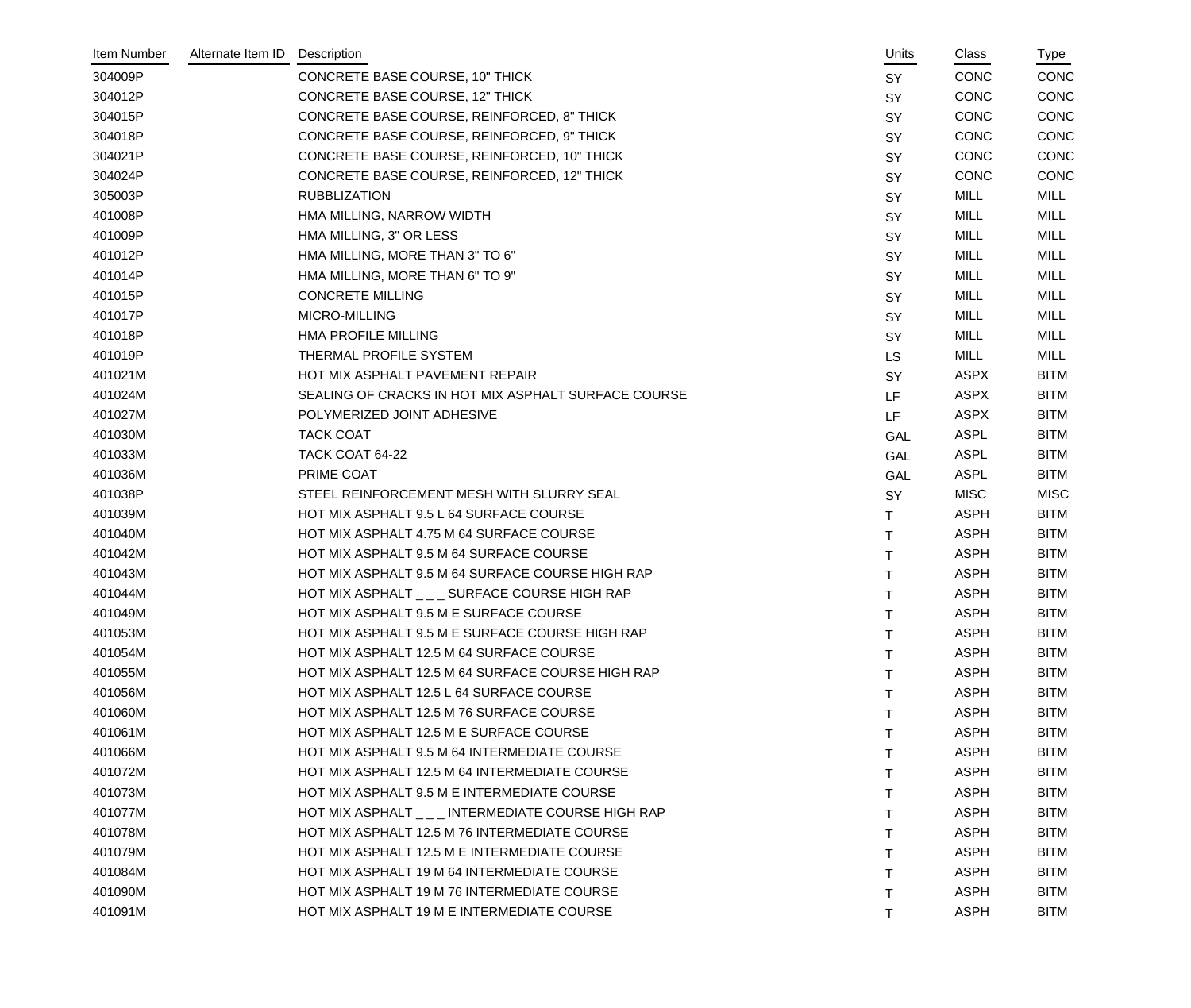| Item Number | Alternate Item ID Description |                                                 | Units      | Class       | Type        |
|-------------|-------------------------------|-------------------------------------------------|------------|-------------|-------------|
| 401094M     |                               | HOT MIX ASPHALT _ _ _ BASE COURSE HIGH RAP      | Τ          | <b>ASPH</b> | <b>BITM</b> |
| 401096M     |                               | HOT MIX ASPHALT 19 M 64 BASE COURSE             | T          | <b>ASPH</b> | <b>BITM</b> |
| 401099M     |                               | HOT MIX ASPHALT 25 M 64 BASE COURSE             | Τ          | <b>ASPH</b> | <b>BITM</b> |
| 401102M     |                               | HOT MIX ASPHALT 37.5 M 64 BASE COURSE           | T          | <b>ASPH</b> | <b>BITM</b> |
| 401108M     |                               | CORE SAMPLES, HOT MIX ASPHALT                   | U          | <b>ASPX</b> | <b>BITM</b> |
| 401113M     |                               | HMA LONGITUDINAL JOINT REPAIR                   | SY         | <b>ASPH</b> | <b>BITM</b> |
| 401125M     |                               | WARM MIX ASPHALT 9.5M64 SURFACE COURSE          | T.         | <b>ASPH</b> | <b>BITM</b> |
| 401130M     |                               | WARM MIX ASPHALT 12.5M64 SURFACE COURSE         | Τ          | <b>ASPH</b> | <b>BITM</b> |
| 401132M     |                               | WARM MIX ASPHALT 12.5M76 SURFACE COURSE         | Τ          | <b>ASPH</b> | <b>BITM</b> |
| 402003M     |                               | OPEN-GRADED 9.5 MM FRICTION COURSE              | Τ          | <b>BASE</b> | <b>BITM</b> |
| 402006M     |                               | MODIFIED OPEN-GRADED 9.5 MM FRICTION COURSE     | T.         | <b>BASE</b> | <b>BITM</b> |
| 402009M     |                               | MODIFIED OPEN-GRADED 12.5 MM FRICTION COURSE    | T.         | <b>BASE</b> | <b>BITM</b> |
| 402012M     |                               | ASPHALT-RUBBER OPEN GRADED FRICTION COURSE      | T.         | <b>ASPH</b> | <b>BITM</b> |
| 403003M     |                               | ULTRA-THIN FRICTION COURSE                      | T.         | <b>BASE</b> | <b>BITM</b> |
| 403005M     |                               | POLYMER MODIFIED TACK COAT                      | GAL        | <b>BASE</b> | <b>BITM</b> |
| 404003M     |                               | STONE MATRIX ASPHALT 9.5 MM SURFACE COURSE      | Τ          | <b>BASE</b> | <b>BITM</b> |
| 404006M     |                               | STONE MATRIX ASPHALT 12.5 MM SURFACE COURSE     | T.         | <b>BASE</b> | <b>BITM</b> |
| 404010M     |                               | WARM STONE MATRIX ASPHALT 12.5MM SURFACE COURSE | T.         | <b>BASE</b> | <b>BITM</b> |
| 405003P     |                               | UNDERLAYER PREPARATION                          | SY         | <b>BASE</b> | <b>CONC</b> |
| 405006P     |                               | CONCRETE SURFACE COURSE, 8" THICK               | SY         | <b>CONC</b> | CONC        |
| 405009P     |                               | CONCRETE SURFACE COURSE, 9" THICK               | SY         | <b>CONC</b> | <b>CONC</b> |
| 405012P     |                               | CONCRETE SURFACE COURSE, 10" THICK              | SY         | <b>CONC</b> | CONC        |
| 405015P     |                               | CONCRETE SURFACE COURSE, 12" THICK              | SY         | <b>CONC</b> | CONC        |
| 405017P     |                               | <b>CONCRETE SURFACE COURSE, 15" THICK</b>       | SY         | <b>CONC</b> | CONC        |
| 405018M     |                               | CONTRACTION JOINT ASSEMBLY                      | U          | <b>CONC</b> | CONC        |
| 405019P     |                               | CONCRETE SURFACE COURSE, 18" THICK              | SY         | <b>CONC</b> | <b>CONC</b> |
| 405021M     |                               | <b>EXPANSION JOINT ASSEMBLY</b>                 | U          | <b>CONC</b> | CONC        |
| 405024M     |                               | CORE SAMPLES, CONCRETE                          | U          | <b>CONC</b> | CONC        |
| 405027P     |                               | DIAMOND GRINDING OF CONCRETE SURFACE COURSE     | SY         | <b>CONC</b> | <b>CONC</b> |
| 405028P     |                               | CONCRETE SURFACE COURSE, REINFORCED, 9" THICK   | SY         | <b>CONC</b> | CONC        |
| 405030P     |                               | CONCRETE SURFACE COURSE, REINFORCED, 18" THICK  | SY         | <b>CONC</b> | <b>CONC</b> |
| 406005M     |                               | HIGH PERFORMANCE THIN OVERLAY                   | т          | <b>ASPH</b> | <b>BITM</b> |
| 407010M     |                               | BINDER RICH INTERMEDIATE COURSE, 4.75MM         |            | <b>ASPH</b> | <b>BITM</b> |
| 408005M     |                               | ASPHALT RUBBER GAP GRADED SURFACE COURSE        |            | <b>ASPH</b> | <b>BITM</b> |
| 408010M     |                               | ASPHALT RUBBER GAP GRADED INTERMEDIATE COURSE   |            | <b>ASPH</b> | <b>BITM</b> |
| 421003M     |                               | MICRO-SURFACING AGGREGATE, TYPE II              | т          | <b>ASPH</b> | <b>BITM</b> |
| 421004M     |                               | MICRO SURFACING AGGREGATE, TYPE III RUT-FILLING | T.         | <b>ASPH</b> | <b>BITM</b> |
| 421005M     |                               | MICRO-SURFACING EMULSION                        | GAL        | <b>ASPH</b> | <b>BITM</b> |
| 421007M     |                               | MICROPAVING JOINTS                              | LF         | <b>ASPH</b> | <b>BITM</b> |
| 421010M     |                               | SLURRY SEAL AGGREGATE, TYPE II                  | T.         | <b>ASPH</b> | <b>BITM</b> |
| 421011M     |                               | SLURRY SEAL EMULSION                            | <b>GAL</b> | <b>ASPH</b> | <b>BITM</b> |
| 422003M     |                               | FOG SEAL SURFACE TREATMENT                      | GAL        | <b>ASPH</b> | <b>BITM</b> |
| 422004M     |                               | FOG SEAL STRIP                                  | LF         | <b>ASPH</b> | <b>BITM</b> |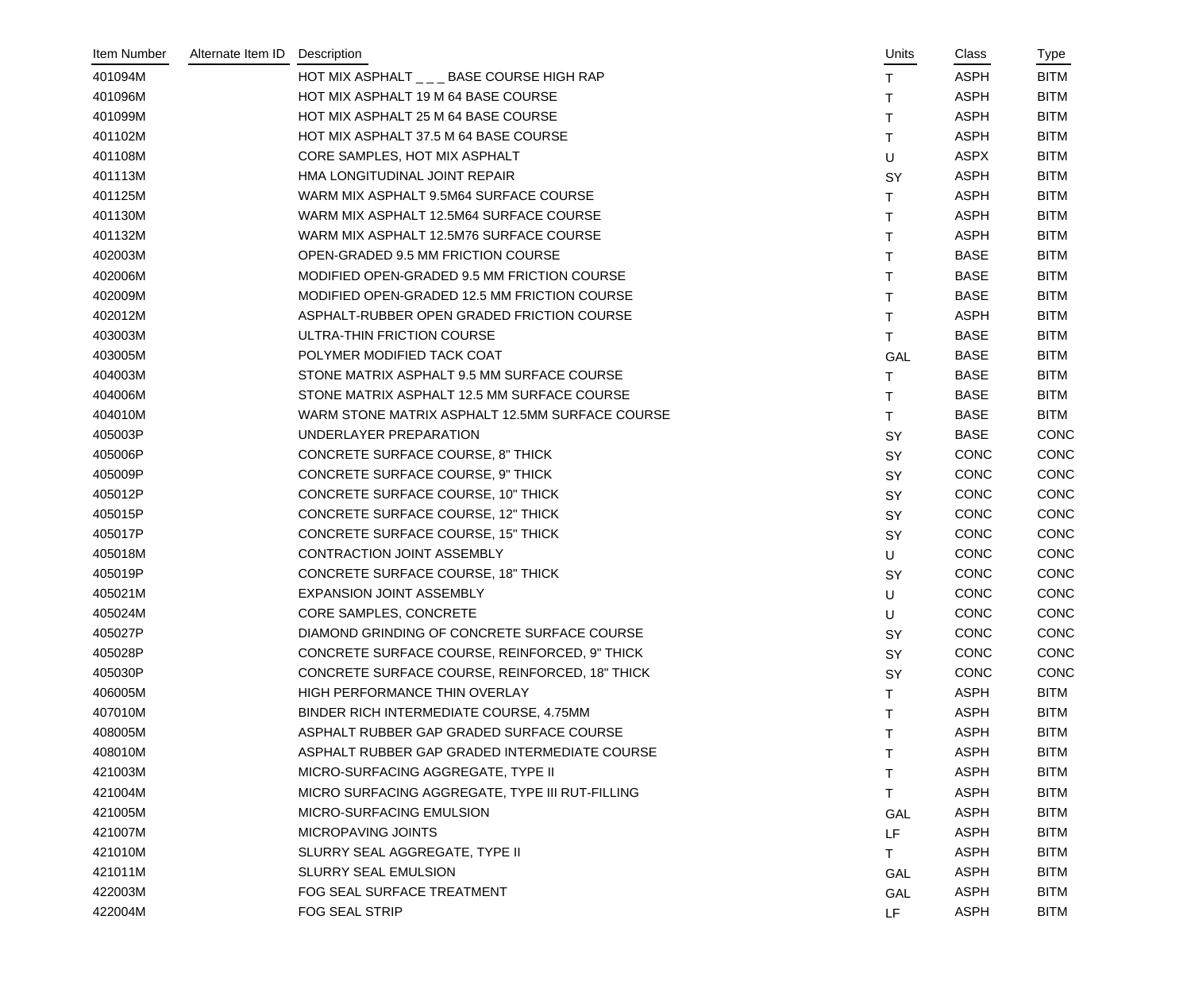| Item Number | Alternate Item ID | Description                                                         | Units     | Class       | Type        |
|-------------|-------------------|---------------------------------------------------------------------|-----------|-------------|-------------|
| 423003M     |                   | HIGH FRICTION SURFACE TREATMENT                                     | <b>SY</b> | <b>ASPH</b> | <b>BITM</b> |
| 423004P     |                   | HIGH FRICTION SURFACE TREATMENT MAINTENANCE BOND                    | <b>LS</b> | <b>ASPH</b> | <b>BITM</b> |
| 424003M     |                   | POLYMER MODIFIED ASPHALT EMULSION CHIP SEAL                         | <b>SY</b> | <b>ASPH</b> | <b>BITM</b> |
| 424004M     |                   | ASPHALT RUBBER CHIP SEAL                                            | <b>SY</b> | <b>ASPH</b> | <b>BITM</b> |
| 424005M     |                   | <b>HIGH FRICTION CHIP SEAL</b>                                      | <b>SY</b> | <b>ASPL</b> | <b>BITM</b> |
| 424006P     |                   | HIGH FRICTION CHIP SEAL MAINTENANCE BOND                            | <b>LS</b> | <b>ASPH</b> | <b>BITM</b> |
| 424110M     |                   | CHIP SEAL PG88-22FR                                                 | <b>SY</b> | <b>ASPH</b> | <b>BITM</b> |
| 431003P     |                   | HOT IN-PLACE RECYCLING (HIR)                                        | SY        | <b>ASPH</b> | <b>BITM</b> |
| 432003M     |                   | ASPHALT STABILIZING AGENT PG64-22                                   | GAL       | <b>ASPH</b> | <b>BITM</b> |
| 432010M     |                   | COLD IN-PLACE RECYCLING-FOAMED ASPHALT                              | SY        | <b>ASPH</b> | <b>BITM</b> |
| 451003M     |                   | SLAB STABILIZATION, POLYURETHANE GROUT                              | LB        | CONC        | <b>CONR</b> |
| 451006M     |                   | SLAB STABILIZATION, DEFLECTION TESTING                              | U         | CONC        | <b>CONR</b> |
| 452003M     |                   | PARTIAL DEPTH CONCRETE REPAIR                                       | <b>SY</b> | CONC        | <b>CONR</b> |
| 452004M     |                   | PARTIAL DEPTH CONCRETE REPAIR, HOT APPLIED SYNTHETIC RESIN COMPOUND | <b>SY</b> | <b>CONC</b> | <b>CONR</b> |
| 453003M     |                   | FULL DEPTH CONCRETE PAVEMENT REPAIR, CONCRETE CLASS B               | <b>SY</b> | CONC        | <b>CONR</b> |
| 453004M     |                   | FULL DEPTH CONCRETE PAVEMENT REPAIR, CONCRETE CLASS E               | SY        | CONC        | <b>CONR</b> |
| 453005M     |                   | FULL DEPTH CONCRETE PAVEMENT REPAIR, CONCRETE CLASS V               | <b>SY</b> | CONC        | <b>CONR</b> |
| 453006M     |                   | FULL DEPTH CONCRETE PAVEMENT REPAIR, HMA                            | <b>SY</b> | <b>ASPX</b> | <b>CONR</b> |
| 453007M     |                   | FULL DEPTH CONCRETE PAVEMENT REPAIR, CONCRETE CLASS A               | SY        | CONC        | <b>CONR</b> |
| 453011M     |                   | FULL DEPTH CONCRETE PAVEMENT REPAIR, LMVES                          | <b>SY</b> | CONC        | <b>CONR</b> |
| 453013M     |                   | FULL DEPTH CONCRETE PAVEMENT REPAIR, PRECAST                        | <b>SY</b> | CONC        | <b>CONR</b> |
| 453014M     |                   | PRECAST CONCRETE PAVEMENT, 9.5" THICK                               | <b>SY</b> | CONC        | CONC        |
| 453015M     |                   | PRECAST CONCRETE PAVEMENT, 10" THICK                                | SY        | CONC        | CONC        |
| 454003M     |                   | DIAMOND GRINDING EXISTING CONCRETE PAVEMENT                         | <b>SY</b> | CONC        | <b>CONR</b> |
| 455003P     |                   | SEALING EXISTING JOINTS IN CONCRETE PAVEMENT                        | <b>LF</b> | CONC        | <b>CONR</b> |
| 456006M     |                   | CLEANING AND SEALING JOINTS AND CRACKS IN CONCRETE PAVEMENT         | <b>LF</b> | <b>CONC</b> | <b>CONR</b> |
| 456009M     |                   | <b>CONCRETE CROSS STITCHING</b>                                     | U         | CONC        | <b>CONR</b> |
| 501003P     |                   | TEMPORARY SHEETING                                                  | <b>SF</b> | <b>BRID</b> | <b>PILE</b> |
| 501006P     |                   | PERMANENT SHEETING                                                  | SF        | <b>BRID</b> | PILE        |
| 501009P     |                   | TEMPORARY COFFERDAM                                                 | LS        | <b>BRID</b> | <b>COFF</b> |
| 501010P     |                   | TEMPORARY FILLABLE BAG COFFERDAM                                    | <b>LS</b> | <b>BRID</b> | <b>COFF</b> |
| 501012P     |                   | PERMANENT COFFERDAM                                                 | <b>LS</b> | <b>BRID</b> | <b>COFF</b> |
| 502003P     |                   | FURNISHING EQUIPMENT FOR DRIVING PILES                              | <b>LS</b> | <b>BRID</b> | PILE        |
| 502006M     |                   | PREBORED HOLE                                                       | LF        | <b>BRID</b> | <b>PILE</b> |
| 502009M     |                   | TEST PILE, FURNISHED                                                | LF.       | <b>BRID</b> | PILE        |
| 502012M     |                   | <b>TEST PILE, DRIVEN</b>                                            | LF        | <b>BRID</b> | <b>PILE</b> |
| 502015M     |                   | STATIC PILE LOAD TEST                                               | U         | <b>BRID</b> | PILE        |
| 502016M     |                   | MICROPILES, ___                                                     | U         | <b>BRID</b> | <b>PILE</b> |
| 502018M     |                   | DYNAMIC PILE LOAD TEST                                              | U         | <b>BRID</b> | <b>PILE</b> |
| 502021M     |                   | CAST-IN-PLACE CONCRETE PILE, FURNISHED, 12" DIAMETER                | LF        | <b>BRID</b> | PILE        |
| 502024M     |                   | CAST-IN-PLACE CONCRETE PILE, FURNISHED, 14" DIAMETER                | LF.       | <b>BRID</b> | <b>PILE</b> |
| 502027M     |                   | CAST-IN-PLACE CONCRETE PILE, FURNISHED, 16" DIAMETER                | LF        | <b>BRID</b> | PILE        |
| 502030M     |                   | CAST-IN-PLACE CONCRETE PILE, FURNISHED, 18" DIAMETER                | LF        | <b>BRID</b> | <b>PILE</b> |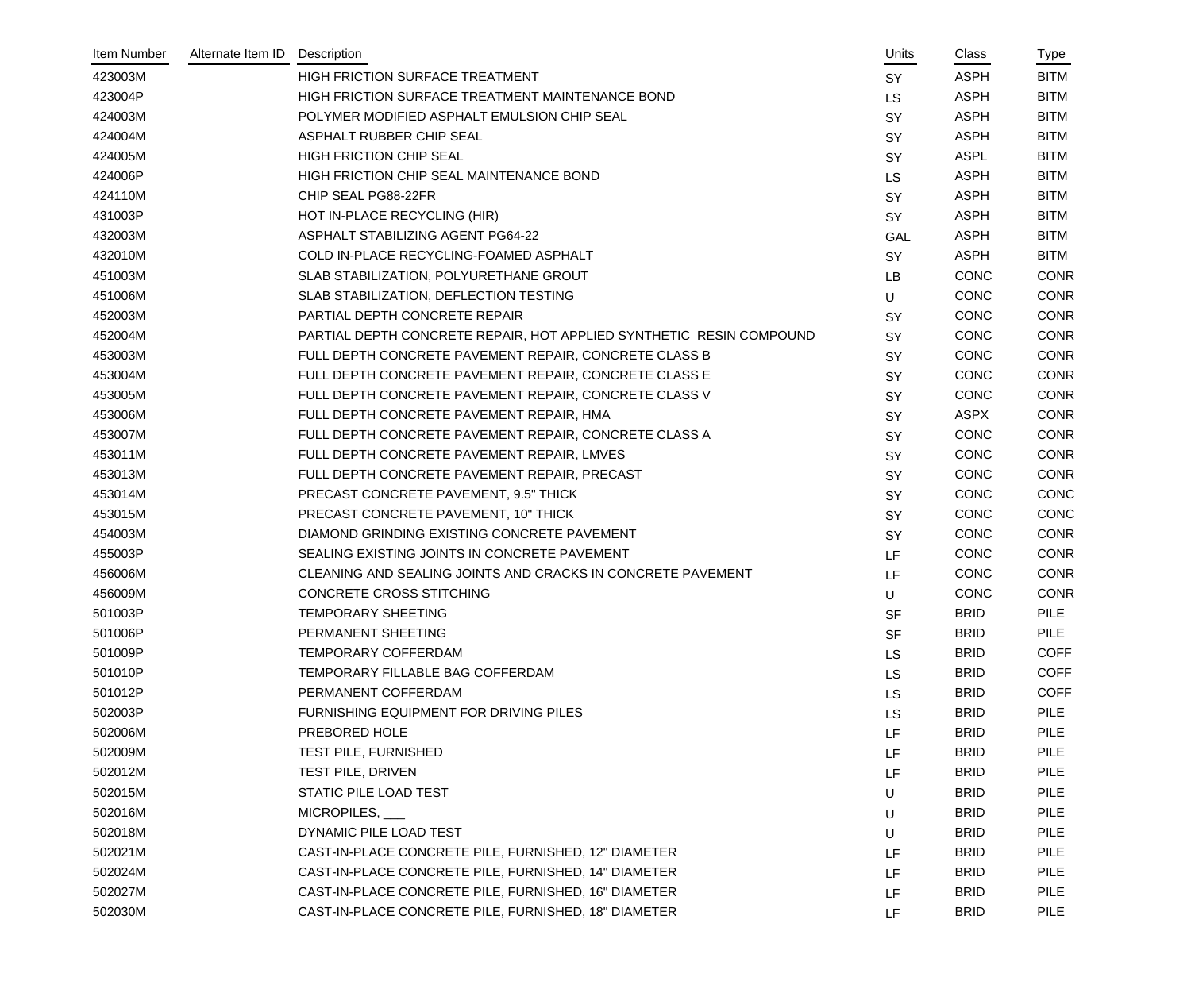| Item Number | Alternate Item ID | Description                                          | Units     | Class       | Type        |
|-------------|-------------------|------------------------------------------------------|-----------|-------------|-------------|
| 502033M     |                   | CAST-IN-PLACE CONCRETE PILE, FURNISHED, 20" DIAMETER | LF        | <b>BRID</b> | <b>PILE</b> |
| 502036M     |                   | CAST-IN-PLACE CONCRETE PILE, FURNISHED, 24" DIAMETER | <b>LF</b> | <b>BRID</b> | <b>PILE</b> |
| 502039M     |                   | CAST-IN-PLACE CONCRETE PILE, FURNISHED, 30" DIAMETER | <b>LF</b> | <b>BRID</b> | <b>PILE</b> |
| 502042M     |                   | CAST-IN-PLACE CONCRETE PILE, FURNISHED, 36" DIAMETER | LF        | <b>BRID</b> | <b>PILE</b> |
| 502045M     |                   | CAST-IN-PLACE CONCRETE PILE, DRIVEN, 12" DIAMETER    | LF        | <b>BRID</b> | <b>PILE</b> |
| 502048M     |                   | CAST-IN-PLACE CONCRETE PILE, DRIVEN, 14" DIAMETER    | LF        | <b>BRID</b> | <b>PILE</b> |
| 502051M     |                   | CAST-IN-PLACE CONCRETE PILE, DRIVEN, 16" DIAMETER    | <b>LF</b> | <b>BRID</b> | <b>PILE</b> |
| 502054M     |                   | CAST-IN-PLACE CONCRETE PILE, DRIVEN, 18" DIAMETER    | LF        | <b>BRID</b> | <b>PILE</b> |
| 502057M     |                   | CAST-IN-PLACE CONCRETE PILE, DRIVEN, 20" DIAMETER    | LF        | <b>BRID</b> | <b>PILE</b> |
| 502060M     |                   | CAST-IN-PLACE CONCRETE PILE, DRIVEN, 24" DIAMETER    | LF        | <b>BRID</b> | <b>PILE</b> |
| 502063M     |                   | CAST-IN-PLACE CONCRETE PILE, DRIVEN, 30" DIAMETER    | LF        | <b>BRID</b> | <b>PILE</b> |
| 502066M     |                   | CAST-IN-PLACE CONCRETE PILE, DRIVEN, 36" DIAMETER    | LF        | <b>BRID</b> | <b>PILE</b> |
| 502069M     |                   | PRECAST CONCRETE PILE, FURNISHED, 12" X 12"          | <b>LF</b> | <b>BRID</b> | <b>PILE</b> |
| 502072M     |                   | PRECAST CONCRETE PILE, FURNISHED, 14" X 14"          | LF        | <b>BRID</b> | <b>PILE</b> |
| 502075M     |                   | PRECAST CONCRETE PILE, FURNISHED, 16" X 16"          | LF        | <b>BRID</b> | <b>PILE</b> |
| 502078M     |                   | PRECAST CONCRETE PILE, FURNISHED, 18" X 18"          | LF        | <b>BRID</b> | <b>PILE</b> |
| 502081M     |                   | PRECAST CONCRETE PILE, FURNISHED, 20" X 20"          | <b>LF</b> | <b>BRID</b> | <b>PILE</b> |
| 502084M     |                   | PRECAST CONCRETE PILE, FURNISHED, 22" X 22"          | LF        | <b>BRID</b> | <b>PILE</b> |
| 502087M     |                   | PRECAST CONCRETE PILE, FURNISHED, 24" X 24"          | LF        | <b>BRID</b> | <b>PILE</b> |
| 502090M     |                   | PRECAST CONCRETE PILE, DRIVEN, 12" X 12"             | <b>LF</b> | <b>BRID</b> | <b>PILE</b> |
| 502093M     |                   | PRECAST CONCRETE PILE, DRIVEN, 14" X 14"             | LF        | <b>BRID</b> | <b>PILE</b> |
| 502096M     |                   | PRECAST CONCRETE PILE, DRIVEN, 16" X 16"             | LF        | <b>BRID</b> | <b>PILE</b> |
| 502099M     |                   | PRECAST CONCRETE PILE, DRIVEN, 18" X 18"             | LF        | <b>BRID</b> | <b>PILE</b> |
| 502102M     |                   | PRECAST CONCRETE PILE, DRIVEN, 20" X 20"             | LF        | <b>BRID</b> | <b>PILE</b> |
| 502105M     |                   | PRECAST CONCRETE PILE, DRIVEN, 22" X 22"             | LF        | <b>BRID</b> | <b>PILE</b> |
| 502108M     |                   | PRECAST CONCRETE PILE, DRIVEN, 24" X 24"             | <b>LF</b> | <b>BRID</b> | <b>PILE</b> |
| 502111M     |                   | PRESTRESSED CONCRETE PILE, FURNISHED, 12" X 12"      | LF        | <b>BRID</b> | <b>PILE</b> |
| 502114M     |                   | PRESTRESSED CONCRETE PILE, FURNISHED, 14" X 14"      | LF        | <b>BRID</b> | <b>PILE</b> |
| 502117M     |                   | PRESTRESSED CONCRETE PILE, FURNISHED, 16" X 16"      | LF        | <b>BRID</b> | <b>PILE</b> |
| 502120M     |                   | PRESTRESSED CONCRETE PILE, FURNISHED, 18" X 18"      | LF        | <b>BRID</b> | <b>PILE</b> |
| 502123M     |                   | PRESTRESSED CONCRETE PILE, FURNISHED, 20" X 20"      | LF        | <b>BRID</b> | <b>PILE</b> |
| 502126M     |                   | PRESTRESSED CONCRETE PILE, FURNISHED, 22" X 22"      | LF        | <b>BRID</b> | <b>PILE</b> |
| 502129M     |                   | PRESTRESSED CONCRETE PILE, FURNISHED, 24" X 24"      | LF        | <b>BRID</b> | <b>PILE</b> |
| 502132M     |                   | PRESTRESSED CONCRETE PILE, DRIVEN, 12" X 12"         | LF        | <b>BRID</b> | <b>PILE</b> |
| 502135M     |                   | PRESTRESSED CONCRETE PILE, DRIVEN, 14" X 14"         | LF        | <b>BRID</b> | <b>PILE</b> |
| 502138M     |                   | PRESTRESSED CONCRETE PILE, DRIVEN, 16" X 16"         | LF        | <b>BRID</b> | <b>PILE</b> |
| 502141M     |                   | PRESTRESSED CONCRETE PILE, DRIVEN, 18" X 18"         | LF        | <b>BRID</b> | <b>PILE</b> |
| 502144M     |                   | PRESTRESSED CONCRETE PILE, DRIVEN, 20" X 20"         | LF        | <b>BRID</b> | <b>PILE</b> |
| 502147M     |                   | PRESTRESSED CONCRETE PILE, DRIVEN, 22" X 22"         | LF        | <b>BRID</b> | <b>PILE</b> |
| 502150M     |                   | PRESTRESSED CONCRETE PILE, DRIVEN, 24" X 24"         | LF        | <b>BRID</b> | <b>PILE</b> |
| 502151M     |                   | PRESTRESSED CONCRETE PILE, DRIVEN, 30" X 30"         | LF        | <b>BRID</b> | <b>PILE</b> |
| 502153M     |                   | PRESTRESSED CONCRETE PILE, FURNISHED, 54" DIAMETER   | LF        | <b>BRID</b> | <b>PILE</b> |
| 502156M     |                   | PRESTRESSED CONCRETE PILE, DRIVEN, 54" DIAMETER      | LF        | <b>BRID</b> | <b>PILE</b> |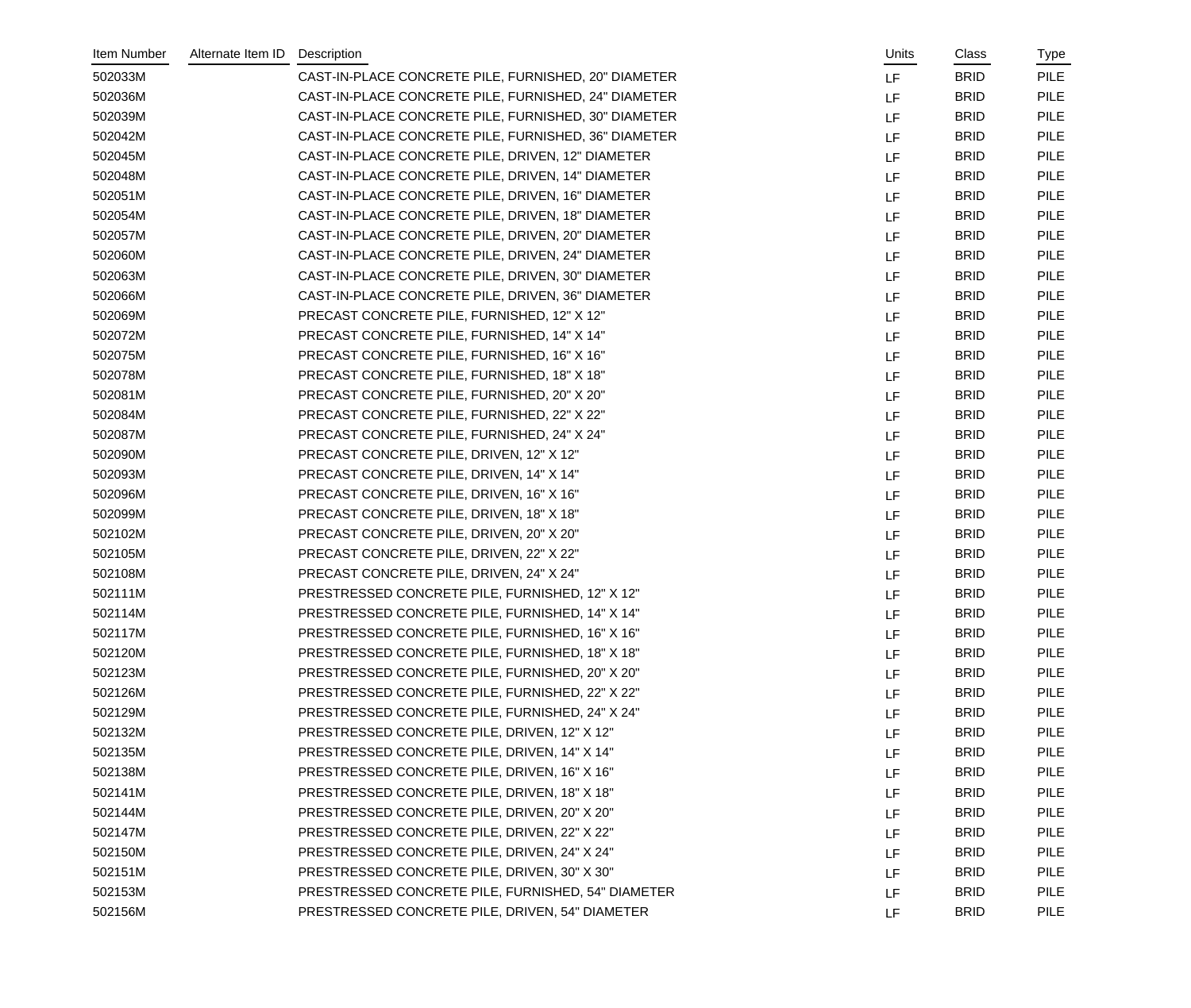| Item Number | Alternate Item ID | Description                                        | Units     | Class       | Type        |
|-------------|-------------------|----------------------------------------------------|-----------|-------------|-------------|
| 502159M     |                   | STEEL H-PILE, FURNISHED, HP 10 X 42                | LF        | <b>BRID</b> | <b>PILE</b> |
| 502162M     |                   | STEEL H-PILE, FURNISHED, HP 10 X 57                | LF        | <b>BRID</b> | <b>PILE</b> |
| 502165M     |                   | STEEL H-PILE, FURNISHED, HP 12 X 53                | LF        | <b>BRID</b> | <b>PILE</b> |
| 502168M     |                   | STEEL H-PILE, FURNISHED, HP 12 X 74                | LF        | <b>BRID</b> | <b>PILE</b> |
| 502171M     |                   | STEEL H-PILE, FURNISHED, HP 14 X 73                | LF        | <b>BRID</b> | <b>PILE</b> |
| 502174M     |                   | STEEL H-PILE, FURNISHED, HP 14 X 117               | LF        | <b>BRID</b> | <b>PILE</b> |
| 502177M     |                   | STEEL H-PILE, DRIVEN, HP 10 X 42                   | LF        | <b>BRID</b> | <b>PILE</b> |
| 502180M     |                   | STEEL H-PILE, DRIVEN, HP 10 X 57                   | LF        | <b>BRID</b> | <b>PILE</b> |
| 502183M     |                   | STEEL H-PILE, DRIVEN, HP 12 X 53                   | LF        | <b>BRID</b> | <b>PILE</b> |
| 502186M     |                   | STEEL H-PILE, DRIVEN, HP 12 X 74                   | LF        | <b>BRID</b> | <b>PILE</b> |
| 502189M     |                   | STEEL H-PILE, DRIVEN, HP 14 X 73                   | LF        | <b>BRID</b> | <b>PILE</b> |
| 502192M     |                   | STEEL H-PILE, DRIVEN, HP 14 X 117                  | LF        | <b>BRID</b> | <b>PILE</b> |
| 502195M     |                   | TIMBER PILE, FURNISHED, 12" DIAMETER               | LF        | <b>BRID</b> | <b>PILE</b> |
| 502198M     |                   | TIMBER PILE, DRIVEN, 12" DIAMETER                  | LF        | <b>BRID</b> | <b>PILE</b> |
| 502201M     |                   | SPLICE CAST-IN-PLACE PILE                          | U         | <b>BRID</b> | <b>PILE</b> |
| 502204M     |                   | SPLICE STEEL H-PILE                                | U         | <b>BRID</b> | <b>PILE</b> |
| 502207M     |                   | PILE SHOE                                          | U         | <b>BRID</b> | <b>PILE</b> |
| 502208M     |                   | CONCRETE-FILLED STEEL PIPE PILE, FURNISHED         | LF        | <b>BRID</b> | <b>PILE</b> |
| 502307M     |                   | RESTRIKE WITH PDA AND CAPWAP ANALYSIS              | U         | <b>BRID</b> | <b>PILE</b> |
| 502308M     |                   | CAST-IN-PLACE CONCRETE PILE, DRILLED, 12" DIAMETER | LF        | <b>BRID</b> | <b>PILE</b> |
| 502310M     |                   | CAST-IN-PLACE CONCRETE PILE, DRILLED, 24" DIAMETER | LF        | <b>BRID</b> | <b>PILE</b> |
| 503003P     |                   | FURNISHING DRILLED SHAFT EQUIPMENT                 | <b>LS</b> | <b>BRID</b> | <b>TEST</b> |
| 503006M     |                   | DEMONSTRATION DRILLED SHAFT                        | LF        | <b>BRID</b> | <b>TEST</b> |
| 503009M     |                   | <b>LOAD TEST</b>                                   | U         | <b>BRID</b> | <b>TEST</b> |
| 503012M     |                   | <b>CROSSHOLE SONIC LOGGING</b>                     | U         | <b>BRID</b> | <b>TEST</b> |
| 503015M     |                   | <b>SHAFT CORING</b>                                | LF        | <b>BRID</b> | <b>TEST</b> |
| 503017M     |                   | DRILLED SHAFT IN SOIL, 30" DIAMETER                | LF        | <b>BRID</b> | <b>TEST</b> |
| 503018M     |                   | DRILLED SHAFT IN SOIL 36" DIAMETER                 | LF        | <b>BRID</b> | <b>TEST</b> |
| 503019M     |                   | DRILLED SHAFT IN SOIL, 42" DIAMETER                | LF        | <b>BRID</b> | <b>TEST</b> |
| 503021M     |                   | DRILLED SHAFT IN SOIL 48" DIAMETER                 | LF        | <b>BRID</b> | <b>TEST</b> |
| 503024M     |                   | DRILLED SHAFT IN SOIL 54" DIAMETER                 | LF        | <b>BRID</b> | <b>TEST</b> |
| 503026M     |                   | DRILLED SHAFT IN SOIL, 84" DIAMETER                | LF        | <b>BRID</b> | <b>TEST</b> |
| 503027M     |                   | DRILLED SHAFT IN SOIL 60" DIAMETER                 | LF        | <b>BRID</b> | <b>TEST</b> |
| 503028M     |                   | DRILLED SHAFT IN SOIL, 66" DIAMETER                | LF        | <b>BRID</b> | <b>TEST</b> |
| 503030M     |                   | DRILLED SHAFT IN SOIL 72" DIAMETER                 | LF        | <b>BRID</b> | <b>TEST</b> |
| 503031M     |                   | DRILLED SHAFT IN SOIL, 96" DIAMETER                | LF        | <b>BRID</b> | <b>TEST</b> |
| 503033M     |                   | DRILLED SHAFT IN ROCK 36" DIAMETER                 | LF        | <b>BRID</b> | <b>TEST</b> |
| 503034M     |                   | DRILLED SHAFT IN ROCK, 24" DIAMETER                | LF        | <b>BRID</b> | <b>TEST</b> |
| 503035M     |                   | DRILLED SHAFT IN ROCK, 42" DIAMETER                | LF        | <b>BRID</b> | <b>TEST</b> |
| 503036M     |                   | DRILLED SHAFT IN ROCK 48" DIAMETER                 | LF        | <b>BRID</b> | <b>TEST</b> |
| 503039M     |                   | DRILLED SHAFT IN ROCK 54" DIAMETER                 | LF        | <b>BRID</b> | <b>TEST</b> |
| 503041M     |                   | DRILLED SHAFT IN ROCK, 66" DIAMETER                | LF        | <b>BRID</b> | <b>TEST</b> |
| 503042M     |                   | DRILLED SHAFT IN ROCK 60" DIAMETER                 | LF        | <b>BRID</b> | <b>TEST</b> |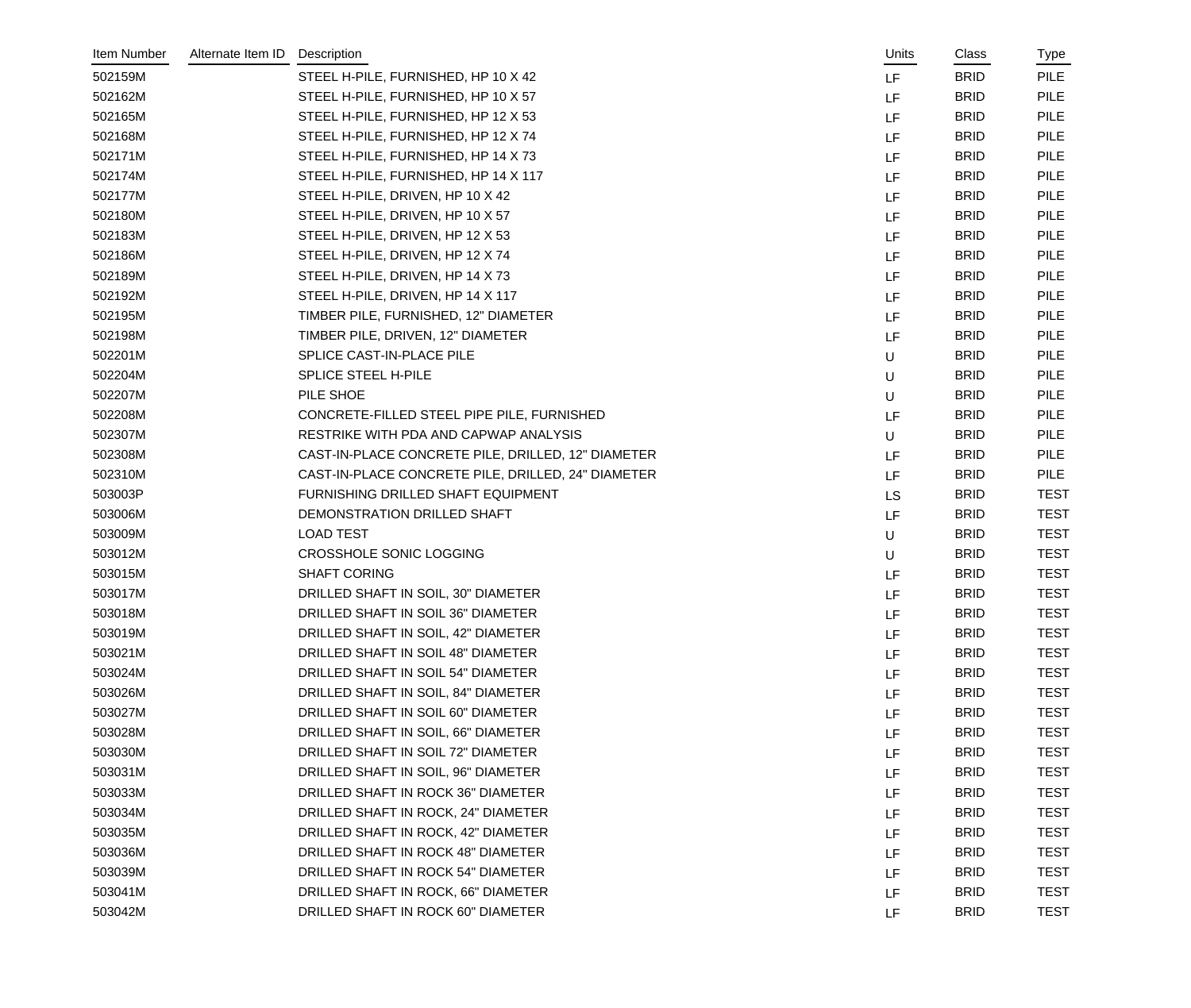| Item Number | Alternate Item ID | Description                                                    | Units     | Class       | Type        |
|-------------|-------------------|----------------------------------------------------------------|-----------|-------------|-------------|
| 503045M     |                   | DRILLED SHAFT IN ROCK 72" DIAMETER                             | LF.       | <b>BRID</b> | <b>TEST</b> |
| 503046M     |                   | DRILLED SHAFT IN ROCK, 90" DIAMETER                            | LF        | <b>BRID</b> | <b>TEST</b> |
| 503047M     |                   | DRILLED SHAFT IN ROCK, 78" DIAMETER                            | LF        | <b>BRID</b> | <b>TEST</b> |
| 503048M     |                   | OBSTRUCTION REMOVAL                                            | LF        | <b>BRID</b> | <b>TEST</b> |
| 503051M     |                   | <b>TOMOGRAPHY</b>                                              | U         | <b>BRID</b> | <b>TEST</b> |
| 504003P     |                   | <b>REINFORCEMENT STEEL</b>                                     | LB        | <b>BRID</b> | <b>REIN</b> |
| 504006P     |                   | REINFORCEMENT STEEL, EPOXY-COATED                              | LB        | <b>BRID</b> | <b>REIN</b> |
| 504008P     |                   | REINFORCEMENT STEEL, STAINLESS STEEL                           | LB        | <b>BRID</b> | <b>REIN</b> |
| 504009P     |                   | REINFORCEMENT STEEL, GALVANIZED                                | LB        | <b>BRID</b> | <b>REIN</b> |
| 504012P     |                   | CONCRETE CULVERT, STRUCTURES                                   | <b>CY</b> | <b>CONC</b> | COCU        |
| 504013P     |                   | <b>CONCRETE CLOSURE WALL</b>                                   | <b>CY</b> | <b>CONC</b> | COCU        |
| 504015P     |                   | <b>CONCRETE FOOTING</b>                                        | <b>CY</b> | <b>CONC</b> | COSU        |
| 504018P     |                   | <b>CONCRETE WING WALL</b>                                      | <b>CY</b> | <b>CONC</b> | <b>COSB</b> |
| 504021P     |                   | CONCRETE PIER COLUMN PROTECTION, HPC                           | <b>CY</b> | <b>CONC</b> | <b>COSB</b> |
| 504024P     |                   | <b>CONCRETE ABUTMENT WALL</b>                                  | <b>CY</b> | <b>CONC</b> | <b>COSB</b> |
| 504026P     |                   | CONCRETE PIER COLUMN AND CAP, HPC                              | <b>CY</b> | <b>CONC</b> | <b>COSB</b> |
| 504027P     |                   | CONCRETE PIER COLUMN AND CAP                                   | <b>CY</b> | <b>CONC</b> | <b>COSB</b> |
| 504030P     |                   | <b>CONCRETE PIER SHAFT</b>                                     | <b>CY</b> | <b>CONC</b> | <b>COSB</b> |
| 504032P     |                   | CONCRETE DIAPHRAGM, HPC                                        | <b>CY</b> | <b>BRID</b> | <b>COSB</b> |
| 504033P     |                   | CONCRETE PEDESTRIAN BRIDGE                                     | <b>CY</b> | <b>CONC</b> | COSU        |
| 504034P     |                   | CONCRETE SADDLE, LIGHTWEIGHT CONCRETE                          | <b>CY</b> | CONC        | COSU        |
| 504036P     |                   | EPOXY WATERPROOFING                                            | SY        | <b>BRID</b> | <b>WATE</b> |
| 504047P     |                   | CONCRETE STAIN AND ANTI-GRAFFITI TREATMENT                     | <b>SF</b> | <b>BRID</b> | <b>MISC</b> |
| 504053P     |                   | <b>CONCRETE PYLON</b>                                          | LF        | <b>BRID</b> | COSU        |
| 504055P     |                   | <b>CONCRETE BEAM</b>                                           | <b>CY</b> | <b>BRID</b> | <b>COSB</b> |
| 504056M     |                   | PYLON RELOCATION                                               | U         | <b>BRID</b> | <b>MISC</b> |
| 504061P     |                   | <b>TEMPORARY SHORING</b>                                       | LS        | <b>BRID</b> | <b>MISC</b> |
| 504067P     |                   | <b>FORMLINER</b>                                               | <b>SF</b> | <b>BRID</b> | <b>MISC</b> |
| 504080P     |                   | <b>CONCRETE SPILLWAY</b>                                       | <b>CY</b> | <b>CONC</b> | COSU        |
| 505001P     |                   | PRESTRESSED CONCRETE BEAM REPAIR USING CFRP                    | <b>SF</b> | <b>BRID</b> | <b>PREC</b> |
| 505003P     |                   | PRETENSIONED PRESTRESSED CONCRETE BEAM, 45"                    | LF.       | <b>BRID</b> | <b>PREC</b> |
| 505004P     |                   | PRETENSIONED PRESTRESSED CONCRETE BEAM 36"                     | <b>LF</b> | <b>BRID</b> | <b>PREC</b> |
| 505006P     |                   | PRETENSIONED PRESTRESSED CONCRETE BEAM, 54"                    | LF.       | <b>BRID</b> | <b>PREC</b> |
| 505009P     |                   | PRETENSIONED PRESTRESSED CONCRETE BEAM, 63"                    | LF.       | <b>BRID</b> | <b>PREC</b> |
| 505011P     |                   | PRETENSIONED-PRESTRESSED CONCRETE BEAM, 79"                    | <b>LF</b> | <b>BRID</b> | <b>PREC</b> |
| 505012P     |                   | PRETENSIONED PRESTRESSED CONCRETE BEAM, 72"                    | LF        | <b>BRID</b> | <b>PREC</b> |
| 505013P     |                   | SPLICED PRESTRESSED POST-TENSIONED CONCRETE BEAM, 93 1/2", HPC | LF.       | <b>BRID</b> | <b>PREC</b> |
| 505014P     |                   | PRETENSIONED PRESTRESSED CONCRETE BEAM, 93 1/2", HPC           | LF        | <b>BRID</b> | <b>PREC</b> |
| 505015P     |                   | PRESTRESSED CONCRETE BOX BEAM, (TYPE BI-36), 36" X 27"         | LF.       | <b>BRID</b> | <b>PREC</b> |
| 505016P     |                   | PRETENSIONED PRESTRESSED CONCRETE BEAM, 37", HPC               | <b>LF</b> | <b>BRID</b> | <b>PREC</b> |
| 505018P     |                   | PRESTRESSED CONCRETE BOX BEAM, (TYPE BII-36), 36" X 33"        | LF.       | <b>BRID</b> | <b>PREC</b> |
| 505021P     |                   | PRESTRESSED CONCRETE BOX BEAM, (TYPE BIII-36), 36" X 39"       | LF        | <b>BRID</b> | <b>PREC</b> |
| 505024P     |                   | PRESTRESSED CONCRETE BOX BEAM, (TYPE BIV-36), 36" X 42"        | LF.       | <b>BRID</b> | <b>PREC</b> |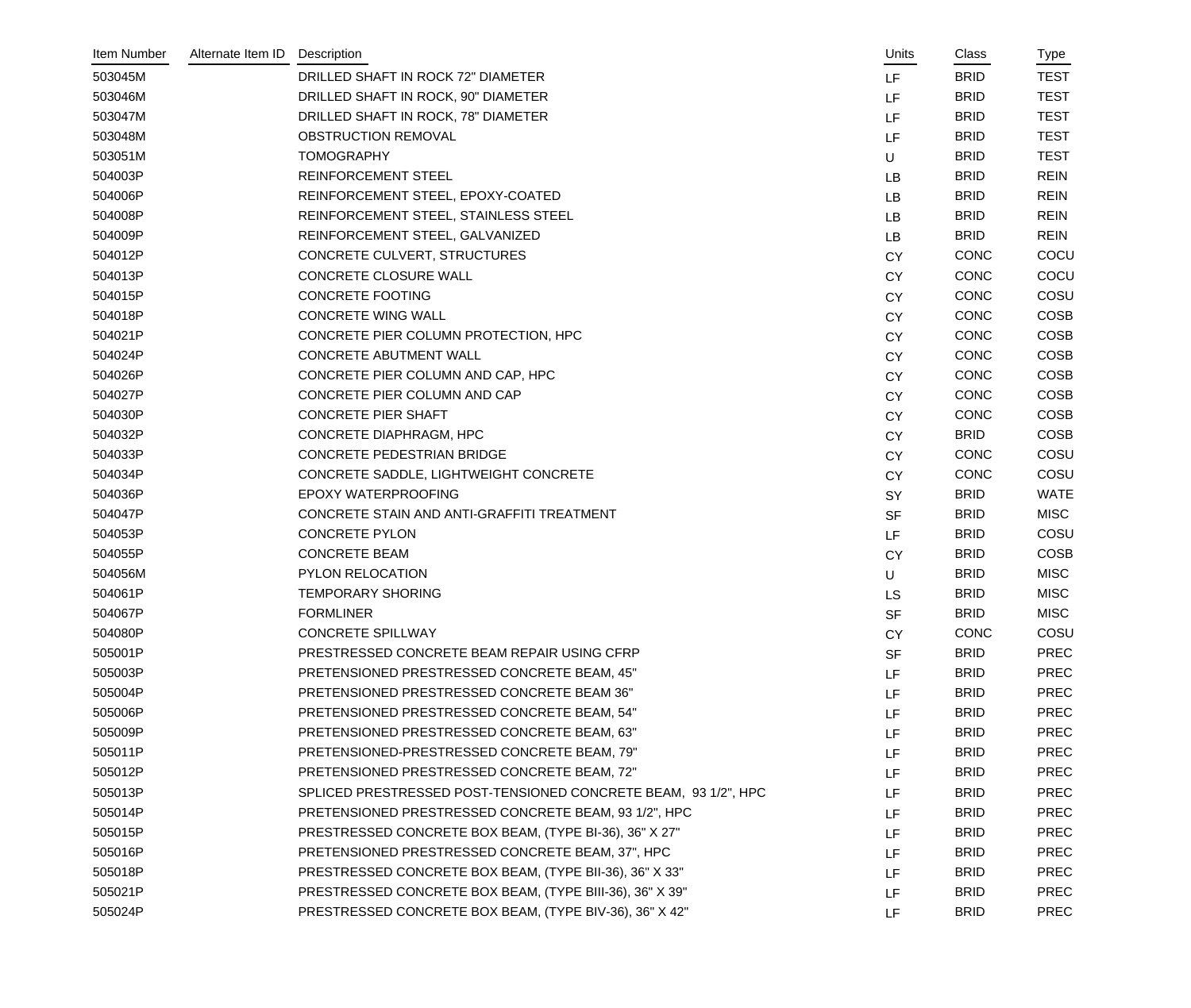| Item Number | Alternate Item ID | Description                                               | Units     | Class       | Type        |
|-------------|-------------------|-----------------------------------------------------------|-----------|-------------|-------------|
| 505027P     |                   | PRESTRESSED CONCRETE BOX BEAM, (TYPE BI-48), 48" X 27"    | LF        | <b>BRID</b> | <b>PREC</b> |
| 505030P     |                   | PRESTRESSED CONCRETE BOX BEAM, (TYPE BII-48), 48" X 33"   | LF        | <b>BRID</b> | <b>PREC</b> |
| 505033P     |                   | PRESTRESSED CONCRETE BOX BEAM, (TYPE BIII-48), 48" X 39"  | LF        | <b>BRID</b> | <b>PREC</b> |
| 505036P     |                   | PRESTRESSED CONCRETE BOX BEAM, (TYPE BIV-48), 48" X 42"   | LF        | <b>BRID</b> | <b>PREC</b> |
| 505037P     |                   | PRESTRESSED CONCRETE SLAB BEAM, (TYPE SI-36), 36" X 12"   | LF        | <b>BRID</b> | <b>PREC</b> |
| 505039P     |                   | PRESTRESSED CONCRETE SLAB BEAM, (TYPE SII-36), 36" X 15"  | LF        | <b>BRID</b> | <b>PREC</b> |
| 505042P     |                   | PRESTRESSED CONCRETE SLAB BEAM, (TYPE SIII-36), 36" X 18" | LF        | <b>BRID</b> | <b>PREC</b> |
| 505045P     |                   | PRESTRESSED CONCRETE SLAB BEAM, (TYPE SIV-36), 36" X 21"  | LF        | <b>BRID</b> | <b>PREC</b> |
| 505048P     |                   | PRESTRESSED CONCRETE SLAB BEAM, (TYPE SII-48), 48" X 15"  | LF        | <b>BRID</b> | <b>PREC</b> |
| 505051P     |                   | PRESTRESSED CONCRETE SLAB BEAM, (TYPE SIII-48), 48" X 18" | LF        | <b>BRID</b> | <b>PREC</b> |
| 505054P     |                   | PRESTRESSED CONCRETE SLAB BEAM, (TYPE SIV-48), 48" X 21"  | LF        | <b>BRID</b> | <b>PREC</b> |
| 505055P     |                   | PRESTRESSED CONCRETE CHANNEL BEAM, 54"X27"                | LF        | <b>BRID</b> | <b>PREC</b> |
| 505056P     |                   | PRECAST CONCRETE ABUTMENT WALL                            | <b>CY</b> | <b>BRID</b> | <b>PREC</b> |
| 505057P     |                   | PRECAST CONCRETE CULVERT                                  | LF        | <b>BRID</b> | <b>PREC</b> |
| 505058P     |                   | PRECASE CONCRETE CULVERT MODIFICATIONS                    | <b>LS</b> | <b>BRID</b> | <b>PREC</b> |
| 505059P     |                   | PRECAST CONCRETE RELIEF SLAB                              | <b>CY</b> | <b>BRID</b> | <b>PREC</b> |
| 505060P     |                   | PRECAST CONCRETE ARCH STRUCTURE                           | LF        | <b>BRID</b> | <b>PREC</b> |
| 505067P     |                   | PRECAST CONCRETE SLEEPER SLAB                             | <b>CY</b> | <b>BRID</b> | <b>PREC</b> |
| 505068P     |                   | PRECAST CONCRETE WINGWALL                                 | <b>CY</b> | <b>BRID</b> | <b>PREC</b> |
| 505082P     |                   | PRECAST ABUTMENT BACKWALL                                 | <b>CY</b> | <b>BRID</b> | PREC        |
| 505092P     |                   | PRECAST CONCRETE BRIDGE PARAPET, HPC, __' - __" HIGH      | LF        | <b>BRID</b> | <b>PREC</b> |
| 505095P     |                   | PRECAST CONCRETE DECK PANELS, HPC                         | <b>SF</b> | <b>BRID</b> | <b>PREC</b> |
| 505099P     |                   | PRECAST CONCRETE DECK                                     | <b>CY</b> | <b>BRID</b> | PREC        |
| 506003P     |                   | <b>STRUCTURAL STEEL</b>                                   | <b>LS</b> | <b>BRID</b> | <b>STEL</b> |
| 506006P     |                   | REINFORCED ELASTOMERIC BEARING ASSEMBLY                   | U         | <b>BRID</b> | <b>STEL</b> |
| 506008P     |                   | <b>RESET BEARING</b>                                      | U         | <b>BRID</b> | <b>STEL</b> |
| 506009M     |                   | STRUCTURAL BEARING ASSEMBLY                               | U         | <b>BRID</b> | <b>STEL</b> |
| 506010M     |                   | HIGH LOAD MULTIROTATIONAL BEARING ASSEMBLY                | U         | <b>BRID</b> | <b>STEL</b> |
| 506011M     |                   | ANCHOR BOLT INSTALLATION                                  | U         | <b>BRID</b> | <b>STEL</b> |
| 506012P     |                   | SHEAR CONNECTOR                                           | U         | <b>BRID</b> | <b>STEL</b> |
| 506013P     |                   | <b>LUBRICATE BEARING</b>                                  | U         | <b>BRID</b> | <b>STEL</b> |
| 506015P     |                   | SHEAR CONNECTOR, GALVANIZED                               | U         | <b>BRID</b> | <b>STEL</b> |
| 506016P     |                   | <b>GIRDER JACKING</b>                                     | <b>LS</b> | <b>BRID</b> | COSP        |
| 506018P     |                   | STEEL PEDESTRIAN BRIDGE                                   | <b>LS</b> | <b>BRID</b> | <b>STEL</b> |
| 506019P     |                   | STEEL ORTHOTROPIC DECK                                    | <b>SF</b> | <b>BRID</b> | <b>STEL</b> |
| 506021P     |                   | STEEL GRID FLOORING                                       | <b>SF</b> | <b>BRID</b> | <b>STEL</b> |
| 506030P     |                   | STRUCTURAL STEEL COLLAR                                   | U         | <b>BRID</b> | <b>STEL</b> |
| 506033P     |                   | STRUCTURAL STEEL COLLAR, TYPE 3                           | U         | <b>BRID</b> | <b>STEL</b> |
| 506037P     |                   | STRUCTURAL STEEL COLLAR REPAIR                            | U         | <b>BRID</b> | <b>STEL</b> |
| 506039P     |                   | STUCTURAL STEEL RETROFIT, TYPE ___                        | U         | <b>BRID</b> | <b>STEL</b> |
| 506040P     |                   | STEEL REPAIR, TYPE ___                                    | U         | <b>BRID</b> | <b>STEL</b> |
| 506041P     |                   | STRUCTURAL STEEL REPAIR, TYPE 1                           | LB        | <b>BRID</b> | <b>STEL</b> |
| 506042P     |                   | STRUCTURAL STEEL REPAIR, TYPE 2                           | LB        | <b>BRID</b> | <b>STEL</b> |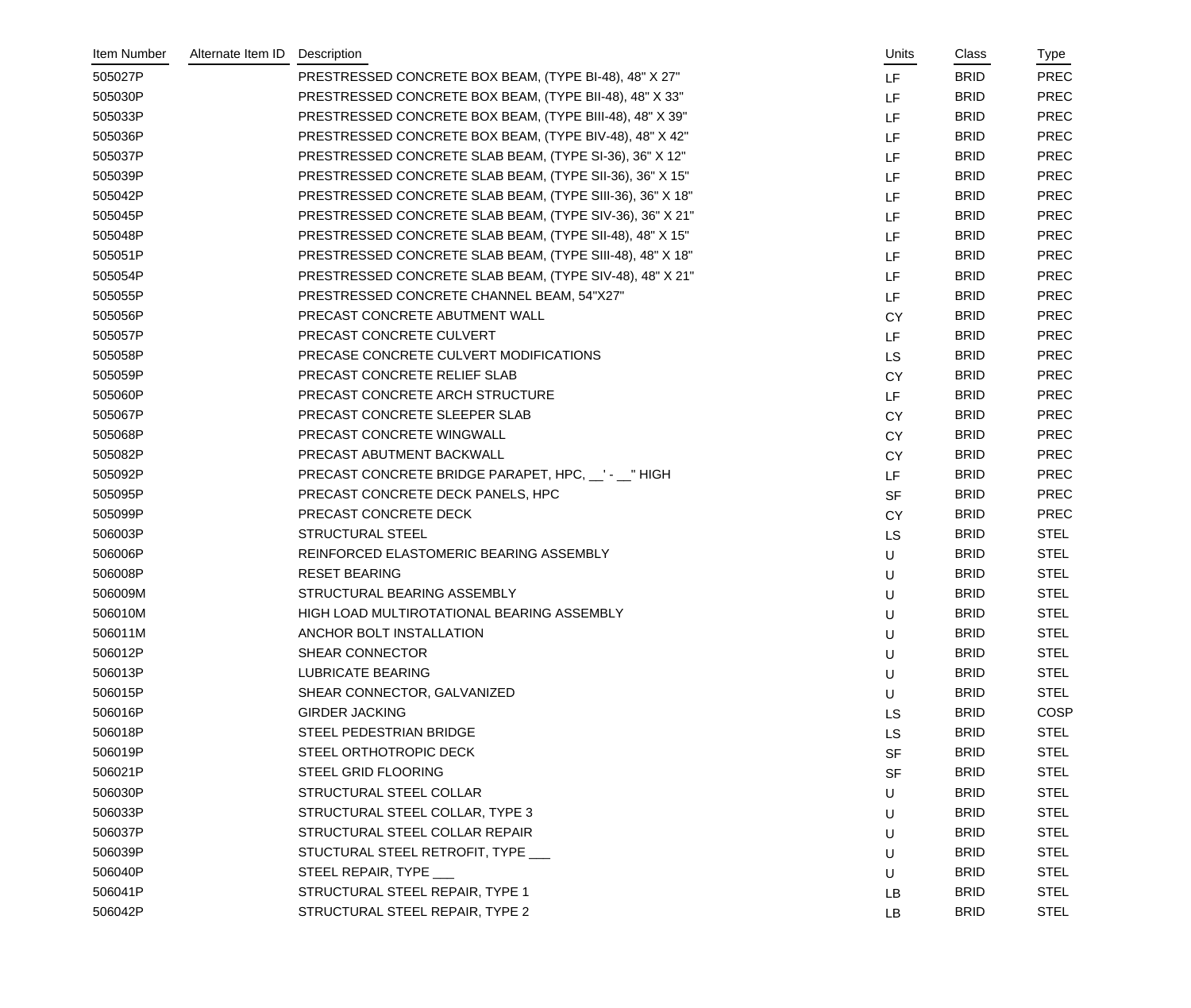| Item Number | Alternate Item ID | Description                                                             | Units     | Class       | Type        |
|-------------|-------------------|-------------------------------------------------------------------------|-----------|-------------|-------------|
| 506045P     |                   | STEEL REPAIR, TYPE U                                                    | U         | <b>BRID</b> | <b>STEL</b> |
| 506046P     |                   | STEEL REPAIR, TYPE V                                                    | U         | <b>BRID</b> | <b>STEL</b> |
| 506047P     |                   | STEEL REPAIR, TYPE W                                                    | U         | <b>BRID</b> | <b>STEL</b> |
| 506048P     |                   | STEEL REPAIR, TYPE X                                                    | U         | <b>BRID</b> | <b>STEL</b> |
| 506049P     |                   | STEEL REPAIR, TYPE Y                                                    | U         | <b>BRID</b> | <b>STEL</b> |
| 506050P     |                   | STEEL REPAIR, TYPE Z                                                    | U         | <b>BRID</b> | <b>STEL</b> |
| 506055M     |                   | STEEL REPAIR, TYPE ___ LF                                               | LF        | <b>BRID</b> | <b>STEL</b> |
| 506056M     |                   | STEEL REPAIR, TYPE ____ SF                                              | <b>SF</b> | <b>BRID</b> | <b>STEL</b> |
| 506060M     |                   | <b>CLOSURE POUR PLATES</b>                                              | <b>SF</b> | <b>BRID</b> | <b>STEL</b> |
| 506068P     |                   | <b>STRONGBACK</b>                                                       | <b>LS</b> | <b>BRID</b> | <b>STEL</b> |
| 506070P     |                   | <b>TEMPORARY BEAM</b>                                                   | <b>LS</b> | <b>BRID</b> | <b>STEL</b> |
| 506080P     |                   | <b>BALLAST MAT</b>                                                      | <b>SF</b> | <b>BRID</b> | <b>MISC</b> |
| 507003P     |                   | 1 3/4" BY 1 3/4" PREFORMED ELASTOMERIC JOINT ASSEMBLY                   | LF        | <b>BRID</b> | <b>JOIN</b> |
| 507006P     |                   | 2 1/2" BY 2 1/2" PREFORMED ELASTOMERIC JOINT ASSEMBLY                   | LF        | <b>BRID</b> | <b>JOIN</b> |
| 507009P     |                   | 4" BY 4" PREFORMED ELASTOMERIC JOINT ASSEMBLY                           | LF        | <b>BRID</b> | <b>JOIN</b> |
| 507012P     |                   | 6" BY 5 3/4" PREFORMED ELASTOMERIC JOINT ASSEMBLY                       | LF        | <b>BRID</b> | <b>JOIN</b> |
| 507015P     |                   | STRIP SEAL EXPANSION JOINT ASSEMBLY                                     | LF        | <b>BRID</b> | <b>JOIN</b> |
| 507016P     |                   | FINGER JOINT EXPANSION DAM                                              | LF        | <b>BRID</b> | <b>JOIN</b> |
| 507017P     |                   | <b>FINGER JOINT REPAIR</b>                                              | LF        | <b>BRID</b> | <b>JOIN</b> |
| 507018P     |                   | MODULAR EXPANSION JOINT ASSEMBLY                                        | LF        | <b>BRID</b> | <b>JOIN</b> |
| 507021P     |                   | <b>CONCRETE BRIDGE DECK</b>                                             | <b>CY</b> | CONC        | <b>COSP</b> |
| 507022P     |                   | <b>CONCRETE BRIDGE SEATS, HES</b>                                       | <b>CY</b> | <b>CONC</b> | <b>COSB</b> |
| 507023P     |                   | CONCRETE BRIDGE APPROACH, HES                                           | <b>CY</b> | <b>CONC</b> | <b>COSP</b> |
| 507024P     |                   | CONCRETE BRIDGE DECK, HPC                                               | <b>CY</b> | <b>CONC</b> | <b>COSP</b> |
| 507027M     |                   | <b>DATE PANEL</b>                                                       | U         | <b>BRID</b> | <b>MISC</b> |
| 507028M     |                   | <b>ENCASEMENT CONCRETE</b>                                              | <b>CY</b> | CONC        | <b>COSP</b> |
| 507030P     |                   | <b>CONCRETE BRIDGE SIDEWALK</b>                                         | <b>CY</b> | CONC        | COSP        |
| 507031P     |                   | CONCRETE CRACK SEAL, SAFETY WALK                                        | <b>SF</b> | <b>CONC</b> | <b>WALK</b> |
| 507033P     |                   | CONCRETE BRIDGE SIDEWALK, HPC                                           | <b>CY</b> | CONC        | <b>COSP</b> |
| 507036P     |                   | <b>CONCRETE BRIDGE PARAPET</b>                                          | LF        | <b>BRID</b> | COSP        |
| 507037P     |                   | <b>BARRIER PARAPET MODIFICATIONS</b>                                    | LF        | <b>BRID</b> | <b>COSP</b> |
| 507038P     |                   | CONCRETE BRIDGE PARAPET WITH MOMENT SLAB, HPC                           | LF        | <b>BRID</b> | <b>COSP</b> |
| 507039P     |                   | CONCRETE BRIDGE PARAPET, HPC                                            | LF        | <b>BRID</b> | <b>COSP</b> |
| 507045M     |                   | 15" BY 32" CONCRETE BARRIER CURB, BRIDGE                                | LF        | <b>BRID</b> | <b>BRCB</b> |
| 507048M     |                   | 24" BY 32" CONCRETE BARRIER CURB, BRIDGE                                | LF        | <b>BRID</b> | <b>BRCB</b> |
| 507051P     |                   | CONCRETE BRIDGE APPROACH                                                | <b>CY</b> | <b>CONC</b> | COSU        |
| 507059P     |                   | CONCRETE MEDIAN BARRIER, HPC                                            | LF        | <b>CONC</b> | <b>COSP</b> |
| 507062M     | <b>NS</b>         | CAST-IN-PLACE EXODERMIC BRIDGE DECK SYSTEM, HPC                         | <b>SF</b> | <b>BRID</b> | <b>COSP</b> |
| 507067P     |                   | <b>CONCRETE BALUSTRADE</b>                                              | LF        | <b>BRID</b> | COSU        |
| 507073M     |                   | DIAMOND GRINDING, CONCRETE DECK SURFACE                                 | <b>SF</b> | <b>BRID</b> | <b>DECK</b> |
| 507075P     |                   | CONCRETE BRIDGE DECK, LIGHTWEIGHT CONCRETE WITH CORROSION INHIBITOR     | <b>CY</b> | CONC        | <b>COSP</b> |
| 507076P     |                   | CONCRETE BRIDGE SIDEWALK, LIGHTWEIGHT CONCRETE WITH CORROSION INHIBITOR | <b>CY</b> | <b>CONC</b> | <b>COSP</b> |
| 507077P     |                   | CONCRETE BRIDGE PARAPET, LIGHTWEIGHT CONCRETE WITH CORROSION INHIBITOR  | LF.       | <b>BRID</b> | <b>COSP</b> |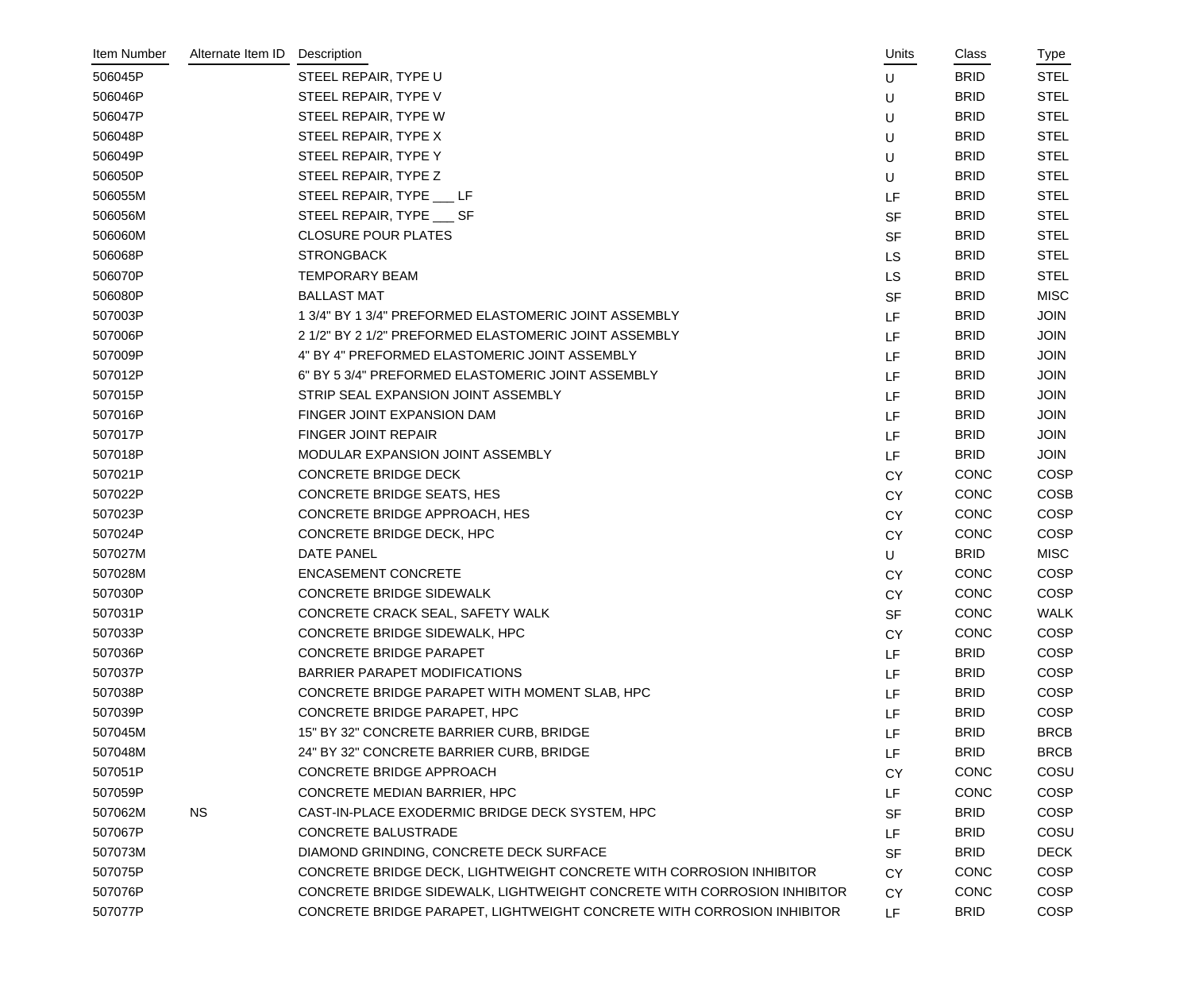| Item Number | Alternate Item ID | Description                                                          | Units     | Class       | Type        |
|-------------|-------------------|----------------------------------------------------------------------|-----------|-------------|-------------|
| 507082P     |                   | STEEL 1 BAR BRIDGE RAILING                                           | <b>LF</b> | <b>BRID</b> | <b>RAIL</b> |
| 507083P     |                   | STEEL 2 BAR BRIDGE RAILING                                           | <b>LF</b> | <b>BRID</b> | <b>RAIL</b> |
| 507084P     |                   | STEEL 3 BAR BRIDGE RAILING                                           | LF        | <b>BRID</b> | RAIL        |
| 507085P     |                   | STEEL 4 BAR BRIDGE RAILING                                           | LF        | <b>BRID</b> | RAIL        |
| 507086P     |                   | STEEL 5 BAR BRIDGE RAILING                                           | LF        | <b>BRID</b> | RAIL        |
| 507095P     |                   | PREFORMED JOINT FILLER ASSEMBLY                                      | LF        | <b>BRID</b> | <b>JOIN</b> |
| 507096P     |                   | SLIDING PLATE EXPANSION JOINT ASSEMBLY                               | LF        | <b>BRID</b> | <b>JOIN</b> |
| 507101P     |                   | <b>CONCRETE CLOSURE POUR</b>                                         | <b>CY</b> | <b>CONC</b> | <b>COSP</b> |
| 507102M     |                   | LATEX MODIFIED CONCRETE OVERLAY                                      | <b>CY</b> | <b>CONC</b> | <b>DECK</b> |
| 507103P     |                   | RAPID SETTING LATEX MODIFIED CONCRETE OVERLAY                        | <b>CY</b> | <b>CONC</b> | <b>DECK</b> |
| 507123P     |                   | CONCRETE BRIDGE DECK, UHPC                                           | <b>CY</b> | <b>CONC</b> | <b>COSP</b> |
| 507124P     |                   | CONCRETE BRIDGE APPROACH, LIGHTWEIGHT CONCRETE                       | <b>CY</b> | <b>CONC</b> | <b>COSP</b> |
| 507125P     |                   | CONCRETE BRIDGE PARAPET, HPC, LIGHTWEIGHT CONCRETE                   | LF        | <b>CONC</b> | <b>COSP</b> |
| 507126P     |                   | CONCRETE BRIDGE SIDEWALK, HPC, LIGHTWEIGHT CONCRETE                  | <b>CY</b> | <b>CONC</b> | <b>COSP</b> |
| 507127P     |                   | CONCRETE BRIDGE DECK, HPC, LIGHTWEIGHT CONCRETE                      | <b>CY</b> | <b>CONC</b> | <b>COSP</b> |
| 507190P     | <b>NS</b>         | 21" BY 34" CONCRETE BARRIER CURB, BRIDGE                             | LF        | <b>BRID</b> | <b>BRCB</b> |
| 508003M     |                   | <b>INLET FRAME AND GRATE</b>                                         | U         | <b>DRAN</b> | <b>DRIN</b> |
| 508004M     |                   | NEW SCUPPER IN EXISTING DECK                                         | U         | <b>DRAN</b> | <b>DRIN</b> |
| 508005M     |                   | CLEAN EXISTING SCUPPERS AND PIPES                                    | U         | <b>DRAN</b> | <b>DRIN</b> |
| 508006M     |                   | <b>SCUPPER</b>                                                       | U         | <b>DRAN</b> | <b>DRIN</b> |
| 508007M     |                   | <b>SCUPPER RESET</b>                                                 | U         | <b>DRAN</b> | <b>DRIN</b> |
| 508010P     |                   | 4" STEEL ALLOY PIPE                                                  | LF        | <b>DRAN</b> | <b>DRIN</b> |
| 508011P     |                   | 5" STEEL ALLOY PIPE                                                  | LF        | <b>DRAN</b> | <b>DRIN</b> |
| 508012P     |                   | 10" STEEL ALLOY PIPE                                                 | LF        | <b>DRAN</b> | <b>DRIN</b> |
| 508015P     |                   | 12" STEEL ALLOY PIPE                                                 | LF        | <b>DRAN</b> | <b>DRIN</b> |
| 508016P     |                   | 18" STEEL ALLOY PIPE                                                 | LF        | <b>DRAN</b> | <b>DRIN</b> |
| 508020P     |                   | <b>MANHOLE ON STRUCTURE</b>                                          | U         | <b>DRAN</b> | <b>DRIN</b> |
| 508025P     |                   | <b>14 GAUGE STAINLESS STEEL GUTTER</b>                               | LF        | <b>DRAN</b> | <b>DRIN</b> |
| 508902P     |                   | " FIBERGLASS PIPE                                                    | LF        | <b>DRAN</b> | <b>DRIN</b> |
| 509008P     |                   | ALUMINIUM RAILING, BRIDGE, 7'-0" HIGH                                | LF        | <b>BRID</b> | RAIL        |
| 509010P     |                   | STEEL BRIDGE RAILIN, TWO-RAIL                                        | LF        | <b>BRID</b> | RAIL        |
| 509011P     |                   | STEEL BRIDGE RAILING, THREE-RAIL                                     | LF        | <b>BRID</b> | RAIL        |
| 509014P     |                   | STEEL PEDESTRIAN BRIDGE RAILING, 3'-6" HIGH                          | LF        | <b>BRID</b> | RAIL        |
| 509018P     |                   | CHAIN-LINK FENCE, ALUMINUM-COATED STEEL, BRIDGE, 3' 0" HIGH          | LF        | <b>FENC</b> | <b>FENC</b> |
| 509019P     |                   | CHAIN-LINK FENCE, TYPE II, ALUMINUM-COATED STEEL, BRIDGE, 3' 0" HIGH | LF        | <b>FENC</b> | <b>FENC</b> |
| 509021P     |                   | CHAIN-LINK FENCE, ALUMINUM-COATED STEEL, BRIDGE, 3' 6" HIGH          | LF        | <b>FENC</b> | <b>FENC</b> |
| 509022P     |                   | CHAIN-LINK FENCE, TYPE II, ALUMINUM-COATED STEEL, BRIDGE, 3' 6" HIGH | LF        | <b>FENC</b> | <b>FENC</b> |
| 509024P     |                   | CHAIN-LINK FENCE, ALUMINUM-COATED STEEL, BRIDGE, 4' 0" HIGH          | LF        | <b>FENC</b> | <b>FENC</b> |
| 509025P     |                   | CHAIN-LINK FENCE, TYPE II, ALUMINUM-COATED STEEL, BRIDGE, 4' 0" HIGH | LF        | <b>FENC</b> | <b>FENC</b> |
| 509027P     |                   | CHAIN-LINK FENCE, ALUMINUM-COATED STEEL, BRIDGE, 4' 6" HIGH          | LF        | <b>FENC</b> | <b>FENC</b> |
| 509028P     |                   | CHAIN-LINK FENCE, TYPE II, ALUMINUM-COATED STEEL, BRIDGE, 4' 6" HIGH | LF        | <b>FENC</b> | <b>FENC</b> |
| 509030P     |                   | CHAIN-LINK FENCE, ALUMINUM-COATED STEEL, BRIDGE, 6' 0" HIGH          | LF        | <b>FENC</b> | <b>FENC</b> |
| 509031P     |                   | CHAIN-LINK FENCE, TYPE II, ALUMINUM-COATED STEEL, BRIDGE, 6' 0" HIGH | LF.       | <b>FENC</b> | <b>FENC</b> |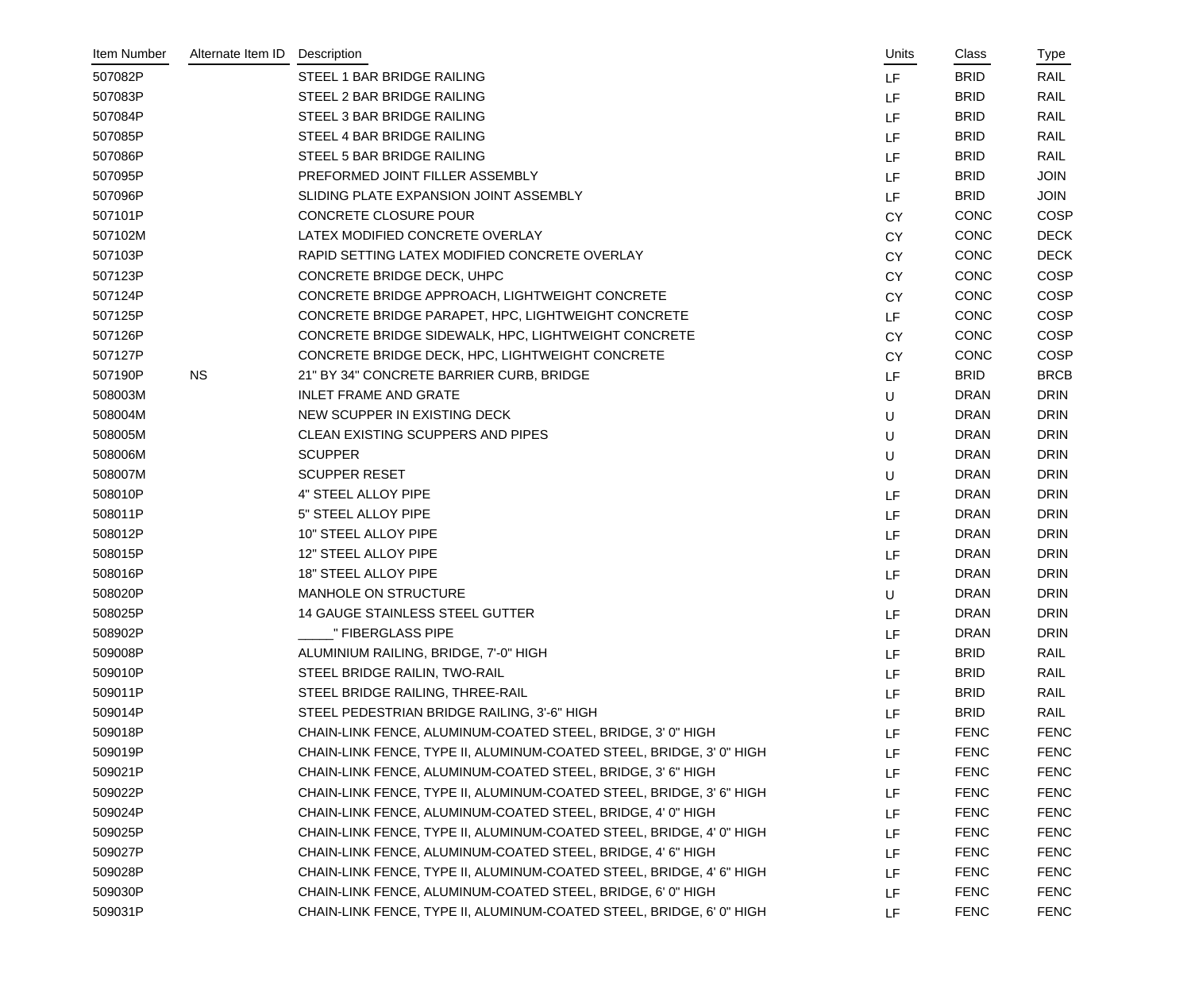| Item Number | Alternate Item ID | Description                                                                      | Units     | Class       | Type        |
|-------------|-------------------|----------------------------------------------------------------------------------|-----------|-------------|-------------|
| 509033P     |                   | CHAIN-LINK FENCE, ALUMINUM-COATED STEEL, BRIDGE, 6'3" HIGH                       | <b>LF</b> | <b>FENC</b> | <b>FENC</b> |
| 509034P     |                   | CHAIN-LINK FENCE, TYPE II, ALUMINUM-COATED STEEL, BRIDGE, 6'3" HIGH              | <b>LF</b> | <b>FENC</b> | <b>FENC</b> |
| 509036P     |                   | CHAIN-LINK FENCE, ALUMINUM-COATED STEEL, BRIDGE, 6' 9" HIGH                      | <b>LF</b> | <b>FENC</b> | <b>FENC</b> |
| 509037P     |                   | CHAIN-LINK FENCE, TYPE II, ALUMINUM-COATED STEEL, BRIDGE, 6' 9" HIGH             | <b>LF</b> | <b>FENC</b> | <b>FENC</b> |
| 509038P     |                   | CHAIN-LINK FENCE, TYPE II, ALUMINUM-COATED STEEL, BRIDGE, 8' 6" HIGH             | LF        | <b>FENC</b> | <b>FENC</b> |
| 509039P     |                   | CHAIN-LINK FENCE, ALUMINUM-COATED STEEL, BRIDGE, 8' 6" HIGH                      | <b>LF</b> | <b>FENC</b> | <b>FENC</b> |
| 509042P     |                   | CHAIN-LINK FENCE, PVC-COATED STEEL, BRIDGE, 6'3" HIGH                            | LF        | <b>FENC</b> | <b>FENC</b> |
| 509045P     |                   | CHAIN-LINK FENCE, GALVANIZED STEEL, BRIDGE, 3' 6" HIGH                           | LF        | <b>FENC</b> | <b>FENC</b> |
| 509046P     |                   | CHAIN-LINK FENCE, TYPE I, ZINC-COATED STEEL, BRIDGE, 3' 6" HIGH                  | <b>LF</b> | <b>FENC</b> | <b>FENC</b> |
| 509048P     |                   | CHAIN-LINK FENCE, GALVANIZED STEEL, BRIDGE, 4' 0" HIGH                           | LF        | <b>FENC</b> | <b>FENC</b> |
| 509049P     |                   | CHAIN-LINK FENCE, TYPE I, ZINC-COATED STEEL, BRIDGE, 4' 0" HIGH                  | LF        | <b>FENC</b> | <b>FENC</b> |
| 509051P     |                   | CHAIN-LINK FENCE, GALVANIZED STEEL, BRIDGE, 4' 6" HIGH                           | LF        | <b>FENC</b> | <b>FENC</b> |
| 509052P     |                   | CHAIN-LINK FENCE, TYPE I, ZINC-COATED STEEL, BRIDGE, 4' 6" HIGH                  | LF        | <b>FENC</b> | <b>FENC</b> |
| 509054P     |                   | CHAIN-LINK FENCE, GALVANIZED STEEL, BRIDGE, 6' 0" HIGH                           | LF        | <b>FENC</b> | <b>FENC</b> |
| 509055P     |                   | CHAIN-LINK FENCE, TYPE I, ZINC-COATED STEEL, BRIDGE, 6' 0" HIGH                  | LF        | <b>FENC</b> | <b>FENC</b> |
| 509057P     |                   | CHAIN-LINK FENCE, GALVANIZED STEEL, BRIDGE, 6'3" HIGH                            | LF        | <b>FENC</b> | <b>FENC</b> |
| 509058P     |                   | CHAIN-LINK FENCE, TYPE I, ZINC-COATED STEEL, BRIDGE, 6' 3" HIGH                  | <b>LF</b> | <b>FENC</b> | <b>FENC</b> |
| 509060P     |                   | CHAIN-LINK FENCE, GALVANIZED STEEL, BRIDGE, 6'9" HIGH                            | LF        | <b>FENC</b> | <b>FENC</b> |
| 509061P     |                   | CHAIN-LINK FENCE, TYPE I, ZINC-COATED STEEL, BRIDGE, 6' 9" HIGH                  | LF        | <b>FENC</b> | <b>FENC</b> |
| 509063P     |                   | CHAIN-LINK FENCE, GALVANIZED STEEL, BRIDGE, 8' 6" HIGH                           | LF        | <b>FENC</b> | <b>FENC</b> |
| 509064P     |                   | CHAIN-LINK FENCE, TYPE I, ZINC-COATED STEEL, BRIDGE, 8' 6" HIGH                  | LF        | <b>FENC</b> | <b>FENC</b> |
| 509065P     |                   | CHAIN-LINK FENCE, TYPE I, ZINC-COATED, STEEL, BRIDGE, 13'-0" HIGH                | LF        | <b>FENC</b> | <b>FENC</b> |
| 509066P     |                   | CHAIN-LINK FENCE, ALUMINUM-COATED STEEL, BRIDGE, 4' 0" HIGH, CURVED TOP          | LF        | <b>FENC</b> | <b>FENC</b> |
| 509067P     |                   | CHAIN-LINK FENCE, TYPE II, ALUMINUM-COATED STEEL, BRIDGE, 4' 0" HIGH, CURVED TOP | LF        | <b>FENC</b> | <b>FENC</b> |
| 509069P     |                   | CHAIN-LINK FENCE, ALUMINUM-COATED STEEL, BRIDGE, 4' 3" HIGH, CURVED TOP          | LF        | <b>FENC</b> | <b>FENC</b> |
| 509070P     |                   | CHAIN-LINK FENCE, TYPE II, ALUMINUM-COATED STEEL, BRIDGE, 4' 3" HIGH, CURVED TOP | LF        |             | <b>FENC</b> |
| 509072P     |                   | CHAIN-LINK FENCE, ALUMINUM-COATED STEEL, BRIDGE, 4' 6" HIGH, CURVED TOP          | LF        | <b>FENC</b> | <b>FENC</b> |
| 509073P     |                   | CHAIN-LINK FENCE, TYPE II, ALUMINUM-COATED STEEL, BRIDGE, 4' 6" HIGH, CURVED TOP | <b>LF</b> | <b>FENC</b> | <b>FENC</b> |
| 509075P     |                   | CHAIN-LINK FENCE, ALUMINUM-COATED STEEL, BRIDGE, 6' 0" HIGH, CURVED TOP          | <b>LF</b> | <b>FENC</b> | <b>FENC</b> |
| 509076P     |                   | CHAIN-LINK FENCE, TYPE II, ALUMINUM-COATED STEEL, BRIDGE, 6' 0" HIGH, CURVED TOP | <b>LF</b> | <b>FENC</b> | <b>FENC</b> |
| 509078P     |                   | CHAIN-LINK FENCE, ALUMINUM-COATED STEEL, BRIDGE, 6' 3" HIGH, CURVED TOP          | LF        | <b>FENC</b> | <b>FENC</b> |
| 509079P     |                   | CHAIN-LINK FENCE, TYPE II, ALUMINUM-COATED STEEL, BRIDGE, 6'3" HIGH, CURVED TOP  | <b>LF</b> | <b>FENC</b> | <b>FENC</b> |
| 509081P     |                   | CHAIN-LINK FENCE, ALUMINUM-COATED STEEL, BRIDGE, 6' 6" HIGH, CURVED TOP          | LF        | <b>FENC</b> | <b>FENC</b> |
| 509082P     |                   | CHAIN-LINK FENCE, TYPE II, ALUMINUM-COATED STEEL, BRIDGE, 6' 6" HIGH, CURVED TOP | LF        | <b>FENC</b> | <b>FENC</b> |
| 509083P     |                   | CHAIN-LINK FENCE, TYPE IV, PVC-COATED STEEL, BRIDGE, 6' 3" HIGH, CURVED TOP      | <b>LF</b> | <b>FENC</b> | <b>FENC</b> |
| 509084P     |                   | CHAIN-LINK FENCE, PVC-COATED STEEL, BRIDGE, 6' 3" HIGH, CURVED TOP               | LF        | <b>FENC</b> | <b>FENC</b> |
| 509087P     |                   | CHAIN-LINK FENCE, GALVANIZED STEEL, BRIDGE, 4' 3" HIGH, CURVED TOP               | LF        | <b>FENC</b> | <b>FENC</b> |
| 509088P     |                   | CHAIN-LINK FENCE, TYPE I, ZINC-COATED STEEL, BRIDGE, 4' 3" HIGH, CURVED TOP      | LF        | <b>FENC</b> | <b>FENC</b> |
| 509090P     |                   | CHAIN-LINK FENCE, GALVANIZED STEEL, BRIDGE, 4' 6" HIGH, CURVED TOP               | LF        | <b>FENC</b> | <b>FENC</b> |
| 509091P     |                   | CHAIN-LINK FENCE, TYPE I, ZINC-COATED STEEL, BRIDGE, 4' 6" HIGH, CURVED TOP      | LF        | <b>FENC</b> | <b>FENC</b> |
| 509093P     |                   | CHAIN-LINK FENCE, GALVANIZED STEEL, BRIDGE, 6' 0" HIGH, CURVED TOP               | LF        | <b>FENC</b> | <b>FENC</b> |
| 509094P     |                   | CHAIN-LINK FENCE, TYPE I, ZINC-COATED STEEL, BRIDGE, 6' 0" HIGH, CURVED TOP      | LF        | <b>FENC</b> | <b>FENC</b> |
| 509096P     |                   | CHAIN-LINK FENCE, GALVANIZED STEEL, BRIDGE, 6' 3" HIGH, CURVED TOP               | LF        | <b>FENC</b> | <b>FENC</b> |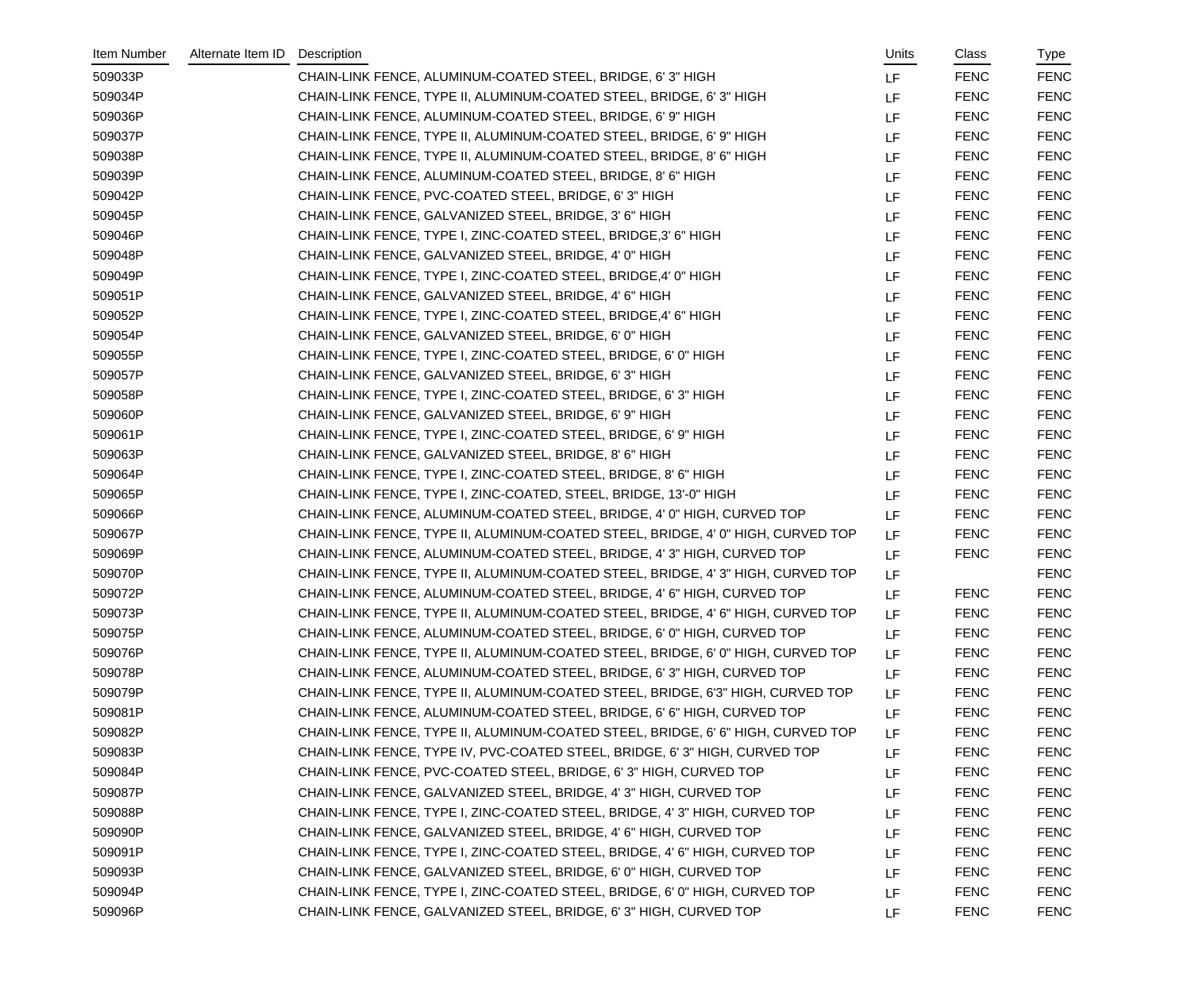| Item Number | Alternate Item ID | Description                                                                  | Units     | Class       | Type        |
|-------------|-------------------|------------------------------------------------------------------------------|-----------|-------------|-------------|
| 509097P     |                   | CHAIN-LINK FENCE, TYPE I, ZINC-COATED STEEL, BRIDGE, 6' 3" HIGH, CURVED TOP  | <b>LF</b> | <b>FENC</b> | <b>FENC</b> |
| 509098P     |                   | CHAIN-LINK FENCE, TYPE I, ZINC-COATED STEEL, BRIDGE, 6' 6" HIGH, CURVED TOP  | LF        | <b>FENC</b> | <b>FENC</b> |
| 509099P     |                   | CHAIN-LINK FENCE, GALVANIZED STEEL, BRIDGE, 6' 6" HIGH, CURVED TOP           | LF        | <b>FENC</b> | <b>FENC</b> |
| 509100P     | <b>NS</b>         | ORNAMENTAL RAILING                                                           | <b>LF</b> | <b>BRID</b> | RAIL        |
| 509101P     |                   | PIPE RAIL                                                                    | LF        | <b>BRID</b> | <b>RAIL</b> |
| 509102P     |                   | PICKET FENCE, STEEL, BRIDGE, 6'3" HIGH                                       | LF        | <b>FENC</b> | <b>FENC</b> |
| 509107P     |                   | CHAIN-LINK FENCE, TYPE III, ALUMINUM ALLOY, BRIDGE, \[1 \]                   | LF        | <b>FENC</b> | <b>FENC</b> |
| 509108P     |                   | CHAIN-LINK FENCE, TYPE III, ALUMINUM ALLOY, BRIDGE, __' __" HIGH, CURVED TOP | <b>LF</b> | <b>FENC</b> | <b>FENC</b> |
| 509111P     |                   | RELOCATE CHAIN-LINK FENCE, TYPE I, ZINC-COATED STEEL, BRIDGE, 6'-3" HIGH     | <b>LF</b> | <b>FENC</b> | <b>FENC</b> |
| 509122P     |                   | CHAIN-LINK FENCE, TYPE IV, PVC-COATED STEEL, BRIDGE, 6' 6" HIGH, CURVED TOP  | LF        | <b>FENC</b> | <b>FENC</b> |
| 509124P     |                   | CHAIN-LINK FENCE, TYPE IV, PVC-COATED STEEL, BRIDGE, 4' 0" HIGH, CURVED TOP  | <b>LF</b> | <b>FENC</b> | <b>FENC</b> |
| 509125P     |                   | CHAIN-LINK FENCE, TYPE IV, PVC-COATED STEEL, BRIDGE, 4' 6" HIGH              | LF        | <b>FENC</b> | <b>FENC</b> |
| 509126P     |                   | CHAIN-LINK FENCE, TYPE IV, PVC-COATED STEEL, BRIDGE 3' HIGH                  | LF        | <b>FENC</b> | <b>FENC</b> |
| 509127P     |                   | CHAIN-LINK FENCE, TYPE IV, PVC-COATED STEEL, BRIDGE, 6' 3" HIGH              | LF        | <b>FENC</b> | <b>FENC</b> |
| 509128P     |                   | CHAIN-LINK FENCE, TYPE IV, PVC-COATED STEEL, BRIDGE, 5' 6" HIGH              | LF        | <b>FENC</b> | <b>FENC</b> |
| 509129P     |                   | CHAIN-LINK FENCE, TYPE IV, PVC-COATED STEEL, BRIDGE, 8' 6" HIGH              | LF        | <b>FENC</b> | <b>FENC</b> |
| 509130P     |                   | <b>METAL PARAPET</b>                                                         | LF        | <b>BRID</b> | RAIL        |
| 509131P     |                   | <b>METAL MEDIAN BARRIER</b>                                                  | LF        | <b>BRID</b> | <b>BARR</b> |
| 509132P     |                   | METAL HALF MEDIAN BARRIER                                                    | LF        | <b>BRID</b> | <b>BARR</b> |
| 509140P     |                   | BRIDGE COMBINATION RAILING (1 RAIL, ALUMINUM)                                | LF        | <b>BRID</b> | RAIL        |
| 509141P     |                   | BRIDGE COMBINATION RAILING (2 RAIL, ALUMINUM)                                | LF        | <b>BRID</b> | RAIL        |
| 509150P     |                   | BRIDGE COMBINATION RAILING (1 RAIL, STEEL)                                   | LF        | <b>BRID</b> | RAIL        |
| 509151P     |                   | BRIDGE COMBINATION RAILING (2 RAIL, STEEL)                                   | LF        | <b>BRID</b> | RAIL        |
| 510003P     |                   | <b>TIMBER STRUCTURE</b>                                                      | <b>LS</b> | <b>BRID</b> | <b>TIMB</b> |
| 510004P     |                   | <b>TIMBER DECKING</b>                                                        | <b>CF</b> | <b>BRID</b> | <b>TIMB</b> |
| 510006P     |                   | <b>TIMBER SHEETING</b>                                                       | <b>CF</b> | <b>BRID</b> | <b>TIMB</b> |
| 510009P     |                   | <b>TIMBER WALE</b>                                                           | <b>CF</b> | <b>BRID</b> | <b>TIMB</b> |
| 510011P     |                   | TIMBER WALL MODIFICATION                                                     | <b>LS</b> | <b>BRID</b> | <b>TIMB</b> |
| 511003P     |                   | <b>CONCRETE SHEET PILING</b>                                                 | <b>SF</b> | <b>BRID</b> | PILE        |
| 511006P     |                   | STEEL SHEET PILING                                                           | <b>SF</b> | <b>BRID</b> | <b>PILE</b> |
| 511009P     |                   | TIMBER SHEET PILING                                                          | <b>SF</b> | <b>BRID</b> | <b>PILE</b> |
| 511010M     |                   | PLASTIC PILE CAP                                                             | U         | <b>BRID</b> | <b>MISC</b> |
| 511011P     |                   | POLYMER STRUCTURAL MEMBER                                                    | LF        | <b>BRID</b> | <b>PILE</b> |
| 511014P     |                   | <b>BULKHEAD, KING PILE SYSTEM</b>                                            | <b>SF</b> | <b>BRID</b> | <b>PILE</b> |
| 511019M     |                   | TIDE CLEARANCE GAUGE                                                         | U         | <b>DRAN</b> | <b>MISC</b> |
| 511020P     |                   | FENDER SYSTEM                                                                | LF        | <b>BRID</b> | <b>MISC</b> |
| 511022P     |                   | <b>FENDER BUMPER</b>                                                         | U         | <b>BRID</b> | <b>MISC</b> |
| 511023P     |                   | FALL PROTECTION SYSTEM                                                       | <b>LS</b> | <b>BRID</b> | <b>MISC</b> |
| 511024P     |                   | <b>RUBBER PIER FENDER</b>                                                    | LF        | <b>BRID</b> | <b>MISC</b> |
| 511025M     |                   | TIE-ROD SYSTEM                                                               | U         | <b>BRID</b> | <b>MISC</b> |
| 512003M     |                   | CANTILEVER SIGN SUPPORT, STRUCTURE NO.                                       | U         | <b>TRFP</b> | <b>SIGN</b> |
| 512004P     |                   | RELOCATE CANTILEVER SIGN SUPPORT, STRUCTURE NO.                              | <b>LS</b> | <b>TRFP</b> | <b>SIGN</b> |
| 512005M     |                   | INSTALL CANTILEVER SIGN SUPPORT STRUCTURE NO.                                | U         | <b>TRFP</b> | <b>SIGN</b> |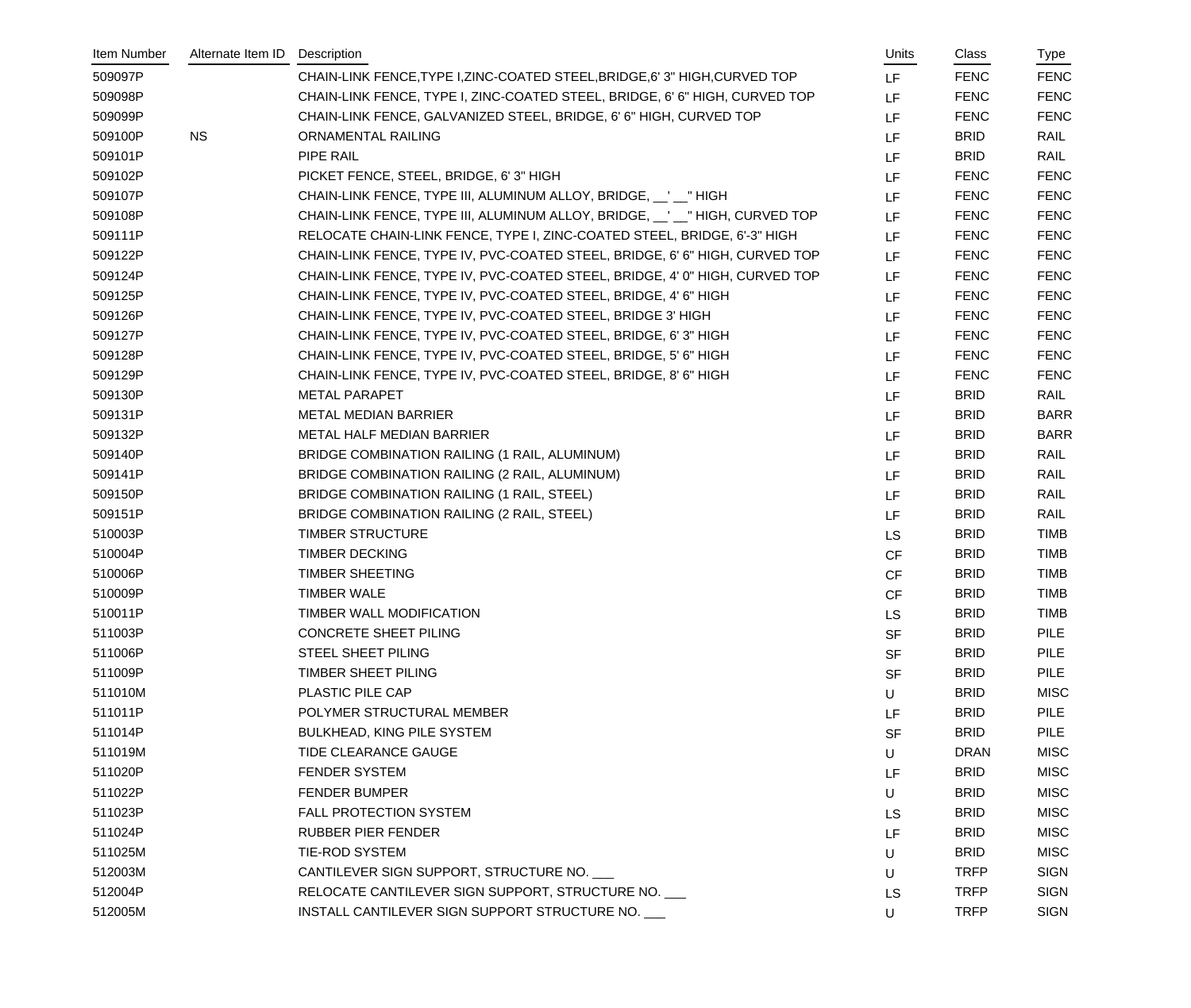| Item Number | Alternate Item ID | Description                                               | Units     | Class       | Type        |
|-------------|-------------------|-----------------------------------------------------------|-----------|-------------|-------------|
| 512007P     |                   | REMOVE/REINSTALL EXISTING BRIDGE MOUNTED SIGN             | <b>LS</b> | <b>TRFP</b> | <b>SIGN</b> |
| 512012M     |                   | OVERHEAD SIGN SUPPORT, STRUCTURE NO.                      | U         | <b>TRFP</b> | <b>SIGN</b> |
| 512018M     |                   | MONOTUBE SIGN SUPPORT STRUCTURE                           | U         | <b>TRFP</b> | <b>SIGN</b> |
| 513003P     |                   | RETAINING WALL, LOCATION NO.                              | <b>SF</b> | <b>BRID</b> | <b>WALL</b> |
| 513005P     |                   | RETAING WALL, CAST-IN-PLACE, LOCATION NO. ___, (L-SHAPED) | LF        | <b>MISC</b> | <b>WALL</b> |
| 513006P     |                   | RETAINING WALL, CAST-IN-PLACE, LOCATION NO.               | <b>SF</b> | <b>BRID</b> | <b>WALL</b> |
| 513007P     |                   | STAGE LINE MSE RETAINING WALL                             | <b>SF</b> | <b>MISC</b> | <b>WALL</b> |
| 513008P     |                   | <b>RETAINING SYSTEM</b>                                   | <b>SF</b> | <b>MISC</b> | <b>WALL</b> |
| 513009M     |                   | <b>COARSE AGGREGATE LAYER</b>                             | <b>CF</b> | <b>BRID</b> | <b>WALL</b> |
| 513011P     |                   | CONCRETE RETAINING WALL, LIGHTWEIGHT CONCRETE             | <b>CY</b> | <b>BRID</b> | <b>WALL</b> |
| 513015P     |                   | LANDSCAPE RETAINING WALL                                  | <b>SF</b> | <b>MISC</b> | <b>WALL</b> |
| 513022P     |                   | <b>CONCRETE COPING</b>                                    | LF        | <b>BRID</b> | <b>WALL</b> |
| 513028P     |                   | <b>REPAIR OF STONE WALL</b>                               | <b>SF</b> | <b>MISC</b> | <b>WALL</b> |
| 514003P     |                   | TEMPORARY STRUCTURE, ONE-WAY                              | <b>LS</b> | <b>BRID</b> | <b>TEST</b> |
| 514006P     |                   | TEMPORARY STRUCTURE, TWO-WAY                              | <b>LS</b> | <b>BRID</b> | <b>TEST</b> |
| 514008P     |                   | TEMPORARY STRUCTURE, WALKWAY                              | <b>LS</b> | <b>BRID</b> | <b>TEST</b> |
| 514009P     |                   | TEMPORARY STRUCTURE, PEDESTRIAN BRIDGE                    | <b>LS</b> | <b>BRID</b> | <b>TEST</b> |
| 514012P     |                   | <b>TEMPORARY WALL</b>                                     | <b>SF</b> | <b>MISC</b> | <b>WALL</b> |
| 514014P     |                   | REMOVAL OF TEMPORARY SUPPORT                              | <b>LS</b> | <b>BRID</b> | <b>TEST</b> |
| 514015P     |                   | <b>TEMPORARY SUPPORT</b>                                  | <b>LS</b> | <b>BRID</b> | <b>TEST</b> |
| 514016P     |                   | <b>TEMPORARY SUPPORTS</b>                                 | <b>LS</b> | <b>BRID</b> | <b>TEST</b> |
| 514019P     |                   | <b>TEMPORARY SIDEWALK</b>                                 | <b>SY</b> | <b>CURB</b> | <b>TEST</b> |
| 514020M     |                   | <b>TEMPORARY BRIDGE RENTAL</b>                            | <b>MO</b> | <b>BRID</b> | <b>MISC</b> |
| 514021P     |                   | <b>CONSTRUCTION ACCESS</b>                                | <b>LS</b> | <b>MISC</b> | <b>MISC</b> |
| 515004P     |                   | <b>STONE FACING</b>                                       | <b>SF</b> | <b>BRID</b> | <b>MISC</b> |
| 515005M     |                   | STONE POST                                                | U         | <b>BRID</b> | <b>MISC</b> |
| 515008M     |                   | DRILLED SHAFT FOR SIGN STRUCTURE FOUNDATION               | LF        | <b>BRID</b> | <b>TEST</b> |
| 515122P     |                   | CONCRETE OVERLAY, UHPC                                    | SY        | <b>BRID</b> | CONC        |
| 520003P     |                   | PERMANENT GROUND ANCHOR                                   | U         | <b>BRID</b> | <b>MISC</b> |
| 551003M     |                   | CONCRETE DECK REPAIR, TYPE A                              | <b>SF</b> | <b>CONC</b> | <b>DECK</b> |
| 551006M     |                   | CONCRETE DECK REPAIR, TYPE B                              | <b>SF</b> | <b>CONC</b> | <b>DECK</b> |
| 551009M     |                   | CONCRETE DECK REPAIR, TYPE C                              | <b>SF</b> | CONC        | <b>DECK</b> |
| 551012P     |                   | <b>SCARIFICATION</b>                                      | SY        | <b>BRID</b> | <b>DECK</b> |
| 551017M     |                   | CONCRETE OVERLAY, HPC                                     | <b>SF</b> | CONC        | <b>CONC</b> |
| 551020M     |                   | REPAIR OF CONCRETE DECK, TYPE D                           | <b>SF</b> | <b>BRID</b> | <b>DECK</b> |
| 551021M     |                   | HEADER RECONSTRUCTION                                     | LF        | <b>BRID</b> | <b>COSP</b> |
| 551023M     |                   | POLYESTER POLYMER CONCRETE OVERLAY                        | <b>SF</b> | CONC        | <b>DECK</b> |
| 551032M     |                   | CONCRETE BRIDGE DECK, PPC                                 | <b>CF</b> | CONC        | <b>DECK</b> |
| 551080P     |                   | PARAPET MODIFICATIONS                                     | LF        | <b>BRID</b> | <b>COSP</b> |
| 552003M     |                   | PRESSURE INJECTION, CONCRETE CRACKS                       | LF        | <b>BRID</b> | <b>DECK</b> |
| 553003M     |                   | PNEUMATICALLY APPLIED MORTAR                              | <b>SF</b> | <b>BRID</b> | <b>MORT</b> |
| 554003P     |                   | POLLUTION CONTROL SYSTEM                                  | LS        | <b>BRPT</b> | <b>PINT</b> |
| 554004P     |                   | HIGH PRESSURE WASHING AND HRCSA COATING                   | U         | <b>BRID</b> | <b>MISC</b> |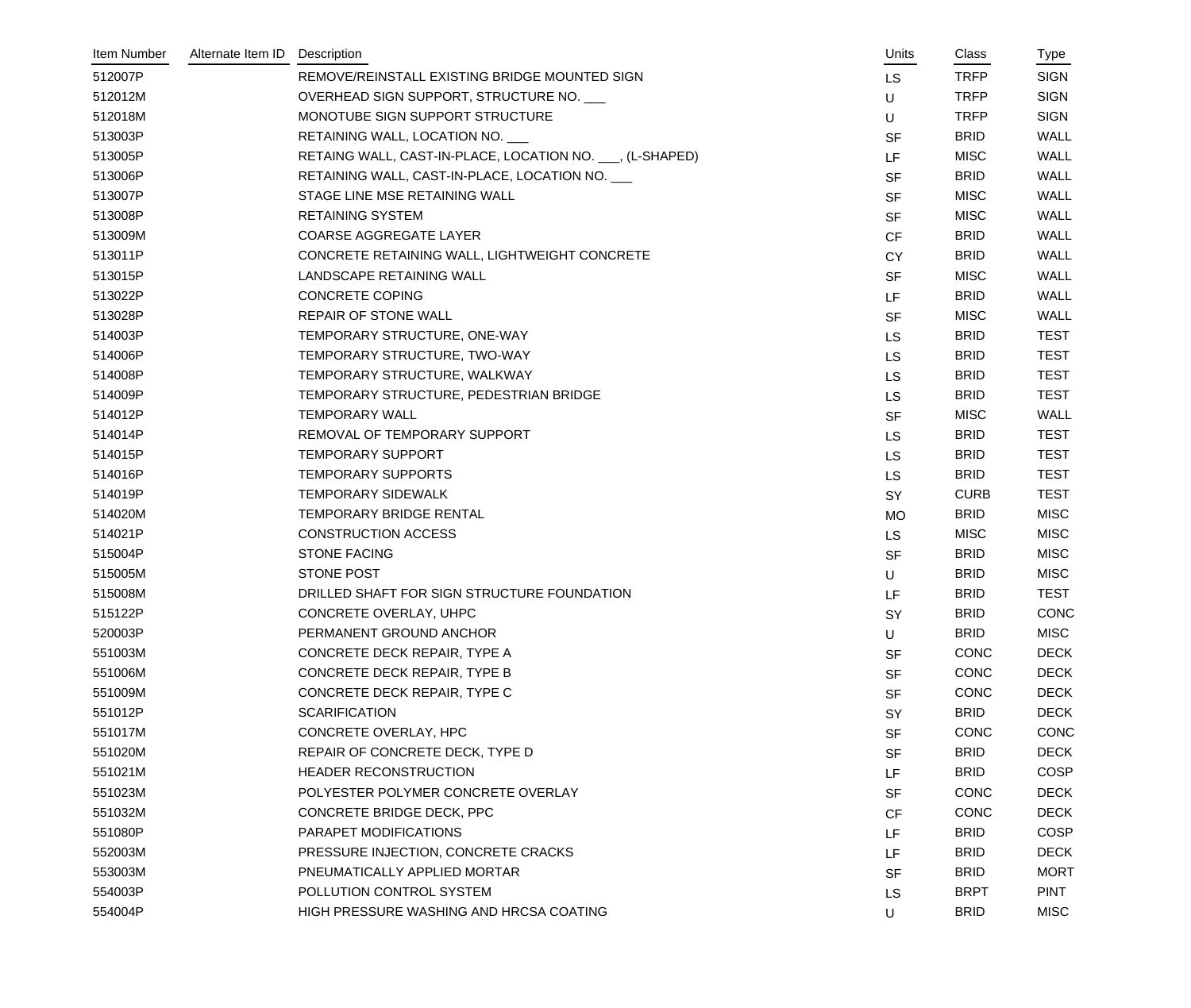| Item Number | Alternate Item ID | Description                                                              | Units     | Class       | Type        |
|-------------|-------------------|--------------------------------------------------------------------------|-----------|-------------|-------------|
| 554006P     |                   | HAND/POWER TOOL CLEANING AND PAINTING                                    | <b>LS</b> | <b>BRPT</b> | <b>PINT</b> |
| 554009P     |                   | NEAR-WHITE BLAST CLEANING AND PAINTING                                   | <b>LS</b> | <b>BRPT</b> | <b>PINT</b> |
| 554012P     |                   | TESTING, IF AND WHERE DIRECTED                                           | <b>LS</b> | <b>BRID</b> | <b>ENVR</b> |
| 554016P     |                   | CONCRETE ENCASEMENT REMOVAL AND PAINTING                                 | <b>CY</b> | <b>BRPT</b> | <b>PINT</b> |
| 554019P     |                   | CONCRETE ENCASEMENT REMOVAL AND PAINTING (END FLOORBEAMS AT DECK JOINTS) | <b>SF</b> | <b>BRPT</b> | <b>PINT</b> |
| 554027P     |                   | <b>CLEANING AND PAINTING OF BEARING</b>                                  | U         | <b>BRPT</b> | <b>PINT</b> |
| 555003M     |                   | SUBSTRUCTURE CONCRETE REPAIR                                             | <b>SF</b> | <b>CONC</b> | <b>COSB</b> |
| 555006M     |                   | BRIDGE DECK WATERPROOF SURFACE COURSE                                    | T.        | <b>BRID</b> | <b>WATE</b> |
| 555016M     |                   | <b>CONCRETE ABRASION REPAIR</b>                                          | <b>SF</b> | CONC        | COCU        |
| 555023P     |                   | PIER RECONSTRUCTION                                                      | LS        | CONC        | COSU        |
| 555025P     |                   | RETROFIT STRIP SEAL JOINT SYSTEM                                         | LF        | <b>MISC</b> | <b>JOIN</b> |
| 555070M     |                   | TACK COAT 64E-22                                                         | GAL       | <b>BRID</b> | <b>BITM</b> |
| 556012P     |                   | PRESSURE WASHING AND FINISHING OF SUBSTRUCTURE CONCRETE                  | LS        | <b>MISC</b> | <b>MISC</b> |
| 601012P     |                   | 12" CORRUGATED ALUMINUM ALLOY PIPE                                       | LF        | <b>DRAN</b> | <b>PIPE</b> |
| 601014P     |                   | 15" CORRUGATED ALUMINUM ALLOY PIPE                                       | LF        | <b>DRAN</b> | <b>PIPE</b> |
| 601016P     |                   | 18" CORRUGATED ALUMINUM ALLOY PIPE                                       | LF        | <b>DRAN</b> | <b>PIPE</b> |
| 601018P     |                   | 21" CORRUGATED ALUMINUM ALLOY PIPE                                       | LF        | <b>DRAN</b> | <b>PIPE</b> |
| 601020P     |                   | 24" CORRUGATED ALUMINUM ALLOY PIPE                                       | LF        | <b>DRAN</b> | <b>PIPE</b> |
| 601022P     |                   | 27" CORRUGATED ALUMINUM ALLOY PIPE                                       | LF        | <b>DRAN</b> | <b>PIPE</b> |
| 601024P     |                   | 30" CORRUGATED ALUMINUM ALLOY PIPE                                       | LF        | <b>DRAN</b> | <b>PIPE</b> |
| 601026P     |                   | 33" CORRUGATED ALUMINUM ALLOY PIPE                                       | LF        | <b>DRAN</b> | <b>PIPE</b> |
| 601028P     |                   | 36" CORRUGATED ALUMINUM ALLOY PIPE                                       | LF        | <b>DRAN</b> | <b>PIPE</b> |
| 601030P     |                   | 42" CORRUGATED ALUMINUM ALLOY PIPE                                       | LF        | <b>DRAN</b> | <b>PIPE</b> |
| 601032P     |                   | 48" CORRUGATED ALUMINUM ALLOY PIPE                                       | LF        | <b>DRAN</b> | <b>PIPE</b> |
| 601034P     |                   | 54" CORRUGATED ALUMINUM ALLOY PIPE                                       | LF        | <b>DRAN</b> | <b>PIPE</b> |
| 601036P     |                   | 60" CORRUGATED ALUMINUM ALLOY PIPE                                       | LF        | <b>DRAN</b> | <b>PIPE</b> |
| 601038P     |                   | 63" CORRUGATED ALUMINUM ALLOY PIPE                                       | LF        | <b>DRAN</b> | <b>PIPE</b> |
| 601040P     |                   | 66" CORRUGATED ALUMINUM ALLOY PIPE                                       | LF        | <b>DRAN</b> | <b>PIPE</b> |
| 601042P     |                   | 72" CORRUGATED ALUMINUM ALLOY PIPE                                       | LF        | <b>DRAN</b> | <b>PIPE</b> |
| 601044P     |                   | 78" CORRUGATED ALUMINUM ALLOY PIPE                                       | LF        | <b>DRAN</b> | <b>PIPE</b> |
| 601046P     |                   | 84" CORRUGATED ALUMINUM ALLOY PIPE                                       | LF        | <b>DRAN</b> | <b>PIPE</b> |
| 601048P     |                   | 12" CORRUGATED STEEL PIPE                                                | LF        | <b>DRAN</b> | <b>PIPE</b> |
| 601050P     |                   | <b>15" CORRUGATED STEEL PIPE</b>                                         | LF        | <b>DRAN</b> | <b>PIPE</b> |
| 601052P     |                   | <b>18" CORRUGATED STEEL PIPE</b>                                         | LF        | <b>DRAN</b> | <b>PIPE</b> |
| 601054P     |                   | 21" CORRUGATED STEEL PIPE                                                | LF        | <b>DRAN</b> | <b>PIPE</b> |
| 601056P     |                   | 24" CORRUGATED STEEL PIPE                                                | LF        | <b>DRAN</b> | <b>PIPE</b> |
| 601058P     |                   | 27" CORRUGATED STEEL PIPE                                                | LF        | <b>DRAN</b> | <b>PIPE</b> |
| 601060P     |                   | 30" CORRUGATED STEEL PIPE                                                | LF        | <b>DRAN</b> | <b>PIPE</b> |
| 601062P     |                   | 33" CORRUGATED STEEL PIPE                                                | LF        | <b>DRAN</b> | <b>PIPE</b> |
| 601064P     |                   | 36" CORRUGATED STEEL PIPE                                                | LF        | <b>DRAN</b> | <b>PIPE</b> |
| 601066P     |                   | 42" CORRUGATED STEEL PIPE                                                | LF        | <b>DRAN</b> | <b>PIPE</b> |
| 601068P     |                   | <b>48" CORRUGATED STEEL PIPE</b>                                         | LF        | <b>DRAN</b> | <b>PIPE</b> |
| 601070P     |                   | 54" CORRUGATED STEEL PIPE                                                | LF        | <b>DRAN</b> | <b>PIPE</b> |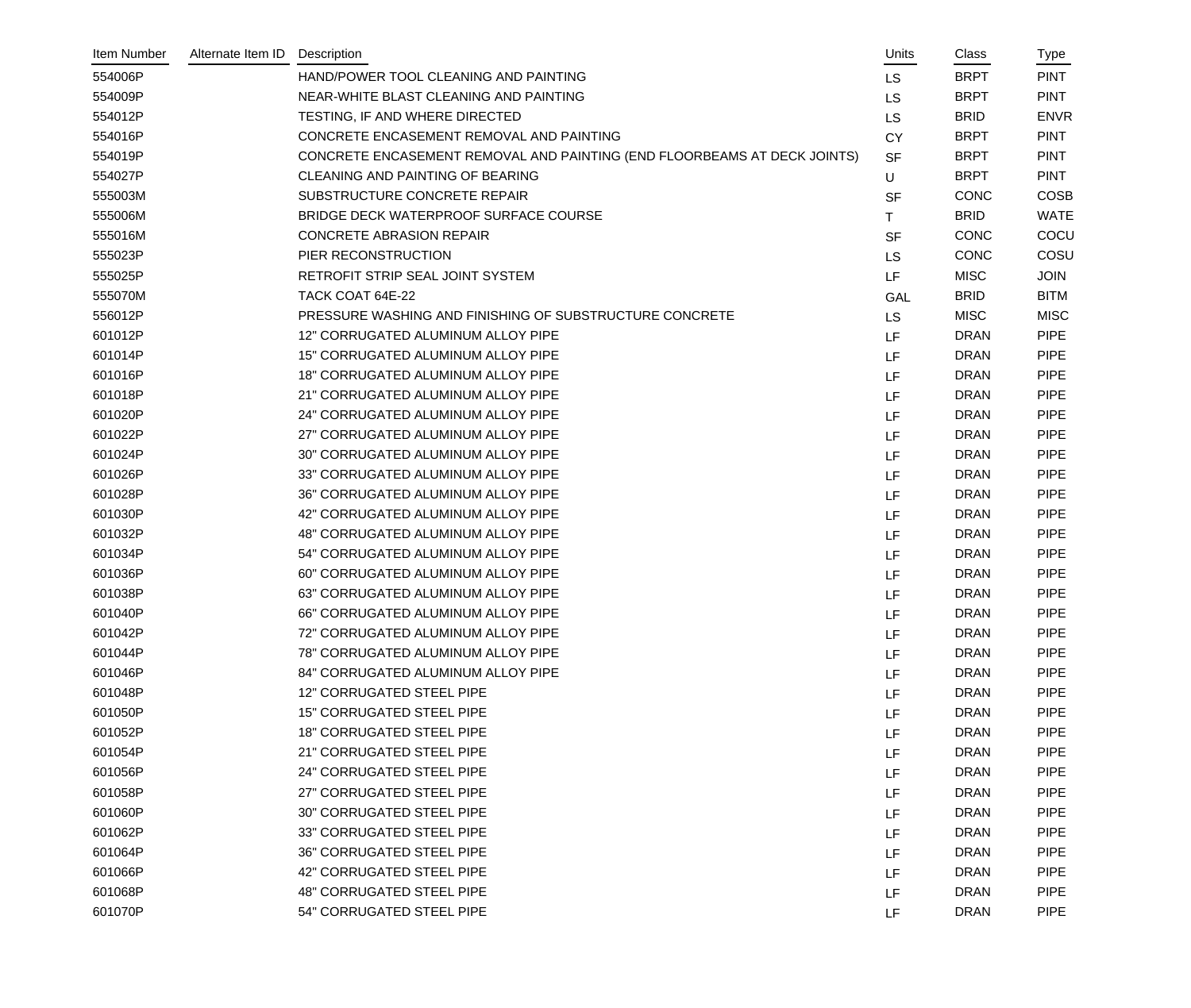| Item Number | Alternate Item ID | Description                            | Units | Class       | <b>Type</b> |
|-------------|-------------------|----------------------------------------|-------|-------------|-------------|
| 601072P     |                   | 60" CORRUGATED STEEL PIPE              | LF    | <b>DRAN</b> | <b>PIPE</b> |
| 601074P     |                   | 63" CORRUGATED STEEL PIPE              | LF    | <b>DRAN</b> | <b>PIPE</b> |
| 601076P     |                   | <b>66" CORRUGATED STEEL PIPE</b>       | LF    | <b>DRAN</b> | <b>PIPE</b> |
| 601078P     |                   | 72" CORRUGATED STEEL PIPE              | LF    | <b>DRAN</b> | <b>PIPE</b> |
| 601080P     |                   | 78" CORRUGATED STEEL PIPE              | LF    | <b>DRAN</b> | <b>PIPE</b> |
| 601082P     |                   | 84" CORRUGATED STEEL PIPE              | LF    | <b>DRAN</b> | <b>PIPE</b> |
| 601084P     |                   | 12" CORRUGATED METAL PIPE              | LF    | <b>DRAN</b> | <b>PIPE</b> |
| 601086P     |                   | <b>15" CORRUGATED METAL PIPE</b>       | LF    | <b>DRAN</b> | <b>PIPE</b> |
| 601088P     |                   | <b>18" CORRUGATED METAL PIPE</b>       | LF    | <b>DRAN</b> | <b>PIPE</b> |
| 601090P     |                   | 21" CORRUGATED METAL PIPE              | LF    | <b>DRAN</b> | <b>PIPE</b> |
| 601092P     |                   | 24" CORRUGATED METAL PIPE              | LF    | <b>DRAN</b> | <b>PIPE</b> |
| 601094P     |                   | 27" CORRUGATED METAL PIPE              | LF    | <b>DRAN</b> | <b>PIPE</b> |
| 601096P     |                   | 30" CORRUGATED METAL PIPE              | LF    | <b>DRAN</b> | <b>PIPE</b> |
| 601098P     |                   | 33" CORRUGATED METAL PIPE              | LF    | <b>DRAN</b> | <b>PIPE</b> |
| 601100P     |                   | 36" CORRUGATED METAL PIPE              | LF    | <b>DRAN</b> | <b>PIPE</b> |
| 601102P     |                   | 42" CORRUGATED METAL PIPE              | LF    | <b>DRAN</b> | <b>PIPE</b> |
| 601104P     |                   | <b>48" CORRUGATED METAL PIPE</b>       | LF    | <b>DRAN</b> | <b>PIPE</b> |
| 601106P     |                   | 54" CORRUGATED METAL PIPE              | LF    | <b>DRAN</b> | <b>PIPE</b> |
| 601108P     |                   | 60" CORRUGATED METAL PIPE              | LF    | <b>DRAN</b> | <b>PIPE</b> |
| 601110P     |                   | 63" CORRUGATED METAL PIPE              | LF    | <b>DRAN</b> | <b>PIPE</b> |
| 601112P     |                   | <b>66" CORRUGATED METAL PIPE</b>       | LF    | <b>DRAN</b> | <b>PIPE</b> |
| 601114P     |                   | 72" CORRUGATED METAL PIPE              | LF    | <b>DRAN</b> | <b>PIPE</b> |
| 601116P     |                   | <b>78" CORRUGATED METAL PIPE</b>       | LF    | <b>DRAN</b> | <b>PIPE</b> |
| 601118P     |                   | 84" CORRUGATED METAL PIPE              | LF    | <b>DRAN</b> | <b>PIPE</b> |
| 601120P     |                   | 12" REINFORCED CONCRETE PIPE           | LF    | <b>DRAN</b> | <b>PIPE</b> |
| 601122P     |                   | 15" REINFORCED CONCRETE PIPE           | LF    | <b>DRAN</b> | <b>PIPE</b> |
| 601124P     |                   | <b>18" REINFORCED CONCRETE PIPE</b>    | LF    | <b>DRAN</b> | <b>PIPE</b> |
| 601126P     |                   | 21" REINFORCED CONCRETE PIPE           | LF.   | <b>DRAN</b> | <b>PIPE</b> |
| 601128P     |                   | 24" REINFORCED CONCRETE PIPE           | LF    | <b>DRAN</b> | <b>PIPE</b> |
| 601130P     |                   | 27" REINFORCED CONCRETE PIPE           | LF    | <b>DRAN</b> | <b>PIPE</b> |
| 601132P     |                   | 30" REINFORCED CONCRETE PIPE           | LF    | <b>DRAN</b> | <b>PIPE</b> |
| 601134P     |                   | 36" REINFORCED CONCRETE PIPE           | LF    | <b>DRAN</b> | <b>PIPE</b> |
| 601136P     |                   | 42" REINFORCED CONCRETE PIPE           | LF    | <b>DRAN</b> | <b>PIPE</b> |
| 601138P     |                   | <b>48" REINFORCED CONCRETE PIPE</b>    | LF    | <b>DRAN</b> | <b>PIPE</b> |
| 601140P     |                   | 54" REINFORCED CONCRETE PIPE           | LF    | <b>DRAN</b> | <b>PIPE</b> |
| 601142P     |                   | 60" REINFORCED CONCRETE PIPE           | LF    | <b>DRAN</b> | <b>PIPE</b> |
| 601144P     |                   | 66" REINFORCED CONCRETE PIPE           | LF    | <b>DRAN</b> | <b>PIPE</b> |
| 601146P     |                   | 72" REINFORCED CONCRETE PIPE           | LF    | <b>DRAN</b> | <b>PIPE</b> |
| 601148P     |                   | 78" REINFORCED CONCRETE PIPE           | LF    | <b>DRAN</b> | <b>PIPE</b> |
| 601150P     |                   | 84" REINFORCED CONCRETE PIPE           | LF    | <b>DRAN</b> | <b>PIPE</b> |
| 601152P     |                   | 90" REINFORCED CONCRETE PIPE           | LF    | <b>DRAN</b> | <b>PIPE</b> |
| 601154P     |                   | 96" REINFORCED CONCRETE PIPE           | LF    | <b>DRAN</b> | <b>PIPE</b> |
| 601156P     |                   | 12" REINFORCED CONCRETE PIPE, CLASS IV | LF    | <b>DRAN</b> | <b>PIPE</b> |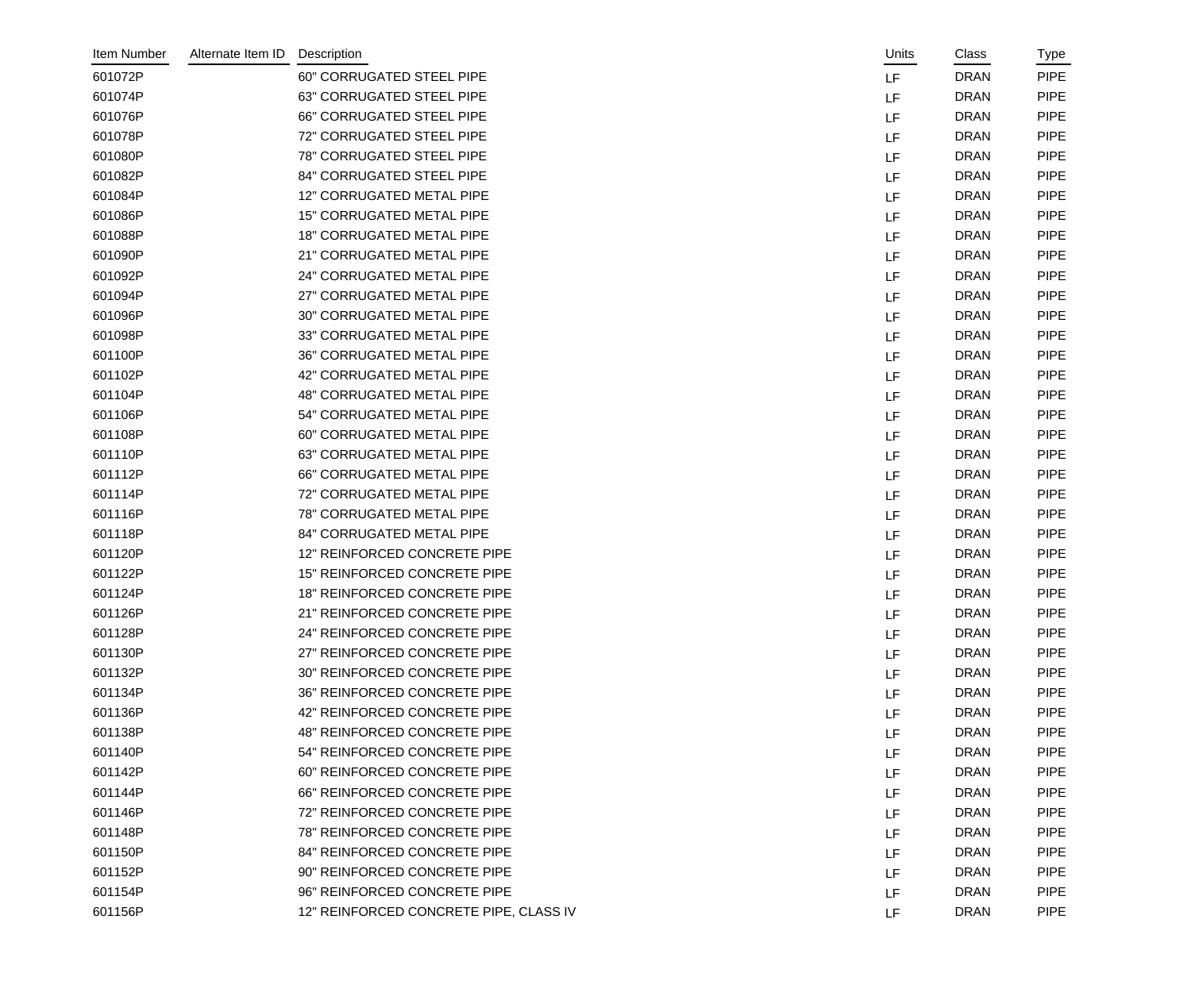| Item Number | Alternate Item ID | Description                                           |           | Units | Class       | Type        |
|-------------|-------------------|-------------------------------------------------------|-----------|-------|-------------|-------------|
| 601158P     |                   | 15" REINFORCED CONCRETE PIPE, CLASS IV                | LF        |       | <b>DRAN</b> | <b>PIPE</b> |
| 601160P     |                   | 18" REINFORCED CONCRETE PIPE, CLASS IV                | LF        |       | <b>DRAN</b> | <b>PIPE</b> |
| 601162P     |                   | 21" REINFORCED CONCRETE PIPE, CLASS IV                | LF        |       | <b>DRAN</b> | <b>PIPE</b> |
| 601164P     |                   | 24" REINFORCED CONCRETE PIPE, CLASS IV                | LF        |       | <b>DRAN</b> | <b>PIPE</b> |
| 601166P     |                   | 27" REINFORCED CONCRETE PIPE, CLASS IV                | LF        |       | <b>DRAN</b> | <b>PIPE</b> |
| 601168P     |                   | 30" REINFORCED CONCRETE PIPE, CLASS IV                | LF        |       | <b>DRAN</b> | <b>PIPE</b> |
| 601170P     |                   | 36" REINFORCED CONCRETE PIPE, CLASS IV                | LF        |       | <b>DRAN</b> | <b>PIPE</b> |
| 601172P     |                   | 42" REINFORCED CONCRETE PIPE, CLASS IV                | LF        |       | <b>DRAN</b> | <b>PIPE</b> |
| 601174P     |                   | 48" REINFORCED CONCRETE PIPE, CLASS IV                | LF        |       | <b>DRAN</b> | <b>PIPE</b> |
| 601176P     |                   | 54" REINFORCED CONCRETE PIPE, CLASS IV                | LF        |       | <b>DRAN</b> | <b>PIPE</b> |
| 601178P     |                   | 60" REINFORCED CONCRETE PIPE, CLASS IV                | LF        |       | <b>DRAN</b> | <b>PIPE</b> |
| 601180P     |                   | 66" REINFORCED CONCRETE PIPE, CLASS IV                | LF        |       | <b>DRAN</b> | <b>PIPE</b> |
| 601182P     |                   | 72" REINFORCED CONCRETE PIPE, CLASS IV                | LF        |       | <b>DRAN</b> | <b>PIPE</b> |
| 601184P     |                   | 78" REINFORCED CONCRETE PIPE, CLASS IV                | LF        |       | <b>DRAN</b> | <b>PIPE</b> |
| 601186P     |                   | 84" REINFORCED CONCRETE PIPE, CLASS IV                | LF        |       | <b>DRAN</b> | <b>PIPE</b> |
| 601188P     |                   | 90" REINFORCED CONCRETE PIPE, CLASS IV                | LF        |       | <b>DRAN</b> | <b>PIPE</b> |
| 601190P     |                   | 96" REINFORCED CONCRETE PIPE, CLASS IV                | LF        |       | <b>DRAN</b> | <b>PIPE</b> |
| 601192P     |                   | 12" REINFORCED CONCRETE PIPE, CLASS V                 | LF        |       | <b>DRAN</b> | <b>PIPE</b> |
| 601194P     |                   | 15" REINFORCED CONCRETE PIPE, CLASS V                 | LF        |       | <b>DRAN</b> | <b>PIPE</b> |
| 601196P     |                   | 18" REINFORCED CONCRETE PIPE, CLASS V                 | LF        |       | <b>DRAN</b> | <b>PIPE</b> |
| 601198P     |                   | 21" REINFORCED CONCRETE PIPE, CLASS V                 | LF        |       | <b>DRAN</b> | <b>PIPE</b> |
| 601200P     |                   | 24" REINFORCED CONCRETE PIPE, CLASS V                 | LF        |       | <b>DRAN</b> | <b>PIPE</b> |
| 601202P     |                   | 27" REINFORCED CONCRETE PIPE, CLASS V                 | LF        |       | <b>DRAN</b> | <b>PIPE</b> |
| 601204P     |                   | 30" REINFORCED CONCRETE PIPE, CLASS V                 | LF        |       | <b>DRAN</b> | <b>PIPE</b> |
| 601206P     |                   | 36" REINFORCED CONCRETE PIPE, CLASS V                 | LF        |       | <b>DRAN</b> | <b>PIPE</b> |
| 601208P     |                   | 42" REINFORCED CONCRETE PIPE, CLASS V                 | LF        |       | <b>DRAN</b> | <b>PIPE</b> |
| 601210P     |                   | 48" REINFORCED CONCRETE PIPE, CLASS V                 | LF        |       | <b>DRAN</b> | <b>PIPE</b> |
| 601212P     |                   | 54" REINFORCED CONCRETE PIPE, CLASS V                 | LF        |       | <b>DRAN</b> | <b>PIPE</b> |
| 601214P     |                   | 60" REINFORCED CONCRETE PIPE, CLASS V                 | LF        |       | <b>DRAN</b> | <b>PIPE</b> |
| 601216P     |                   | 66" REINFORCED CONCRETE PIPE, CLASS V                 | LF        |       | <b>DRAN</b> | <b>PIPE</b> |
| 601218P     |                   | 72" REINFORCED CONCRETE PIPE, CLASS V                 | LF        |       | <b>DRAN</b> | <b>PIPE</b> |
| 601220P     |                   | 78" REINFORCED CONCRETE PIPE, CLASS V                 | LF        |       | <b>DRAN</b> | <b>PIPE</b> |
| 601222P     |                   | 84" REINFORCED CONCRETE PIPE, CLASS V                 | LF        |       | <b>DRAN</b> | <b>PIPE</b> |
| 601224P     |                   | 90" REINFORCED CONCRETE PIPE, CLASS V                 | LF        |       | <b>DRAN</b> | <b>PIPE</b> |
| 601226P     |                   | 96" REINFORCED CONCRETE PIPE, CLASS V                 | LF        |       | <b>DRAN</b> | <b>PIPE</b> |
| 601228P     |                   | 12" REINFORCED CONCRETE PIPE, USING ALTERNATE METHODS | LF        |       | <b>DRAN</b> | <b>PIPE</b> |
| 601230P     |                   | 15" REINFORCED CONCRETE PIPE, USING ALTERNATE METHODS | LF        |       | <b>DRAN</b> | <b>PIPE</b> |
| 601232P     |                   | 18" REINFORCED CONCRETE PIPE, USING ALTERNATE METHODS | LF        |       | <b>DRAN</b> | <b>PIPE</b> |
| 601234P     |                   | 21" REINFORCED CONCRETE PIPE, USING ALTERNATE METHODS | LF        |       | <b>DRAN</b> | <b>PIPE</b> |
| 601236P     |                   | 24" REINFORCED CONCRETE PIPE, USING ALTERNATE METHODS | LF        |       | <b>DRAN</b> | <b>PIPE</b> |
| 601238P     |                   | 27" REINFORCED CONCRETE PIPE, USING ALTERNATE METHODS | <b>LF</b> |       | <b>DRAN</b> | <b>PIPE</b> |
| 601240P     |                   | 30" REINFORCED CONCRETE PIPE, USING ALTERNATE METHODS | LF.       |       | <b>DRAN</b> | <b>PIPE</b> |
| 601242P     |                   | 36" REINFORCED CONCRETE PIPE, USING ALTERNATE METHODS | LF        |       | <b>DRAN</b> | <b>PIPE</b> |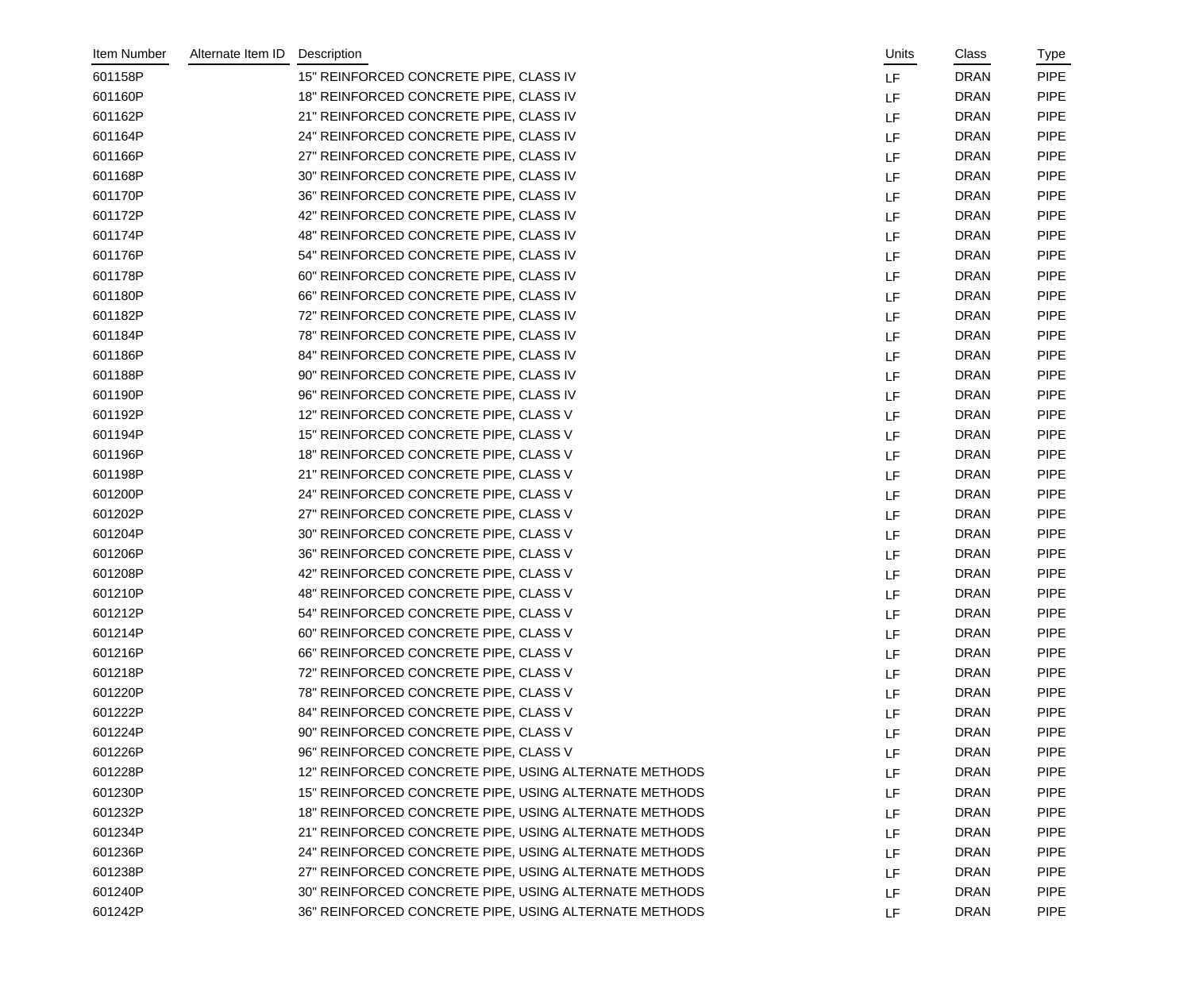| Item Number | Alternate Item ID | Description                                           | Units | Class       | Type        |
|-------------|-------------------|-------------------------------------------------------|-------|-------------|-------------|
| 601243P     |                   | 54" REINFORCED CONCRETE PIPE, USING ALTERNATE METHODS | LF    | <b>DRAN</b> | <b>PIPE</b> |
| 601244P     |                   | 42" REINFORCED CONCRETE PIPE, USING ALTERNATE METHODS | LF    | <b>DRAN</b> | <b>PIPE</b> |
| 601246P     |                   | 48" REINFORCED CONCRETE PIPE, USING ALTERNATE METHODS | LF    | <b>DRAN</b> | <b>PIPE</b> |
| 601248P     |                   | 15" HIGH DENSITY POLYETHYLENE PIPE                    | LF    | <b>DRAN</b> | <b>PIPE</b> |
| 601250P     |                   | 18" HIGH DENSITY POLYETHYLENE PIPE                    | LF    | <b>DRAN</b> | <b>PIPE</b> |
| 601252P     |                   | 21" HIGH DENSITY POLYETHYLENE PIPE                    | LF    | <b>DRAN</b> | <b>PIPE</b> |
| 601254P     |                   | 24" HIGH DENSITY POLYETHYLENE PIPE                    | LF    | <b>DRAN</b> | <b>PIPE</b> |
| 601256P     |                   | 27" HIGH DENSITY POLYETHYLENE PIPE                    | LF    | <b>DRAN</b> | <b>PIPE</b> |
| 601258P     |                   | 30" HIGH DENSITY POLYETHYLENE PIPE                    | LF    | <b>DRAN</b> | <b>PIPE</b> |
| 601260M     |                   | 12" CORRUGATED ALUMINUM ALLOY END SECTION             | U     | <b>DRAN</b> | <b>PIPE</b> |
| 601262M     |                   | 15" CORRUGATED ALUMINUM ALLOY END SECTION             | U     | <b>DRAN</b> | <b>PIPE</b> |
| 601264M     |                   | 18" CORRUGATED ALUMINUM ALLOY END SECTION             | U     | <b>DRAN</b> | <b>PIPE</b> |
| 601266M     |                   | 21" CORRUGATED ALUMINUM ALLOY END SECTION             | U     | <b>DRAN</b> | <b>PIPE</b> |
| 601268M     |                   | 24" CORRUGATED ALUMINUM ALLOY END SECTION             | U     | <b>DRAN</b> | <b>PIPE</b> |
| 601270M     |                   | 27" CORRUGATED ALUMINUM ALLOY END SECTION             | U     | <b>DRAN</b> | <b>PIPE</b> |
| 601272M     |                   | 30" CORRUGATED ALUMINUM ALLOY END SECTION             | U     | <b>DRAN</b> | <b>PIPE</b> |
| 601274M     |                   | 33" CORRUGATED ALUMINUM ALLOY END SECTION             | U     | <b>DRAN</b> | <b>PIPE</b> |
| 601276M     |                   | 36" CORRUGATED ALUMINUM ALLOY END SECTION             | U     | <b>DRAN</b> | <b>PIPE</b> |
| 601278M     |                   | 42" CORRUGATED ALUMINUM ALLOY END SECTION             | U     | <b>DRAN</b> | <b>PIPE</b> |
| 601280M     |                   | 48" CORRUGATED ALUMINUM ALLOY END SECTION             | U     | <b>DRAN</b> | <b>PIPE</b> |
| 601282M     |                   | 54" CORRUGATED ALUMINUM ALLOY END SECTION             | U     | <b>DRAN</b> | <b>PIPE</b> |
| 601284M     |                   | 60" CORRUGATED ALUMINUM ALLOY END SECTION             | U     | <b>DRAN</b> | <b>PIPE</b> |
| 601286M     |                   | 63" CORRUGATED ALUMINUM ALLOY END SECTION             | U     | <b>DRAN</b> | <b>PIPE</b> |
| 601288M     |                   | 66" CORRUGATED ALUMINUM ALLOY END SECTION             | U     | <b>DRAN</b> | <b>PIPE</b> |
| 601290M     |                   | 72" CORRUGATED ALUMINUM ALLOY END SECTION             | U     | <b>DRAN</b> | <b>PIPE</b> |
| 601292M     |                   | 78" CORRUGATED ALUMINUM ALLOY END SECTION             | U     | <b>DRAN</b> | <b>PIPE</b> |
| 601294M     |                   | 84" CORRUGATED ALUMINUM ALLOY END SECTION             | U     | <b>DRAN</b> | <b>PIPE</b> |
| 601296M     |                   | 12" CORRUGATED STEEL END SECTION                      | U     | <b>DRAN</b> | <b>PIPE</b> |
| 601298M     |                   | 15" CORRUGATED STEEL END SECTION                      | U     | <b>DRAN</b> | <b>PIPE</b> |
| 601300M     |                   | <b>18" CORRUGATED STEEL END SECTION</b>               | U     | <b>DRAN</b> | <b>PIPE</b> |
| 601302M     |                   | 21" CORRUGATED STEEL END SECTION                      | U     | <b>DRAN</b> | <b>PIPE</b> |
| 601304M     |                   | 24" CORRUGATED STEEL END SECTION                      | U     | <b>DRAN</b> | <b>PIPE</b> |
| 601306M     |                   | 27" CORRUGATED STEEL END SECTION                      | U     | <b>DRAN</b> | <b>PIPE</b> |
| 601308M     |                   | 30" CORRUGATED STEEL END SECTION                      | U     | <b>DRAN</b> | <b>PIPE</b> |
| 601310M     |                   | 33" CORRUGATED STEEL END SECTION                      | U     | <b>DRAN</b> | <b>PIPE</b> |
| 601312M     |                   | 36" CORRUGATED STEEL END SECTION                      | U     | <b>DRAN</b> | <b>PIPE</b> |
| 601314M     |                   | 42" CORRUGATED STEEL END SECTION                      | U     | <b>DRAN</b> | <b>PIPE</b> |
| 601316M     |                   | 48" CORRUGATED STEEL END SECTION                      | U     | <b>DRAN</b> | <b>PIPE</b> |
| 601318M     |                   | 54" CORRUGATED STEEL END SECTION                      | U     | <b>DRAN</b> | <b>PIPE</b> |
| 601320M     |                   | 60" CORRUGATED STEEL END SECTION                      | U     | <b>DRAN</b> | <b>PIPE</b> |
| 601322M     |                   | 63" CORRUGATED STEEL END SECTION                      | U     | <b>DRAN</b> | <b>PIPE</b> |
| 601324M     |                   | 66" CORRUGATED STEEL END SECTION                      | U     | <b>DRAN</b> | <b>PIPE</b> |
| 601326M     |                   | 72" CORRUGATED STEEL END SECTION                      | U     | <b>DRAN</b> | <b>PIPE</b> |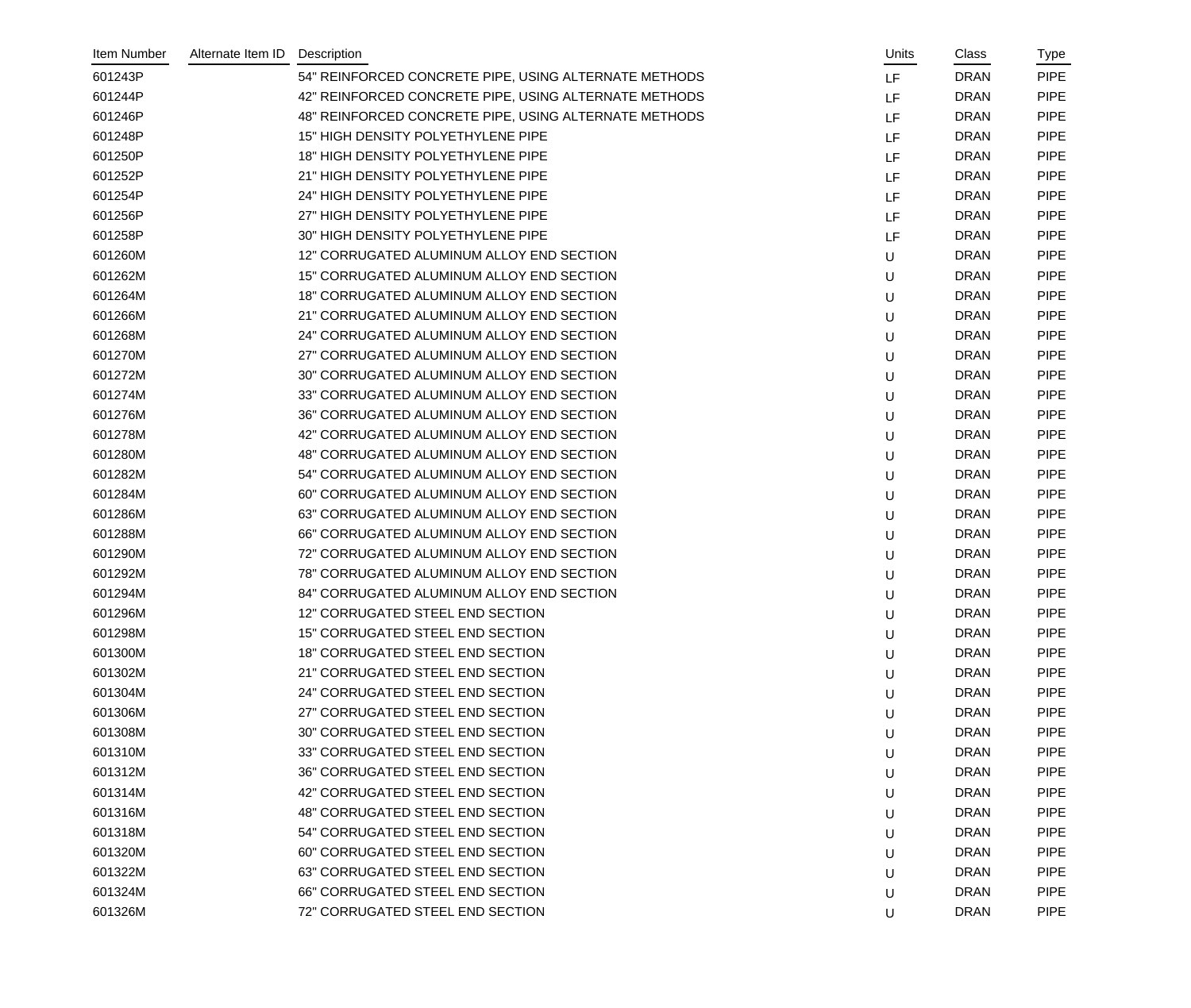| Item Number | Alternate Item ID | Description                                  | Units | Class       | <b>Type</b> |
|-------------|-------------------|----------------------------------------------|-------|-------------|-------------|
| 601328M     |                   | 78" CORRUGATED STEEL END SECTION             | U     | <b>DRAN</b> | <b>PIPE</b> |
| 601330M     |                   | 84" CORRUGATED STEEL END SECTION             | U     | <b>DRAN</b> | <b>PIPE</b> |
| 601332M     |                   | 12" CORRUGATED METAL END SECTION             | U     | <b>DRAN</b> | <b>PIPE</b> |
| 601334M     |                   | 15" CORRUGATED METAL END SECTION             | U     | <b>DRAN</b> | <b>PIPE</b> |
| 601336M     |                   | <b>18" CORRUGATED METAL END SECTION</b>      | U     | <b>DRAN</b> | <b>PIPE</b> |
| 601338M     |                   | 21" CORRUGATED METAL END SECTION             | U     | <b>DRAN</b> | <b>PIPE</b> |
| 601340M     |                   | 24" CORRUGATED METAL END SECTION             | U     | <b>DRAN</b> | <b>PIPE</b> |
| 601342M     |                   | 27" CORRUGATED METAL END SECTION             | U     | <b>DRAN</b> | <b>PIPE</b> |
| 601344M     |                   | 30" CORRUGATED METAL END SECTION             | U     | <b>DRAN</b> | <b>PIPE</b> |
| 601346M     |                   | 33" CORRUGATED METAL END SECTION             | U     | <b>DRAN</b> | <b>PIPE</b> |
| 601348M     |                   | 36" CORRUGATED METAL END SECTION             | U     | <b>DRAN</b> | <b>PIPE</b> |
| 601350M     |                   | 42" CORRUGATED METAL END SECTION             | U     | <b>DRAN</b> | <b>PIPE</b> |
| 601352M     |                   | 48" CORRUGATED METAL END SECTION             | U     | <b>DRAN</b> | <b>PIPE</b> |
| 601354M     |                   | 54" CORRUGATED METAL END SECTION             | U     | <b>DRAN</b> | <b>PIPE</b> |
| 601356M     |                   | 60" CORRUGATED METAL END SECTION             | U     | <b>DRAN</b> | <b>PIPE</b> |
| 601358M     |                   | 63" CORRUGATED METAL END SECTION             | U     | <b>DRAN</b> | <b>PIPE</b> |
| 601360M     |                   | 66" CORRUGATED METAL END SECTION             | U     | <b>DRAN</b> | <b>PIPE</b> |
| 601362M     |                   | 72" CORRUGATED METAL END SECTION             | U     | <b>DRAN</b> | <b>PIPE</b> |
| 601364M     |                   | 78" CORRUGATED METAL END SECTION             | U     | <b>DRAN</b> | <b>PIPE</b> |
| 601366M     |                   | 84" CORRUGATED METAL END SECTION             | U     | <b>DRAN</b> | <b>PIPE</b> |
| 601368M     |                   | 12" REINFORCED CONCRETE END SECTION          | U     | <b>DRAN</b> | <b>PIPE</b> |
| 601370M     |                   | 15" REINFORCED CONCRETE END SECTION          | U     | <b>DRAN</b> | <b>PIPE</b> |
| 601372M     |                   | 18" REINFORCED CONCRETE END SECTION          | U     | <b>DRAN</b> | <b>PIPE</b> |
| 601374M     |                   | 21" REINFORCED CONCRETE END SECTION          | U     | <b>DRAN</b> | <b>PIPE</b> |
| 601376M     |                   | 24" REINFORCED CONCRETE END SECTION          | U     | <b>DRAN</b> | <b>PIPE</b> |
| 601378M     |                   | 27" REINFORCED CONCRETE END SECTION          | U     | <b>DRAN</b> | <b>PIPE</b> |
| 601380M     |                   | 30" REINFORCED CONCRETE END SECTION          | U     | <b>DRAN</b> | <b>PIPE</b> |
| 601382M     |                   | 36" REINFORCED CONCRETE END SECTION          | U     | <b>DRAN</b> | <b>PIPE</b> |
| 601384M     |                   | 42" REINFORCED CONCRETE END SECTION          | U     | <b>DRAN</b> | <b>PIPE</b> |
| 601386M     |                   | 48" REINFORCED CONCRETE END SECTION          | U     | <b>DRAN</b> | <b>PIPE</b> |
| 601388M     |                   | 54" REINFORCED CONCRETE END SECTION          | U     | <b>DRAN</b> | <b>PIPE</b> |
| 601390M     |                   | 60" REINFORCED CONCRETE END SECTION          | U     | <b>DRAN</b> | <b>PIPE</b> |
| 601392M     |                   | 66" REINFORCED CONCRETE END SECTION          | U     | <b>DRAN</b> | <b>PIPE</b> |
| 601394M     |                   | 72" REINFORCED CONCRETE END SECTION          | U     | <b>DRAN</b> | <b>PIPE</b> |
| 601396M     |                   | 78" REINFORCED CONCRETE END SECTION          | U     | <b>DRAN</b> | <b>PIPE</b> |
| 601398M     |                   | 84" REINFORCED CONCRETE END SECTION          | U     | <b>DRAN</b> | <b>PIPE</b> |
| 601400M     |                   | 90" REINFORCED CONCRETE END SECTION          | U     | <b>DRAN</b> | <b>PIPE</b> |
| 601402M     |                   | 96" REINFORCED CONCRETE END SECTION          | U     | <b>DRAN</b> | <b>PIPE</b> |
| 601404P     |                   | <b>SUBBASE OUTLET DRAIN</b>                  | LF    | <b>DRAN</b> | <b>PIPE</b> |
| 601406P     |                   | 4" CORRUGATED STEEL UNDERDRAIN PIPE          | LF    | <b>DRAN</b> | <b>PIPE</b> |
| 601408P     |                   | 6" CORRUGATED STEEL UNDERDRAIN PIPE          | LF    | <b>DRAN</b> | <b>PIPE</b> |
| 601410P     |                   | 8" CORRUGATED STEEL UNDERDRAIN PIPE          | LF    | <b>DRAN</b> | <b>PIPE</b> |
| 601412P     |                   | 6" CORRUGATED ALUMINUM ALLOY UNDERDRAIN PIPE | LF.   | <b>DRAN</b> | <b>PIPE</b> |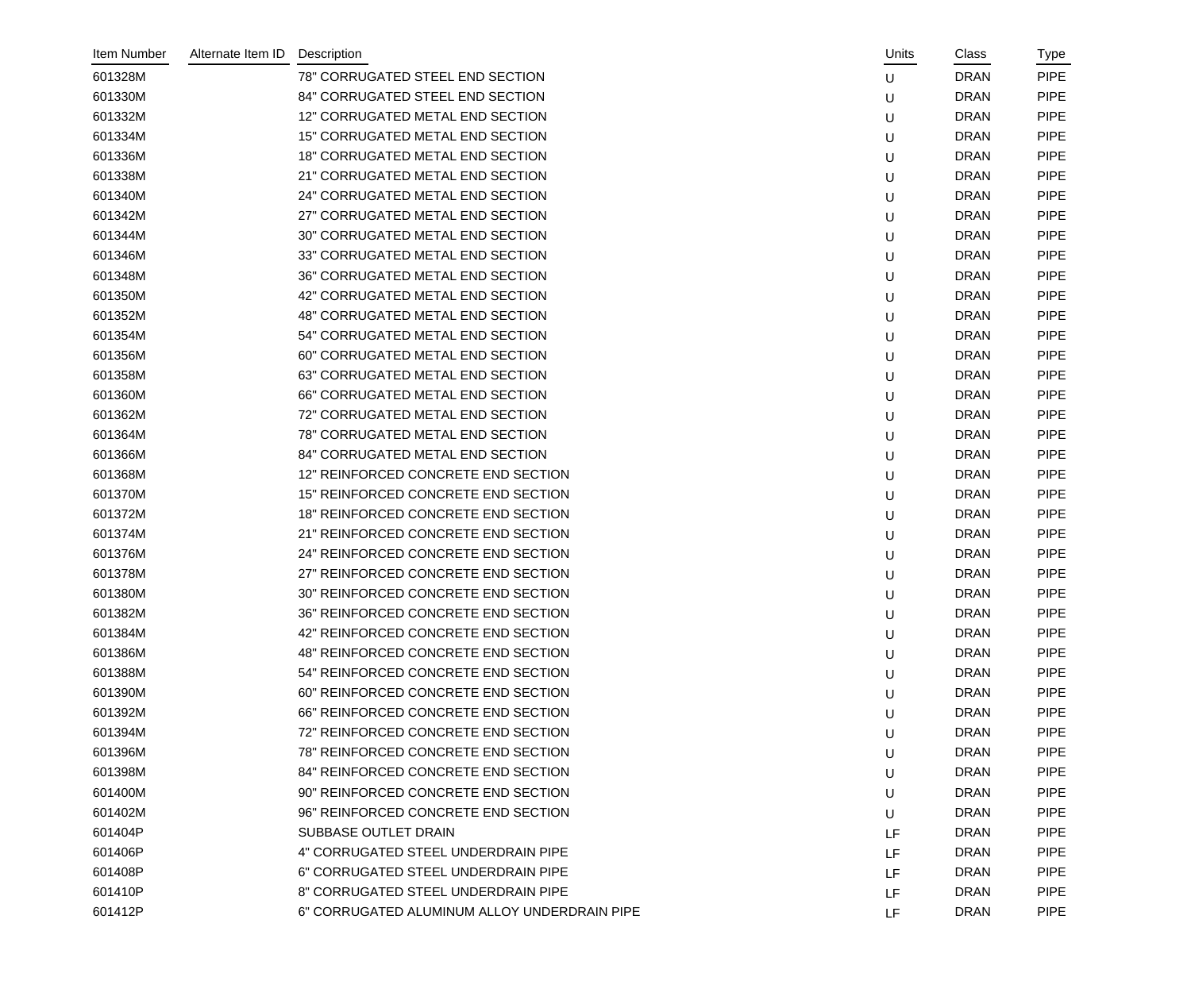| Item Number | Alternate Item ID | Description                                     | Units | Class       | Type        |
|-------------|-------------------|-------------------------------------------------|-------|-------------|-------------|
| 601414P     |                   | 8" CORRUGATED ALUMINUM ALLOY UNDERDRAIN PIPE    | LF    | <b>DRAN</b> | <b>PIPE</b> |
| 601416P     |                   | UNDERDRAIN, TYPE F                              | LF    | <b>DRAN</b> | <b>PIPE</b> |
| 601417P     |                   | UNDERDRAIN, TYPE X                              | LF    | <b>DRAN</b> | <b>PIPE</b> |
| 601419P     |                   | 8" PERFORATED HIGH DENSITY POLYETHYLENE PIPE    | LF    | <b>DRAN</b> | <b>PIPE</b> |
| 601490M     |                   | 17" X 13" CORRUGATED ALUMINUM ALLOY END SECTION | U     | <b>DRAN</b> | <b>PIPE</b> |
| 601492M     |                   | 21" X 15" CORRUGATED ALUMINUM ALLOY END SECTION | U     | <b>DRAN</b> | <b>PIPE</b> |
| 601494M     |                   | 24" X 18" CORRUGATED ALUMINUM ALLOY END SECTION | U     | <b>DRAN</b> | <b>PIPE</b> |
| 601496M     |                   | 28" X 20" CORRUGATED ALUMINUM ALLOY END SECTION | U     | <b>DRAN</b> | <b>PIPE</b> |
| 601498M     |                   | 35" X 24" CORRUGATED ALUMINUM ALLOY END SECTION | U     | <b>DRAN</b> | <b>PIPE</b> |
| 601500M     |                   | 42" X 29" CORRUGATED ALUMINUM ALLOY END SECTION | U     | <b>DRAN</b> | <b>PIPE</b> |
| 601502M     |                   | 49" X 33" CORRUGATED ALUMINUM ALLOY END SECTION | U     | <b>DRAN</b> | <b>PIPE</b> |
| 601504M     |                   | 57" X 38" CORRUGATED ALUMINUM ALLOY END SECTION | U     | <b>DRAN</b> | <b>PIPE</b> |
| 601506M     |                   | 64" X 43" CORRUGATED ALUMINUM ALLOY END SECTION | U     | <b>DRAN</b> | <b>PIPE</b> |
| 601508M     |                   | 71" X 47" CORRUGATED ALUMINUM ALLOY END SECTION | U     | <b>DRAN</b> | <b>PIPE</b> |
| 601510M     |                   | 77" X 52" CORRUGATED ALUMINUM ALLOY END SECTION | U     | <b>DRAN</b> | <b>PIPE</b> |
| 601512M     |                   | 83" X 57" CORRUGATED ALUMINUM ALLOY END SECTION | U     | <b>DRAN</b> | <b>PIPE</b> |
| 601514M     |                   | 17" X 13" CORRUGATED STEEL END SECTION          | U     | <b>DRAN</b> | <b>PIPE</b> |
| 601516M     |                   | 21" X 15" CORRUGATED STEEL END SECTION          | U     | <b>DRAN</b> | <b>PIPE</b> |
| 601518M     |                   | 24" X 18" CORRUGATED STEEL END SECTION          | U     | <b>DRAN</b> | <b>PIPE</b> |
| 601520M     |                   | 28" X 20" CORRUGATED STEEL END SECTION          | U     | <b>DRAN</b> | <b>PIPE</b> |
| 601522M     |                   | 35" X 24" CORRUGATED STEEL END SECTION          | U     | <b>DRAN</b> | <b>PIPE</b> |
| 601524M     |                   | 42" X 29" CORRUGATED STEEL END SECTION          | U     | <b>DRAN</b> | <b>PIPE</b> |
| 601526M     |                   | 49" X 33" CORRUGATED STEEL END SECTION          | U     | <b>DRAN</b> | <b>PIPE</b> |
| 601528M     |                   | 57" X 38" CORRUGATED STEEL END SECTION          | U     | <b>DRAN</b> | <b>PIPE</b> |
| 601530M     |                   | 64" X 43" CORRUGATED STEEL END SECTION          | U     | <b>DRAN</b> | <b>PIPE</b> |
| 601532M     |                   | 71" X 47" CORRUGATED STEEL END SECTION          | U     | <b>DRAN</b> | <b>PIPE</b> |
| 601534M     |                   | 77" X 52" CORRUGATED STEEL END SECTION          | U     | <b>DRAN</b> | <b>PIPE</b> |
| 601536M     |                   | 83" X 57" CORRUGATED STEEL END SECTION          | U     | <b>DRAN</b> | <b>PIPE</b> |
| 601538M     |                   | 17" X 13" CORRUGATED METAL END SECTION          | U     | <b>DRAN</b> | <b>PIPE</b> |
| 601540M     |                   | 21" X 15" CORRUGATED METAL END SECTION          | U     | <b>DRAN</b> | <b>PIPE</b> |
| 601542M     |                   | 24" X 18" CORRUGATED METAL END SECTION          | U     | <b>DRAN</b> | <b>PIPE</b> |
| 601544M     |                   | 28" X 20" CORRUGATED METAL END SECTION          | U     | <b>DRAN</b> | <b>PIPE</b> |
| 601546M     |                   | 35" X 24" CORRUGATED METAL END SECTION          | U     | <b>DRAN</b> | <b>PIPE</b> |
| 601548M     |                   | 42" X 29" CORRUGATED METAL END SECTION          | U     | <b>DRAN</b> | <b>PIPE</b> |
| 601550M     |                   | 49" X 33" CORRUGATED METAL END SECTION          | U     | <b>DRAN</b> | <b>PIPE</b> |
| 601552M     |                   | 57" X 38" CORRUGATED METAL END SECTION          | U     | <b>DRAN</b> | <b>PIPE</b> |
| 601554M     |                   | 64" X 43" CORRUGATED METAL END SECTION          | U     | <b>DRAN</b> | <b>PIPE</b> |
| 601556M     |                   | 71" X 47" CORRUGATED METAL END SECTION          | U     | <b>DRAN</b> | <b>PIPE</b> |
| 601558M     |                   | 77" X 52" CORRUGATED METAL END SECTION          | U     | <b>DRAN</b> | <b>PIPE</b> |
| 601560M     |                   | 83" X 57" CORRUGATED METAL END SECTION          | U     | <b>DRAN</b> | <b>PIPE</b> |
| 601562M     |                   | 14" X 23" REINFORCED CONCRETE END SECTION       | U     | <b>DRAN</b> | <b>PIPE</b> |
| 601564M     |                   | 19" X 30" REINFORCED CONCRETE END SECTION       | U     | <b>DRAN</b> | <b>PIPE</b> |
| 601566M     |                   | 22" X 34" REINFORCED CONCRETE END SECTION       | U     | <b>DRAN</b> | <b>PIPE</b> |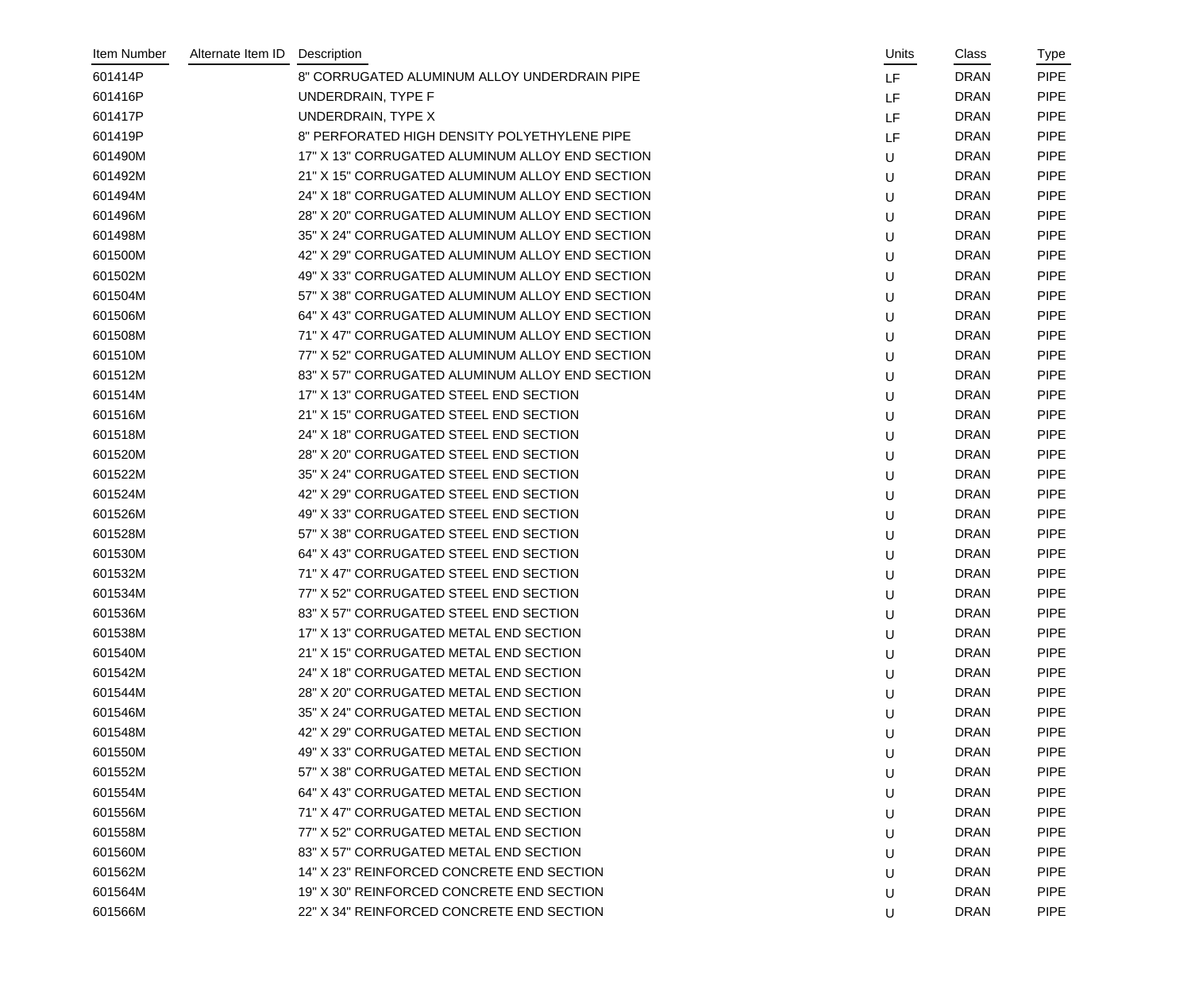| Item Number | Alternate Item ID Description |                                                              | Units | Class       | Type        |
|-------------|-------------------------------|--------------------------------------------------------------|-------|-------------|-------------|
| 601568M     |                               | 24" X 38" REINFORCED CONCRETE END SECTION                    | U     | <b>DRAN</b> | <b>PIPE</b> |
| 601572M     |                               | 29" X 45" REINFORCED CONCRETE END SECTION                    | U     | <b>DRAN</b> | <b>PIPE</b> |
| 601574M     |                               | 32" X 49" REINFORCED CONCRETE END SECTION                    | U     | <b>DRAN</b> | <b>PIPE</b> |
| 601576M     |                               | 34" X 53" REINFORCED CONCRETE END SECTION                    | U     | <b>DRAN</b> | <b>PIPE</b> |
| 601578M     |                               | 38" X 60" REINFORCED CONCRETE END SECTION                    | U     | <b>DRAN</b> | <b>PIPE</b> |
| 601580M     |                               | 43" X 68" REINFORCED CONCRETE END SECTION                    | U     | <b>DRAN</b> | <b>PIPE</b> |
| 601582M     |                               | 48" X 76" REINFORCED CONCRETE END SECTION                    | U     | <b>DRAN</b> | <b>PIPE</b> |
| 601584M     |                               | 53" X 83" REINFORCED CONCRETE END SECTION                    | U     | <b>DRAN</b> | <b>PIPE</b> |
| 601586M     |                               | 58" X 91" REINFORCED CONCRETE END SECTION                    | U     | <b>DRAN</b> | <b>PIPE</b> |
| 601588M     |                               | 63" X 98" REINFORCED CONCRETE END SECTION                    | U     | <b>DRAN</b> | <b>PIPE</b> |
| 601590M     |                               | 68" X 106" REINFORCED CONCRETE END SECTION                   | U     | <b>DRAN</b> | <b>PIPE</b> |
| 601592M     |                               | 72" X 113" REINFORCED CONCRETE END SECTION                   | U     | <b>DRAN</b> | <b>PIPE</b> |
| 601594M     |                               | 77" X 121" REINFORCED CONCRETE END SECTION                   | U     | <b>DRAN</b> | <b>PIPE</b> |
| 601596P     |                               | 14" X 23" REINFORCED CONCRETE ELLIPTICAL PIPE, CLSS HE - III | LF    | <b>DRAN</b> | <b>PIPE</b> |
| 601598P     |                               | 19" X 30" REINFORCED CONCRETE ELLIPTICAL PIPE, CLSS HE - III | LF    | <b>DRAN</b> | <b>PIPE</b> |
| 601600P     |                               | 22" X 34" REINFORCED CONCRETE ELLIPTICAL PIPE, CLSS HE - III | LF    | <b>DRAN</b> | <b>PIPE</b> |
| 601602P     |                               | 24" X 38" REINFORCED CONCRETE ELLIPTICAL PIPE, CLSS HE - III | LF    | <b>DRAN</b> | <b>PIPE</b> |
| 601606P     |                               | 29" X 45" REINFORCED CONCRETE ELLIPTICAL PIPE, CLSS HE - III | LF    | <b>DRAN</b> | <b>PIPE</b> |
| 601608P     |                               | 32" X 49" REINFORCED CONCRETE ELLIPTICAL PIPE, CLSS HE - III | LF    | <b>DRAN</b> | <b>PIPE</b> |
| 601610P     |                               | 34" X 53" REINFORCED CONCRETE ELLIPTICAL PIPE, CLSS HE - III | LF    | <b>DRAN</b> | <b>PIPE</b> |
| 601612P     |                               | 38" X 60" REINFORCED CONCRETE ELLIPTICAL PIPE, CLSS HE - III | LF    | <b>DRAN</b> | <b>PIPE</b> |
| 601616P     |                               | 48" X 76" REINFORCED CONCRETE ELLIPTICAL PIPE, CLSS HE - III | LF    | <b>DRAN</b> | <b>PIPE</b> |
| 601620P     |                               | 58" X 91" REINFORCED CONCRETE ELLIPTICAL PIPE, CLSS HE - III | LF    | <b>DRAN</b> | <b>PIPE</b> |
| 601622P     |                               | 63" X 98" REINFORCED CONCRETE ELLIPTICAL PIPE, CLSS HE - III | LF    | <b>DRAN</b> | <b>PIPE</b> |
| 601624P     |                               | 68" X 106" REINFORCED CONCRETE ELLIPTICAL PIPE, CLS HE - III | LF    | <b>DRAN</b> | <b>PIPE</b> |
| 601626P     |                               | 72" X 113" REINFORCED CONCRETE ELLIPTICAL PIPE, CLS HE - III | LF    | <b>DRAN</b> | <b>PIPE</b> |
| 601628P     |                               | 77" X 121" REINFORCED CONCRETE ELLIPTICAL PIPE, CLS HE - III | LF    | <b>DRAN</b> | <b>PIPE</b> |
| 601630P     |                               | 14" X 23" REINFORCED CONCRETE ELLIPTICAL PIPE, CLSS HE - IV  | LF    | <b>DRAN</b> | <b>PIPE</b> |
| 601632P     |                               | 19" X 30" REINFORCED CONCRETE ELLIPTICAL PIPE, CLSS HE - IV  | LF    | <b>DRAN</b> | <b>PIPE</b> |
| 601634P     |                               | 22" X 34" REINFORCED CONCRETE ELLIPTICAL PIPE, CLSS HE - IV  | LF    | <b>DRAN</b> | <b>PIPE</b> |
| 601636P     |                               | 24" X 38" REINFORCED CONCRETE ELLIPTICAL PIPE, CLSS HE - IV  | LF    | <b>DRAN</b> | <b>PIPE</b> |
| 601640P     |                               | 29" X 45" REINFORCED CONCRETE ELLIPTICAL PIPE, CLSS HE - IV  | LF    | <b>DRAN</b> | <b>PIPE</b> |
| 601642P     |                               | 32" X 49" REINFORCED CONCRETE ELLIPTICAL PIPE, CLSS HE - IV  | LF    | <b>DRAN</b> | <b>PIPE</b> |
| 601644P     |                               | 34" X 53" REINFORCED CONCRETE ELLIPTICAL PIPE, CLSS HE - IV  | LF    | <b>DRAN</b> | <b>PIPE</b> |
| 601646P     |                               | 38" X 60" REINFORCED CONCRETE ELLIPTICAL PIPE, CLSS HE - IV  | LF    | <b>DRAN</b> | <b>PIPE</b> |
| 601648P     |                               | 43" X 68" REINFORCED CONCRETE ELLIPTICAL PIPE, CLSS HE - IV  | LF    | <b>DRAN</b> | <b>PIPE</b> |
| 601650P     |                               | 48" X 76" REINFORCED CONCRETE ELLIPTICAL PIPE, CLSS HE - IV  | LF    | <b>DRAN</b> | <b>PIPE</b> |
| 601652P     |                               | 53" X 83" REINFORCED CONCRETE ELLIPTICAL PIPE, CLSS HE - IV  | LF    | <b>DRAN</b> | <b>PIPE</b> |
| 601654P     |                               | 58" X 91" REINFORCED CONCRETE ELLIPTICAL PIPE, CLSS HE - IV  | LF    | <b>DRAN</b> | <b>PIPE</b> |
| 601656P     |                               | 63" X 98" REINFORCED CONCRETE ELLIPTICAL PIPE, CLSS HE - IV  | LF    | <b>DRAN</b> | <b>PIPE</b> |
| 601658P     |                               | 68" X 106" REINFORCED CONCRETE ELLIPTICAL PIPE, CLS HE - IV  | LF    | <b>DRAN</b> | <b>PIPE</b> |
| 601660P     |                               | 72" X 113" REINFORCED CONCRETE ELLIPTICAL PIPE, CLS HE - IV  | LF    | <b>DRAN</b> | <b>PIPE</b> |
| 601662P     |                               | 77" X 121" REINFORCED CONCRETE ELLIPTICAL PIPE, CLS HE - IV  | LF    | <b>DRAN</b> | <b>PIPE</b> |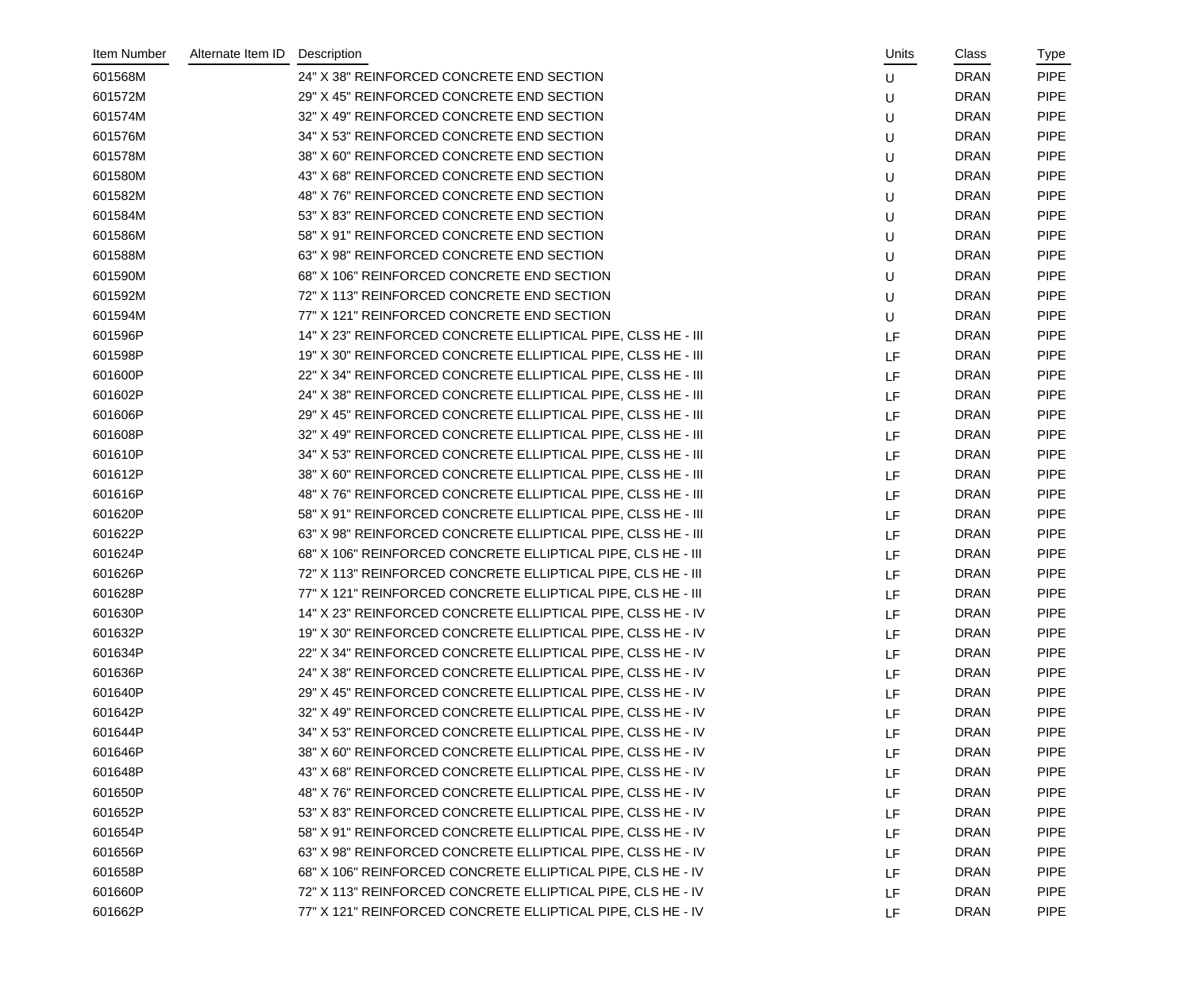| Item Number | Alternate Item ID | Description                                                 | Units     | Class       | Type        |
|-------------|-------------------|-------------------------------------------------------------|-----------|-------------|-------------|
| 601664M     |                   | <b>VIDEO INSPECTION OF PIPE</b>                             | LF        | <b>DRAN</b> | <b>PIPE</b> |
| 601666M     |                   | DEFLECTION TESTING OF HIGH DENSITY POLYETHYLENE PIPE        | LF        | <b>DRAN</b> | <b>PIPE</b> |
| 601668M     |                   | CLEANING EXISTING PIPE, 10" DIAMETER                        | LF        | <b>DRAN</b> | <b>PIPE</b> |
| 601669P     |                   | 24" X 38" REINFORCED CONCRETE ELLIPTICAL PIPE, CLASS HE-V   | LF        | <b>DRAN</b> | <b>PIPE</b> |
| 601670M     |                   | CLEANING EXISTING PIPE, 12" TO 24" DIAMETER                 | LF        | <b>DRAN</b> | <b>PIPE</b> |
| 601671P     |                   | 22" X 34" REINFORCED CONCRETE ELLIPTICAL PIPE, CLASS HE - V | LF        | <b>DRAN</b> | <b>PIPE</b> |
| 601672M     |                   | CLEANING EXISTING PIPE, OVER 24" TO 48" DIAMETER            | LF        | <b>DRAN</b> | <b>PIPE</b> |
| 601674M     |                   | CLEANING EXISTING PIPE, OVER 48" TO 72" DIAMETER            | LF        | <b>DRAN</b> | <b>PIPE</b> |
| 601676M     |                   | CLEANING EXISTING PIPE, OVER 72" TO 96" DIAMETER            | LF        | <b>DRAN</b> | <b>PIPE</b> |
| 601678M     |                   | CLEANING EXISTING PIPE, 102" DIAMETER                       | LF        | <b>DRAN</b> | <b>PIPE</b> |
| 601679M     |                   | 8" DUCTILE IRON PIPE                                        | LF        | <b>DRAN</b> | <b>PIPE</b> |
| 601680M     |                   | <b>16" DUCTILE IRON PIPE</b>                                | LF        | <b>DRAN</b> | <b>PIPE</b> |
| 601681M     |                   | <b>18" DUCTILE IRON PIPE</b>                                | LF        | <b>DRAN</b> | <b>PIPE</b> |
| 601682M     |                   | 24" DUCTILE IRON PIPE                                       | LF        | <b>DRAN</b> | <b>PIPE</b> |
| 601683M     |                   | 30" DUCTILE IRON PIPE                                       | LF        | <b>DRAN</b> | <b>PIPE</b> |
| 601684M     |                   | 12" DUCTILE IRON PIPE                                       | LF        | <b>DRAN</b> | <b>PIPE</b> |
| 601685M     |                   | 14" DUCTILE IRON PIPE                                       | LF        | <b>DRAN</b> | <b>PIPE</b> |
| 601688M     |                   | 64" DUCTILE IRON PIPE                                       | LF        | <b>DRAN</b> | <b>PIPE</b> |
| 601740M     |                   | 20" DUCTILE IRON PIPE                                       | LF        | <b>DRAN</b> | <b>PIPE</b> |
| 601741M     |                   | 36" DUCTILE IRON PIPE                                       | LF        | <b>DRAN</b> | <b>PIPE</b> |
| 601742M     |                   | 42" DUCTILE IRON PIPE                                       | LF        | <b>DRAN</b> | <b>PIPE</b> |
| 601743M     |                   | 48" DUCTILE IRON PIPE                                       | LF        | <b>DRAN</b> | <b>PIPE</b> |
| 601835P     |                   | LINING EXISTING PIPE, 15" DIAMETER                          | LF        | <b>DRAN</b> | <b>PIPE</b> |
| 601837P     |                   | LINING EXISTING PIPE, 18" DIAMETER                          | LF        | <b>DRAN</b> | <b>PIPE</b> |
| 601840P     |                   | LINING EXISTING PIPE, 24" DIAMETER                          | LF        | <b>DRAN</b> | <b>PIPE</b> |
| 601846P     |                   | LINING EXISTING PIPE, 36" DIAMETER                          | LF        | <b>DRAN</b> | <b>PIPE</b> |
| 601853P     |                   | LINING EXISTING PIPE, 48" DIAMETER                          | LF        | <b>DRAN</b> | <b>PIPE</b> |
| 601900M     |                   | CORRUGATED METAL PIPE SPOT REPAIRS                          | U         | <b>DRAN</b> | <b>PIPE</b> |
| 601987M     |                   | CURED-IN-PLACE PIPE, 36"                                    | LF        | <b>DRAN</b> | <b>PIPE</b> |
| 602002P     |                   | PRECAST CONCRETE CULVERT CHANNEL, TYPE 2                    | LF        | <b>DRAN</b> | COCU        |
| 602003P     |                   | <b>CONCRETE CULVERT</b>                                     | <b>CY</b> | <b>DRAN</b> | INLT        |
| 602004P     |                   | PRECAST CONCRETE CULVERT CHANNEL, TYPE 1                    | LF        | <b>DRAN</b> | COCU        |
| 602006P     |                   | <b>CONCRETE HEADWALL</b>                                    | <b>CY</b> | <b>DRAN</b> | <b>INLT</b> |
| 602009M     |                   | <b>INLET, TYPE A</b>                                        | U         | <b>DRAN</b> | <b>INLT</b> |
| 602012M     |                   | <b>INLET, TYPE B</b>                                        | U         | <b>DRAN</b> | <b>INLT</b> |
| 602013M     |                   | INLET, TYPE DOUBLE B                                        | U         | <b>DRAN</b> | <b>INLT</b> |
| 602015M     |                   | <b>INLET, TYPE C</b>                                        | U         | <b>DRAN</b> | <b>INLT</b> |
| 602018M     |                   | <b>INLET, TYPE E</b>                                        | U         | <b>DRAN</b> | <b>INLT</b> |
| 602019M     |                   | INLET, TYPE DOUBLE E                                        | U         | <b>DRAN</b> | <b>INLT</b> |
| 602021M     |                   | <b>INLET, TYPE ES</b>                                       | U         | <b>DRAN</b> | <b>INLT</b> |
| 602024M     |                   | INLET, TYPE B-1                                             | U         | <b>DRAN</b> | <b>INLT</b> |
| 602027M     |                   | INLET, TYPE B-2                                             | U         | <b>DRAN</b> | <b>INLT</b> |
| 602030M     |                   | INLET, TYPE D-1                                             | U         | <b>DRAN</b> | <b>INLT</b> |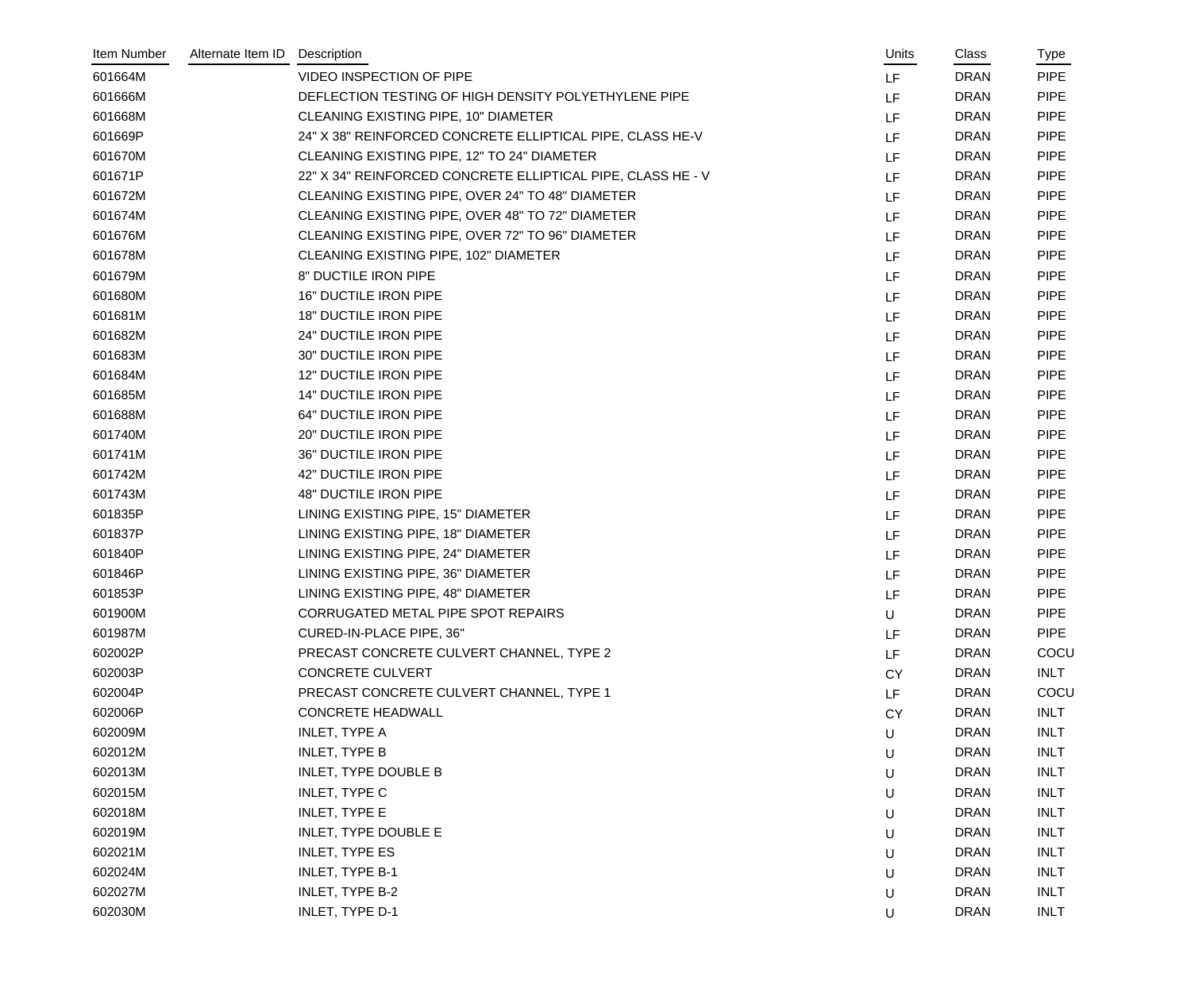| Item Number | Alternate Item ID | Description                                           | Units | Class       | Type        |
|-------------|-------------------|-------------------------------------------------------|-------|-------------|-------------|
| 602031M     |                   | <b>STORM DRAIN MARKER</b>                             | U     | <b>DRAN</b> | <b>INLT</b> |
| 602033M     |                   | INLET, TYPE D-2                                       | U     | <b>DRAN</b> | <b>INLT</b> |
| 602036M     |                   | <b>INLET, TYPE E-1</b>                                | U     | <b>DRAN</b> | <b>INLT</b> |
| 602039M     |                   | <b>INLET, TYPE E-2</b>                                | U     | <b>DRAN</b> | <b>INLT</b> |
| 602042M     |                   | INLET, TYPE A MODIFIED                                | U     | <b>DRAN</b> | <b>INLT</b> |
| 602045M     |                   | INLET, TYPE B MODIFIED                                | U     | <b>DRAN</b> | <b>INLT</b> |
| 602048M     |                   | INLET, TYPE B-1 MODIFIED                              | U     | <b>DRAN</b> | <b>INLT</b> |
| 602051M     |                   | INLET, TYPE B-2 MODIFIED                              | U     | <b>DRAN</b> | <b>INLT</b> |
| 602054M     |                   | MANHOLE, 4' DIAMETER                                  | U     | <b>DRAN</b> | <b>INLT</b> |
| 602057M     |                   | MANHOLE, 5' DIAMETER                                  | U     | <b>DRAN</b> | <b>INLT</b> |
| 602058M     |                   | MANHOLE, 8' DIAMETER                                  | U     | <b>DRAN</b> | <b>INLT</b> |
| 602060M     |                   | MANHOLE, 6' DIAMETER                                  | U     | <b>DRAN</b> | <b>INLT</b> |
| 602063M     |                   | INLET, TYPE A, USING EXISTING CASTING                 | U     | <b>DRAN</b> | <b>INLT</b> |
| 602066M     |                   | INLET, TYPE B, USING EXISTING CASTING                 | U     | <b>DRAN</b> | <b>INLT</b> |
| 602069M     |                   | INLET, TYPE C, USING EXISTING CASTING                 | U     | <b>DRAN</b> | <b>INLT</b> |
| 602072M     |                   | INLET, TYPE E, USING EXISTING CASTING                 | U     | <b>DRAN</b> | <b>INLT</b> |
| 602075M     |                   | INLET, TYPE B-1, USING EXISTING CASTING               | U     | <b>DRAN</b> | <b>INLT</b> |
| 602078M     |                   | INLET, TYPE B-2, USING EXISTING CASTING               | U     | <b>DRAN</b> | <b>INLT</b> |
| 602081M     |                   | INLET, TYPE D-1, USING EXISTING CASTING               | U     | <b>DRAN</b> | <b>INLT</b> |
| 602084M     |                   | INLET, TYPE D-2, USING EXISTING CASTING               | U     | <b>DRAN</b> | <b>INLT</b> |
| 602087M     |                   | INLET, TYPE E-1, USING EXISTING CASTING               | U     | <b>DRAN</b> | <b>INLT</b> |
| 602090M     |                   | INLET, TYPE E-2, USING EXISTING CASTING               | U     | <b>DRAN</b> | <b>INLT</b> |
| 602093M     |                   | MANHOLE, USING EXISTING CASTING                       | U     | <b>DRAN</b> | <b>INLT</b> |
| 602095M     | <b>NS</b>         | MANHOLE, 7' DIAMETER                                  | U     | <b>DRAN</b> | <b>INLT</b> |
| 602096M     |                   | <b>INLET CONVERTED TO MANHOLE</b>                     | U     | <b>DRAN</b> | <b>INLT</b> |
| 602099M     |                   | RESET EXISTING CASTING                                | U     | <b>DRAN</b> | <b>INLT</b> |
| 602102M     |                   | SET INLET TYPE A, CASTING                             | U     | <b>DRAN</b> | <b>INLT</b> |
| 602105M     |                   | SET INLET TYPE B, CASTING                             | U     | <b>DRAN</b> | <b>INLT</b> |
| 602108M     |                   | SET INLET TYPE E, CASTING                             | U     | <b>DRAN</b> | <b>INLT</b> |
| 602111M     |                   | SET INLET TYPE ES, CASTING                            | U     | <b>DRAN</b> | <b>INLT</b> |
| 602114M     |                   | SET MANHOLE CASTING                                   | U     | <b>DRAN</b> | <b>INLT</b> |
| 602115M     | <b>NS</b>         | <b>COMPOSITE ADJUSTMENT RISERS</b>                    | U     | <b>DRAN</b> | <b>INLT</b> |
| 602117M     |                   | SET SQUARE FRAMED MANHOLE CASTING, CIRCULAR COVER     | U     | <b>DRAN</b> | <b>INLT</b> |
| 602120M     |                   | RECONSTRUCTED INLET, TYPE A, USING EXISTING CASTING   | U     | <b>DRAN</b> | <b>INLT</b> |
| 602123M     |                   | RECONSTRUCTED INLET, TYPE B, USING EXISTING CASTING   | U     | <b>DRAN</b> | <b>INLT</b> |
| 602126M     |                   | RECONSTRUCTED INLET, TYPE C, USING EXISTING CASTING   | U     | <b>DRAN</b> | <b>INLT</b> |
| 602129M     |                   | RECONSTRUCTED INLET, TYPE E, USING EXISTING CASTING   | U     | <b>DRAN</b> | <b>INLT</b> |
| 602132M     |                   | RECONSTRUCTED INLET, TYPE B-1, USING EXISTING CASTING | U     | <b>DRAN</b> | <b>INLT</b> |
| 602135M     |                   | RECONSTRUCTED INLET, TYPE B-2, USING EXISTING CASTING | U     | <b>DRAN</b> | <b>INLT</b> |
| 602138M     |                   | RECONSTRUCTED INLET, TYPE D-1, USING EXISTING CASTING | U     | <b>DRAN</b> | <b>INLT</b> |
| 602141M     |                   | RECONSTRUCTED INLET, TYPE D-2, USING EXISTING CASTING | U     | <b>DRAN</b> | <b>INLT</b> |
| 602144M     |                   | RECONSTRUCTED INLET, TYPE E-1, USING EXISTING CASTING | U     | <b>DRAN</b> | <b>INLT</b> |
| 602147M     |                   | RECONSTRUCTED INLET, TYPE E-2, USING EXISTING CASTING | U     | <b>DRAN</b> | <b>INLT</b> |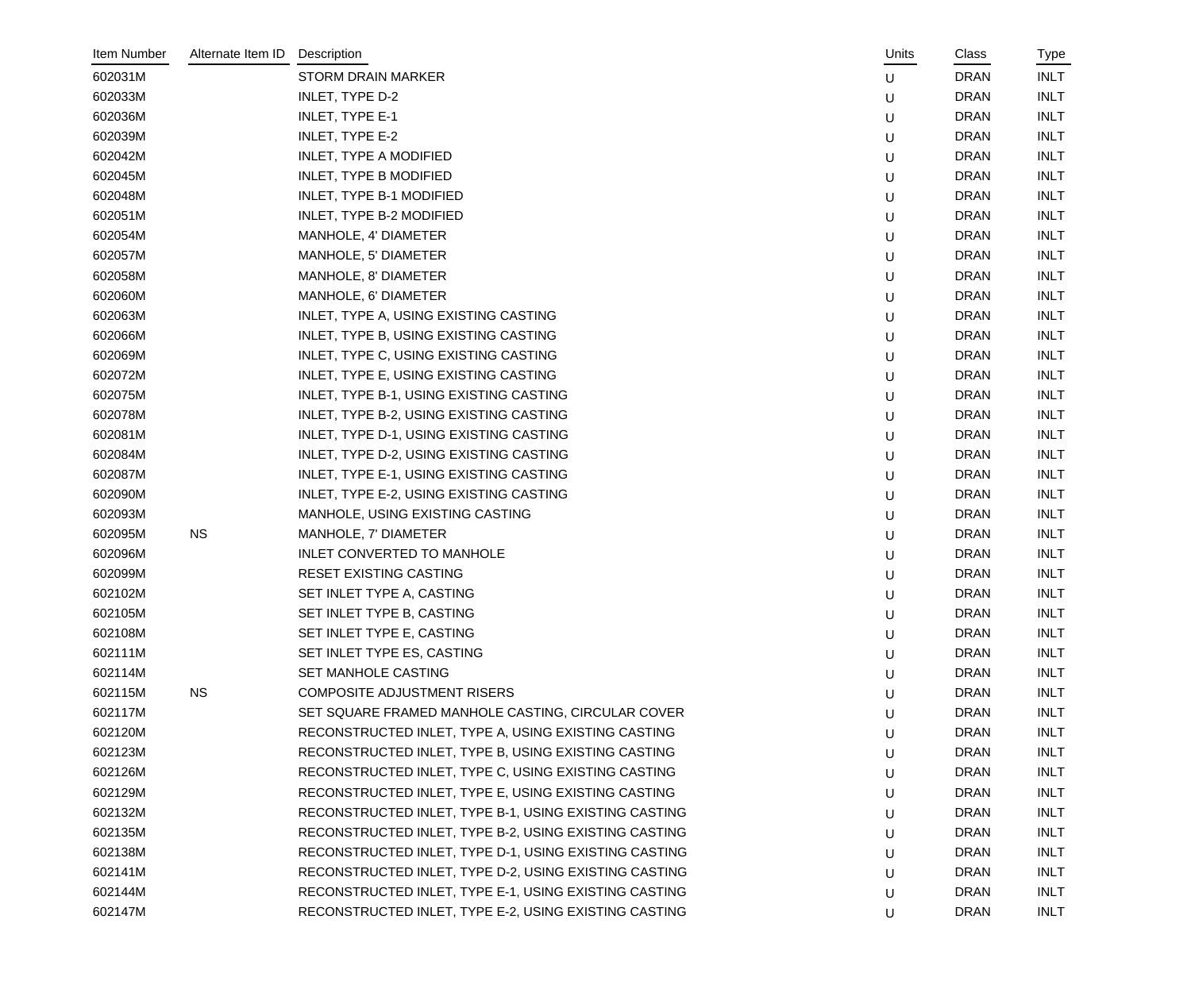| Item Number | Alternate Item ID | Description                                                  | Units     | Class       | Type        |
|-------------|-------------------|--------------------------------------------------------------|-----------|-------------|-------------|
| 602148M     |                   | RECONSTRUCTED INLET, TYPE___, USING EXISTING CASTING         | U         | <b>DRAN</b> | <b>INLT</b> |
| 602149M     |                   | RECONSTRUCTED INLET, TYPE___, USING NEW CASTING              | U         | <b>DRAN</b> | <b>INLT</b> |
| 602150M     |                   | RECONSTRUCTED INLET, TYPE A, USING NEW CASTING               | U         | <b>DRAN</b> | <b>INLT</b> |
| 602153M     |                   | RECONSTRUCTED INLET, TYPE B, USING NEW CASTING               | U         | <b>DRAN</b> | <b>INLT</b> |
| 602155M     |                   | RECONSTRUCTED INLET, TYPE B MODIFIED, USING EXISTING CASTING | U         | <b>DRAN</b> | <b>INLT</b> |
| 602156M     |                   | RECONSTRUCTED INLET, TYPE C, USING NEW CASTING               | U         | <b>DRAN</b> | <b>INLT</b> |
| 602159M     |                   | RECONSTRUCTED INLET, TYPE E, USING NEW CASTING               | U         | <b>DRAN</b> | <b>INLT</b> |
| 602162M     |                   | RECONSTRUCTED INLET, TYPE B-1, USING NEW CASTING             | U         | <b>DRAN</b> | <b>INLT</b> |
| 602165M     |                   | RECONSTRUCTED INLET, TYPE B-2, USING NEW CASTING             | U         | <b>DRAN</b> | <b>INLT</b> |
| 602168M     |                   | RECONSTRUCTED INLET, TYPE D-1, USING NEW CASTING             | U         | <b>DRAN</b> | <b>INLT</b> |
| 602171M     |                   | RECONSTRUCTED INLET, TYPE D-2, USING NEW CASTING             | U         | <b>DRAN</b> | <b>INLT</b> |
| 602174M     |                   | RECONSTRUCTED INLET, TYPE E-1, USING NEW CASTING             | U         | <b>DRAN</b> | <b>INLT</b> |
| 602177M     |                   | RECONSTRUCTED INLET, TYPE E-2, USING NEW CASTING             | U         | <b>DRAN</b> | <b>INLT</b> |
| 602180M     |                   | RECONSTRUCTED MANHOLE, USING EXISTING CASTING                | U         | <b>DRAN</b> | <b>INLT</b> |
| 602183M     |                   | RECONSTRUCTED MANHOLE, USING NEW CASTING                     | U         | <b>DRAN</b> | <b>INLT</b> |
| 602186M     |                   | EXTENSION FRAME FOR EXISTING INLET, TYPE A                   | U         | <b>DRAN</b> | <b>INLT</b> |
| 602189M     |                   | EXTENSION FRAME FOR EXISTING INLET, TYPE B                   | U         | <b>DRAN</b> | <b>INLT</b> |
| 602192M     |                   | EXTENSION FRAME FOR EXISTING INLET, TYPE C                   | U         | <b>DRAN</b> | <b>INLT</b> |
| 602195M     |                   | EXTENSION FRAME FOR EXISTING INLET, TYPE E                   | U         | <b>DRAN</b> | <b>INLT</b> |
| 602198M     |                   | EXTENSION RING FOR EXISTING MANHOLE, 4' DIAMETER             | U         | <b>DRAN</b> | <b>INLT</b> |
| 602201M     |                   | EXTENSION RING FOR EXISTING MANHOLE, 5' DIAMETER             | U         | <b>DRAN</b> | <b>INLT</b> |
| 602204M     |                   | EXTENSION RING FOR EXISTING MANHOLE, 6' DIAMETER             | U         | <b>DRAN</b> | <b>INLT</b> |
| 602207M     |                   | <b>MANHOLE COVER</b>                                         | U         | <b>DRAN</b> | <b>INLT</b> |
| 602210M     |                   | <b>BICYCLE SAFE GRATE</b>                                    | U         | <b>DRAN</b> | <b>INLT</b> |
| 602213M     |                   | <b>CURB PIECE</b>                                            | U         | <b>CURB</b> | <b>INLT</b> |
| 602216M     |                   | <b>CLEANING DRAINAGE STRUCTURE</b>                           | U         | <b>DRAN</b> | <b>INLT</b> |
| 602223M     |                   | <b>OUTLET CONTROL STRUCTURE</b>                              | U         | <b>DRAN</b> | <b>EROS</b> |
| 602226M     |                   | <b>JUNCTION CHAMBER</b>                                      | U         | <b>DRAN</b> | <b>INLT</b> |
| 602227M     |                   | <b>WATER METER CHAMBER</b>                                   | U         | <b>DRAN</b> | <b>INLT</b> |
| 602229M     |                   | MANUFACTURED TREATMENT DEVICE                                | U         | <b>DRAN</b> | <b>EROS</b> |
| 602238M     |                   | <b>ACCESS DOOR</b>                                           | U         | <b>MISC</b> | <b>MISC</b> |
| 602300M     |                   | 42" TIDE CONTROL CHECK VALVE, SLIPON                         | U         | <b>DRAN</b> | <b>PIPE</b> |
| 602301M     |                   | 48" TIDE CONTROL CHECK VALVE, SLIPON                         | U         | <b>DRAN</b> | <b>PIPE</b> |
| 602302M     |                   | 54" TIDE CONTROL CHECK VALVE, SLIPON                         | U         | <b>DRAN</b> | <b>PIPE</b> |
| 602307M     |                   | 15" TIDE CONTROL CHECK VALVE, INLINE                         | U         | <b>DRAN</b> | <b>PIPE</b> |
| 602336M     |                   | <b>TRASH RACK</b>                                            | U         | <b>DRAN</b> | <b>INLT</b> |
| 602339P     |                   | SAFETY PIPE RUNNERS                                          | <b>SF</b> | <b>DRAN</b> | <b>PIPE</b> |
| 603003P     |                   | CONCRETE SLOPE GUTTER, 4" THICK                              | SY        | <b>CURB</b> | <b>PIPE</b> |
| 603006P     |                   | CONCRETE SLOPE GUTTER, 6" THICK                              | SY        | <b>CURB</b> | <b>PIPE</b> |
| 603009P     |                   | CONCRETE SLOPE GUTTER, 8" THICK                              | SY        | <b>CURB</b> | <b>PIPE</b> |
| 603012P     |                   | CONCRETE SLOPE PROTECTION, 4" THICK                          | SY        | <b>CONC</b> | <b>SLPE</b> |
| 603015P     |                   | CONCRETE SLOPE PROTECTION, REINFORCED, 4" THICK              | SY        | <b>CONC</b> | <b>SLPE</b> |
| 603017P     |                   | RIPRAP STONE SLOPE PROTECTION, ___ "THICK (D50=___")         | SY        | <b>EROC</b> | <b>SLPE</b> |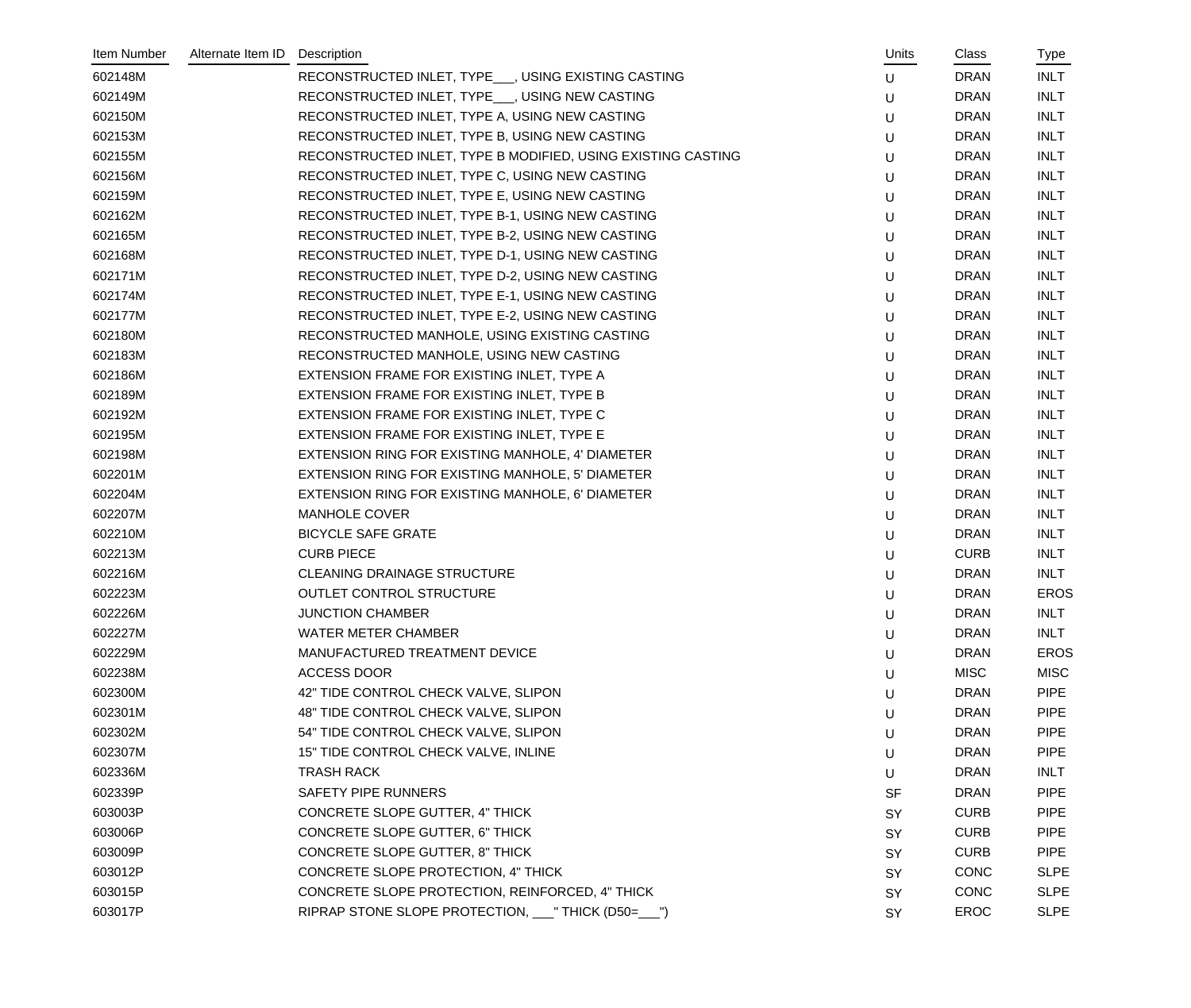| Item Number | Alternate Item ID | Description                                            | Units     | Class       | Type        |
|-------------|-------------------|--------------------------------------------------------|-----------|-------------|-------------|
| 603018P     |                   | RIPRAP STONE SLOPE PROTECTION, 16" THICK (D50=8")      | SY        | <b>EROC</b> | <b>SLPE</b> |
| 603021P     |                   | RIPRAP STONE SLOPE PROTECTION, 18" THICK (D50=9")      | SY        | <b>EROC</b> | <b>SLPE</b> |
| 603024P     |                   | RIPRAP STONE SLOPE PROTECTION, 24" THICK (D50=12")     | SY        | <b>EROC</b> | <b>SLPE</b> |
| 603027P     |                   | RIPRAP STONE SLOPE PROTECTION, 30" THICK (D50=15")     | SY        | <b>EROC</b> | <b>SLPE</b> |
| 603030P     |                   | RIPRAP STONE SLOPE PROTECTION, 32" THICK (D50=16")     | SY        | <b>EROC</b> | <b>SLPE</b> |
| 603033P     |                   | RIPRAP STONE SLOPE PROTECTION, 36" THICK (D50=18")     | SY        | <b>EROC</b> | <b>SLPE</b> |
| 603036P     |                   | RIPRAP STONE CHANNEL PROTECTION, 12" THICK (D50=6")    | <b>SY</b> | <b>EROC</b> | <b>SLPE</b> |
| 603039P     |                   | RIPRAP STONE CHANNEL PROTECTION, 16" THICK (D50=8")    | SY        | <b>EROC</b> | <b>SLPE</b> |
| 603042P     |                   | RIPRAP STONE CHANNEL PROTECTION, 18" THICK (D50=9")    | SY        | <b>EROC</b> | <b>SLPE</b> |
| 603045P     |                   | RIPRAP STONE CHANNEL PROTECTION, 20" THICK (D50=10"    | SY        | <b>EROC</b> | <b>SLPE</b> |
| 603048P     |                   | RIPRAP STONE CHANNEL PROTECTION, 24" THICK (D50=12")   | SY        | <b>EROC</b> | <b>SLPE</b> |
| 603051P     |                   | RIPRAP STONE CHANNEL PROTECTION, 30" THICK (D50=15")   | SY        | <b>EROC</b> | <b>SLPE</b> |
| 603054P     |                   | RIPRAP STONE CHANNEL PROTECTION, 36" THICK (D50=18")   | SY        | <b>EROC</b> | <b>SLPE</b> |
| 603057P     |                   | <b>ROCK BACKFILL</b>                                   | T.        | <b>EROC</b> | <b>SLPE</b> |
| 603067P     |                   | SHOTCRETE, 6" THICK                                    | SY        | <b>EROC</b> | <b>SLPE</b> |
| 603125M     |                   | <b>ROCK DRAIN</b>                                      | U         | <b>EROC</b> | <b>EROS</b> |
| 604003P     |                   | <b>GABION WALL</b>                                     | <b>CY</b> | <b>EROC</b> | <b>SLPE</b> |
| 604012P     |                   | <b>GABION CHANNEL LINING</b>                           | <b>CY</b> | <b>EROC</b> | <b>EROS</b> |
| 605001P     |                   | CHAIN-LINK FENCE, ALUMINUM-COATED STEEL, 2' HIGH       | LF        | <b>FENC</b> | <b>FENC</b> |
| 605003P     |                   | CHAIN-LINK FENCE, ALUMINUM-COATED STEEL, 4' HIGH       | LF        | <b>FENC</b> | <b>FENC</b> |
| 605006P     |                   | CHAIN-LINK FENCE, ALUMINUM-COATED STEEL, 5' HIGH       | LF        | <b>FENC</b> | <b>FENC</b> |
| 605009P     |                   | CHAIN-LINK FENCE, ALUMINUM-COATED STEEL, 6' HIGH       | LF        | <b>FENC</b> | <b>FENC</b> |
| 605010P     |                   | POST AND RAIL FENCE                                    | LF        | <b>FENC</b> | <b>FENC</b> |
| 605012P     |                   | CHAIN-LINK FENCE, ALUMINUM-COATED STEEL, 7' HIGH       | LF        | <b>FENC</b> | <b>FENC</b> |
| 605015P     |                   | CHAIN-LINK FENCE, ALUMINUM-COATED STEEL, 8' HIGH       | LF        | <b>FENC</b> | <b>FENC</b> |
| 605018P     |                   | CHAIN-LINK FENCE, ALUMINUM-COATED STEEL, 10' HIGH      | LF        | <b>FENC</b> | <b>FENC</b> |
| 605021P     |                   | CHAIN-LINK FENCE, PVC-COATED STEEL, 4' HIGH            | LF        | <b>FENC</b> | <b>FENC</b> |
| 605024P     |                   | CHAIN-LINK FENCE, PVC-COATED STEEL, 5' HIGH            | LF.       | <b>FENC</b> | <b>FENC</b> |
| 605027P     |                   | CHAIN-LINK FENCE, PVC-COATED STEEL, 6' HIGH            | LF        | <b>FENC</b> | <b>FENC</b> |
| 605030P     |                   | CHAIN-LINK FENCE, PVC-COATED STEEL, 7' HIGH            | LF        | <b>FENC</b> | <b>FENC</b> |
| 605033P     |                   | CHAIN-LINK FENCE, PVC-COATED STEEL, 8' HIGH            | LF        | <b>FENC</b> | <b>FENC</b> |
| 605036P     |                   | CHAIN-LINK FENCE, PVC-COATED STEEL, 10' HIGH           | LF        | <b>FENC</b> | <b>FENC</b> |
| 605037P     |                   | CHAIN-LINK FENCE, ZINC-COATED STEEL, 8' HIGH           | LF        | <b>FENC</b> | <b>FENC</b> |
| 605039P     |                   | <b>CHAIN-LINK FENCE, 4' HIGH</b>                       | LF        | <b>FENC</b> | <b>FENC</b> |
| 605042P     |                   | <b>CHAIN-LINK FENCE, 5' HIGH</b>                       | LF        | <b>FENC</b> | <b>FENC</b> |
| 605045P     |                   | CHAIN-LINK FENCE, 6' HIGH                              | LF        | <b>FENC</b> | <b>FENC</b> |
| 605048P     |                   | CHAIN-LINK FENCE, 7' HIGH                              | LF        | <b>FENC</b> | <b>FENC</b> |
| 605051P     |                   | CHAIN-LINK FENCE, 8' HIGH                              | LF        | <b>FENC</b> | <b>FENC</b> |
| 605054P     |                   | CHAIN-LINK FENCE, 10' HIGH                             | LF        | <b>FENC</b> | <b>FENC</b> |
| 605055P     |                   | <b>SECURITY FENCE</b>                                  | LF        | <b>FENC</b> | <b>FENC</b> |
| 605057M     |                   | GATE, CHAIN-LINK FENCE, ALUMINUM COATED STEEL, 3' WIDE | U         | <b>FENC</b> | <b>FENC</b> |
| 605058M     |                   | ORNAMENTAL GATE, VIIDE                                 | U         | <b>FENC</b> | <b>FENC</b> |
| 605060M     |                   | GATE, CHAIN-LINK FENCE, ALUMINUM COATED STEEL, 4' WIDE | U         | <b>FENC</b> | <b>FENC</b> |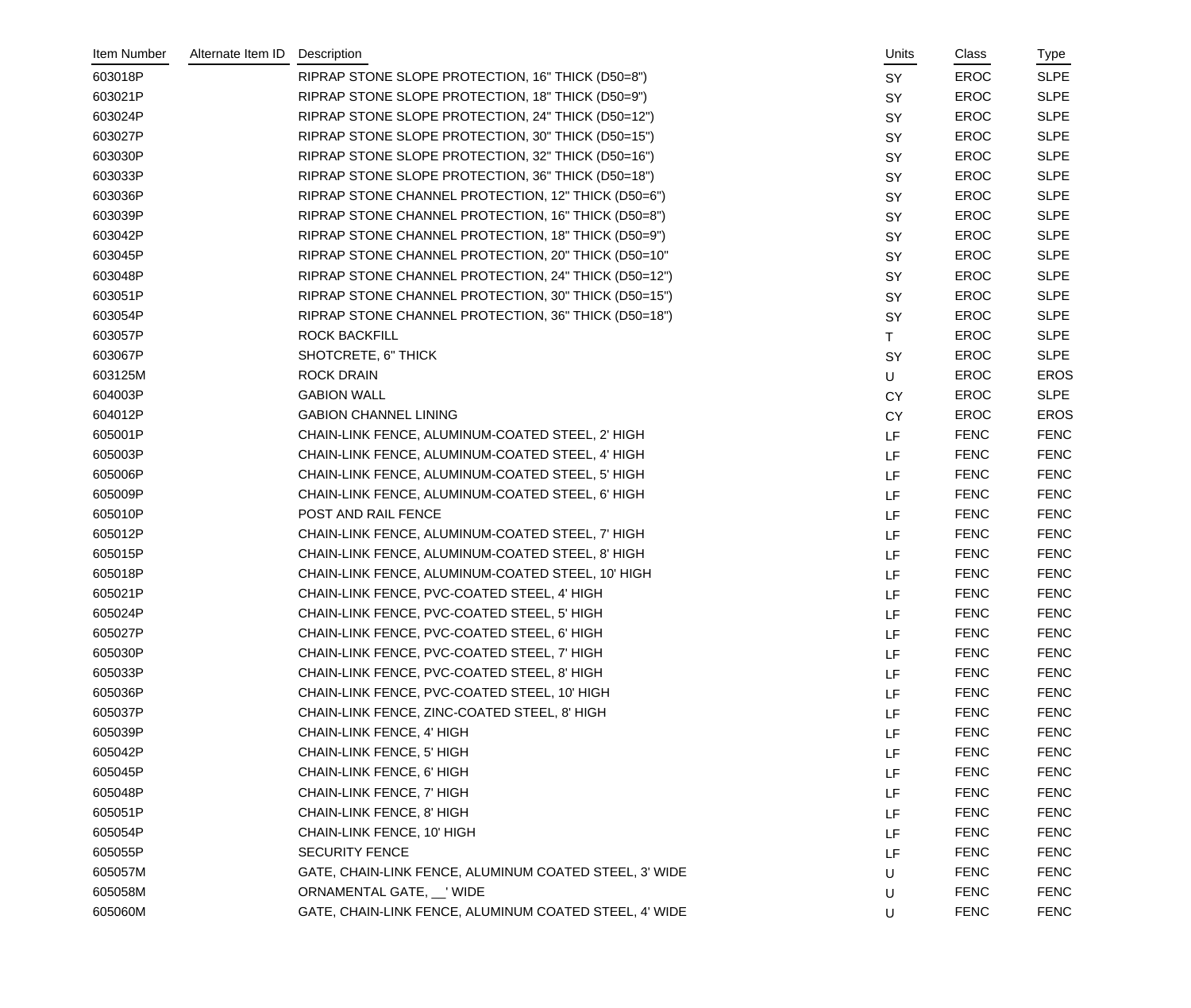| Item Number | Alternate Item ID | Description                                             | Units | Class       | Type        |
|-------------|-------------------|---------------------------------------------------------|-------|-------------|-------------|
| 605063M     |                   | GATE, CHAIN-LINK FENCE, ALUMINUM COATED STEEL, 6' WIDE  | U     | <b>FENC</b> | <b>FENC</b> |
| 605066M     |                   | GATE, CHAIN-LINK FENCE, ALUMINUM COATED STEEL, 8' WIDE  | U     | <b>FENC</b> | <b>FENC</b> |
| 605069M     |                   | GATE, CHAIN-LINK FENCE, ALUMINUM COATED STEEL, 10' WIDE | U     | <b>FENC</b> | <b>FENC</b> |
| 605072M     |                   | GATE, CHAIN-LINK FENCE, ALUMINUM COATED STEEL, 12' WIDE | U     | <b>FENC</b> | <b>FENC</b> |
| 605075M     |                   | GATE, CHAIN-LINK FENCE, ALUMINUM COATED STEEL, 14' WIDE | U     | <b>FENC</b> | <b>FENC</b> |
| 605078M     |                   | GATE, CHAIN-LINK FENCE, ALUMINUM COATED STEEL, 15' WIDE | U     | <b>FENC</b> | <b>FENC</b> |
| 605081M     |                   | GATE, CHAIN-LINK FENCE, ALUMINUM COATED STEEL, 16' WIDE | U     | <b>FENC</b> | <b>FENC</b> |
| 605084M     |                   | GATE, CHAIN-LINK FENCE, ALUMINUM COATED STEEL, 18' WIDE | U     | <b>FENC</b> | <b>FENC</b> |
| 605087M     |                   | GATE, CHAIN-LINK FENCE, ALUMINUM COATED STEEL, 20' WIDE | U     | <b>FENC</b> | <b>FENC</b> |
| 605090M     |                   | GATE, CHAIN-LINK FENCE, ALUMINUM COATED STEEL, 24' WIDE | U     | <b>FENC</b> | <b>FENC</b> |
| 605093M     |                   | GATE, CHAIN-LINK FENCE, ALUMINUM COATED STEEL, 30' WIDE | U     | <b>FENC</b> | <b>FENC</b> |
| 605096M     |                   | GATE, CHAIN-LINK FENCE, PVC-COATED STEEL, 3' WIDE       | U     | <b>FENC</b> | <b>FENC</b> |
| 605099M     |                   | GATE, CHAIN-LINK FENCE, PVC-COATED STEEL, 4' WIDE       | U     | <b>FENC</b> | <b>FENC</b> |
| 605102M     |                   | GATE, CHAIN-LINK FENCE, PVC-COATED STEEL, 6' WIDE       | U     | <b>FENC</b> | <b>FENC</b> |
| 605105M     |                   | GATE, CHAIN-LINK FENCE, PVC-COATED STEEL, 8' WIDE       | U     | <b>FENC</b> | <b>FENC</b> |
| 605108M     |                   | GATE, CHAIN-LINK FENCE, PVC-COATED STEEL, 10' WIDE      | U     | <b>FENC</b> | <b>FENC</b> |
| 605111M     |                   | GATE, CHAIN-LINK FENCE, PVC-COATED STEEL, 12' WIDE      | U     | <b>FENC</b> | <b>FENC</b> |
| 605114M     |                   | GATE, CHAIN-LINK FENCE, PVC-COATED STEEL, 14' WIDE      | U     | <b>FENC</b> | <b>FENC</b> |
| 605117M     |                   | GATE, CHAIN-LINK FENCE, PVC-COATED STEEL, 15' WIDE      | U     | <b>FENC</b> | <b>FENC</b> |
| 605120M     |                   | GATE, CHAIN-LINK FENCE, PVC-COATED STEEL, 16' WIDE      | U     | <b>FENC</b> | <b>FENC</b> |
| 605123M     |                   | GATE, CHAIN-LINK FENCE, PVC-COATED STEEL, 18' WIDE      | U     | <b>FENC</b> | <b>FENC</b> |
| 605126M     |                   | GATE, CHAIN-LINK FENCE, PVC-COATED STEEL, 20' WIDE      | U     | <b>FENC</b> | <b>FENC</b> |
| 605129M     |                   | GATE, CHAIN-LINK FENCE, PVC-COATED STEEL, 24' WIDE      | U     | <b>FENC</b> | <b>FENC</b> |
| 605132M     |                   | GATE, CHAIN-LINK FENCE, PVC-COATED STEEL, 30' WIDE      | U     | <b>FENC</b> | <b>FENC</b> |
| 605135M     |                   | GATE, CHAIN-LINK FENCE, 3' WIDE                         | U     | <b>FENC</b> | <b>FENC</b> |
| 605136M     |                   | GATE, SECURITY FENCE, 3' WIDE                           | U     | <b>FENC</b> | <b>FENC</b> |
| 605138M     |                   | GATE, CHAIN-LINK FENCE, 4' WIDE                         | U     | <b>FENC</b> | <b>FENC</b> |
| 605141M     |                   | GATE, CHAIN-LINK FENCE, 6' WIDE                         | U     | <b>FENC</b> | <b>FENC</b> |
| 605144M     |                   | GATE, CHAIN-LINK FENCE, 8' WIDE                         | U     | <b>FENC</b> | <b>FENC</b> |
| 605147M     |                   | GATE, CHAIN-LINK FENCE, 10' WIDE                        | U     | <b>FENC</b> | <b>FENC</b> |
| 605150M     |                   | GATE, CHAIN-LINK FENCE, 12' WIDE                        | U     | <b>FENC</b> | <b>FENC</b> |
| 605151M     |                   | GATE, SECURITY FENCE, 12' WIDE                          | U     | <b>FENC</b> | <b>FENC</b> |
| 605152M     |                   | SLIDING GATE, SECURITY FENCE, 12' WIDE                  | U     | <b>FENC</b> | <b>FENC</b> |
| 605153M     |                   | GATE, CHAIN-LINK FENCE, 14' WIDE                        | U     | <b>FENC</b> | <b>FENC</b> |
| 605156M     |                   | GATE, CHAIN-LINK FENCE, 15' WIDE                        | U     | <b>FENC</b> | <b>FENC</b> |
| 605159M     |                   | GATE, CHAIN-LINK FENCE, 16' WIDE                        | U     | <b>FENC</b> | <b>FENC</b> |
| 605162M     |                   | GATE, CHAIN-LINK FENCE, 18' WIDE                        | U     | <b>FENC</b> | <b>FENC</b> |
| 605165M     |                   | GATE, CHAIN-LINK FENCE, 20' WIDE                        | U     | <b>FENC</b> | <b>FENC</b> |
| 605168M     |                   | GATE, CHAIN-LINK FENCE, 24' WIDE                        | U     | <b>FENC</b> | <b>FENC</b> |
| 605171M     |                   | GATE, CHAIN-LINK FENCE, 30' WIDE                        | U     | <b>FENC</b> | <b>FENC</b> |
| 605174M     |                   | <b>REPAIRING CHAIN-LINK FENCE</b>                       | LF    | <b>FENC</b> | <b>FENC</b> |
| 605175M     |                   | BARRIER CURB MOUNTED FENCE                              | LF    | <b>FENC</b> | <b>FENC</b> |
| 605177P     |                   | TEMPORARY CHAIN-LINK FENCE, 4' HIGH                     | LF    | <b>FENC</b> | <b>FENC</b> |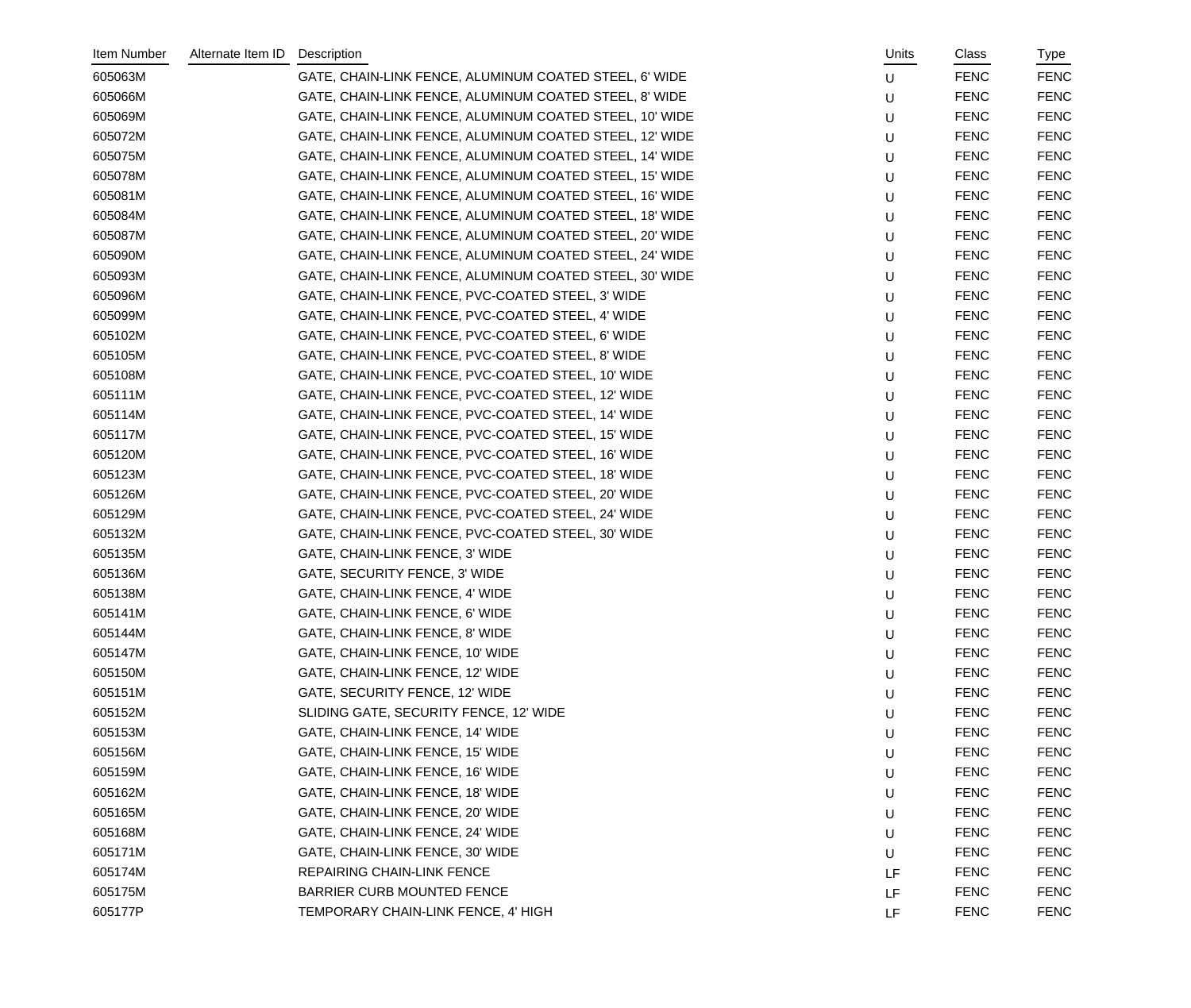| Item Number | Alternate Item ID | Description                                   |   | Units       | Class       | Type        |
|-------------|-------------------|-----------------------------------------------|---|-------------|-------------|-------------|
| 605180P     |                   | TEMPORARY CHAIN-LINK FENCE, 5' HIGH           |   | LF          | <b>FENC</b> | <b>FENC</b> |
| 605183P     |                   | TEMPORARY CHAIN-LINK FENCE, 6' HIGH           |   | LF          | <b>FENC</b> | <b>FENC</b> |
| 605186P     |                   | TEMPORARY CHAIN-LINK FENCE, 7' HIGH           |   | LF          | <b>FENC</b> | <b>FENC</b> |
| 605189P     |                   | TEMPORARY CHAIN-LINK FENCE, 8' HIGH           |   | LF          | <b>FENC</b> | <b>FENC</b> |
| 605192P     |                   | TEMPORARY CHAIN-LINK FENCE, 10' HIGH          |   | LF          | <b>FENC</b> | <b>FENC</b> |
| 605193P     |                   | <b>HANDRAIL</b>                               |   | LF          | <b>FENC</b> | <b>FENC</b> |
| 605196M     |                   | GATE, WOOD STOCKADE FENCE, 12' WIDE           | U |             | <b>FENC</b> | <b>FENC</b> |
| 605197P     |                   | WOOD STOCKADE FENCE, TEMPORARY                |   | LF          | <b>FENC</b> | <b>FENC</b> |
| 605198M     |                   | GATE, WOOD STOCKADE FENCE, 42" WIDE           | U |             | <b>FENC</b> | <b>FENC</b> |
| 605201P     |                   | <b>SAND FENCE</b>                             |   | LF          | <b>FENC</b> | <b>FENC</b> |
| 605202P     |                   | ROCK CATCH FENCE END TERMINAL ANCHORAGE BLOCK | U |             | <b>FENC</b> | <b>FENC</b> |
| 605205P     |                   | DEER FENCE, TEMPORARY                         |   | LF          | <b>FENC</b> | <b>FENC</b> |
| 605210P     |                   | <b>RESTE WROUGHT IRON FENCE</b>               |   | LF          | <b>FENC</b> | <b>FENC</b> |
| 605218P     |                   | <b>FENCE RAILING</b>                          |   | LF          | <b>FENC</b> | <b>FENC</b> |
| 605220P     |                   | ROCKFALL PROTECTION FENCE, 15 FT HIGH         |   | LF          | <b>FENC</b> | <b>FENC</b> |
| 605222P     |                   | ROCKFALL PROTECTION FENCE, 20 FT HIGH         |   | LF          | <b>FENC</b> | <b>FENC</b> |
| 605223P     |                   | ROCKFALL PROTECTION FENCE, 30 FT HIGH         |   | LF          | <b>FENC</b> | <b>FENC</b> |
| 605401P     |                   | <b>SECURITY BOOTH</b>                         | U |             | <b>MISC</b> | <b>MISC</b> |
| 605402P     |                   | SECURITY BOOTH ATTENDANT                      |   | <b>HOUR</b> | <b>MISC</b> | <b>MISC</b> |
| 606003P     |                   | HOT MIX ASPHALT SIDEWALK, 2" THICK            |   | SY          | <b>ASPX</b> | <b>WALK</b> |
| 606006P     |                   | HOT MIX ASPHALT SIDEWALK, 5" THICK            |   | SY          | <b>ASPX</b> | <b>WALK</b> |
| 606009P     |                   | HOT MIX ASPHALT SIDEWALK, 5 1/2" THICK        |   | SY          | <b>ASPX</b> | <b>WALK</b> |
| 606012P     |                   | <b>CONCRETE SIDEWALK, 4" THICK</b>            |   | SY          | <b>CONC</b> | <b>WALK</b> |
| 606015P     |                   | <b>CONCRETE SIDEWALK, 5" THICK</b>            |   | <b>SY</b>   | <b>CONC</b> | <b>WALK</b> |
| 606017P     |                   | PERVIOUS CONCRETE SIDEWALK                    |   | SY          | <b>CONC</b> | <b>WALK</b> |
| 606018P     |                   | <b>CONCRETE SIDEWALK, 6" THICK</b>            |   | SY          | <b>CONC</b> | <b>WALK</b> |
| 606019P     |                   | CONCRETE SIDEWALK, 4" THICK, TEXTURED         |   | SY          | <b>CONC</b> | <b>WALK</b> |
| 606021P     |                   | <b>CONCRETE SIDEWALK, 8" THICK</b>            |   | SY          | CONC        | WALK        |
| 606024P     |                   | CONCRETE SIDEWALK, REINFORCED, 6" THICK       |   | SY          | <b>CONC</b> | <b>WALK</b> |
| 606025P     |                   | <b>RESET GRANITE BLOCK</b>                    |   | SY          | <b>CURB</b> | <b>WALK</b> |
| 606027P     |                   | CONCRETE SIDEWALK, REINFORCED, 8" THICK       |   | <b>SY</b>   | <b>CONC</b> | <b>WALK</b> |
| 606028P     |                   | RESET PRECAST CONCRETE PAVERS                 |   | SY          | <b>CURB</b> | <b>WALK</b> |
| 606029P     |                   | <b>BRICK PAVERS</b>                           |   | SY          | <b>CURB</b> | <b>WALK</b> |
| 606030P     |                   | HOT MIX ASPHALT DRIVEWAY, 1 1/2" THICK        |   | <b>SY</b>   | <b>ASPX</b> | <b>WALK</b> |
| 606031P     |                   | CONCRETE PAVERS, VARIABLE HEIGHT              |   | <b>SY</b>   | <b>CONC</b> | <b>WALK</b> |
| 606033P     |                   | HOT MIX ASPHALT DRIVEWAY, 2" THICK            |   | SY          | <b>ASPX</b> | <b>WALK</b> |
| 606036P     |                   | HOT MIX ASPHALT DRIVEWAY, 4" THICK            |   | SY          | <b>ASPX</b> | <b>WALK</b> |
| 606039P     |                   | HOT MIX ASPHALT DRIVEWAY, 6" THICK            |   | SY          | <b>ASPX</b> | <b>WALK</b> |
| 606040P     |                   | HOT MIX ASPHALT DRIVEWAY, 8" THICK            |   | <b>SY</b>   | <b>ASPX</b> | <b>WALK</b> |
| 606042P     |                   | HOT MIX ASPHALT DRIVEWAY, VARIABLE THICKNESS  |   | <b>SY</b>   | <b>ASPX</b> | <b>WALK</b> |
| 606044P     |                   | STONE OR GRAVEL DRIVEWAY, __" THICK           |   | SY          | <b>MISC</b> | <b>WALK</b> |
| 606045P     |                   | <b>CONCRETE DRIVEWAY, 4" THICK</b>            |   | <b>SY</b>   | <b>CONC</b> | <b>WALK</b> |
| 606048P     |                   | <b>CONCRETE DRIVEWAY, 5" THICK</b>            |   | SY          | <b>CONC</b> | <b>WALK</b> |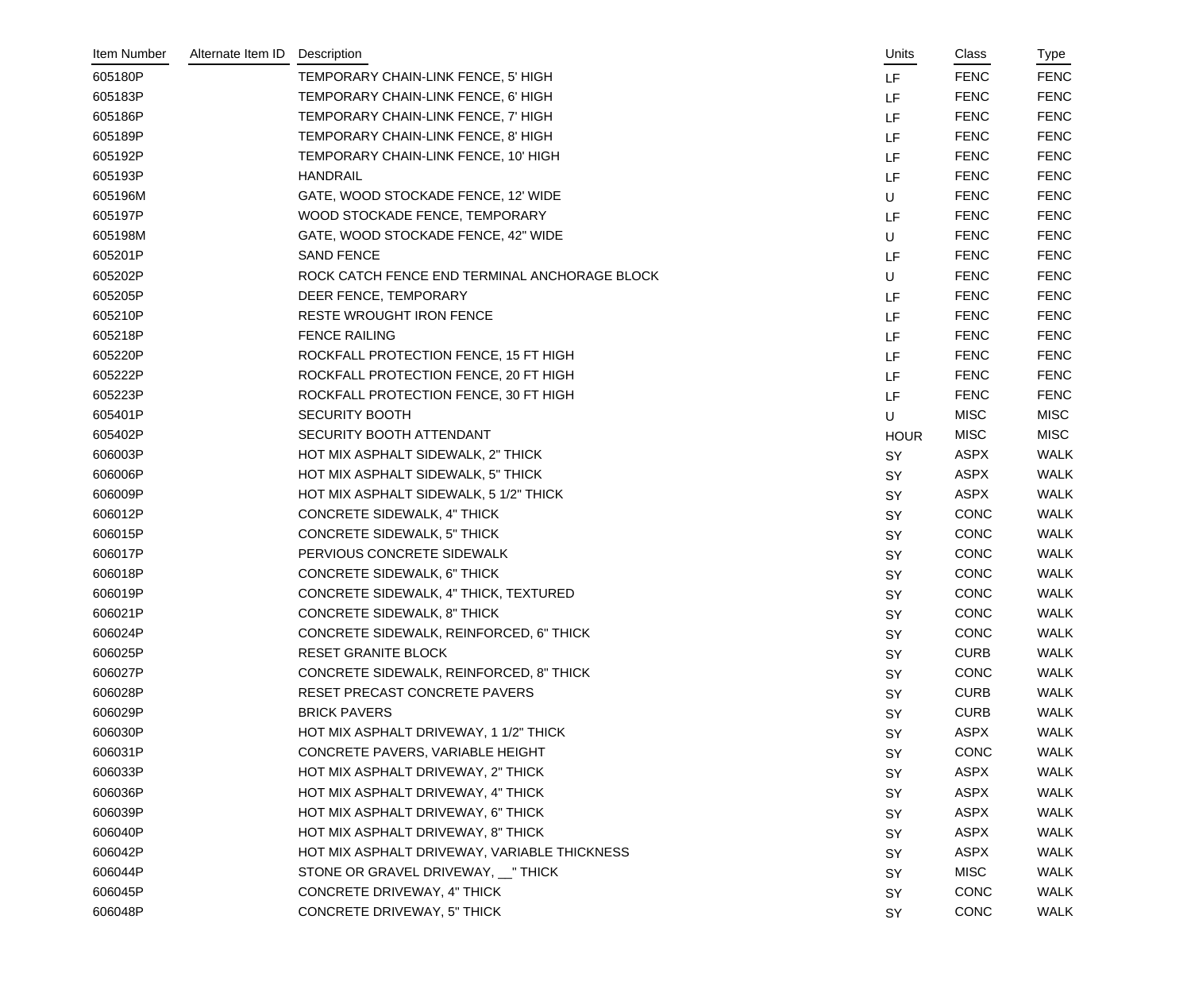| Item Number | Alternate Item ID | Description                                               |           | Units | Class       | Type        |
|-------------|-------------------|-----------------------------------------------------------|-----------|-------|-------------|-------------|
| 606051P     |                   | <b>CONCRETE DRIVEWAY, 6" THICK</b>                        | <b>SY</b> |       | <b>CONC</b> | <b>WALK</b> |
| 606054P     |                   | <b>CONCRETE DRIVEWAY, 8" THICK</b>                        | SY        |       | <b>CONC</b> | <b>WALK</b> |
| 606057P     |                   | CONCRETE DRIVEWAY, REINFORCED, 6" THICK                   | SY        |       | <b>CONC</b> | <b>WALK</b> |
| 606060P     |                   | CONCRETE DRIVEWAY, REINFORCED, 8" THICK                   | SY        |       | <b>CONC</b> | <b>WALK</b> |
| 606061P     |                   | CONCRETE DRIVEWAY, REINFORCED, 9" THICK                   | SY        |       | <b>CONC</b> | <b>WALK</b> |
| 606063P     |                   | HOT MIX ASPHALT ISLAND, 4" THICK                          | SY        |       | <b>ASPX</b> | <b>WALK</b> |
| 606066P     |                   | HOT MIX ASPHALT ISLAND, 6" THICK                          | SY        |       | <b>ASPX</b> | <b>WALK</b> |
| 606069P     |                   | HOT MIX ASPHALT ISLAND, 8" THICK                          | SY        |       | <b>ASPX</b> | <b>WALK</b> |
| 606072P     |                   | HOT MIX ASPHALT ISLAND, 10" THICK                         | SY        |       | <b>ASPX</b> | <b>WALK</b> |
| 606075P     |                   | CONCRETE ISLAND, 4" THICK                                 | SY        |       | <b>CONC</b> | <b>WALK</b> |
| 606078P     |                   | CONCRETE ISLAND, 6" THICK                                 | SY        |       | <b>CONC</b> | <b>WALK</b> |
| 606081P     |                   | CONCRETE ISLAND, 8" THICK                                 | SY        |       | <b>CONC</b> | <b>WALK</b> |
| 606082P     |                   | DETECTABLE WARNING SURFACE, BRICK PAVER TINTED            | SY        |       | <b>CURB</b> | <b>VTCB</b> |
| 606083P     |                   | DETECTABLE WARNING SURFACE, GRANITE                       | <b>SF</b> |       | <b>CURB</b> | <b>WALK</b> |
| 606084P     |                   | DETECTABLE WARNING SURFACE                                | SY        |       | <b>CURB</b> | <b>WALK</b> |
| 606085P     |                   | DETECTABLE WARNING SURFACE, BRICK PAVER                   | <b>SF</b> |       | <b>CURB</b> | <b>WALK</b> |
| 606094P     |                   | <b>GRANITE PAVING</b>                                     | <b>SF</b> |       | <b>MISC</b> | <b>WALK</b> |
| 606095P     |                   | <b>TURF PAVERS</b>                                        | SY        |       | <b>MISC</b> | <b>WALK</b> |
| 606102P     |                   | DECORATIVE PAVEMENT                                       | SY        |       | <b>CONC</b> | <b>WALK</b> |
| 606103P     |                   | STAMPED COLORED CONCRETE SIDEWALKS, 4" THICK              | SY        |       | CONC        | <b>WALK</b> |
| 606108P     |                   | <b>CONCRETE STEPS</b>                                     | <b>LS</b> |       | <b>CONC</b> | <b>MISC</b> |
| 607003P     |                   | 15" X 41" CONCRETE BARRIER CURB                           | LF        |       | <b>CURB</b> | <b>BRCB</b> |
| 607006P     |                   | 24" X 32" CONCRETE BARRIER CURB                           | LF        |       | <b>CURB</b> | <b>BRCB</b> |
| 607007P     |                   | 15"X54" CONCRETE BARRIER CURB                             | LF        |       | <b>CURB</b> | <b>BRCB</b> |
| 607008P     |                   | 38" X 79" CONCRETE BARRIER CURB                           | <b>LF</b> |       | <b>CURB</b> | <b>BRCB</b> |
| 607009P     |                   | 24" X 39" CONCRETE BARRIER CURB                           | LF        |       | <b>CURB</b> | <b>BRCB</b> |
| 607010P     |                   | 18 5/8" X 65" CONCRETE BARRIER CURB                       | <b>LF</b> |       | <b>CURB</b> | <b>BRCB</b> |
| 607011P     |                   | 32" X 41" CONCRETE BARRIER CURB                           | LF.       |       | <b>CURB</b> | <b>BRCB</b> |
| 607012P     |                   | 24" X 41" CONCRETE BARRIER CURB                           | LF        |       | <b>CURB</b> | <b>BRCB</b> |
| 607015P     |                   | 24" X 45" CONCRETE BARRIER CURB                           | LF        |       | <b>CURB</b> | <b>BRCB</b> |
| 607018P     |                   | 9" X 16" CONCRETE VERTICAL CURB                           | LF        |       | <b>CURB</b> | <b>VTCB</b> |
| 607021P     |                   | 9" X 18" CONCRETE VERTICAL CURB                           | LF        |       | <b>CURB</b> | <b>VTCB</b> |
| 607024P     |                   | 9" X 20" CONCRETE VERTICAL CURB                           | LF        |       | <b>CURB</b> | <b>VTCB</b> |
| 607027P     |                   | 9" X 22" CONCRETE VERTICAL CURB                           | LF        |       | <b>CURB</b> | <b>VTCB</b> |
| 607030P     |                   | 12" X 13" CONCRETE SLOPING CURB                           | LF        |       | <b>CURB</b> | <b>VTCB</b> |
| 607031P     |                   | 9" X 16" TINTED CONCRETE VERTICAL CURB                    | LF        |       | <b>CURB</b> | <b>VTCB</b> |
| 607033P     |                   | 15" X 35" CONCRETE BARRIER CURB, DOWELLED                 | LF        |       | <b>CURB</b> | <b>BRCB</b> |
| 607034P     |                   | 9" X 14" CONCRETE VERTICAL CURB                           | LF        |       | <b>CURB</b> | <b>VTCB</b> |
| 607035P     |                   | 19" X 32" CONCRET BARRIER CURB, DOWELLED                  | LF        |       | <b>CURB</b> | <b>BRCB</b> |
| 607036P     |                   | 24" X 32" CONCRETE BARRIER CURB, DOWELLED                 | LF        |       | <b>CURB</b> | <b>BRCB</b> |
| 607037P     |                   | 24 1/2" X 53" CONCRETE BARRIER CURB, DOWELLED             | LF        |       | <b>CURB</b> | <b>BRCB</b> |
| 607038P     |                   | 24 1/2" X VARIABLE HEIGHT CONCRETE BARRIER CURB, DOWELLED | LF        |       | <b>CURB</b> | <b>BRCB</b> |
| 607039P     |                   | 24" X 35" CONCRETE BARRIER CURB, DOWELLED                 | LF        |       | <b>CURB</b> | <b>BRCB</b> |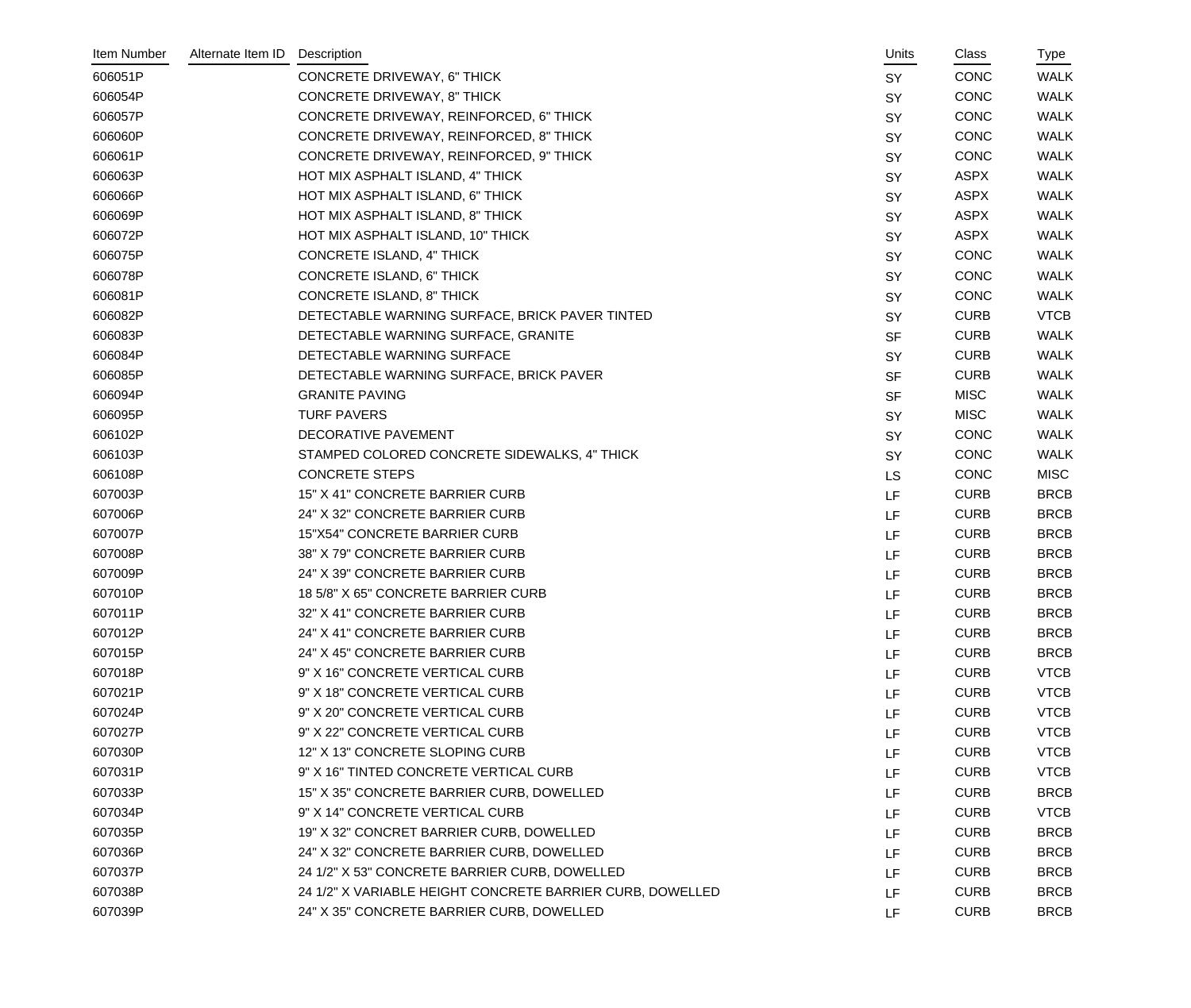| Item Number | Alternate Item ID | Description                                                    | Units     | Class       | Type        |
|-------------|-------------------|----------------------------------------------------------------|-----------|-------------|-------------|
| 607040P     | <b>NS</b>         | CONCRETE BARRIER CURB WITH MOMENT SLAB                         | <b>LF</b> | <b>CURB</b> | <b>BRCB</b> |
| 607042P     |                   | 9" X 4" CONCRETE VERTICAL CURB, DOWELLED                       | LF        | <b>CURB</b> | <b>VTCB</b> |
| 607045P     |                   | 9" X 6" CONCRETE VERTICAL CURB, DOWELLED                       | LF        | <b>CURB</b> | <b>VTCB</b> |
| 607048P     |                   | 9" X 8" CONCRETE VERTICAL CURB, DOWELLED                       | LF        | <b>CURB</b> | <b>VTCB</b> |
| 607051P     |                   | 9" X 10" CONCRETE VERTICAL CURB, DOWELLED                      | LF        | <b>CURB</b> | <b>VTCB</b> |
| 607052P     |                   | 24" X 4" CONCRETE VERTICAL CURB, DOWELLED                      | LF        | <b>CURB</b> | <b>VTCB</b> |
| 607054P     |                   | 12" X 3" CONCRETE SLOPING CURB, DOWELLED                       | LF        | <b>CURB</b> | <b>VTCB</b> |
| 607055P     |                   | _"X_" CONCRETE SLOPING CURB, DOWELLED                          | LF        | <b>CURB</b> | <b>VTCB</b> |
| 607057P     |                   | 15" X VARIABLE HEIGHT CONCRETE BARRIER CURB                    | LF        | <b>CURB</b> | <b>VRCB</b> |
| 607060P     |                   | 24" X VARIABLE HEIGHT CONCRETE BARRIER CURB                    | LF        | <b>CURB</b> | <b>VRCB</b> |
| 607063P     |                   | 15" X VARIABLE HEIGHT CONCRETE BARRIER CURB, DOWELLED          | LF        | <b>CURB</b> | <b>VRCB</b> |
| 607066P     |                   | 24" X VARIABLE HEIGHT CONCRETE BARRIER CURB, DOWELLED          | LF        | <b>CURB</b> | <b>VRCB</b> |
| 607069P     |                   | 9" X VARIABLE HEIGHT CONCRETE VERTICAL CURB                    | LF        | <b>CURB</b> | <b>VRCB</b> |
| 607072P     |                   | 9" X VARIABLE HEIGHT CONCRETE VERTICAL CURB, DOWELLED          | LF        | <b>CURB</b> | <b>VRCB</b> |
| 607075P     |                   | <b>GRANITE CURB</b>                                            | LF        | <b>CURB</b> | <b>VTCB</b> |
| 607078P     |                   | <b>RESET GRANITE CURB</b>                                      | LF        | <b>CURB</b> | <b>VTCB</b> |
| 607081P     |                   | 9" X 4" HOT MIX ASPHALT CURB                                   | LF        | <b>CURB</b> | <b>VTCB</b> |
| 607084P     |                   | 9" X 6" HOT MIX ASPHALT CURB                                   | LF        | <b>CURB</b> | <b>VTCB</b> |
| 607087P     |                   | 9" X 8" HOT MIX ASPHALT CURB                                   | LF        | <b>CURB</b> | <b>VTCB</b> |
| 607095P     |                   | <b>GROUND MOUNTED BARRIER CURB</b>                             | LF        | <b>CURB</b> | <b>VRCB</b> |
| 607105P     |                   | 24"X46" PRECAST CONCRETE BARRIER CURB                          | LF        | <b>CURB</b> | <b>BRCB</b> |
| 607110P     |                   | 15" X 51" F SHAPE CONCRETE BARRIER CURB                        | LF        | <b>CURB</b> | <b>BRCB</b> |
| 607111P     |                   | 24 1/2" X 51" F SHAPE CONCRETE BARRIER CURB                    | LF        | <b>CURB</b> | <b>BRCB</b> |
| 607112P     |                   | 24 1/2" X __ " F SHAPE CONCRETE BARRIER CURB, DOWELLED         | LF        | <b>CURB</b> | <b>BRCB</b> |
| 607113P     |                   | 15" X VARIABLE HEIGHT F SHAPE CONCRETE BARRIER CURB, DOWELLED  | LF        | <b>CURB</b> | <b>BRCB</b> |
| 607114P     |                   | 15" X _ " HEIGHT F SHAPE CONCRETE BARRIER CURB, DOWELLED       | LF        | <b>CURB</b> | <b>BRCB</b> |
| 607115P     |                   | VARIABLE WIDTH X VARIABLE HEIGHT F SHAPE CONCRETE BARRIER CURB | LF        | <b>CURB</b> | <b>BRCB</b> |
| 60714P      |                   | 15" X _ " HEIGHT F SHAPE CONCRETE BARRIER CURB, DOWELLED       | LF        | <b>CURB</b> | <b>BRCB</b> |
| 607220P     |                   | 9" X VARIABLE HEIGHT TINTED CONCRETE VERTICAL CURB             | LF        | <b>CURB</b> | <b>VTCB</b> |
| 608002M     |                   | RESURFACE EXISTING NON-VEGETATIVE SURFACE, HMA                 | SY        | <b>ASPX</b> | <b>NVSF</b> |
| 608003P     |                   | NONVEGETATIVE SURFACE, HOT MIX ASPHALT                         | <b>SY</b> | <b>ASPX</b> | <b>NVSF</b> |
| 608004P     | <b>NS</b>         | NONVEGETATIVE SURFACE, POROUS HOT MIX ASPHALT, THICK           | <b>SY</b> | <b>ASPX</b> | <b>NVSF</b> |
| 608005P     |                   | NONVEGETATIVE SURFACE, POROUS HOT MIX ASPHALT, 6" THICK        | SY        | <b>ASPX</b> | <b>NVSF</b> |
| 608006P     |                   | COLOR-COATED NONVEGETATIVE SURFACE, HOT MIX ASPHALT            | <b>SY</b> | <b>ASPX</b> | <b>NVSF</b> |
| 608007P     |                   | NONVEGETATIVE SURFACE, POROUS HMA WITH BROKEN STONE BASE       | <b>SY</b> | <b>ASPX</b> | <b>NVSF</b> |
| 608012P     |                   | NONVEGETATIVE SURFACE, POLYESTER MATTING                       | <b>SY</b> | <b>LAND</b> | <b>NVSF</b> |
| 608015P     |                   | NONVEGETATIVE SURFACE, BROKEN STONE, ___ "THICK                | <b>SY</b> | LAND        | <b>NVSF</b> |
| 608017P     |                   | NONVEGETATIVE SURFACE, POROUS RESIN BOUND AGGREGATE, 2" THICK  | SY        | LAND        | <b>NVSF</b> |
| 608024P     |                   | POST-EMERGENT WEED CONTROL OF NON-VEGETATITVE SURFACES         | <b>SY</b> | <b>LAND</b> | <b>NVSF</b> |
| 609003M     |                   | <b>BEAM GUIDE RAIL</b>                                         | LF        | <b>GDRL</b> | <b>BRAL</b> |
| 609004M     |                   | <b>BEAM GUIDE RAIL, BRIDGE</b>                                 | LF        | <b>GDRL</b> | <b>BRAL</b> |
| 609006M     |                   | BEAM GUIDE RAIL, DUAL-FACED                                    | LF        | <b>GDRL</b> | <b>BRAL</b> |
| 609007M     |                   | BEAM GUIDE RAIL, DUAL FACED, BRIDGE                            | LF        | GDRL        | <b>BRAL</b> |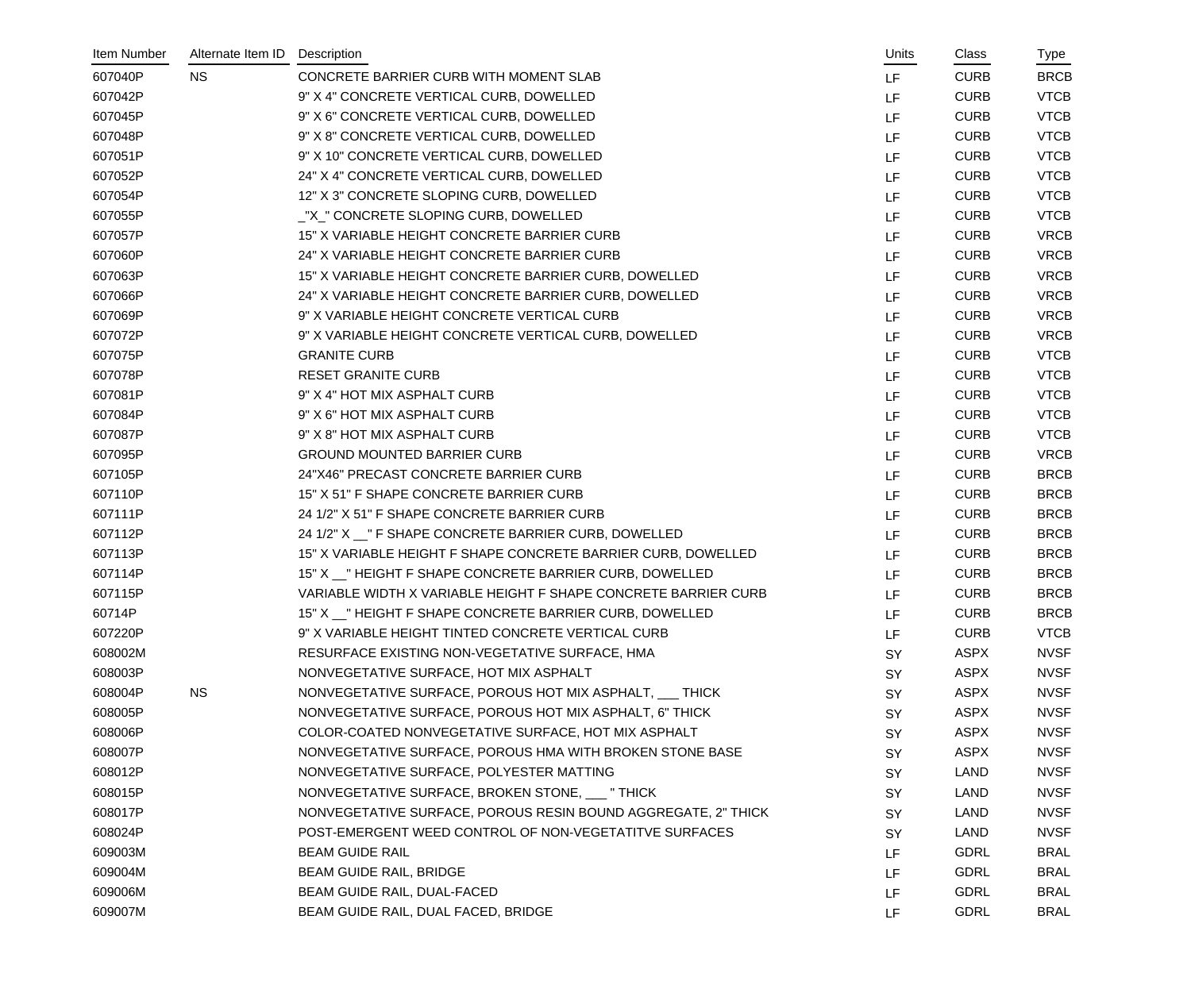| Item Number | Alternate Item ID | Description                                                           | Units     | Class       | Type        |
|-------------|-------------------|-----------------------------------------------------------------------|-----------|-------------|-------------|
| 609009M     |                   | MODIFIED THRIE BEAM GUIDE RAIL                                        | LF.       | <b>GDRL</b> | <b>BRAL</b> |
| 609010M     |                   | MODIFIED THRIE BEAM GUIDE RAIL BLOCKOUT                               | U         | <b>GDRL</b> | <b>BRAL</b> |
| 609011M     |                   | MODIFIED THRIE BEAM GUIDE RAIL, BRIDGE                                | LF        | <b>GDRL</b> | <b>BRAL</b> |
| 609012M     |                   | MODIFIED THRIE BEAM GUIDE RAIL, DUAL FACED                            | LF.       | <b>GDRL</b> | <b>BRAL</b> |
| 609015M     |                   | THRIE BEAM GUIDE RAIL, BRIDGE                                         | LF.       | <b>GDRL</b> | <b>BRAL</b> |
| 609016M     |                   | MODIFIED THRIE BEAM GUIDE RAIL, DUAL FACED, BRIDGE                    | LF        | <b>GDRL</b> | <b>BRAL</b> |
| 609018M     |                   | THRIE BEAM GUIDE RAIL, DUAL FACED, BRIDGE                             | LF        | <b>GDRL</b> | <b>BRAL</b> |
| 609019M     |                   | FLARED GUIDE RAIL TERMINAL, POWDER COATED                             | U         | <b>GDRL</b> | <b>BRAL</b> |
| 609021M     |                   | <b>RUB RAIL</b>                                                       | LF        | <b>GDRL</b> | <b>BRAL</b> |
| 609024M     |                   | FLARED GUIDE RAIL TERMINAL                                            | U         | <b>GDRL</b> | <b>BRAL</b> |
| 609025M     |                   | <b>BURIED GUIDE RAIL TERMINAL</b>                                     | U         | <b>GDRL</b> | <b>BRAL</b> |
| 609027M     |                   | TANGENT GUIDE RAIL TERMINAL                                           | U         | <b>GDRL</b> | <b>BRAL</b> |
| 609030M     |                   | TELESCOPING GUIDE RAIL END TERMINAL                                   | U         | <b>GDRL</b> | <b>BRAL</b> |
| 609033M     |                   | CONTROLLED RELEASE TERMINAL                                           | U         | <b>GDRL</b> | <b>BRAL</b> |
| 609035M     |                   | CONTROLLED RELEASE TERMINAL, POWDER COATED                            | U         | <b>GDRL</b> | <b>BRAL</b> |
| 609036M     |                   | CONTROLLED RELEASE TERMINAL ANCHORAGE                                 | U         | <b>GDRL</b> | <b>BRAL</b> |
| 609037M     |                   | CONTROLLED RELEASE TERMINCAL ANCHORAGE, POWDER COATED                 | U         | <b>GDRL</b> | <b>BRAL</b> |
| 609039M     |                   | BEAM GUIDE RAIL ANCHORAGE                                             | U         | <b>GDRL</b> | <b>BRAL</b> |
| 609042M     |                   | <b>BEAM GUIDE RAIL POST</b>                                           | U         | <b>GDRL</b> | <b>BRAL</b> |
| 609045M     |                   | BEAM GUIDE RAIL POST, 7' LONG                                         | U         | <b>GDRL</b> | <b>BRAL</b> |
| 609048M     |                   | BEAM GUIDE RAIL POST, 8' LONG                                         | U         | <b>GDRL</b> | <b>BRAL</b> |
| 609050M     |                   | BEAM GUIDE RAIL POST, 9' LONG                                         | U         | <b>GDRL</b> | <b>BRAL</b> |
| 609051M     |                   | BEAM GUIDE RAIL POST, 10' LONG                                        | U         | <b>GDRL</b> | <b>BRAL</b> |
| 609054M     |                   | BEAM GUIDE RAIL ELEMENT                                               | LF        | <b>GDRL</b> | <b>BRAL</b> |
| 609057M     |                   | MODIFIED THRIE BEAM GUIDE RAIL ELEMENT                                | LF.       | <b>GDRL</b> | <b>BRAL</b> |
| 609058M     |                   | APPROACH GUIDE RAIL TRANSITION TL-2                                   | U         | <b>GDRL</b> | <b>BRAL</b> |
| 609059M     |                   | APPROACH GUIDE RAIL TRANSITION TL-3                                   | U         | <b>GDRL</b> | <b>BRAL</b> |
| 609060M     |                   | <b>BEAM GUIDE RAIL BLOCKOUT</b>                                       | U         | <b>GDRL</b> | <b>BRAL</b> |
| 609063M     |                   | RESET BEAM GUIDE RAIL WITH EXISTING POSTS                             | LF.       | <b>GDRL</b> | <b>BRAL</b> |
| 609066M     |                   | RESET BEAM GUIDE RAIL, DUAL-FACED, WITH EXISTING POSTS                | LF        | <b>GDRL</b> | <b>BRAL</b> |
| 609069M     |                   | RESET MODIFIED THRIE BEAM GUIDE RAIL WITH EXISTING POSTS              | LF        | <b>GDRL</b> | <b>BRAL</b> |
| 609072M     |                   | RESET MODIFIED THRIE BEAM GUIDE RAIL, DUAL-FACED, WITH EXISTING POSTS | LF.       | <b>GDRL</b> | <b>BRAL</b> |
| 609075M     |                   | REMOVAL OF BEAM GUIDE RAIL                                            | LF        | <b>GDRL</b> | <b>BRAL</b> |
| 610003M     |                   | TRAFFIC STRIPES, 4"                                                   | LF.       | <b>PVMK</b> | <b>STIP</b> |
| 610006M     |                   | TRAFFIC STRIPES, 6"                                                   | LF.       | <b>PVMK</b> | <b>STIP</b> |
| 610007M     |                   | TRAFFIC STRIPES, 8"                                                   | LF        | <b>PVMK</b> | <b>STIP</b> |
| 610008M     |                   | TRAFFIC MARKINGS, SYMBOLS                                             | <b>SF</b> | <b>PVMK</b> | <b>STIP</b> |
| 610009M     |                   | <b>TRAFFIC MARKINGS</b>                                               | <b>SF</b> | <b>PVMK</b> | <b>STIP</b> |
| 610012M     |                   | RPM, MONO-DIRECTIONAL, WHITE LENS                                     | U         | <b>PVMK</b> | <b>STIP</b> |
| 610013M     |                   | TRAFFIC MARKING LINES, 4"                                             | LF        | <b>PVMK</b> | <b>STIP</b> |
| 610014M     |                   | TRAFFIC MARKING LINES, 8"                                             | LF        | <b>PVMK</b> | <b>STIP</b> |
| 610015M     |                   | RPM, BI-DIRECTIONAL, WHITE LENS                                       | U         | <b>PVMK</b> | <b>STIP</b> |
| 610016M     |                   | TRAFFIC MARKING LINES, 12"                                            | LF        | <b>PVMK</b> | <b>STIP</b> |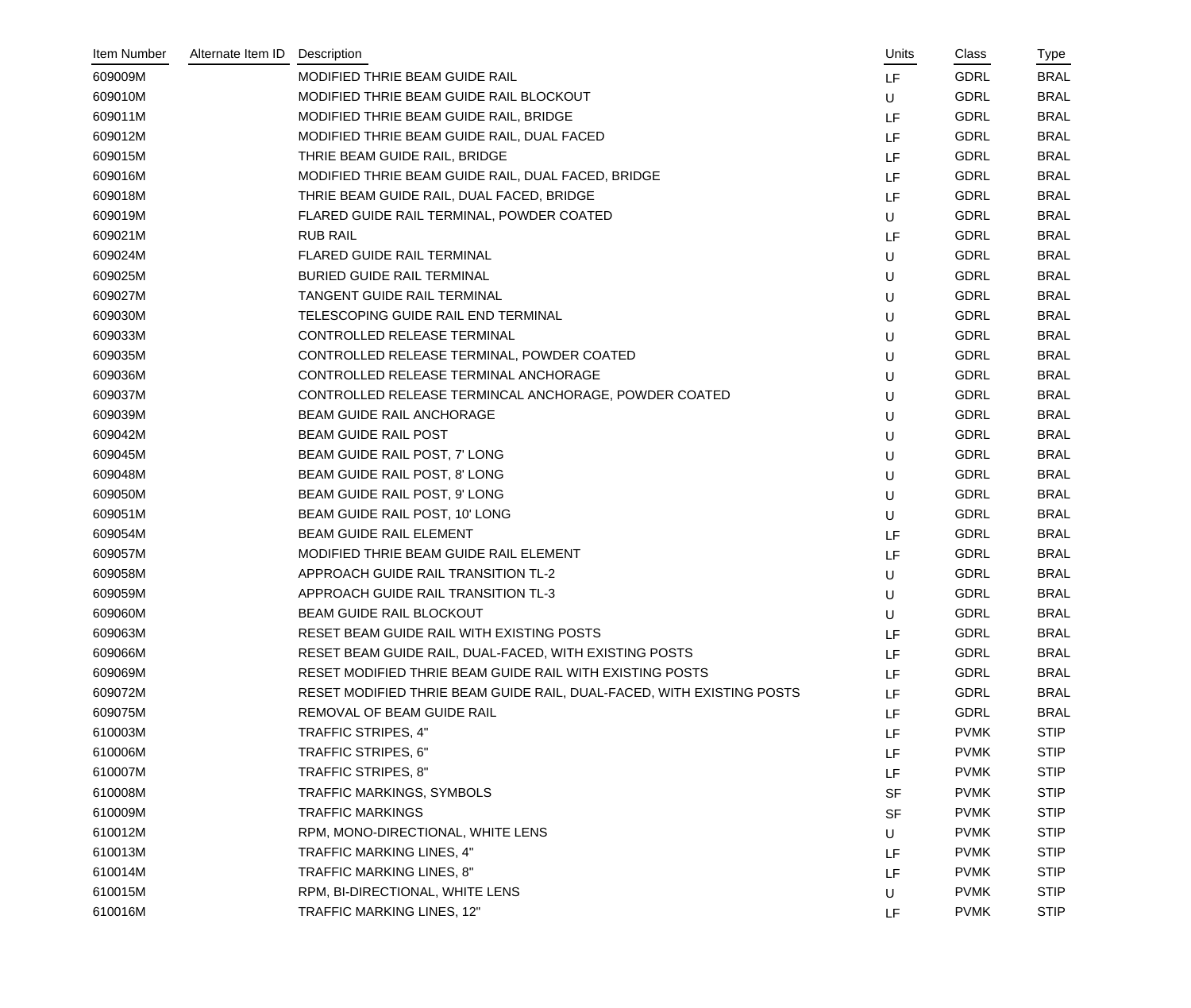| Item Number | Alternate Item ID | Description                                                              | Units     | Class       | Type        |
|-------------|-------------------|--------------------------------------------------------------------------|-----------|-------------|-------------|
| 610017M     |                   | TRAFFIC MARKING LINES, 24"                                               | LF.       | <b>PVMK</b> | <b>STIP</b> |
| 610018M     |                   | RPM, MONO-DIRECTIONAL, AMBER LENS                                        | U         | <b>PVMK</b> | <b>STIP</b> |
| 610021M     |                   | RPM, BI-DIRECTIONAL, AMBER LENS                                          | U         | <b>PVMK</b> | <b>STIP</b> |
| 610023M     |                   | HFST PATTERNED CROSSWALK                                                 | <b>SY</b> | <b>PVMK</b> | <b>STIP</b> |
| 610024M     |                   | <b>REMOVAL OF RPM</b>                                                    | U         | <b>PVMK</b> | <b>STRP</b> |
| 610025M     |                   | TRAFFIC MARKINGS ROUTE SYMBOLS                                           | <b>SF</b> | <b>PVMK</b> | <b>STIP</b> |
| 610027M     |                   | REMOVAL AND REPLACEMENT OF RPM LENS                                      | U         | <b>PVMK</b> | <b>STRP</b> |
| 610030M     |                   | FLEXIBLE DELINEATOR, GROUND MOUNTED                                      | U         | <b>TRFP</b> | <b>DELN</b> |
| 610033M     |                   | <b>RUMBLE STRIP</b>                                                      | LF        | MILL        | <b>MILL</b> |
| 610036M     |                   | REMOVAL OF TRAFFIC STRIPES                                               | LF        | <b>PVMK</b> | <b>STRP</b> |
| 610039M     |                   | REMOVAL OF TRAFFIC MARKINGS                                              | <b>SF</b> | <b>PVMK</b> | <b>STRP</b> |
| 610060M     |                   | <b>TRAFFIC MARKINGS SYMBOLS</b>                                          | <b>SF</b> | <b>PVMK</b> | <b>STIP</b> |
| 610278M     |                   | LANE DELINEATOR SLEEVE                                                   | U         | <b>TRFP</b> | <b>DELN</b> |
| 611003M     |                   | CRASH CUSHION, INERTIAL BARRIER SYSTEM, 7 MODULES                        | U         | <b>GDRL</b> | <b>CUSH</b> |
| 611006M     |                   | CRASH CUSHION, INERTIAL BARRIER SYSTEM, 8 MODULES                        | U         | <b>GDRL</b> | <b>CUSH</b> |
| 611009M     |                   | CRASH CUSHION, INERTIAL BARRIER SYSTEM, 9 MODULES                        | U         | <b>GDRL</b> | <b>CUSH</b> |
| 611012M     |                   | CRASH CUSHION, INERTIAL BARRIER SYSTEM, 10 MODULES                       | U         | <b>GDRL</b> | <b>CUSH</b> |
| 611015M     |                   | CRASH CUSHION, INERTIAL BARRIER SYSTEM, 11 MODULES                       | U         | <b>GDRL</b> | <b>CUSH</b> |
| 611018M     |                   | CRASH CUSHION, INERTIAL BARRIER SYSTEM, 12 MODULES                       | U         | <b>GDRL</b> | <b>CUSH</b> |
| 611021M     |                   | CRASH CUSHION, INERTIAL BARRIER SYSTEM, 13 MODULES                       | U         | <b>GDRL</b> | <b>CUSH</b> |
| 611024M     |                   | CRASH CUSHION, INERTIAL BARRIER SYSTEM, 14 MODULES                       | U         | <b>GDRL</b> | <b>CUSH</b> |
| 611027M     |                   | CRASH CUSHION, INERTIAL BARRIER SYSTEM, 15 MODULES                       | U         | <b>GDRL</b> | <b>CUSH</b> |
| 611030M     |                   | CRASH CUSHION, INERTIAL BARRIER SYSTEM, 16 MODULES                       | U         | <b>GDRL</b> | <b>CUSH</b> |
| 611033M     |                   | CRASH CUSHION, INERTIAL BARRIER SYSTEM, 17 MODULES                       | U         | <b>GDRL</b> | <b>CUSH</b> |
| 611036M     |                   | CRASH CUSHION, INERTIAL BARRIER SYSTEM, 18 MODULES                       | U         | <b>GDRL</b> | <b>CUSH</b> |
| 611039M     |                   | CRASH CUSHION, INERTIAL BARRIER SYSTEM, 19 MODULES                       | U         | <b>GDRL</b> | <b>CUSH</b> |
| 611042M     |                   | CRASH CUSHION, INERTIAL BARRIER SYSTEM, 20 MODULES                       | U         | <b>GDRL</b> | <b>CUSH</b> |
| 611045M     |                   | CRASH CUSHION, INERTIAL BARRIER SYSTEM, 21 MODULES                       | U         | <b>GDRL</b> | <b>CUSH</b> |
| 611048M     |                   | CRASH CUSHION, INERTIAL BARRIER SYSTEM, 22 MODULES                       | U         | <b>GDRL</b> | <b>CUSH</b> |
| 611051M     |                   | CRASH CUSHION, INERTIAL BARRIER SYSTEM, 23 MODULES                       | U         | <b>GDRL</b> | <b>CUSH</b> |
| 611054M     |                   | CRASH CUSHION, INERTIAL BARRIER SYSTEM, 24 MODULES                       | U         | <b>GDRL</b> | <b>CUSH</b> |
| 611057M     |                   | CRASH CUSHION, INERTIAL BARRIER SYSTEM, 25 MODULES                       | U         | <b>GDRL</b> | <b>CUSH</b> |
| 611300M     |                   | CRASH CUSHION, COMPRESSIVE BARRIER, TYPE 2, WIDTH NARROW                 | U         | <b>GDRL</b> | <b>CUSH</b> |
| 611303M     |                   | CRASH CUSHION, COMPRESSIVE BARRIER, TYPE 2, WIDTH MEDIUM                 | U         | <b>GDRL</b> | <b>CUSH</b> |
| 611306M     |                   | CRASH CUSHION, COMPRESSIVE BARRIER, TYPE 2, WIDTH WIDE                   | U         | <b>GDRL</b> | <b>CUSH</b> |
| 611309M     |                   | CRASH CUSHION, COMPRESSIVE BARRIER, TYPE 2, WIDTH X-WIDE                 | U         | <b>GDRL</b> | <b>CUSH</b> |
| 611312M     |                   | CRASH CUSHION, COMPRESSIVE BARRIER, TYPE 3, WIDTH NARROW                 | U         | <b>GDRL</b> | <b>CUSH</b> |
| 611321M     |                   | CRASH CUSHION, COMPRESSIVE BARRIER, TYPE 3, WIDTH X-WIDE                 | U         | <b>GDRL</b> | <b>CUSH</b> |
| 611324M     |                   | CRASH CUSHION, COMPRESSIVE BARRIER, TYPE 4, WIDTH NARROW                 | U         | <b>GDRL</b> | <b>CUSH</b> |
| 611327M     |                   | CRASH CUSHION, COMPRESSIVE BARRIER, TYPE 4, WIDTH MEDIUM                 | U         | <b>GDRL</b> | <b>CUSH</b> |
| 611330M     |                   | CRASH CUSHION, COMPRESSIVE BARRIER, TYPE 4, WIDTH WIDE                   | U         | <b>GDRL</b> | <b>CUSH</b> |
| 611333M     |                   | CRASH CUSHION, COMPRESSIVE BARRIER, TYPE 4, WIDTH X-WIDE                 | U         | <b>GDRL</b> | <b>CUSH</b> |
| 611336M     |                   | CRASH CUSHION, LOW MAINTENANCE COMPRESSIVE BARRIER, TYPE 2, WIDTH NARROW | U         | <b>GDRL</b> | <b>CUSH</b> |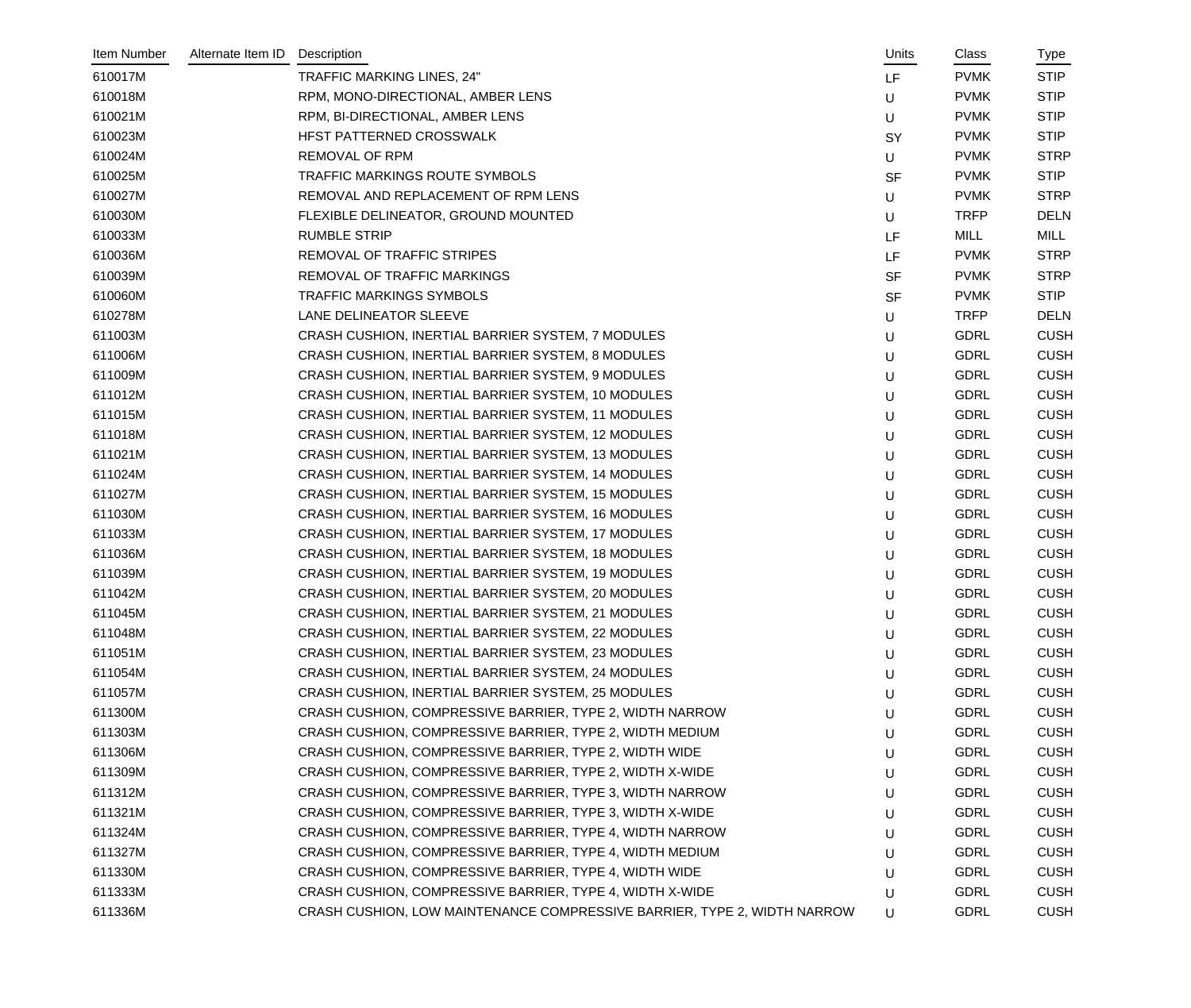| Item Number | Alternate Item ID | Description                                                               | Units     | Class       | Type        |
|-------------|-------------------|---------------------------------------------------------------------------|-----------|-------------|-------------|
| 611339M     |                   | CRASH CUSHION, LOW MAINTENANCE COMPRESSIVE BARRIER, TYPE 2, WIDTH MEDIUM  | U         | <b>GDRL</b> | <b>CUSH</b> |
| 611342M     |                   | CRASH CUSHION, LOW MAINTENANCE COMPRESSIVE BARRIER, TYPE 2, WIDTH WIDE    | U         | <b>GDRL</b> | <b>CUSH</b> |
| 611345M     |                   | CRASH CUSHION, LOW MAINTENANCE COMPRESSIVE BARRIER, TYPE 2, WIDTH X-WIDE  | U         | <b>GDRL</b> | <b>CUSH</b> |
| 611348M     |                   | CRASH CUSHION, LOW MAINTENANCE, COMPRESSIVE BARRIER, TYPE 3, WIDTH NARROW | U         | <b>GDRL</b> | <b>CUSH</b> |
| 611351M     |                   | CRASH CUSHION, LOW MAINTENANCE COMPRESSIVE BARRIER, TYPE 3, WIDTH MEDIUM  | U         | <b>GDRL</b> | <b>CUSH</b> |
| 611354M     |                   | CRASH CUSHION, LOW MAINTENANCE COMPRESSIVE BARRIER, TYPE 3, WIDTH WIDE    | U         | <b>GDRL</b> | <b>CUSH</b> |
| 611357M     |                   | CRASH CUSHION, LOW MAINTENANCE COMPRESSIVE BARRIER, TYPE 3, WIDTH X-WIDE  | U         | <b>GDRL</b> | <b>CUSH</b> |
| 611360M     |                   | CRASH CUSHION, LOW MAINTENANCE COMPRESSIVE BARRIER, TYPE 4, WIDTH NARROW  | U         | <b>GDRL</b> | <b>CUSH</b> |
| 611363M     |                   | CRASH CUSHION, LOW MAINTENANCE COMPRESSIVE BARRIER, TYPE 4, WIDTH MEDIUM  | U         | <b>GDRL</b> | <b>CUSH</b> |
| 611366M     |                   | CRASH CUSHION, LOW MAINTENANCE COMPRESSIVE BARRIER, TYPE 4, WIDTH WIDE    | U         | <b>GDRL</b> | <b>CUSH</b> |
| 611369M     |                   | CRASH CUSHION, LOW MAINTENANCE COMPRESSIVE BARRIER, TYPE 4, WIDTH X-WIDE  | U         | <b>GDRL</b> | <b>CUSH</b> |
| 612003P     |                   | REGULATORY AND WARNING SIGN                                               | <b>SF</b> | <b>TRFP</b> | <b>SIGN</b> |
| 612004P     |                   | PEDESTRIAN CROSSING SIGN WITH WARNING BEACON                              | <b>LS</b> | <b>TRFP</b> | <b>SIGN</b> |
| 612005M     |                   | REGULATORY AND WARNING SIGN, CONCRETE BARRIER MOUNTED                     | U         | <b>TRFP</b> | <b>SIGN</b> |
| 612006P     |                   | GUIDE SIGN, TYPE GA, STEEL "U" POST SUPPORTS                              | <b>SF</b> | <b>TRFP</b> | <b>SIGN</b> |
| 612009P     |                   | GUIDE SIGN, TYPE GA, BREAKAWAY SUPPORTS                                   | <b>SF</b> | <b>TRFP</b> | <b>SIGN</b> |
| 612012P     |                   | GUIDE SIGN, TYPE GA, NON-BREAKAWAY SUPPORTS                               | <b>SF</b> | <b>TRFP</b> | <b>SIGN</b> |
| 612015P     |                   | GUIDE SIGN PANEL, TYPE GO                                                 | <b>SF</b> | <b>TRFP</b> | <b>SIGN</b> |
| 612018P     |                   | GUIDE SIGN PANEL, TYPE GOX                                                | <b>SF</b> | <b>TRFP</b> | <b>SIGN</b> |
| 612020P     |                   | RELOCATE SIGN, TYPE SSL                                                   | <b>SF</b> | <b>TRFP</b> | <b>SIGN</b> |
| 612021M     |                   | <b>RELOCATE SIGN</b>                                                      | U         | <b>TRFP</b> | <b>SIGN</b> |
| 612022P     |                   | <b>SIGN MODIFICATION</b>                                                  | <b>SF</b> | <b>TRFP</b> | <b>SIGN</b> |
| 612030P     |                   | OVERHEAD STREET NAME SIGNS                                                | <b>SF</b> | <b>TRFP</b> | <b>SIGN</b> |
| 612032P     |                   | <b>CUSTOM SIGN</b>                                                        | <b>SF</b> | <b>TRFP</b> | <b>SIGN</b> |
| 612033P     |                   | <b>SPECIALIZED SIGN</b>                                                   | U         | <b>TRFP</b> | <b>SIGN</b> |
| 612034M     |                   | RELOCATE SPECIALIZED SIGN                                                 | U         | <b>TRFP</b> | <b>SIGN</b> |
| 612043P     |                   | CAST IRON SIGN AND POST RESTORATION                                       | <b>LS</b> | <b>TRFP</b> | <b>SIGN</b> |
| 612046M     |                   | <b>BRONZE PLAQUE</b>                                                      | U         | <b>MISC</b> | <b>SIGN</b> |
| 613002P     |                   | NOISE BARRIER, FOUNDATION                                                 | U         | <b>NOIS</b> | <b>WALL</b> |
| 613004P     |                   | NOISE BARRIER, ROADWAY                                                    | SY        | <b>NOIS</b> | <b>WALL</b> |
| 613015P     |                   | NOISE BARRIER TEST POSTS AND PANELS                                       | <b>LS</b> | <b>NOIS</b> | WALL        |
| 651001P     |                   | <b>WATER UTILITY RELOCATION</b>                                           | <b>LS</b> | UTIL        | <b>SERV</b> |
| 651002P     |                   | TEMPORARY WATER PIPING                                                    | <b>LS</b> | UTIL        | <b>PIPE</b> |
| 651003P     |                   | 4" DUCTILE IRON WATER PIPE, CLASS 50                                      | LF        | UTIL        | <b>PIPE</b> |
| 651006P     |                   | 6" DUCTILE IRON WATER PIPE, CLASS 50                                      | LF        | UTIL        | <b>PIPE</b> |
| 651009P     |                   | 8" DUCTILE IRON WATER PIPE, CLASS 50                                      | LF        | UTIL        | <b>PIPE</b> |
| 651012P     |                   | 10" DUCTILE IRON WATER PIPE, CLASS 50                                     | LF        | UTIL        | <b>PIPE</b> |
| 651015P     |                   | 12" DUCTILE IRON WATER PIPE, CLASS 50                                     | LF        | UTIL        | <b>PIPE</b> |
| 651018P     |                   | 14" DUCTILE IRON WATER PIPE, CLASS 50                                     | LF        | UTIL        | <b>PIPE</b> |
| 651021P     |                   | 16" DUCTILE IRON WATER PIPE, CLASS 50                                     | LF        | UTIL        | <b>PIPE</b> |
| 651024P     |                   | 18" DUCTILE IRON WATER PIPE, CLASS 50                                     | LF        | UTIL        | <b>PIPE</b> |
| 651027P     |                   | 4" DUCTILE IRON WATER PIPE, CLASS 51                                      | LF        | UTIL        | <b>PIPE</b> |
| 651030P     |                   | 6" DUCTILE IRON WATER PIPE, CLASS 51                                      | LF        | <b>UTIL</b> | <b>PIPE</b> |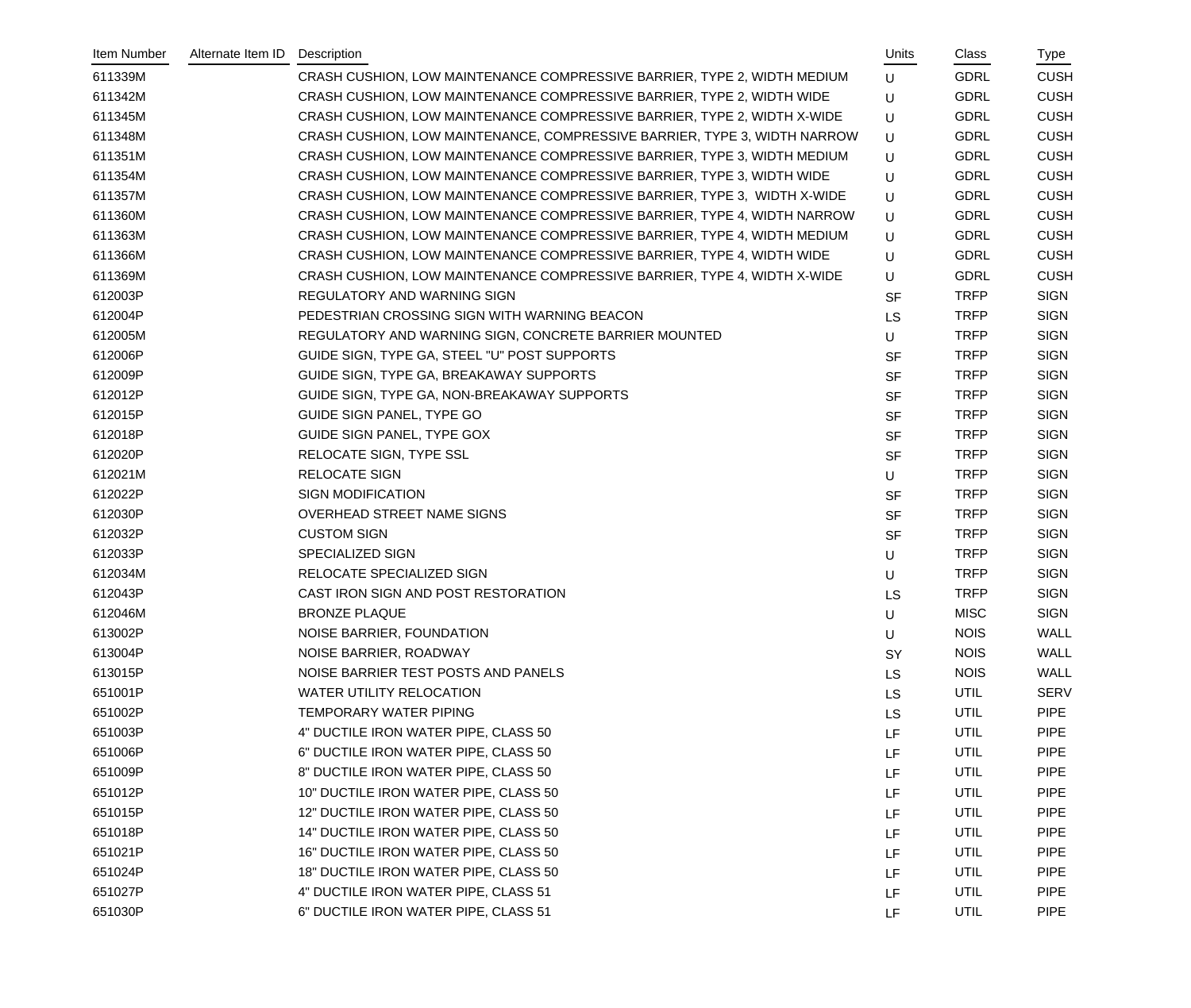| Item Number | Alternate Item ID | Description                                  | Units     | Class       | Type        |
|-------------|-------------------|----------------------------------------------|-----------|-------------|-------------|
| 651033P     |                   | 8" DUCTILE IRON WATER PIPE, CLASS 51         | LF        | <b>UTIL</b> | <b>PIPE</b> |
| 651036P     |                   | 10" DUCTILE IRON WATER PIPE, CLASS 51        | LF        | UTIL        | <b>PIPE</b> |
| 651039P     |                   | 12" DUCTILE IRON WATER PIPE, CLASS 51        | LF        | UTIL        | <b>PIPE</b> |
| 651042P     |                   | 14" DUCTILE IRON WATER PIPE, CLASS 51        | LF        | UTIL        | <b>PIPE</b> |
| 651045P     |                   | 16" DUCTILE IRON WATER PIPE, CLASS 51        | LF        | UTIL        | <b>PIPE</b> |
| 651048P     |                   | 18" DUCTILE IRON WATER PIPE, CLASS 51        | <b>LF</b> | UTIL        | <b>PIPE</b> |
| 651051P     |                   | 4" DUCTILE IRON WATER PIPE, CLASS 52         | LF        | UTIL        | <b>PIPE</b> |
| 651054P     |                   | 6" DUCTILE IRON WATER PIPE, CLASS 52         | LF        | UTIL        | <b>PIPE</b> |
| 651057P     |                   | 8" DUCTILE IRON WATER PIPE, CLASS 52         | LF        | UTIL        | <b>PIPE</b> |
| 651060P     |                   | 10" DUCTILE IRON WATER PIPE, CLASS 52        | LF        | UTIL        | <b>PIPE</b> |
| 651062P     |                   | 36" DUCTILE IRON WATER PIPE, CLASS 53        | <b>LF</b> | <b>UTIL</b> | <b>PIPE</b> |
| 651063P     |                   | 12" DUCTILE IRON WATER PIPE, CLASS 52        | LF        | UTIL        | <b>PIPE</b> |
| 651066P     |                   | 14" DUCTILE IRON WATER PIPE, CLASS 52        | LF        | UTIL        | <b>PIPE</b> |
| 651069P     |                   | 16" DUCTILE IRON WATER PIPE, CLASS 52        | LF        | UTIL        | <b>PIPE</b> |
| 651072P     |                   | 18" DUCTILE IRON WATER PIPE, CLASS 52        | LF        | UTIL        | <b>PIPE</b> |
| 651073P     |                   | 16" DUCTILE IRON WATER PIPE, CLASS 54        | <b>LF</b> | UTIL        | <b>PIPE</b> |
| 651075P     |                   | 4" DUCTILE IRON WATER PIPE, CLASS 100        | LF        | UTIL        | <b>PIPE</b> |
| 651078P     |                   | 6" DUCTILE IRON WATER PIPE, CLASS 100        | LF        | <b>UTIL</b> | <b>PIPE</b> |
| 651081P     |                   | 8" DUCTILE IRON WATER PIPE, CLASS 100        | LF        | UTIL        | <b>PIPE</b> |
| 651084P     |                   | 10" DUCTILE IRON WATER PIPE, CLASS 100       | LF        | UTIL        | <b>PIPE</b> |
| 651087P     |                   | 12" DUCTILE IRON WATER PIPE, CLASS 100       | LF        | UTIL        | <b>PIPE</b> |
| 651090P     |                   | 14" DUCTILE IRON WATER PIPE, CLASS 100       | LF        | UTIL        | <b>PIPE</b> |
| 651093P     |                   | 16" DUCTILE IRON WATER PIPE, CLASS 100       | LF        | UTIL        | <b>PIPE</b> |
| 651096P     |                   | 18" DUCTILE IRON WATER PIPE, CLASS 100       | LF        | UTIL        | <b>PIPE</b> |
| 651099P     |                   | 4" DUCTILE IRON WATER PIPE, CLASS 150        | LF.       | UTIL        | <b>PIPE</b> |
| 651102P     |                   | 6" DUCTILE IRON WATER PIPE, CLASS 150        | LF        | UTIL        | <b>PIPE</b> |
| 651105P     |                   | 8" DUCTILE IRON WATER PIPE, CLASS 150        | LF        | UTIL        | <b>PIPE</b> |
| 651108P     |                   | 10" DUCTILE IRON WATER PIPE, CLASS 150       | LF        | UTIL        | <b>PIPE</b> |
| 651111P     |                   | 12" DUCTILE IRON WATER PIPE, CLASS 150       | LF        | UTIL        | <b>PIPE</b> |
| 651114P     |                   | 14" DUCTILE IRON WATER PIPE, CLASS 150       | LF        | UTIL        | <b>PIPE</b> |
| 651117P     |                   | 16" DUCTILE IRON WATER PIPE, CLASS 150       | LF        | UTIL        | <b>PIPE</b> |
| 651120P     |                   | 18" DUCTILE IRON WATER PIPE, CLASS 150       | LF        | UTIL        | <b>PIPE</b> |
| 651123P     |                   | 4" DUCTILE IRON WATER PIPE BRIDGE, CLASS 50  | LF        | UTIL        | <b>PIPE</b> |
| 651126P     |                   | 6" DUCTILE IRON WATER PIPE BRIDGE, CLASS 50  | LF        | UTIL        | <b>PIPE</b> |
| 651129P     |                   | 8" DUCTILE IRON WATER PIPE BRIDGE, CLASS 50  | LF        | UTIL        | <b>PIPE</b> |
| 651132P     |                   | 10" DUCTILE IRON WATER PIPE BRIDGE, CLASS 50 | LF        | UTIL        | <b>PIPE</b> |
| 651135P     |                   | 12" DUCTILE IRON WATER PIPE BRIDGE, CLASS 50 | LF        | UTIL        | <b>PIPE</b> |
| 651138P     |                   | 14" DUCTILE IRON WATER PIPE BRIDGE, CLASS 50 | LF        | UTIL        | <b>PIPE</b> |
| 651141P     |                   | 16" DUCTILE IRON WATER PIPE BRIDGE, CLASS 50 | LF        | UTIL        | <b>PIPE</b> |
| 651144P     |                   | 18" DUCTILE IRON WATER PIPE BRIDGE, CLASS 50 | LF        | UTIL        | <b>PIPE</b> |
| 651145P     |                   | 8" DUCTILE IRON WATER PIPE BRIDGE, CLASS 54  | LF        | UTIL        | <b>PIPE</b> |
| 651146P     |                   | 12" DUCTILE IRON WATER PIPE BRIDGE, CLASS 54 | LF        | UTIL        | <b>PIPE</b> |
| 651147P     |                   | 4" DUCTILE IRON WATER PIPE BRIDGE, CLASS 51  | LF        | UTIL        | <b>PIPE</b> |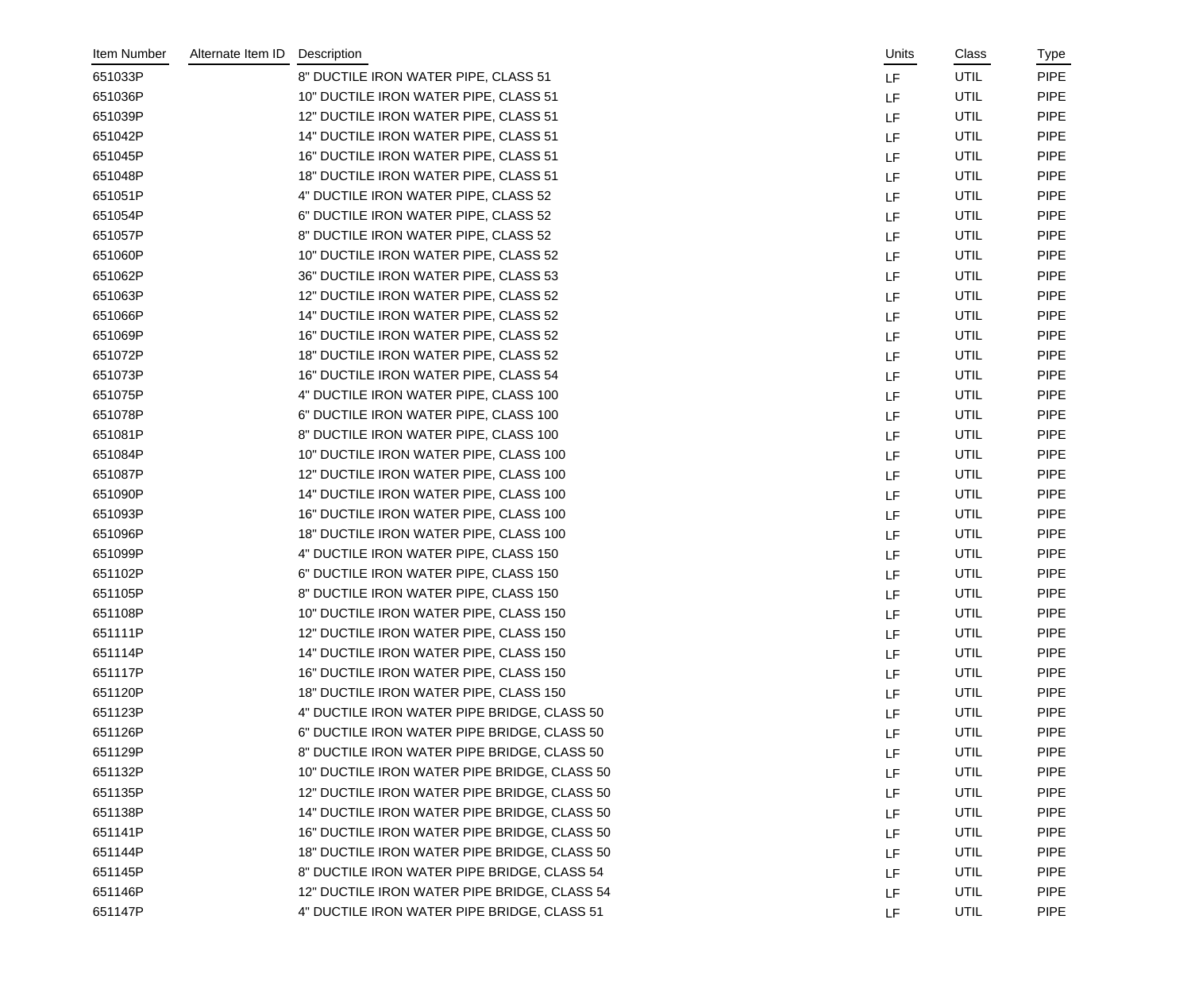| Item Number | Alternate Item ID | Description                                   | Units | Class       | Type        |
|-------------|-------------------|-----------------------------------------------|-------|-------------|-------------|
| 651150P     |                   | 6" DUCTILE IRON WATER PIPE BRIDGE, CLASS 51   | LF    | <b>UTIL</b> | <b>PIPE</b> |
| 651153P     |                   | 8" DUCTILE IRON WATER PIPE BRIDGE, CLASS 51   | LF    | UTIL        | <b>PIPE</b> |
| 651156P     |                   | 10" DUCTILE IRON WATER PIPE BRIDGE, CLASS 51  | LF    | <b>UTIL</b> | <b>PIPE</b> |
| 651159P     |                   | 12" DUCTILE IRON WATER PIPE BRIDGE, CLASS 51  | LF    | UTIL        | <b>PIPE</b> |
| 651162P     |                   | 14" DUCTILE IRON WATER PIPE BRIDGE, CLASS 51  | LF.   | UTIL        | <b>PIPE</b> |
| 651165P     |                   | 16" DUCTILE IRON WATER PIPE BRIDGE, CLASS 51  | LF    | UTIL        | <b>PIPE</b> |
| 651168P     |                   | 18" DUCTILE IRON WATER PIPE BRIDGE, CLASS 51  | LF    | UTIL        | <b>PIPE</b> |
| 651171P     |                   | 4" DUCTILE IRON WATER PIPE BRIDGE, CLASS 52   | LF    | <b>UTIL</b> | <b>PIPE</b> |
| 651174P     |                   | 6" DUCTILE IRON WATER PIPE BRIDGE, CLASS 52   | LF    | UTIL        | <b>PIPE</b> |
| 651177P     |                   | 8" DUCTILE IRON WATER PIPE BRIDGE, CLASS 52   | LF    | UTIL        | <b>PIPE</b> |
| 651180P     |                   | 10" DUCTILE IRON WATER PIPE BRIDGE, CLASS 52  | LF    | UTIL        | <b>PIPE</b> |
| 651183P     |                   | 12" DUCTILE IRON WATER PIPE BRIDGE, CLASS 52  | LF    | UTIL        | <b>PIPE</b> |
| 651186P     |                   | 14" DUCTILE IRON WATER PIPE BRIDGE, CLASS 52  | LF    | UTIL        | <b>PIPE</b> |
| 651189P     |                   | 16" DUCTILE IRON WATER PIPE BRIDGE, CLASS 52  | LF    | UTIL        | <b>PIPE</b> |
| 651191P     |                   | 24" DUCTILE IRON WATER PIPE, CLASS 52         | LF    | UTIL        | <b>PIPE</b> |
| 651192P     |                   | 18" DUCTILE IRON WATER PIPE BRIDGE, CLASS 52  | LF    | UTIL        | <b>PIPE</b> |
| 651193P     |                   | 30" DUCTILE IRON WATER PIPE, CLASS 54         | LF    | UTIL        | <b>PIPE</b> |
| 651195P     |                   | 4" DUCTILE IRON WATER PIPE BRIDGE, CLASS 100  | LF    | <b>UTIL</b> | <b>PIPE</b> |
| 651198P     |                   | 6" DUCTILE IRON WATER PIPE BRIDGE, CLASS 100  | LF    | UTIL        | <b>PIPE</b> |
| 651201P     |                   | 8" DUCTILE IRON WATER PIPE BRIDGE, CLASS 100  | LF    | UTIL        | <b>PIPE</b> |
| 651204P     |                   | 10" DUCTILE IRON WATER PIPE BRIDGE, CLASS 100 | LF    | UTIL        | <b>PIPE</b> |
| 651207P     |                   | 12" DUCTILE IRON WATER PIPE BRIDGE, CLASS 100 | LF    | UTIL        | <b>PIPE</b> |
| 651210P     |                   | 14" DUCTILE IRON WATER PIPE BRIDGE, CLASS 100 | LF    | <b>UTIL</b> | <b>PIPE</b> |
| 651213P     |                   | 16" DUCTILE IRON WATER PIPE BRIDGE, CLASS 100 | LF    | UTIL        | <b>PIPE</b> |
| 651216P     |                   | 18" DUCTILE IRON WATER PIPE BRIDGE, CLASS 100 | LF    | UTIL        | <b>PIPE</b> |
| 651219P     |                   | 4" DUCTILE IRON WATER PIPE BRIDGE, CLASS 150  | LF    | UTIL        | <b>PIPE</b> |
| 651222P     |                   | 6" DUCTILE IRON WATER PIPE BRIDGE, CLASS 150  | LF    | UTIL        | <b>PIPE</b> |
| 651225P     |                   | 8" DUCTILE IRON WATER PIPE BRIDGE, CLASS 150  | LF.   | UTIL        | <b>PIPE</b> |
| 651228P     |                   | 10" DUCTILE IRON WATER PIPE BRIDGE, CLASS 150 | LF    | UTIL        | <b>PIPE</b> |
| 651231P     |                   | 12" DUCTILE IRON WATER PIPE BRIDGE, CLASS 150 | LF    | UTIL        | <b>PIPE</b> |
| 651234P     |                   | 14" DUCTILE IRON WATER PIPE BRIDGE, CLASS 150 | LF    | UTIL        | <b>PIPE</b> |
| 651237P     |                   | 16" DUCTILE IRON WATER PIPE BRIDGE, CLASS 150 | LF    | UTIL        | <b>PIPE</b> |
| 651240P     |                   | 18" DUCTILE IRON WATER PIPE BRIDGE, CLASS 150 | LF    | UTIL        | <b>PIPE</b> |
| 651242M     | <b>NS</b>         | WATER SERVICE PIPING SYSETM (BRIDGE)          | LF    | UTIL        | <b>SERV</b> |
| 651243M     |                   | WATER SERVICE CONNECTION                      | U     | UTIL        | <b>SERV</b> |
| 651245P     |                   | <b>WATER SERVICE PIPE</b>                     | LF    | UTIL        | <b>PIPE</b> |
| 651246M     |                   | FIRE HYDRANT                                  | U     | UTIL        | <b>SERV</b> |
| 651249M     |                   | RELOCATE FIRE HYDRANT                         | U     | UTIL        | <b>SERV</b> |
| 651251M     |                   | RESET WATER METER BOX                         | U     | UTIL        | <b>SERV</b> |
| 651252M     |                   | <b>RESET FIRE HYDRANT</b>                     | U     | UTIL        | <b>SERV</b> |
| 651253M     | <b>NS</b>         | <b>RESET WATER MANHOLE</b>                    | U     | UTIL        | <b>SERV</b> |
| 651254M     |                   | RESET WATER METER PIT                         | U     | UTIL        | <b>SERV</b> |
| 651255M     |                   | RESET WATER VALVE BOX                         | U     | UTIL        | <b>SERV</b> |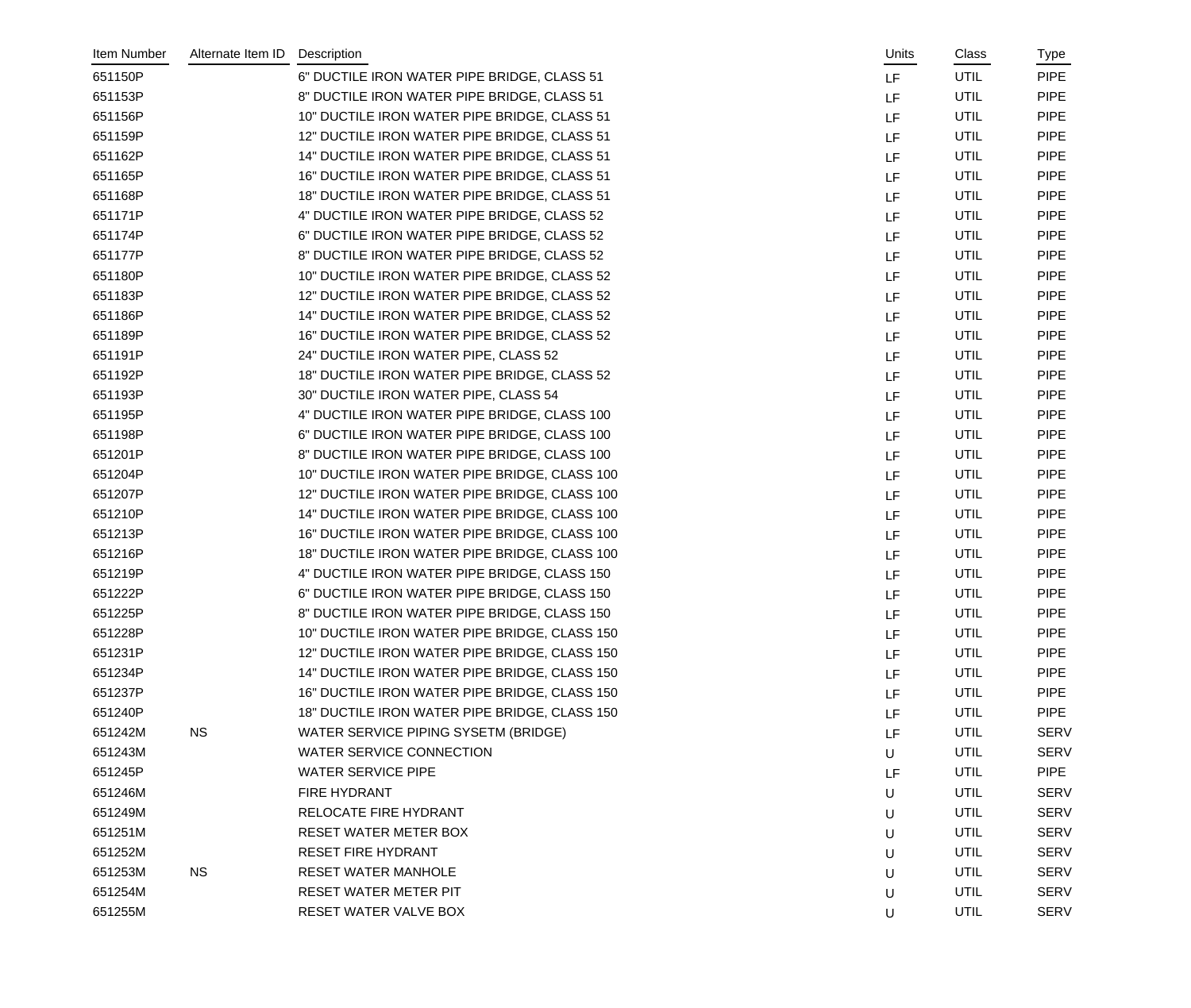| Item Number | Alternate Item ID | Description                                   | Units     | Class       | Type        |
|-------------|-------------------|-----------------------------------------------|-----------|-------------|-------------|
| 651256M     | <b>NS</b>         | <b>WATER SERVICE VAULT</b>                    | U         | <b>UTIL</b> | <b>SERV</b> |
| 651257M     |                   | TEMPORARY WATER SERVICE BYPASS                | L S       | <b>UTIL</b> | <b>SERV</b> |
| 651258M     |                   | WATER AS-BUILT PLAN                           | LS        | UTIL        | <b>UTIL</b> |
| 651260M     |                   | <b>HEATED ENCLOSURE</b>                       | LS        | UTIL        | <b>SERV</b> |
| 651263M     |                   | <b>THRUST COLLAR</b>                          | U         | UTIL        | <b>MISC</b> |
| 651268M     |                   | 6" VALVES AND BOXES                           | U         | UTIL        | <b>SERV</b> |
| 651269M     |                   | 8" VALVES AND BOXES                           | U         | UTIL        | <b>SERV</b> |
| 651271M     |                   | 10" VALVES AND BOXES                          | U         | UTIL        | <b>SERV</b> |
| 651272M     |                   | 12" VALVES AND BOXES                          | U         | UTIL        | <b>SERV</b> |
| 651274M     |                   | 16" VALVES AND BOXES                          | U         | UTIL        | <b>SERV</b> |
| 651275M     |                   | <b>1" STEEL WATER PIPE</b>                    | LF        | UTIL        | <b>SERV</b> |
| 651276M     | <b>NS</b>         | 1" MANUAL AIR RELEASE VALVE                   | U         | <b>UTIL</b> | <b>SERV</b> |
| 651277M     | <b>NS</b>         | 2" BLOWOFF VALVE                              | U         | UTIL        | <b>SERV</b> |
| 651285P     | <b>NS</b>         | WATER METER PIT                               | <b>LS</b> | UTIL        | <b>SERV</b> |
| 651286P     |                   | 42" STEEL WATER PIPE                          | LF        | UTIL        | <b>SERV</b> |
| 651287P     |                   | <b>48" STEEL WATER PIPE</b>                   | LF        | UTIL        | <b>SERV</b> |
| 651288P     |                   | 51" STEEL WATER PIPE                          | LF        | UTIL        | <b>SERV</b> |
| 651293P     | <b>NS</b>         | 4" POLYVINYL CHLORIDE WATER PIPE              | LF        | UTIL        | <b>SERV</b> |
| 651295P     |                   | 6" POLYVINYL CHLORIDE WATER PIPE              | LF        | UTIL        | <b>SERV</b> |
| 651296P     | <b>NS</b>         | 8" POLYVINYL CHLORIDE WATER PIPE              | LF        | UTIL        | <b>SERV</b> |
| 651350P     |                   | 1 1/2" STEEL WATER PIPE, BRIDGE-SCHEDULE 40   | LF        | UTIL        | <b>SERV</b> |
| 651375P     |                   | _" HIGH DENSITY POLYETHYLENE WATER PIPE       | LF        | UTIL        | <b>SERV</b> |
| 651403P     | <b>NS</b>         | 6" STAINLESS STEEL WATER PIPE                 | LF        | UTIL        | <b>SERV</b> |
| 651427P     |                   | 12" STEEL CASING                              | LF        | UTIL        | <b>SERV</b> |
| 651428P     |                   | <b>16" STEEL CASING</b>                       | LF        | UTIL        | <b>SERV</b> |
| 651429P     |                   | 18" STEEL CASING                              | LF        | UTIL        | <b>SERV</b> |
| 651515P     | <b>NS</b>         | 12" WATER PIPE, TRENCHLESS CONSTRUCTION       | LF        | UTIL        | <b>SERV</b> |
| 651516P     |                   | 6" DUCTILE IRON WATER PIPE, CLASS 350         | LF        | UTIL        | <b>SERV</b> |
| 651517P     |                   | 8" DUCTILE IRON WATER PIPE, CLASS 350         | LF        | UTIL        | <b>SERV</b> |
| 651518P     |                   | 10" WATER PIPE, TRENCHLESS CONSTRUCTION       | LF        | UTIL        | <b>SERV</b> |
| 651520P     |                   | 24" DUCTILE IRON WATER PIPE, CLASS 350        | LF        | UTIL        | <b>PIPE</b> |
| 651521P     |                   | 30" DUCTILE IRON WATER PIPE, CLASS 350        | LF        | UTIL        | <b>PIPE</b> |
| 651522P     |                   | 36" DUCTILE IRON WATER PIPE, CLASS 350        | LF        | UTIL        | <b>PIPE</b> |
| 651523P     |                   | 24" DUCTILE IRON WATER PIPE BRIDGE, CLASS 350 | LF        | UTIL        | <b>PIPE</b> |
| 651524P     |                   | 30" DUCTILE IRON WATER PIPE BRIDGE, CLASS 350 | LF        | UTIL        | <b>PIPE</b> |
| 651525P     |                   | 36" DUCTILE IRON WATER PIPE BRIDGE, CLASS 350 | LF        | UTIL        | <b>PIPE</b> |
| 652003P     |                   | 12" DUCTILE IRON SEWER PIPE                   | LF        | <b>DRAN</b> | <b>PIPE</b> |
| 652004P     | <b>NS</b>         | 8" DUCTILE IRON SEWER PIPE                    | LF        | <b>DRAN</b> | <b>PIPE</b> |
| 652005P     | <b>NS</b>         | 10" DUCTILE IRON SEWER PIPE                   | LF        | UTIL        | <b>SERV</b> |
| 652006P     |                   | 15" DUCTILE IRON SEWER PIPE                   | LF        | <b>DRAN</b> | <b>PIPE</b> |
| 652007P     | <b>NS</b>         | 16" DUCTILE IRON SEWER PIPE                   | LF        | <b>DRAN</b> | <b>PIPE</b> |
| 652008P     |                   | 14" DUCTILE IRON SEWER PIPE                   | LF        | <b>DRAN</b> | <b>PIPE</b> |
| 652009P     |                   | 18" DUCTILE IRON SEWER PIPE                   | LF        | <b>DRAN</b> | <b>PIPE</b> |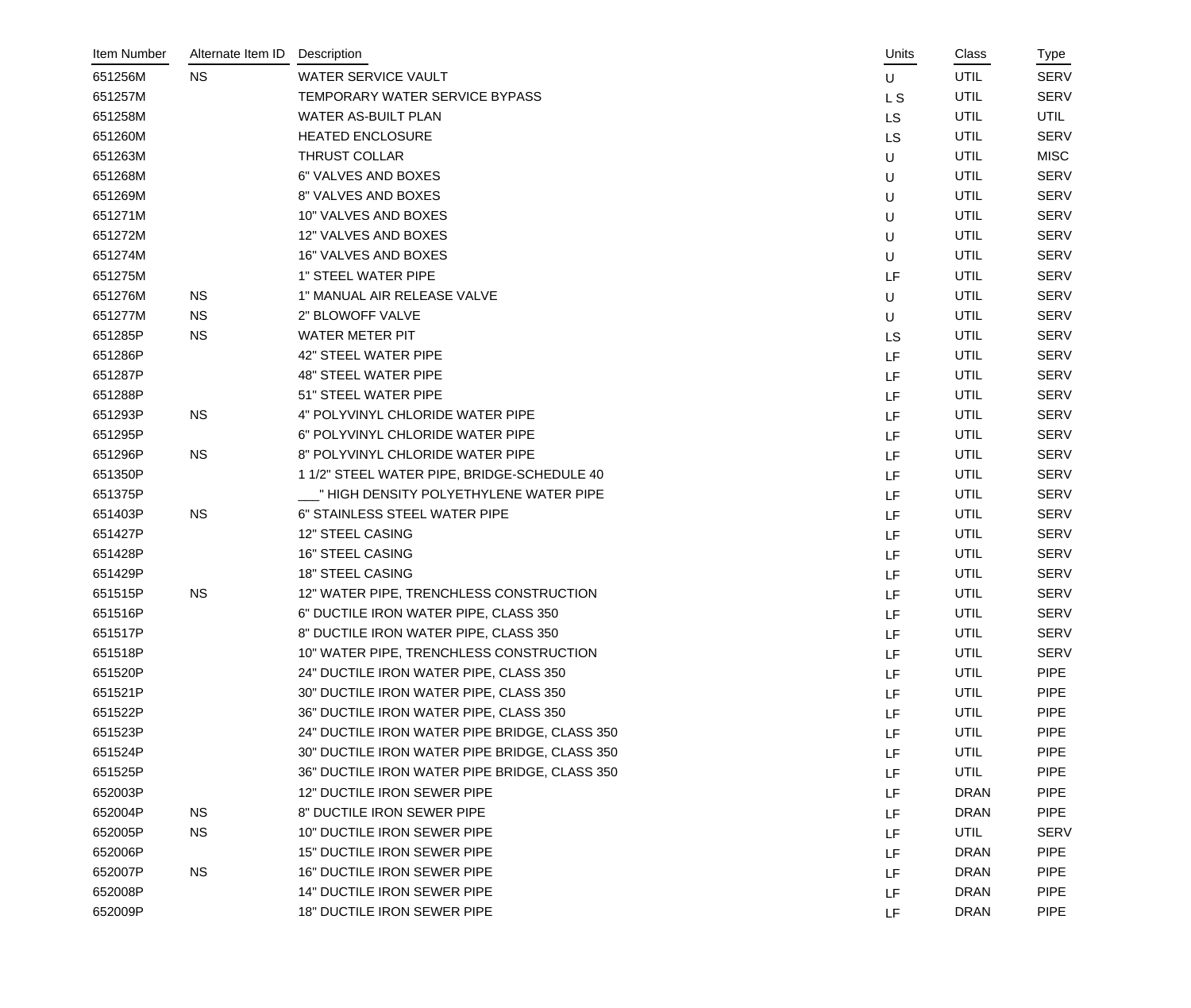| Item Number | Alternate Item ID | Description                                            | Units | Class       | Type        |
|-------------|-------------------|--------------------------------------------------------|-------|-------------|-------------|
| 652010P     | <b>NS</b>         | 18" DUCTILE IRON SEWER PIPE WITH 36" STEEL CASING PIPE | LF    | <b>DRAN</b> | <b>PIPE</b> |
| 652012P     |                   | 21" DUCTILE IRON SEWER PIPE                            | LF    | <b>DRAN</b> | <b>PIPE</b> |
| 652015P     |                   | 24" DUCTILE IRON SEWER PIPE                            | LF    | <b>DRAN</b> | <b>PIPE</b> |
| 652018P     |                   | 27" DUCTILE IRON SEWER PIPE                            | LF    | <b>DRAN</b> | <b>PIPE</b> |
| 652021P     |                   | 30" DUCTILE IRON SEWER PIPE                            | LF    | <b>DRAN</b> | <b>PIPE</b> |
| 652024P     |                   | 33" DUCTILE IRON SEWER PIPE                            | LF    | <b>DRAN</b> | <b>PIPE</b> |
| 652027P     |                   | 36" DUCTILE IRON SEWER PIPE                            | LF    | <b>DRAN</b> | <b>PIPE</b> |
| 652030P     |                   | 42" DUCTILE IRON SEWER PIPE                            | LF    | <b>DRAN</b> | <b>PIPE</b> |
| 652033P     |                   | 48" DUCTILE IRON SEWER PIPE                            | LF    | <b>DRAN</b> | <b>PIPE</b> |
| 652036P     |                   | 54" DUCTILE IRON SEWER PIPE                            | LF    | <b>DRAN</b> | <b>PIPE</b> |
| 652039P     |                   | 60" DUCTILE IRON SEWER PIPE                            | LF    | <b>DRAN</b> | <b>PIPE</b> |
| 652042P     |                   | <b>63" DUCTILE IRON SEWER PIPE</b>                     | LF    | <b>DRAN</b> | <b>PIPE</b> |
| 652045P     |                   | 66" DUCTILE IRON SEWER PIPE                            | LF    | <b>DRAN</b> | <b>PIPE</b> |
| 652048P     |                   | 72" DUCTILE IRON SEWER PIPE                            | LF    | <b>DRAN</b> | <b>PIPE</b> |
| 652051P     |                   | 75" DUCTILE IRON SEWER PIPE                            | LF    | <b>DRAN</b> | <b>PIPE</b> |
| 652054P     |                   | 84" DUCTILE IRON SEWER PIPE                            | LF    | <b>DRAN</b> | <b>PIPE</b> |
| 652057P     |                   | 90" DUCTILE IRON SEWER PIPE                            | LF    | <b>DRAN</b> | <b>PIPE</b> |
| 652060P     |                   | 96" DUCTILE IRON SEWER PIPE                            | LF    | <b>DRAN</b> | <b>PIPE</b> |
| 652063P     |                   | 12" REINFORCED CONCRETE SEWER PIPE                     | LF    | <b>DRAN</b> | <b>PIPE</b> |
| 652066P     |                   | 15" REINFORCED CONCRETE SEWER PIPE                     | LF    | <b>DRAN</b> | <b>PIPE</b> |
| 652069P     |                   | 18" REINFORCED CONCRETE SEWER PIPE                     | LF    | <b>DRAN</b> | <b>PIPE</b> |
| 652072P     |                   | 21" REINFORCED CONCRETE SEWER PIPE                     | LF    | <b>DRAN</b> | <b>PIPE</b> |
| 652075P     |                   | 24" REINFORCED CONCRETE SEWER PIPE                     | LF    | <b>DRAN</b> | <b>PIPE</b> |
| 652078P     |                   | 27" REINFORCED CONCRETE SEWER PIPE                     | LF    | <b>DRAN</b> | <b>PIPE</b> |
| 652081P     |                   | 30" REINFORCED CONCRETE SEWER PIPE                     | LF    | <b>DRAN</b> | <b>PIPE</b> |
| 652084P     |                   | 33" REINFORCED CONCRETE SEWER PIPE                     | LF    | <b>DRAN</b> | <b>PIPE</b> |
| 652087P     |                   | 36" REINFORCED CONCRETE SEWER PIPE                     | LF    | <b>DRAN</b> | <b>PIPE</b> |
| 652090P     |                   | 42" REINFORCED CONCRETE SEWER PIPE                     | LF    | <b>DRAN</b> | <b>PIPE</b> |
| 652093P     |                   | 48" REINFORCED CONCRETE SEWER PIPE                     | LF    | <b>DRAN</b> | <b>PIPE</b> |
| 652096P     |                   | 54" REINFORCED CONCRETE SEWER PIPE                     | LF    | <b>DRAN</b> | <b>PIPE</b> |
| 652099P     |                   | 60" REINFORCED CONCRETE SEWER PIPE                     | LF    | <b>DRAN</b> | <b>PIPE</b> |
| 652102P     |                   | 63" REINFORCED CONCRETE SEWER PIPE                     | LF    | <b>DRAN</b> | <b>PIPE</b> |
| 652105P     |                   | 72" REINFORCED CONCRETE SEWER PIPE                     | LF    | <b>DRAN</b> | <b>PIPE</b> |
| 652108P     |                   | 78" REINFORCED CONCRETE SEWER PIPE                     | LF    | <b>DRAN</b> | <b>PIPE</b> |
| 652111P     |                   | 84" REINFORCED CONCRETE SEWER PIPE                     | LF    | <b>DRAN</b> | <b>PIPE</b> |
| 652114P     |                   | 90" REINFORCED CONCRETE SEWER PIPE                     | LF    | <b>DRAN</b> | <b>PIPE</b> |
| 652117P     |                   | 96" REINFORCED CONCRETE SEWER PIPE                     | LF    | <b>DRAN</b> | <b>PIPE</b> |
| 652120P     |                   | 12" REINFORCED CONCRETE SEWER PIPE, CLASS IV           | LF    | <b>DRAN</b> | <b>PIPE</b> |
| 652123P     |                   | 15" REINFORCED CONCRETE SEWER PIPE, CLASS IV           | LF    | <b>DRAN</b> | <b>PIPE</b> |
| 652126P     |                   | 18" REINFORCED CONCRETE SEWER PIPE, CLASS IV           | LF    | <b>DRAN</b> | <b>PIPE</b> |
| 652129P     |                   | 21" REINFORCED CONCRETE SEWER PIPE, CLASS IV           | LF    | <b>DRAN</b> | <b>PIPE</b> |
| 652132P     |                   | 24" REINFORCED CONCRETE SEWER PIPE, CLASS IV           | LF    | <b>DRAN</b> | <b>PIPE</b> |
| 652135P     |                   | 27" REINFORCED CONCRETE SEWER PIPE, CLASS IV           | LF    | <b>DRAN</b> | <b>PIPE</b> |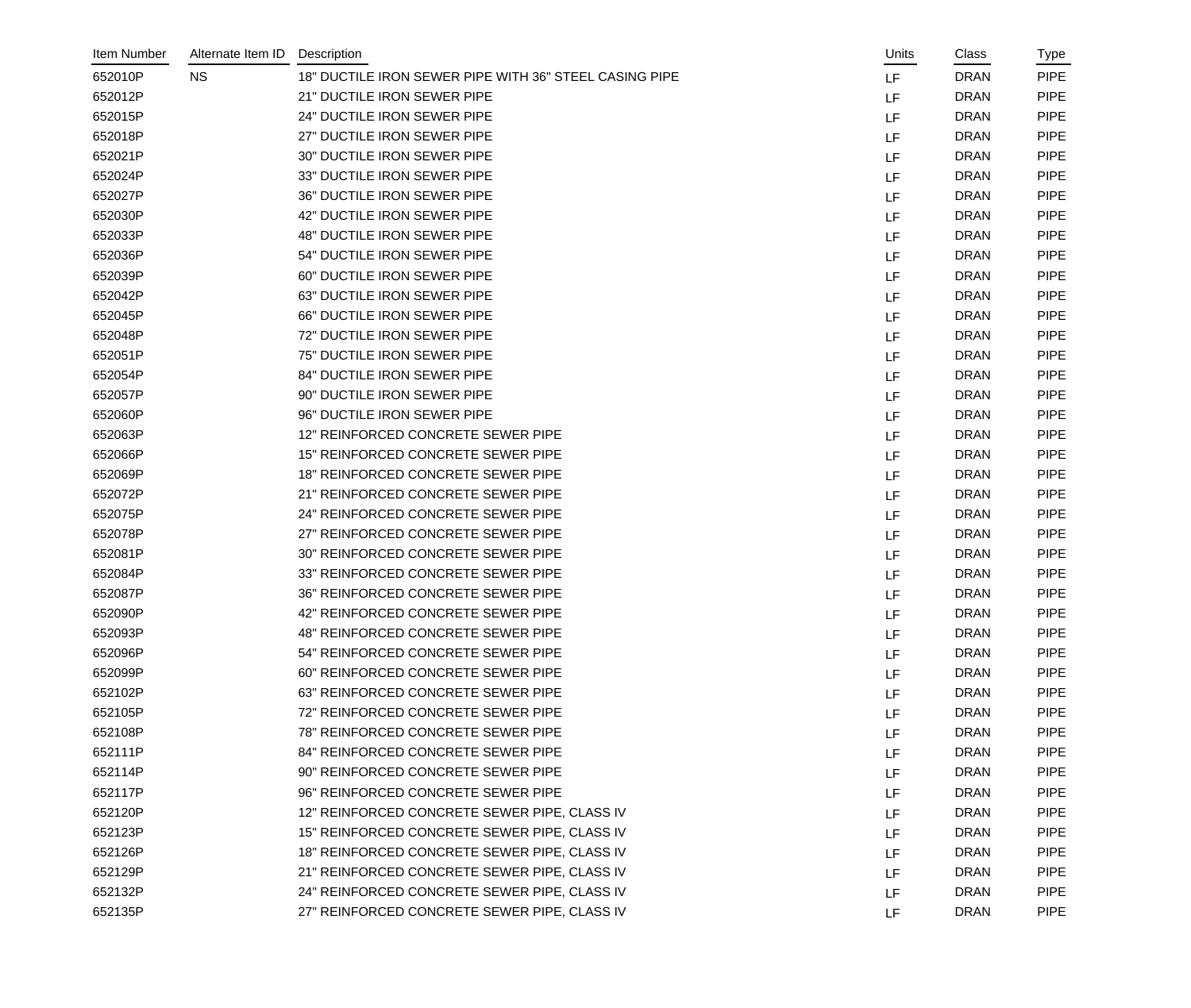| Item Number | Alternate Item ID | Description                                   | Units | Class       | Type        |
|-------------|-------------------|-----------------------------------------------|-------|-------------|-------------|
| 652138P     |                   | 30" REINFORCED CONCRETE SEWER PIPE, CLASS IV  | LF    | <b>DRAN</b> | <b>PIPE</b> |
| 652141P     |                   | 33" REINFORCED CONCRETE SEWER PIPE, CLASS IV  | LF    | <b>DRAN</b> | <b>PIPE</b> |
| 652144P     |                   | 36" REINFORCED CONCRETE SEWER PIPE, CLASS IV  | LF    | <b>DRAN</b> | <b>PIPE</b> |
| 652147P     |                   | 42" REINFORCED CONCRETE SEWER PIPE, CLASS IV  | LF    | <b>DRAN</b> | <b>PIPE</b> |
| 652150P     |                   | 48" REINFORCED CONCRETE SEWER PIPE, CLASS IV  | LF    | <b>DRAN</b> | <b>PIPE</b> |
| 652153P     |                   | 54" REINFORCED CONCRETE SEWER PIPE, CLASS IV  | LF    | <b>DRAN</b> | <b>PIPE</b> |
| 652156P     |                   | 60" REINFORCED CONCRETE SEWER PIPE, CLASS IV  | LF    | <b>DRAN</b> | <b>PIPE</b> |
| 652159P     |                   | 66" REINFORCED CONCRETE SEWER PIPE, CLASS IV  | LF    | <b>DRAN</b> | <b>PIPE</b> |
| 652162P     |                   | 72" REINFORCED CONCRETE SEWER PIPE, CLASS IV  | LF    | <b>DRAN</b> | <b>PIPE</b> |
| 652165P     |                   | 78" REINFORCED CONCRETE SEWER PIPE, CLASS IV  | LF    | <b>DRAN</b> | <b>PIPE</b> |
| 652168P     |                   | 84" REINFORCED CONCRETE SEWER PIPE, CLASS IV  | LF    | <b>DRAN</b> | <b>PIPE</b> |
| 652171P     |                   | 90" REINFORCED CONCRETE SEWER PIPE, CLASS IV  | LF    | <b>DRAN</b> | <b>PIPE</b> |
| 652174P     |                   | 96" REINFORCED CONCRETE SEWER PIPE, CLASS IV  | LF    | <b>DRAN</b> | <b>PIPE</b> |
| 652177P     |                   | 12" REINFORCED CONCRETE SEWER PIPE, CLASS V   | LF    | <b>DRAN</b> | <b>PIPE</b> |
| 652180P     |                   | 15" REINFORCED CONCRETE SEWER PIPE, CLASS V   | LF    | <b>DRAN</b> | <b>PIPE</b> |
| 652183P     |                   | 18" REINFORCED CONCRETE SEWER PIPE, CLASS V   | LF    | <b>DRAN</b> | <b>PIPE</b> |
| 652186P     |                   | 21" REINFORCED CONCRETE SEWER PIPE, CLASS V   | LF    | <b>DRAN</b> | <b>PIPE</b> |
| 652189P     |                   | 24" REINFORCED CONCRETE SEWER PIPE, CLASS V   | LF    | <b>DRAN</b> | <b>PIPE</b> |
| 652192P     |                   | 27" REINFORCED CONCRETE SEWER PIPE, CLASS V   | LF    | <b>DRAN</b> | <b>PIPE</b> |
| 652195P     |                   | 30" REINFORCED CONCRETE SEWER PIPE, CLASS V   | LF    | <b>DRAN</b> | <b>PIPE</b> |
| 652198P     |                   | 33" REINFORCED CONCRETE SEWER PIPE, CLASS V   | LF    | <b>DRAN</b> | <b>PIPE</b> |
| 652201P     |                   | 36" REINFORCED CONCRETE SEWER PIPE, CLASS V   | LF    | <b>DRAN</b> | <b>PIPE</b> |
| 652204P     |                   | 42" REINFORCED CONCRETE SEWER PIPE, CLASS V   | LF    | <b>DRAN</b> | <b>PIPE</b> |
| 652207P     |                   | 48" REINFORCED CONCRETE SEWER PIPE, CLASS V   | LF    | <b>DRAN</b> | <b>PIPE</b> |
| 652210P     |                   | 54" REINFORCED CONCRETE SEWER PIPE, CLASS V   | LF    | <b>DRAN</b> | <b>PIPE</b> |
| 652213P     |                   | 60" REINFORCED CONCRETE SEWER PIPE, CLASS V   | LF    | <b>DRAN</b> | <b>PIPE</b> |
| 652216P     |                   | 66" REINFORCED CONCRETE SEWER PIPE, CLASS V   | LF    | <b>DRAN</b> | <b>PIPE</b> |
| 652219P     |                   | 72" REINFORCED CONCRETE SEWER PIPE, CLASS V   | LF    | <b>DRAN</b> | <b>PIPE</b> |
| 652222P     |                   | 78" REINFORCED CONCRETE SEWER PIPE, CLASS V   | LF    | <b>DRAN</b> | <b>PIPE</b> |
| 652225P     |                   | 84" REINFORCED CONCRETE SEWER PIPE, CLASS V   | LF    | <b>DRAN</b> | <b>PIPE</b> |
| 652228P     |                   | 90" REINFORCED CONCRETE SEWER PIPE, CLASS V   | LF    | <b>DRAN</b> | <b>PIPE</b> |
| 652231P     |                   | 96" REINFORCED CONCRETE SEWER PIPE, CLASS V   | LF    | <b>DRAN</b> | <b>PIPE</b> |
| 652232P     | <b>NS</b>         | 4" POLYVINYL CHLORIDE SEWER PIPE              | LF    | <b>UTIL</b> | <b>SERV</b> |
| 652233P     |                   | 6" POLYVINYL CHLORIDE SEWER PIPE              | LF    | <b>DRAN</b> | <b>PIPE</b> |
| 652234P     |                   | 12" POLYVINYL CHLORIDE SEWER PIPE             | LF    | <b>DRAN</b> | <b>PIPE</b> |
| 652235P     | <b>NS</b>         | 10" POLYVINYL CHLORIDE SEWER PIPE             | LF    | <b>DRAN</b> | <b>PIPE</b> |
| 652236P     |                   | 8" POLYVINYL CHLORIDE SEWER PIPE              | LF    | <b>DRAN</b> | <b>PIPE</b> |
| 652239P     |                   | 14" POLYVINYL CHLORIDE SEWER PIPE             | LF    | <b>DRAN</b> | <b>PIPE</b> |
| 652240P     |                   | 18" POLYVINYL CHLORIDE SEWER PIPE             | LF    | <b>DRAN</b> | <b>PIPE</b> |
| 652242P     |                   | 20" POLYVINYL CHLORIDE SEWER PIPE             | LF    | <b>DRAN</b> | <b>PIPE</b> |
| 652243P     |                   | 21" POLYVINYL CHLORIDE SEWER PIPE             | LF    | <b>DRAN</b> | <b>PIPE</b> |
| 652244P     |                   | 12" POLYVINYL CHLORIDE SEWER PIPE, GRAVITY    | LF    | <b>DRAN</b> | <b>PIPE</b> |
| 652245P     |                   | 12" POLYVINYL CHLORIDE SEWER PIPE, FORCE MAIN | LF.   | <b>DRAN</b> | <b>PIPE</b> |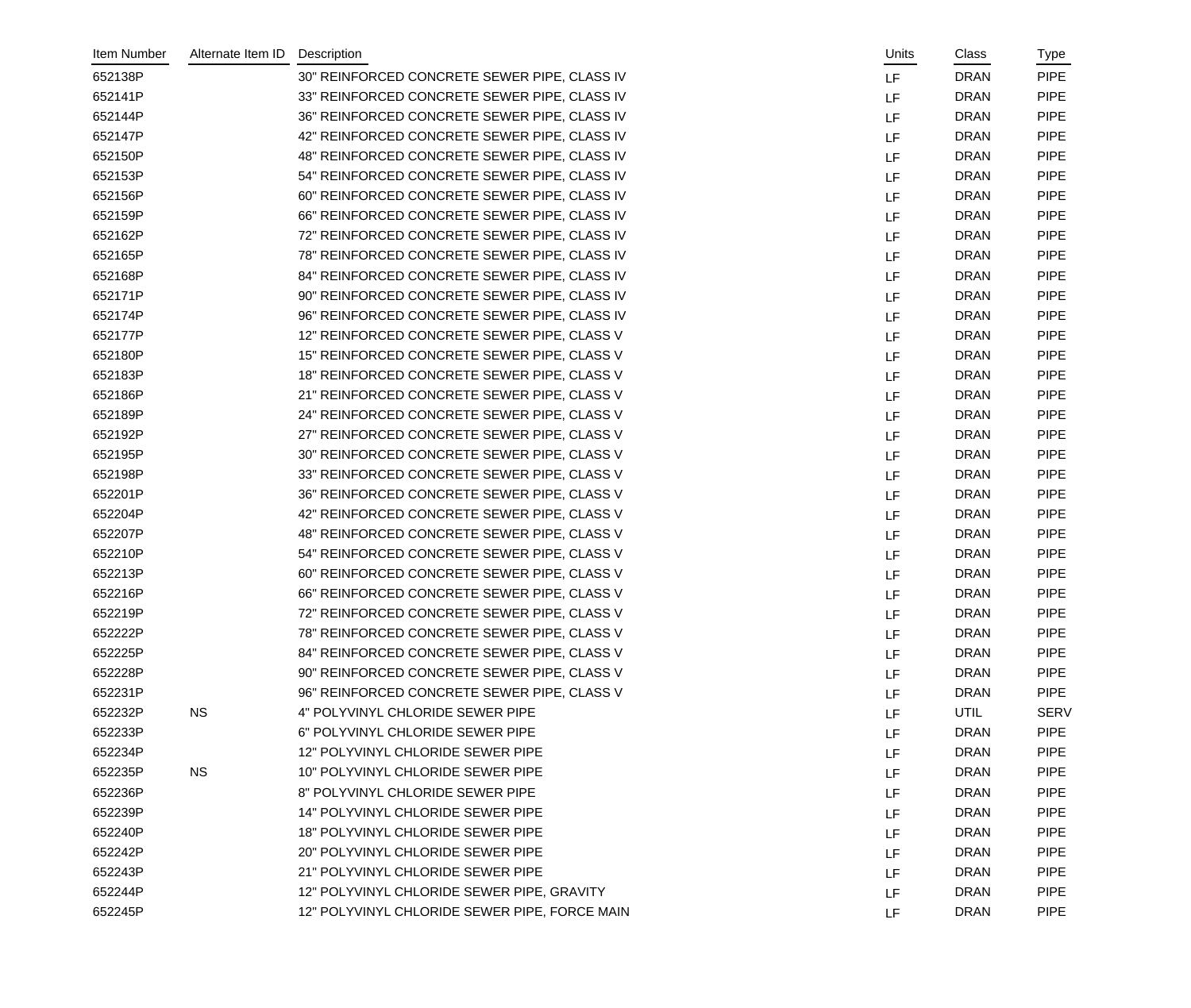| Item Number | Alternate Item ID | Description                         | Units | Class       | Type        |
|-------------|-------------------|-------------------------------------|-------|-------------|-------------|
| 652246P     |                   | 24" POLYVINYL CHLORIDE SEWER PIPE   | LF    | <b>DRAN</b> | <b>PIPE</b> |
| 652249P     |                   | 27" POLYVINYL CHLORIDE SEWER PIPE   | LF    | <b>DRAN</b> | <b>PIPE</b> |
| 652252P     |                   | 30" POLYVINYL CHLORIDE SEWER PIPE   | LF    | <b>DRAN</b> | <b>PIPE</b> |
| 652255P     |                   | 33" POLYVINYL CHLORIDE SEWER PIPE   | LF    | <b>DRAN</b> | <b>PIPE</b> |
| 652258P     |                   | 36" POLYVINYL CHLORIDE SEWER PIPE   | LF    | <b>DRAN</b> | <b>PIPE</b> |
| 652261P     |                   | 42" POLYVINYL CHLORIDE SEWER PIPE   | LF    | <b>DRAN</b> | <b>PIPE</b> |
| 652264P     |                   | 48" POLYVINYL CHLORIDE SEWER PIPE   | LF    | <b>DRAN</b> | <b>PIPE</b> |
| 652267P     |                   | 54" POLYVINYL CHLORIDE SEWER PIPE   | LF    | <b>DRAN</b> | <b>PIPE</b> |
| 652270P     |                   | 60" POLYVINYL CHLORIDE SEWER PIPE   | LF    | <b>DRAN</b> | <b>PIPE</b> |
| 652273P     |                   | 63" POLYVINYL CHLORIDE SEWER PIPE   | LF    | <b>DRAN</b> | <b>PIPE</b> |
| 652276P     |                   | 66" POLYVINYL CHLORIDE SEWER PIPE   | LF    | <b>DRAN</b> | <b>PIPE</b> |
| 652279P     |                   | 72" POLYVINYL CHLORIDE SEWER PIPE   | LF    | <b>DRAN</b> | <b>PIPE</b> |
| 652282P     |                   | 75" POLYVINYL CHLORIDE SEWER PIPE   | LF    | <b>DRAN</b> | <b>PIPE</b> |
| 652285P     |                   | 84" POLYVINYL CHLORIDE SEWER PIPE   | LF    | <b>DRAN</b> | <b>PIPE</b> |
| 652288P     |                   | 90" POLYVINYL CHLORIDE SEWER PIPE   | LF    | <b>DRAN</b> | <b>PIPE</b> |
| 652291P     |                   | 96" POLYVINYL CHLORIDE SEWER PIPE   | LF    | <b>DRAN</b> | <b>PIPE</b> |
| 652292P     | <b>NS</b>         | 2" POLYVINYL CHLORIDE SEWER PIPE    | LF    | <b>DRAN</b> | <b>SERV</b> |
| 652293P     | <b>NS</b>         | 12" STEEL SEWER PIPE, BRIDGE        | LF    | <b>DRAN</b> | <b>PIPE</b> |
| 652294P     |                   | 12" DUCTILE IRON SEWER PIPE, BRIDGE | LF    | <b>DRAN</b> | <b>PIPE</b> |
| 652295P     |                   | 8" DUCTILE IRON SEWER PIPE, BRIDGE  | LF    | <b>DRAN</b> | <b>PIPE</b> |
| 652297P     |                   | 15" DUCTILE IRON SEWER PIPE, BRIDGE | LF    | <b>DRAN</b> | <b>PIPE</b> |
| 652300P     |                   | 18" DUCTILE IRON SEWER PIPE, BRIDGE | LF    | <b>DRAN</b> | <b>PIPE</b> |
| 652303P     |                   | 21" DUCTILE IRON SEWER PIPE, BRIDGE | LF    | <b>DRAN</b> | <b>PIPE</b> |
| 652306P     |                   | 24" DUCTILE IRON SEWER PIPE, BRIDGE | LF    | <b>DRAN</b> | <b>PIPE</b> |
| 652309P     |                   | 27" DUCTILE IRON SEWER PIPE, BRIDGE | LF    | <b>DRAN</b> | <b>PIPE</b> |
| 652312P     |                   | 30" DUCTILE IRON SEWER PIPE, BRIDGE | LF    | <b>DRAN</b> | <b>PIPE</b> |
| 652315P     |                   | 33" DUCTILE IRON SEWER PIPE, BRIDGE | LF    | <b>DRAN</b> | <b>PIPE</b> |
| 652318P     |                   | 36" DUCTILE IRON SEWER PIPE, BRIDGE | LF    | <b>DRAN</b> | <b>PIPE</b> |
| 652321P     |                   | 42" DUCTILE IRON SEWER PIPE, BRIDGE | LF    | <b>DRAN</b> | <b>PIPE</b> |
| 652324P     |                   | 48" DUCTILE IRON SEWER PIPE, BRIDGE | LF    | <b>DRAN</b> | <b>PIPE</b> |
| 652327P     |                   | 54" DUCTILE IRON SEWER PIPE, BRIDGE | LF    | <b>DRAN</b> | <b>PIPE</b> |
| 652330P     |                   | 60" DUCTILE IRON SEWER PIPE, BRIDGE | LF    | <b>DRAN</b> | <b>PIPE</b> |
| 652333P     |                   | 63" DUCTILE IRON SEWER PIPE, BRIDGE | LF    | <b>DRAN</b> | <b>PIPE</b> |
| 652336P     |                   | 66" DUCTILE IRON SEWER PIPE, BRIDGE | LF    | <b>DRAN</b> | <b>PIPE</b> |
| 652339P     |                   | 72" DUCTILE IRON SEWER PIPE, BRIDGE | LF    | <b>DRAN</b> | <b>PIPE</b> |
| 652342P     |                   | 75" DUCTILE IRON SEWER PIPE, BRIDGE | LF    | <b>DRAN</b> | <b>PIPE</b> |
| 652345P     |                   | 84" DUCTILE IRON SEWER PIPE, BRIDGE | LF    | <b>DRAN</b> | <b>PIPE</b> |
| 652348P     |                   | 90" DUCTILE IRON SEWER PIPE, BRIDGE | LF    | <b>DRAN</b> | <b>PIPE</b> |
| 652351P     |                   | 96" DUCTILE IRON SEWER PIPE, BRIDGE | LF    | <b>DRAN</b> | <b>PIPE</b> |
| 652354P     |                   | 12" CORRUGATED STEEL SEWER PIPE     | LF    | <b>DRAN</b> | <b>PIPE</b> |
| 652357P     |                   | 15" CORRUGATED STEEL SEWER PIPE     | LF    | <b>DRAN</b> | <b>PIPE</b> |
| 652360P     |                   | 18" CORRUGATED STEEL SEWER PIPE     | LF    | <b>DRAN</b> | <b>PIPE</b> |
| 652363P     |                   | 21" CORRUGATED STEEL SEWER PIPE     | LF    | <b>DRAN</b> | <b>PIPE</b> |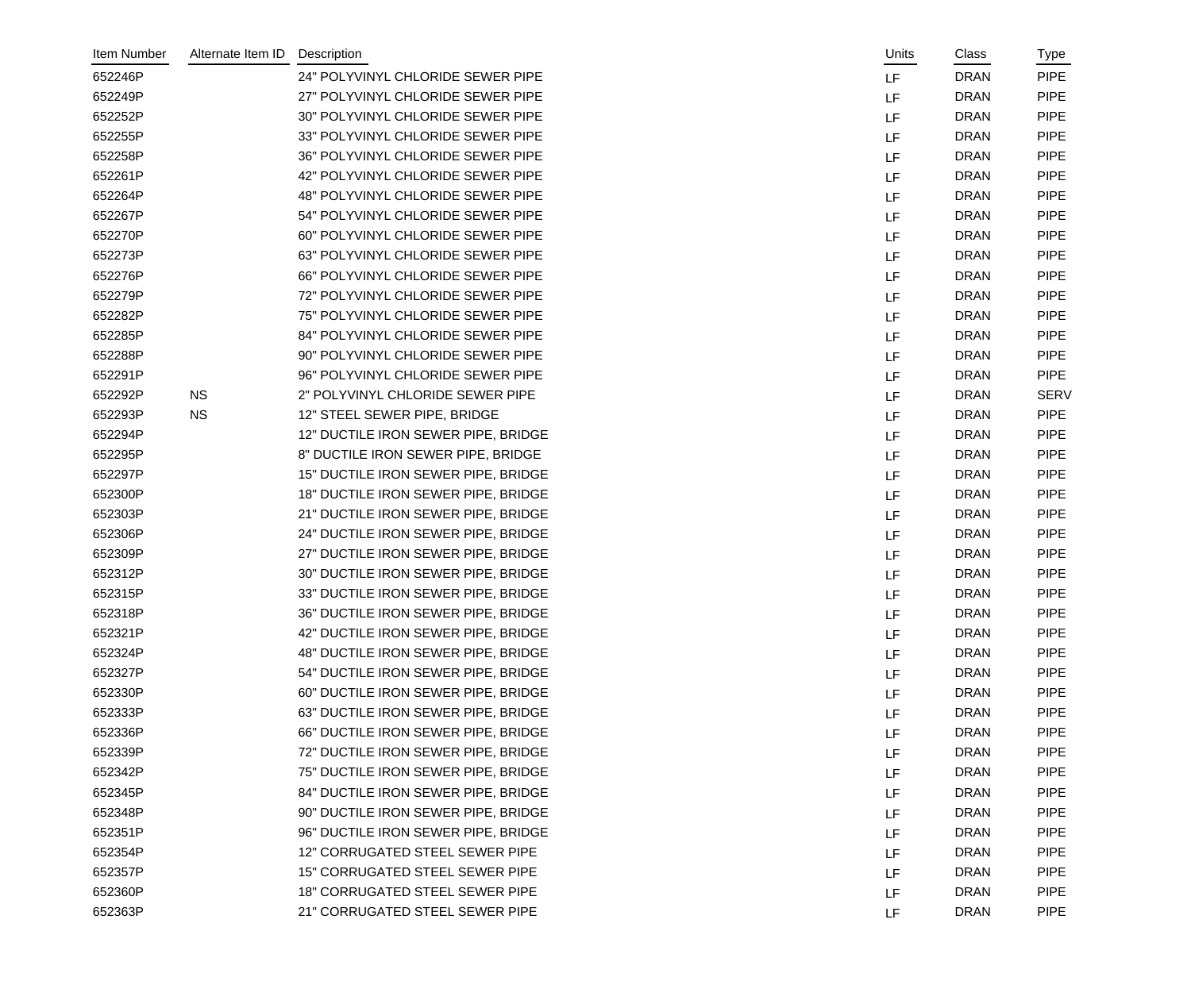| Item Number | Alternate Item ID | Description                                                   | Units     | Class       | Type        |
|-------------|-------------------|---------------------------------------------------------------|-----------|-------------|-------------|
| 652366P     |                   | <b>24" CORRUGATED STEEL SEWER PIPE</b>                        | LF        | <b>DRAN</b> | <b>PIPE</b> |
| 652369P     |                   | 27" CORRUGATED STEEL SEWER PIPE                               | LF        | <b>DRAN</b> | <b>PIPE</b> |
| 652372P     |                   | 30" CORRUGATED STEEL SEWER PIPE                               | LF        | <b>DRAN</b> | <b>PIPE</b> |
| 652375P     |                   | 33" CORRUGATED STEEL SEWER PIPE                               | LF        | <b>DRAN</b> | <b>PIPE</b> |
| 652378P     |                   | 36" CORRUGATED STEEL SEWER PIPE                               | LF        | <b>DRAN</b> | <b>PIPE</b> |
| 652381P     |                   | 42" CORRUGATED STEEL SEWER PIPE                               | LF        | <b>DRAN</b> | <b>PIPE</b> |
| 652384P     |                   | <b>48" CORRUGATED STEEL SEWER PIPE</b>                        | LF        | <b>DRAN</b> | <b>PIPE</b> |
| 652387P     |                   | 54" CORRUGATED STEEL SEWER PIPE                               | LF        | <b>DRAN</b> | <b>PIPE</b> |
| 652390P     |                   | 60" CORRUGATED STEEL SEWER PIPE                               | LF        | <b>DRAN</b> | <b>PIPE</b> |
| 652393P     |                   | 63" CORRUGATED STEEL SEWER PIPE                               | LF        | <b>DRAN</b> | <b>PIPE</b> |
| 652396P     |                   | 66" CORRUGATED STEEL SEWER PIPE                               | LF        | <b>DRAN</b> | <b>PIPE</b> |
| 652399P     |                   | 72" CORRUGATED STEEL SEWER PIPE                               | LF        | <b>DRAN</b> | <b>PIPE</b> |
| 652402P     |                   | 75" CORRUGATED STEEL SEWER PIPE                               | LF        | <b>DRAN</b> | <b>PIPE</b> |
| 652405P     |                   | 84" CORRUGATED STEEL SEWER PIPE                               | LF        | <b>DRAN</b> | <b>PIPE</b> |
| 652408P     |                   | 90" CORRUGATED STEEL SEWER PIPE                               | LF        | <b>DRAN</b> | <b>PIPE</b> |
| 652411P     |                   | 96" CORRUGATED STEEL SEWER PIPE                               | LF        | <b>DRAN</b> | <b>PIPE</b> |
| 652413P     |                   | SANITARY SEWER SERVICE PIPE                                   | LF        | <b>DRAN</b> | <b>PIPE</b> |
| 652414M     |                   | SANITARY SEWER PIPE LINING                                    | LF        | <b>DRAN</b> | <b>PIPE</b> |
| 652416P     |                   | " HIGH DENSITY POLYETHYLENE SEWER PIPE                        | LF        | <b>DRAN</b> | <b>PIPE</b> |
| 652417M     |                   | SANITARY SEWER SERVICE CONNECTION                             | U         | <b>UTIL</b> | <b>SERV</b> |
| 652420M     |                   | MANHOLE, SANITARY SEWER                                       | U         | <b>DRAN</b> | <b>INLT</b> |
| 652423M     |                   | MANHOLE, SANITARY SEWER, USING EXISTING CASTING               | U         | <b>DRAN</b> | <b>INLT</b> |
| 652426M     |                   | RECONSTRUCTED MANHOLE, SANITARY SEWER, USING EXISTING CASTING | U         | <b>DRAN</b> | <b>INLT</b> |
| 652429M     |                   | RECONSTRUCTED MANHOLE, SANITARY SEWER, USING NEW CASTING      | U         | <b>DRAN</b> | <b>INLT</b> |
| 652432M     |                   | RESET MANHOLE, SANITARY SEWER, USING EXISTING CASTING         | U         | <b>DRAN</b> | <b>INLT</b> |
| 652435M     |                   | RESET MANHOLE, SANITARY SEWER, USING NEW CASTING              | U         | <b>DRAN</b> | <b>INLT</b> |
| 652437M     |                   | <b>TEMPORARY SEWER BYPASS</b>                                 | U         | <b>UTIL</b> | <b>PIPE</b> |
| 652438M     |                   | VIDEO INSPECTION OF SEWER                                     | LF        | <b>DRAN</b> | <b>PIPE</b> |
| 652440M     |                   | INSERTION VALVES AND BOXES, SEWER                             | U         | UTIL        | <b>SERV</b> |
| 652441M     |                   | SEWER AS-BUILT PLAN                                           | <b>LS</b> | UTIL        | <b>UTIL</b> |
| 652442P     |                   | <b>16" STEEL CASING</b>                                       | LF        | UTIL        | <b>SERV</b> |
| 652443P     | <b>NS</b>         | SEPTIC SYSTEM                                                 | LS        | UTIL        | <b>UTIL</b> |
| 652447P     | <b>NS</b>         | SEWAGE PUMPING SYSTEM (BRIDGE)                                | LS        | UTIL        | <b>SERV</b> |
| 652448M     | <b>NS</b>         | SANITARY PIPING SYSTEM (BRIDGE)                               | LF        | UTIL        | <b>SERV</b> |
| 652450M     |                   | RESET SANITARY SEWER CLEANOUT                                 | U         | UTIL        | <b>SERV</b> |
| 652451M     |                   | RESET SANITARY SEWER VENT                                     | U         | UTIL        | <b>SERV</b> |
| 652452P     | <b>NS</b>         | SANITARY SEWER PUMP STATION                                   | LS        | UTIL        | <b>SERV</b> |
| 652460P     | <b>NS</b>         | SEWER PUMP STATION AND CHECK VALVE VAULT                      | LS        | UTIL        | <b>SERV</b> |
| 652465P     |                   | 2" SANITARY SEWER MAIN                                        | LF        | UTIL        | <b>SERV</b> |
| 652466P     |                   | 12" SANITARY SEWER MAIN                                       | LF        | UTIL        | <b>SERV</b> |
| 652470M     | <b>NS</b>         | GATE VALVES AND BOXES, SANITARY, 4"                           | U         | UTIL        | <b>SERV</b> |
| 652472P     |                   | 1 1/4" SANITARY FORCE MAIN                                    | LF        | UTIL        | <b>SERV</b> |
| 652479M     | <b>NS</b>         | GATE VALVES AND BOXES, SANITARY, 10"                          | U         | <b>UTIL</b> | SERV        |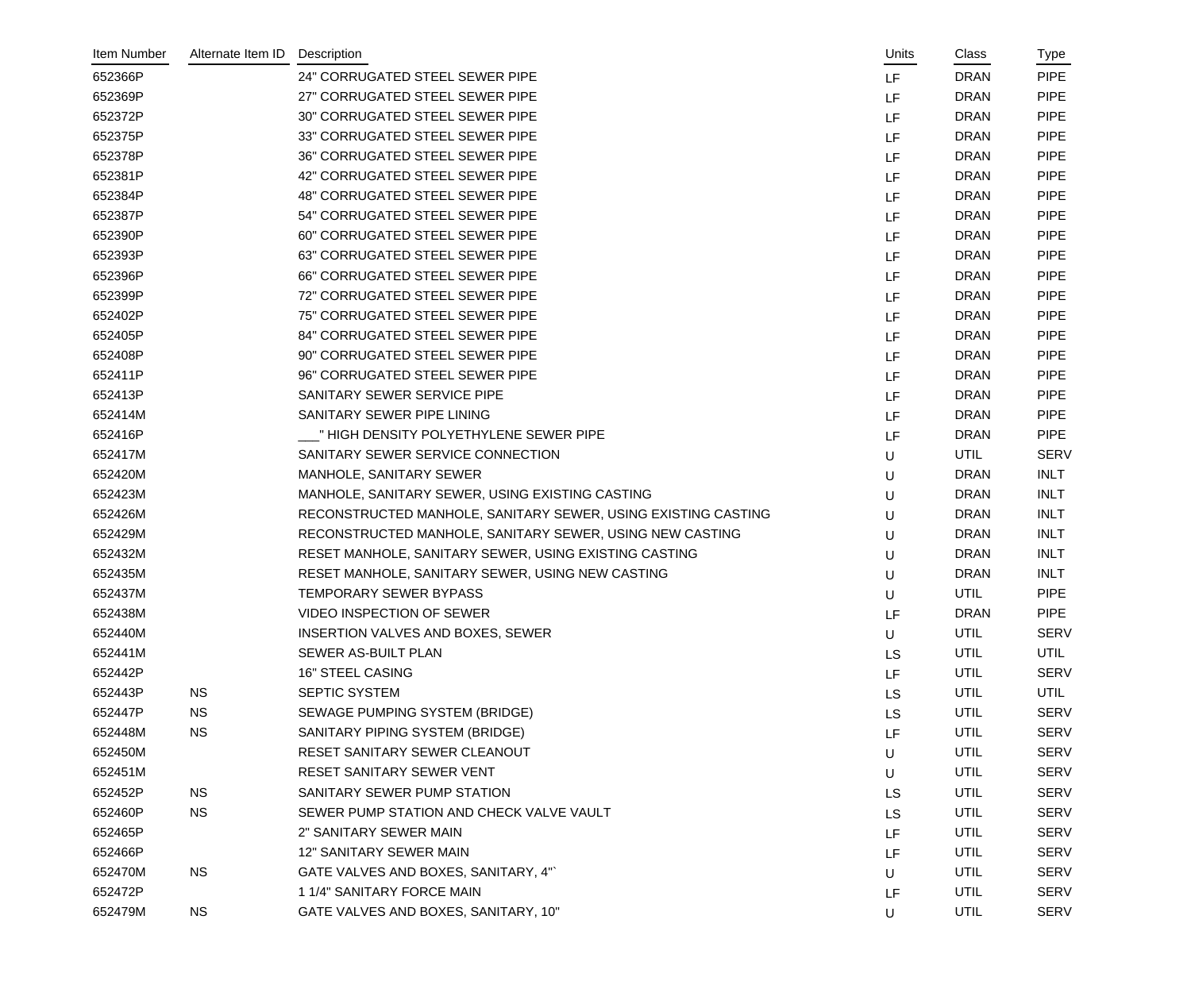| Item Number | Alternate Item ID | Description                              | Units     | Class       | <u>Type</u> |
|-------------|-------------------|------------------------------------------|-----------|-------------|-------------|
| 652503M     | <b>NS</b>         | 108" SEWER REHABILITATION, ALTERNATIVE A | LS        | <b>UTIL</b> | <b>SERV</b> |
| 652504M     | <b>NS</b>         | 108" SEWER REHABILITATION, ALTERNATIVE B | LS        | UTIL        | <b>SERV</b> |
| 652505M     | <b>NS</b>         | 108" SEWER REHABILITATION, ALTERNATIVE C | LS        | UTIL        | <b>SERV</b> |
| 652506M     | <b>NS</b>         | 108" SEWER REHABILITATION, ALTERNATIVE D | <b>LS</b> | UTIL        | <b>SERV</b> |
| 652520M     |                   | WET TAP, SEWER                           | U         | <b>UTIL</b> | <b>SERV</b> |
| 652550M     | <b>NS</b>         | CLEANING ACCESS ASSEMBLY                 | U         | UTIL        | <b>SERV</b> |
| 652555M     | <b>NS</b>         | AUTOMATIC AIR RELEASE VALVE, SANITARY    | U         | UTIL        | <b>SERV</b> |
| 652560M     | <b>NS</b>         | 1" MANUAL AIR RELEASE VALVE, SANITARY    | $\sf U$   | <b>UTIL</b> | <b>SERV</b> |
| 652563P     | <b>NS</b>         | AIR RELEASE VALVE CHAMBER                | U         | <b>UTIL</b> | <b>SERV</b> |
| 652566P     | <b>NS</b>         | MANHOLE, SANITARY SEWER TYPE A           | U         | <b>UTIL</b> | <b>SERV</b> |
| 653002P     | <b>NS</b>         | TEMPORARY GAS MAIN, ____                 | <b>LS</b> | UTIL        | UTIL        |
| 653003P     |                   | 2" GAS MAIN                              | LF        | UTIL        | UTIL        |
| 653006P     |                   | 4" GAS MAIN                              | LF        | UTIL        | UTIL        |
| 653009P     |                   | 6" GAS MAIN                              | LF        | UTIL        | UTIL        |
| 653012P     |                   | 8" GAS MAIN                              | LF        | <b>UTIL</b> | UTIL        |
| 653015P     |                   | 10" GAS MAIN                             | LF        | UTIL        | UTIL        |
| 653018P     |                   | 12" GAS MAIN                             | LF        | UTIL        | UTIL        |
| 653021P     |                   | 14" GAS MAIN                             | LF        | UTIL        | UTIL        |
| 653024P     |                   | 16" GAS MAIN                             | LF        | UTIL        | UTIL        |
| 653027P     |                   | 18" GAS MAIN                             | LF        | <b>UTIL</b> | UTIL        |
| 653030P     |                   | 20" GAS MAIN                             | LF        | UTIL        | UTIL        |
| 653033P     |                   | 24" GAS MAIN                             | LF        | UTIL        | UTIL        |
| 653036P     |                   | 30" GAS MAIN                             | LF        | UTIL        | UTIL        |
| 653039P     |                   | 36" GAS MAIN                             | LF        | UTIL        | <b>UTIL</b> |
| 653042P     |                   | 2" GAS MAIN, BRIDGE                      | LF        | UTIL        | UTIL        |
| 653045P     |                   | 4" GAS MAIN, BRIDGE                      | LF        | UTIL        | <b>UTIL</b> |
| 653048P     |                   | 6" GAS MAIN, BRIDGE                      | LF        | UTIL        | <b>UTIL</b> |
| 653051P     |                   | 8" GAS MAIN, BRIDGE                      | LF        | UTIL        | <b>UTIL</b> |
| 653054P     |                   | 10" GAS MAIN, BRIDGE                     | LF        | UTIL        | <b>UTIL</b> |
| 653057P     |                   | 12" GAS MAIN, BRIDGE                     | LF        | UTIL        | <b>UTIL</b> |
| 653060P     |                   | 14" GAS MAIN, BRIDGE                     | LF        | UTIL        | UTIL        |
| 653063P     |                   | 16" GAS MAIN, BRIDGE                     | LF        | UTIL        | UTIL        |
| 653066P     |                   | 18" GAS MAIN, BRIDGE                     | LF        | UTIL        | UTIL        |
| 653069P     |                   | 20" GAS MAIN, BRIDGE                     | LF        | UTIL        | UTIL        |
| 653072P     |                   | 24" GAS MAIN, BRIDGE                     | LF        | UTIL        | UTIL        |
| 653075P     |                   | 30" GAS MAIN, BRIDGE                     | LF        | UTIL        | UTIL        |
| 653078P     |                   | 36" GAS MAIN, BRIDGE                     | LF        | UTIL        | <b>UTIL</b> |
| 653081M     |                   | <b>GAS SERVICE CONNECTION</b>            | U         | UTIL        | <b>SERV</b> |
| 653084M     |                   | RESET GAS VALVE BOX                      | U         | UTIL        | <b>SERV</b> |
| 653087P     |                   | <b>GAS AS-BUILT PLAN</b>                 | <b>LS</b> | <b>UTIL</b> | UTIL        |
| 653088P     |                   | <b>GAS MAIN REMOVAL</b>                  | LF        | UTIL        | <b>SERV</b> |
| 653094P     |                   | <b>GAS MAIN PROTECTION STRUCTURE</b>     | LS        | UTIL        | <b>SERV</b> |
| 653115M     | <b>NS</b>         | 12" PIPE ADDITIONAL WELDS                | U         | <b>UTIL</b> | <b>SERV</b> |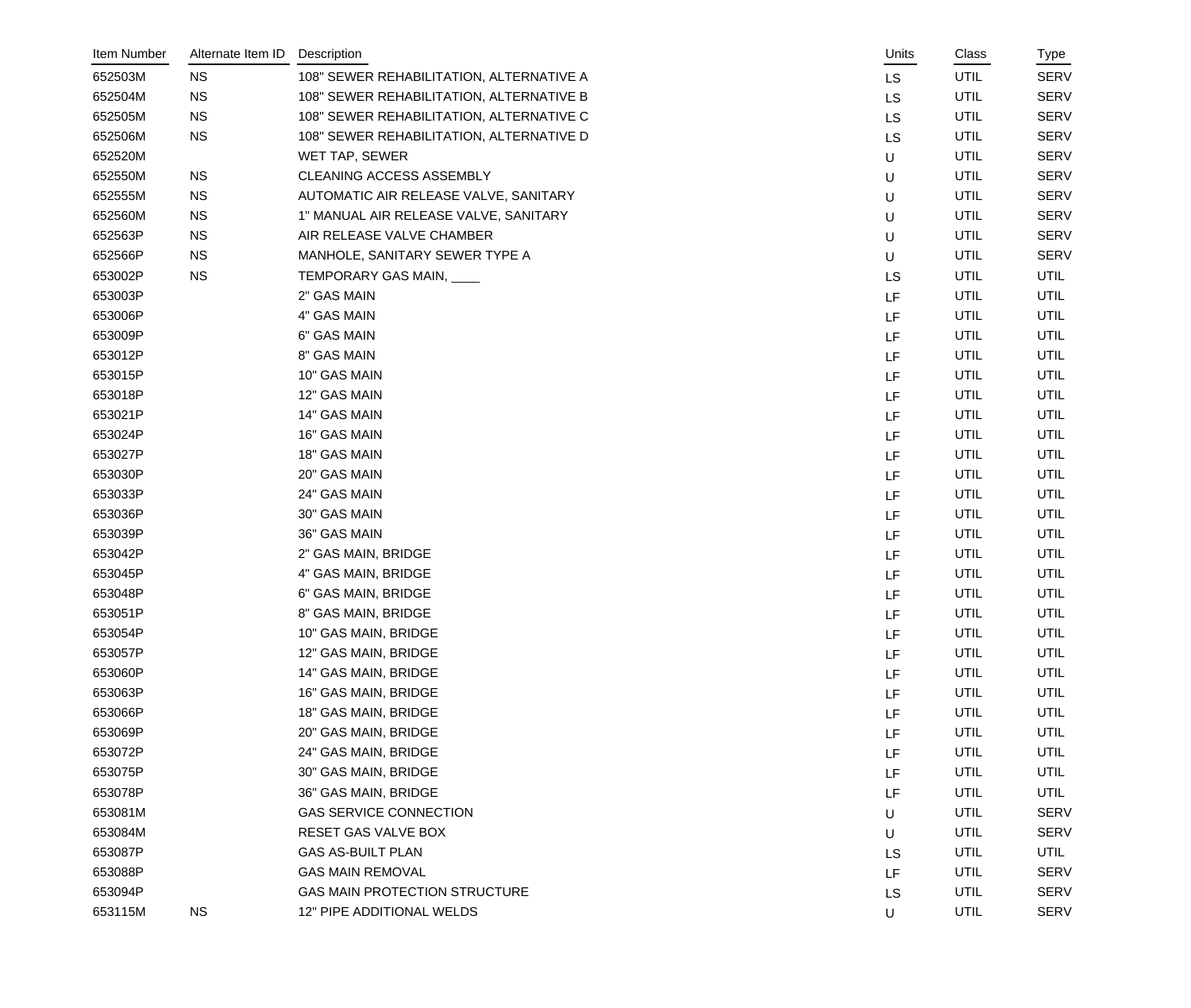| Item Number | Alternate Item ID | Description                                            | Units          | Class       | Type        |
|-------------|-------------------|--------------------------------------------------------|----------------|-------------|-------------|
| 653117P     |                   | 8" JACK AND BORE CASING AND 4" GAS MAIN                | LF.            | <b>UTIL</b> | <b>SERV</b> |
| 653118P     | <b>NS</b>         | 16" JACK AND BORE CASING AND 12" GAS MAIN              | LF             | UTIL        | <b>SERV</b> |
| 653212P     |                   | 8" TEMPORARY GAS MAIN                                  | LF             | UTIL        | <b>UTIL</b> |
| 653400P     |                   | UTILITY SUPPORT, BRIDGE                                | U              | <b>BRID</b> | UTIL        |
| 653401P     |                   | TEMPORARY GAS MAIN SUPPORT                             | <b>LS</b>      | <b>BRID</b> | UTIL        |
| 653402P     |                   | ADDITIONAL GAS MAIN WELDS                              | <b>LS</b>      | <b>MISC</b> | <b>UTIL</b> |
| 654003P     |                   | ELECTRICAL CONDUIT                                     | LF             | UTIL        | <b>UTIL</b> |
| 654005M     |                   | <b>GUY ANCHOR INSTALLATION</b>                         | U              | UTIL        | <b>SERV</b> |
| 654006P     |                   | SIREN POLE RELOCATION                                  | U              | UTIL        | <b>UTIL</b> |
| 654029M     | <b>NS</b>         | RESET ELECTRIC MANHOLE                                 | U              | UTIL        | <b>SERV</b> |
| 654050M     |                   | RESET TELECOMMUNICATIONS MANHOLE                       | U              | UTIL        | <b>SERV</b> |
| 655012M     | <b>NS</b>         | <b>TELECOMMUNICATION MANHOLE</b>                       | U              | UTIL        | <b>SERV</b> |
| 655013P     | <b>NS</b>         | RESET TELECOMMUNICATIONS MANHOLE                       | U              | UTIL        | <b>SERV</b> |
| 655020P     | <b>NS</b>         | FIBER OPTIC UTILITY RELOCATION                         | LF             | UTIL        | <b>SERV</b> |
| 655021P     |                   | FIBER OPTIC UTILITY RELOCATION, FTS                    | <b>LS</b>      | UTIL        | <b>SERV</b> |
| 655025P     |                   | TEMPORARY TRACK CROSSING                               | <b>LS</b>      | <b>MISC</b> | <b>MISC</b> |
| 655030M     |                   | RESET ELECTIRC MANHOLE                                 | U              | UTIL        | <b>SERV</b> |
| 656005P     |                   | TEMPORARY RELOCATION OF FIBER OPTIC UTILITIES          | <b>LS</b>      | UTIL        | <b>SERV</b> |
| 656020P     |                   | 1.5" QUAD DUCT CONDUIT, BRIDGE                         | LF             | UTIL        | <b>SERV</b> |
| 656021P     |                   | 1.5" QUAD DUCT CONDUIT                                 | LF             | UTIL        | <b>SERV</b> |
| 656030P     |                   | <b>CABLE TRENCH SYSTEM</b>                             | <b>LS</b>      | <b>BRID</b> | <b>COND</b> |
| 657005P     |                   | UTILITY PIPE SUPPORT                                   | <b>LS</b>      | UTIL        | <b>SERV</b> |
| 657006P     | <b>NS</b>         | PIPELINE INSTALLED VIA HORIZONTAL DIRECTIONAL DRILLING | LF             | UTIL        | <b>SERV</b> |
| 657015P     |                   | 10" PETROLEUM PIPELINE                                 | LF             | UTIL        | <b>SERV</b> |
| 657016P     |                   | PETROLEUM AS-BUILT PLAN                                | L <sub>S</sub> | UTIL        | <b>SERV</b> |
| 659011M     | <b>OBSOLETE</b>   | HEAVY DUTY CONCRETE AT GRADE RAILROAD CROSSING SYSTEM  | LF             | <b>MISC</b> | <b>MISC</b> |
| 659012M     |                   | RAILROAD GATE FOUNDATION                               | U              | <b>MISC</b> | <b>MISC</b> |
| 670010P     |                   | <b>BALLASTED TRACK CONSTRUCTION</b>                    | LF             | <b>BRID</b> | <b>STEL</b> |
| 701003P     |                   | 1/2" RIGID METALLIC CONDUIT                            | LF             | <b>ELEC</b> | <b>COND</b> |
| 701006P     |                   | 3/4" RIGID METALLIC CONDUIT                            | LF             | <b>ELEC</b> | COND        |
| 701009P     |                   | 1" RIGID METALLIC CONDUIT                              | LF             | <b>ELEC</b> | <b>COND</b> |
| 701010P     | <b>NS</b>         | 1" RIGID METALLIC CONDUIT, PVC COATED                  | LF             | <b>ELEC</b> | <b>COND</b> |
| 701011P     | <b>NS</b>         | 1 1/2" RIGID METALLIC CONDUIT, PVC COATED              | LF             | <b>ELEC</b> | COND        |
| 701012P     |                   | 1 1/2" RIGID METALLIC CONDUIT                          | LF             | <b>ELEC</b> | COND        |
| 701015P     |                   | 2" RIGID METALLIC CONDUIT                              | LF             | <b>ELEC</b> | COND        |
| 701016P     | <b>NS</b>         | 2" RIGID METALLIC CONDUIT, PVC COATED                  | LF             | <b>ELEC</b> | COND        |
| 701018P     |                   | 2 1/2" RIGID METALLIC CONDUIT                          | LF             | <b>ELEC</b> | COND        |
| 701021P     |                   | 3" RIGID METALLIC CONDUIT                              | LF             | <b>ELEC</b> | COND        |
| 701023P     |                   | 5" RIGID METALLIC CONDUIT, PVC COATED                  | LF             | <b>ELEC</b> | COND        |
| 701024P     |                   | 4" RIGID METALLIC CONDUIT                              | LF             | <b>ELEC</b> | <b>COND</b> |
| 701027P     |                   | 2" RIGID NONMETALLIC CONDUIT                           | LF             | <b>ELEC</b> | COND        |
| 701030P     |                   | 3" RIGID NONMETALLIC CONDUIT                           | LF             | <b>ELEC</b> | COND        |
| 701033P     |                   | 4" RIGID NONMETALLIC CONDUIT                           | LF             | <b>ELEC</b> | COND        |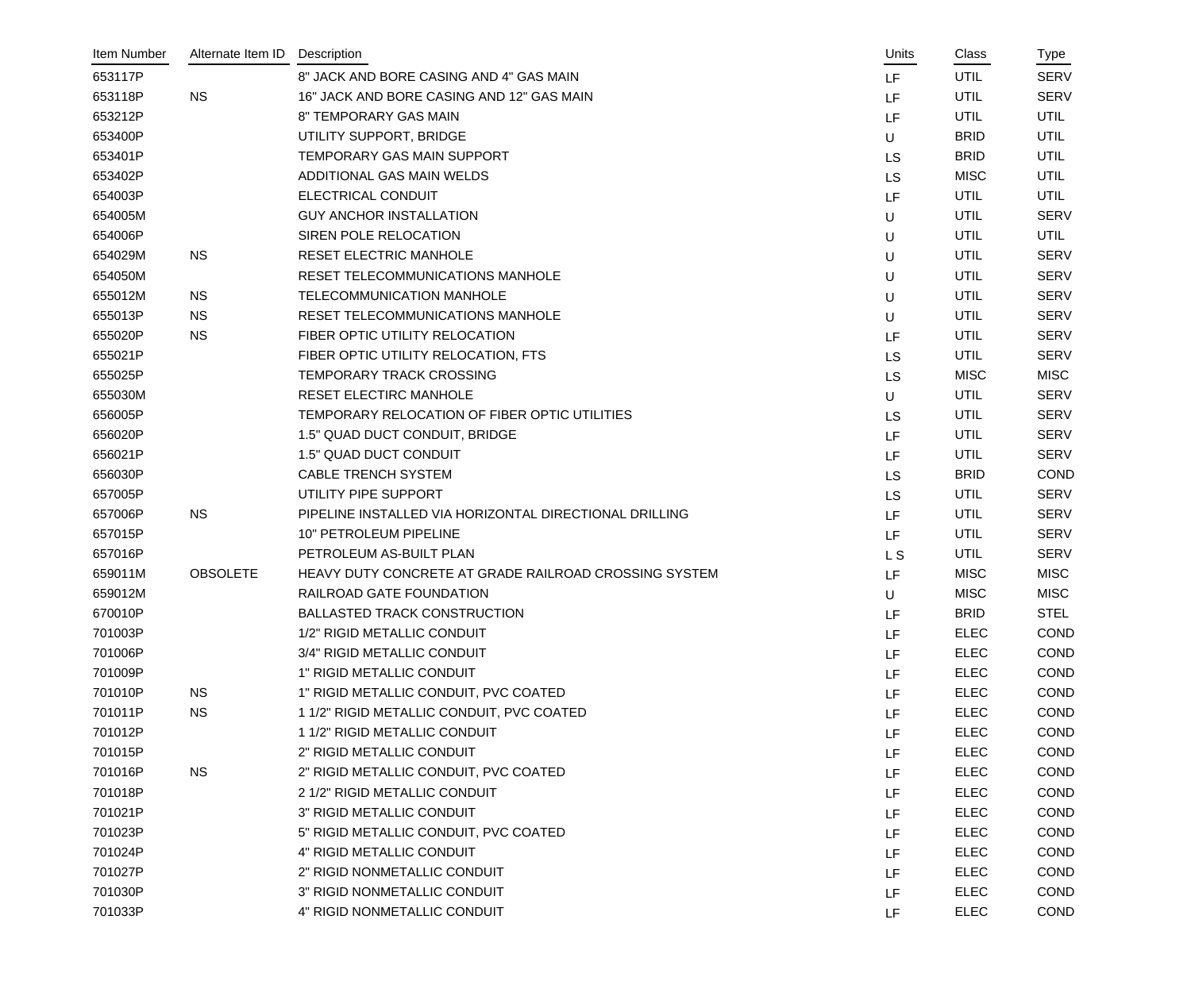| Item Number | Alternate Item ID | Description                                                       | Units     | Class       | Type        |
|-------------|-------------------|-------------------------------------------------------------------|-----------|-------------|-------------|
| 701036P     |                   | 1 1/4" FLEXIBLE METALLIC CONDUIT                                  | <b>LF</b> | <b>ELEC</b> | <b>COND</b> |
| 701038P     |                   | 1" FLEXIBLE METALLIC CONDUIT                                      | LF        | <b>ELEC</b> | <b>COND</b> |
| 701039P     |                   | 1 1/2" FLEXIBLE METALLIC CONDUIT                                  | LF        | <b>ELEC</b> | COND        |
| 701042P     |                   | 2" FLEXIBLE METALLIC CONDUIT                                      | LF        | <b>ELEC</b> | <b>COND</b> |
| 701045P     |                   | 1 - 1 1/4" FLEXIBLE NONMETALLIC CONDUIT                           | LF        | <b>ELEC</b> | <b>COND</b> |
| 701048P     |                   | 2 - 1 1/4" FLEXIBLE NONMETALLIC CONDUIT                           | LF        | <b>ELEC</b> | <b>COND</b> |
| 701049P     |                   | 3/4" FLEXIBLE NONMETALLIC CONDUIT                                 | LF        | <b>ELEC</b> | COND        |
| 701050P     |                   | 3/4" CORRUGATED FLEXIBLE NONMETALLIC INNERDUCT                    | LF        | <b>ELEC</b> | <b>COND</b> |
| 701051P     |                   | 3 - 1 1/4" FLEXIBLE NONMETALLIC CONDUIT                           | LF        | <b>ELEC</b> | <b>COND</b> |
| 701052P     |                   | 1/2" FLEXIBLE NONMETALLIC CONDUIT                                 | LF        | <b>ELEC</b> | COND        |
| 701054P     |                   | 4 - 1 1/4" FLEXIBLE NONMETALLIC CONDUIT                           | LF        | <b>ELEC</b> | COND        |
| 701057P     |                   | 1 - 1 1/2" FLEXIBLE NONMETALLIC CONDUIT                           | LF        | <b>ELEC</b> | COND        |
| 701060P     |                   | 2 - 1 1/2" FLEXIBLE NONMETALLIC CONDUIT                           | LF        | <b>ELEC</b> | <b>COND</b> |
| 701063P     |                   | 3 - 1 1/2" FLEXIBLE NONMETALLIC CONDUIT                           | LF        | <b>ELEC</b> | COND        |
| 701066P     |                   | 4 - 1 1/2" FLEXIBLE NONMETALLIC CONDUIT                           | LF        | <b>ELEC</b> | <b>COND</b> |
| 701069P     |                   | 1 - 2" FLEXIBLE NONMETALLIC CONDUIT                               | LF        | <b>ELEC</b> | <b>COND</b> |
| 701072P     |                   | 2 - 2" FLEXIBLE NONMETALLIC CONDUIT                               | LF        | <b>ELEC</b> | COND        |
| 701075P     |                   | 3 - 2" FLEXIBLE NONMETALLIC CONDUIT                               | LF        | <b>ELEC</b> | <b>COND</b> |
| 701078P     |                   | 4 - 2" FLEXIBLE NONMETALLIC CONDUIT                               | LF        | <b>ELEC</b> | <b>COND</b> |
| 701081P     |                   | 1 - 3" FLEXIBLE NONMETALLIC CONDUIT                               | LF        | <b>ELEC</b> | COND        |
| 701084P     |                   | 2 - 3" FLEXIBLE NONMETALLIC CONDUIT                               | LF        | <b>ELEC</b> | <b>COND</b> |
| 701087P     |                   | 3 - 3" FLEXIBLE NONMETALLIC CONDUIT                               | LF        | <b>ELEC</b> | <b>COND</b> |
| 701090P     |                   | 4 - 3" FLEXIBLE NONMETALLIC CONDUIT                               | LF        | <b>ELEC</b> | COND        |
| 701091P     |                   | <b>FIBERGLASS CONDUIT</b>                                         | LF        | <b>ELEC</b> | COND        |
| 701093M     |                   | 38" JUNCTION BOX                                                  | U         | <b>ELEC</b> | <b>JBOX</b> |
| 701096M     |                   | 10" X 36" JUNCTION BOX                                            | U         | <b>ELEC</b> | <b>JBOX</b> |
| 701099M     |                   | 17" X 30" JUNCTION BOX                                            | U         | <b>ELEC</b> | <b>JBOX</b> |
| 701102M     |                   | 18" X 36" JUNCTION BOX                                            | U         | <b>ELEC</b> | <b>JBOX</b> |
| 701105M     |                   | 8" X 8" X 6" METAL JUNCTION BOX                                   | U         | <b>ELEC</b> | <b>CAJB</b> |
| 701107M     |                   | TRANSITE JUNCTION BOX REMOVAL                                     | U         | <b>ELEC</b> | <b>JBOX</b> |
| 701108M     |                   | 12" X 10" X 8" METAL JUNCTION BOX                                 | U         | <b>ELEC</b> | <b>CAJB</b> |
| 701111M     |                   | 12" X 20" X 18" METAL JUNCTION BOX                                | U         | <b>ELEC</b> | <b>JBOX</b> |
| 701112M     |                   | 18" X 8" X 6" METAL JUNCTION BOX                                  | U         | <b>ELEC</b> | <b>JBOX</b> |
| 701114M     |                   | 12" X 20" X 36" METAL JUNCTION BOX                                | U         | <b>ELEC</b> | <b>JBOX</b> |
| 701117M     |                   | JUNCTION BOX FOUNDATION                                           | U         | <b>ELEC</b> | <b>JBOX</b> |
| 701120M     |                   | JUNCTION BOX FRAME AND COVER                                      | U         | <b>ELEC</b> | <b>JBOX</b> |
| 701123M     |                   | FOUNDATION, TYPE SFT                                              | U         | <b>LTNG</b> | <b>FOND</b> |
| 701126M     |                   | FOUNDATION, TYPE MCF                                              | U         | <b>LTNG</b> | <b>FOND</b> |
| 701128M     |                   | FOUNDATION, TYPE P-MC MODIFIED                                    | U         | <b>LTNG</b> | <b>FOND</b> |
| 701129M     |                   | FOUNDATION, TYPE P                                                | U         | <b>LTNG</b> | <b>FOND</b> |
| 701132M     |                   | FOUNDATION, TYPE P-MC                                             | U         | <b>LTNG</b> | <b>FOND</b> |
| 701135M     |                   | FOUNDATION, TYPE SPF                                              | U         | <b>LTNG</b> | <b>FOND</b> |
| 701136M     |                   | BORING FOR FOUNDATION, TYPE STF FOR GREATER THAN 50 FOOT MAST ARM | U         | <b>LTNG</b> | <b>FOND</b> |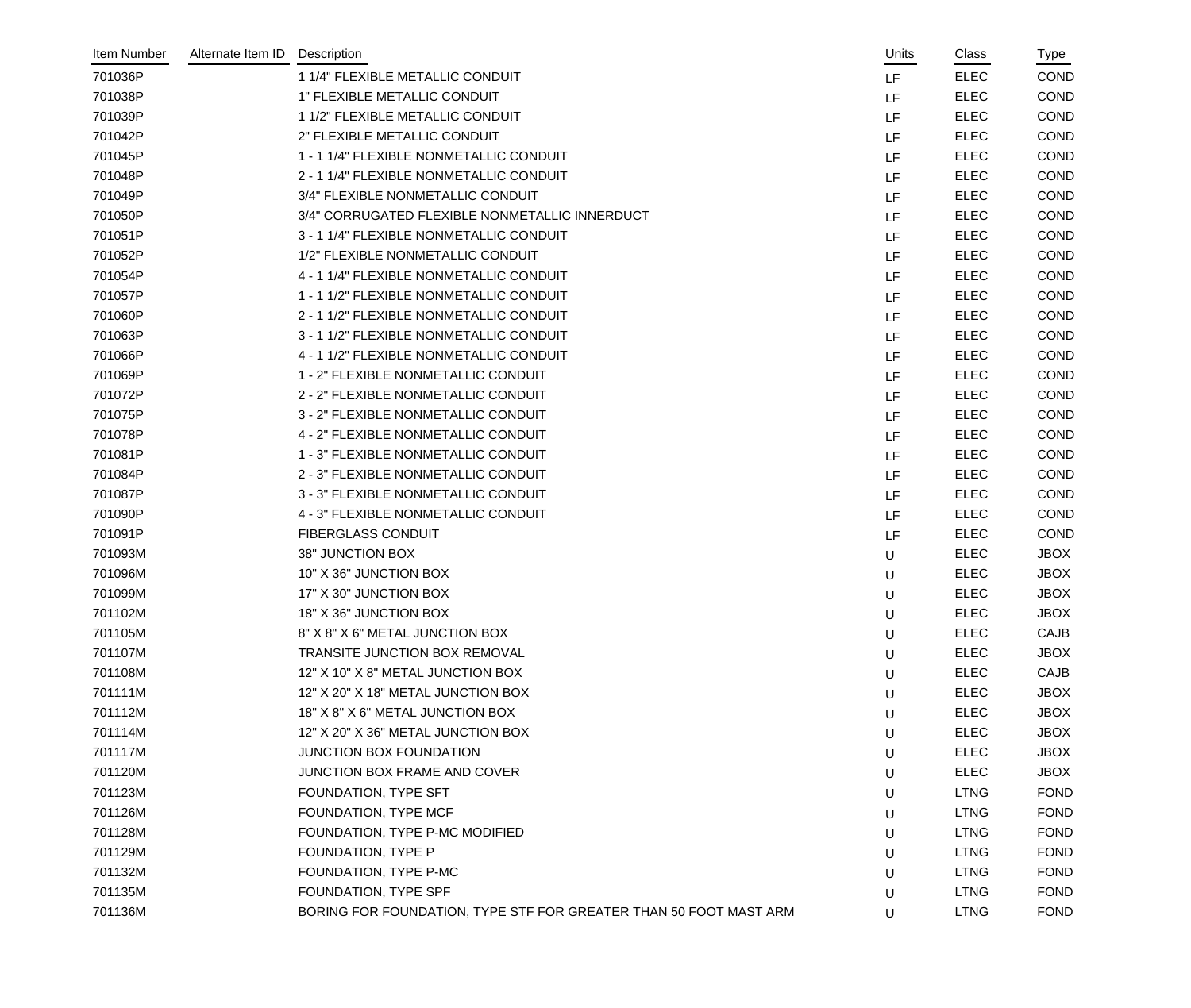| Item Number | Alternate Item ID | Description                                            | Units     | Class       | Type        |
|-------------|-------------------|--------------------------------------------------------|-----------|-------------|-------------|
| 701137M     |                   | FOUNDATION, TYPE STF FOR GREATER THAN 50 FOOT MAST ARM | LF        | <b>LTNG</b> | <b>FOND</b> |
| 701137P     |                   | FOUNDATION, TYPE STF FOR GREATER THAN 50 FOOT MAST ARM | LF        | <b>LTNG</b> | <b>FOND</b> |
| 701138M     |                   | FOUNDATION, TYPE STF                                   | U         | <b>LTNG</b> | <b>FOND</b> |
| 701141M     |                   | FOUNDATION, TYPE SFX                                   | U         | <b>LTNG</b> | <b>FOND</b> |
| 701144M     |                   | FOUNDATION, TYPE SFK                                   | U         | <b>LTNG</b> | <b>FOND</b> |
| 701147M     |                   | FOUNDATION, TYPE SSF                                   | U         | <b>LTNG</b> | <b>FOND</b> |
| 701150M     |                   | FOUNDATION, TYPE SSF-A                                 | U         | <b>LTNG</b> | <b>FOND</b> |
| 701153M     |                   | FOUNDATION, TYPE 1M                                    | U         | <b>LTNG</b> | <b>FOND</b> |
| 701156M     |                   | FOUNDATION, TYPE 2M                                    | U         | <b>LTNG</b> | <b>FOND</b> |
| 701157M     |                   | FOUNDATION, TYPE 3M                                    | U         | <b>LTNG</b> | <b>FOND</b> |
| 701159M     |                   | FOUNDATION, TYPE 1M-MC                                 | U         | <b>LTNG</b> | <b>FOND</b> |
| 701162M     |                   | FOUNDATION, TYPE 2M-MC                                 | U         | <b>LTNG</b> | <b>FOND</b> |
| 701165M     |                   | CABLE RACK                                             | U         | <b>ELEC</b> | <b>JBOX</b> |
| 701168M     |                   | METER CABINET, TYPE T                                  | U         | <b>ELEC</b> | <b>MCAB</b> |
| 701171M     |                   | METER CABINET, TYPE TL                                 | U         | <b>ELEC</b> | <b>MCAB</b> |
| 701173M     |                   | METER CABINET, TYPE M                                  | U         | <b>ELEC</b> | <b>MCAB</b> |
| 701174M     |                   | METER CABINET, TYPE 1M                                 | U         | <b>ELEC</b> | <b>MCAB</b> |
| 701175M     | <b>NS</b>         | METER CABINET, TYPE 1M MODIFIED                        | U         | <b>ELEC</b> | <b>MCAB</b> |
| 701177M     |                   | METER CABINET, TYPE 1M-MC                              | U         | <b>ELEC</b> | <b>MCAB</b> |
| 701179M     |                   | METER CABINET, TYPE 3M                                 | U         | <b>ELEC</b> | <b>MCAB</b> |
| 701180M     |                   | METER CABINET, TYPE 2M-MC                              | U         | <b>ELEC</b> | <b>MCAB</b> |
| 701181M     |                   | METER CABINET, TYPE MC MODIFIED                        | U         | <b>ELEC</b> | <b>MCAB</b> |
| 701183M     |                   | METER CABINET, TYPE L                                  | U         | <b>ELEC</b> | <b>MCAB</b> |
| 701187M     | <b>NS</b>         | MODIFY METER CABINET                                   | U         | <b>ELEC</b> | <b>MCAB</b> |
| 701189P     |                   | GROUND WIRE, NO. 6 AWG                                 | LF        | <b>ELEC</b> | <b>LWRE</b> |
| 701190P     |                   | GROUND WIRE, NO. 4 AWG                                 | LF        | <b>ELEC</b> | LWRE        |
| 701191P     |                   | GROUND WIRE, NO. 4/0 AWG                               | LF        | <b>ELEC</b> | LWRE        |
| 701192P     |                   | GROUND WIRE, NO. 8 AWG                                 | LF        | <b>ELEC</b> | LWRE        |
| 701195P     |                   | MULTIPLE LIGHTING WIRE, NO. 2 AWG                      | LF        | <b>LTNG</b> | <b>LWRE</b> |
| 701196P     | <b>NS</b>         | MULTIPLE LIGHTING WIRE, NO. 4 AWG                      | LF        | <b>ELEC</b> | LWRE        |
| 701198P     |                   | MULTIPLE LIGHTING WIRE, NO. 6 AWG                      | LF        | <b>LTNG</b> | LWRE        |
| 701201P     |                   | MULTIPLE LIGHTING WIRE, NO. 8 AWG                      | LF        | <b>LTNG</b> | LWRE        |
| 701204P     |                   | MULTIPLE LIGHTING WIRE, NO. 10 AWG                     | LF        | <b>LTNG</b> | LWRE        |
| 701207P     |                   | SERVICE WIRE, NO. 1/0 AWG                              | LF        | <b>ELEC</b> | <b>LWRE</b> |
| 701210P     |                   | SERVICE WIRE, NO. 2 AWG                                | LF        | <b>ELEC</b> | <b>LWRE</b> |
| 701213P     |                   | SERVICE WIRE, NO. 6 AWG                                | LF        | <b>ELEC</b> | <b>LWRE</b> |
| 701216P     |                   | SERVICE WIRE, NO. 8 AWG                                | LF        | <b>ELEC</b> | LWRE        |
| 701280M     |                   | FOUNDATION DECORATIVE LIGHT STANDARD                   | U         | <b>ELEC</b> | <b>FOND</b> |
| 701375P     |                   | MODIFY EXISTING LOAD CENTER                            | <b>LS</b> | <b>ELEC</b> | <b>MCAB</b> |
| 701376P     |                   | <b>CIRCUIT TRACING</b>                                 | <b>LS</b> | <b>ELEC</b> | <b>MISC</b> |
| 701380M     |                   | CONDUIT REPAIR, GRASS AREA                             | U         | <b>ITS</b>  | <b>COND</b> |
| 701381M     |                   | CONDUIT REPAIR, ROADWAY                                | $\sf U$   | <b>ITS</b>  | <b>COND</b> |
| 701390M     |                   | ARC FLASH STUDIES                                      | U         | <b>ELEC</b> | <b>MISC</b> |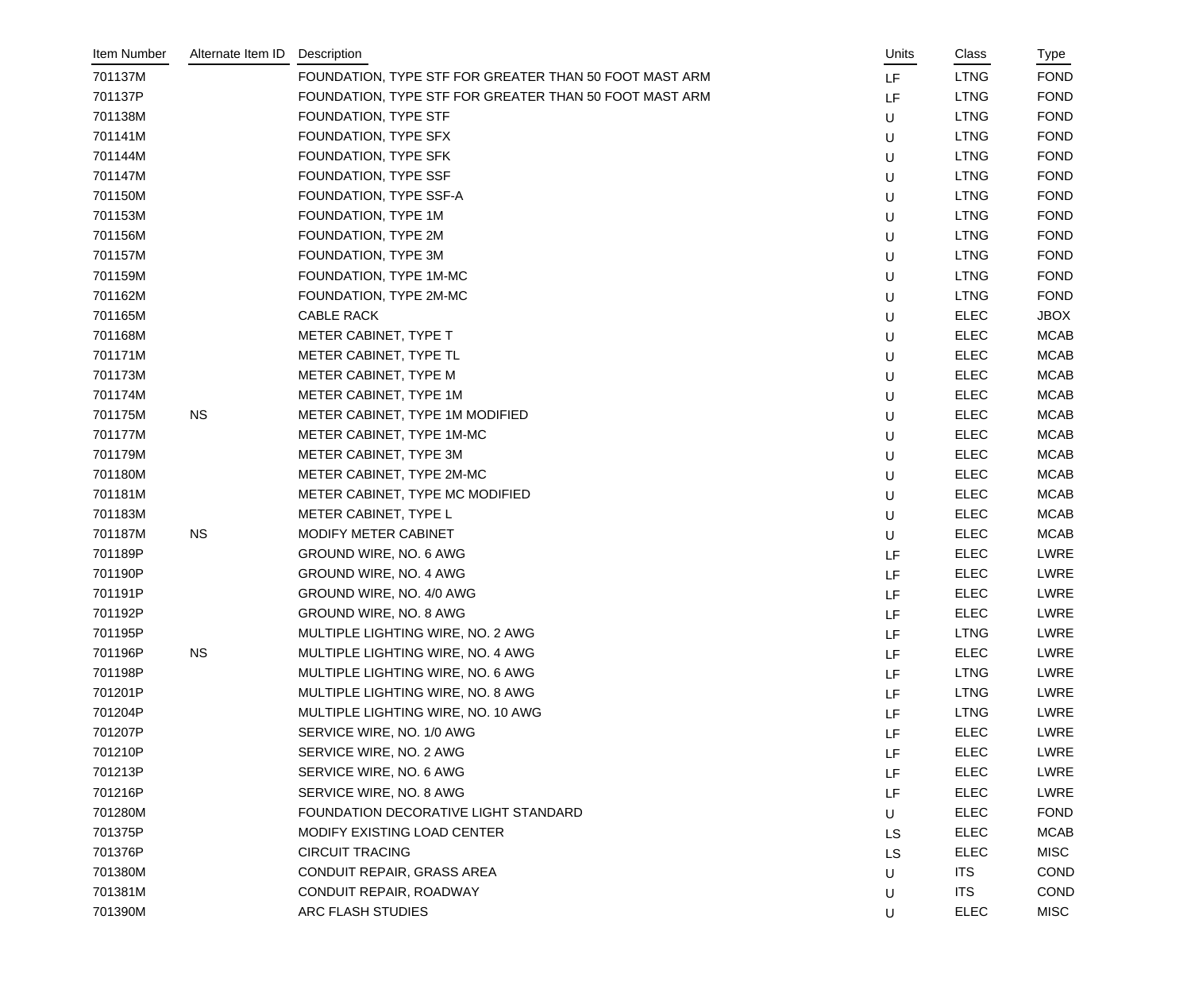| Item Number | Alternate Item ID | Description                                                       | Units          | Class       | Type        |
|-------------|-------------------|-------------------------------------------------------------------|----------------|-------------|-------------|
| 701500M     |                   | REMOVAL AND DISPOSAL OF ORANGEBURG CONDUIT PIPE                   | LF             | <b>ELEC</b> | <b>JBOX</b> |
| 702003M     |                   | CONTROLLER, 2 PHASE                                               | U              | <b>TRFP</b> | <b>CONT</b> |
| 702006M     |                   | <b>CONTROLLER, 4 PHASE</b>                                        | U              | <b>TRFP</b> | <b>CONT</b> |
| 702009M     |                   | <b>CONTROLLER, 8 PHASE</b>                                        | U              | <b>TRFP</b> | <b>CONT</b> |
| 702012M     |                   | TRAFFIC SIGNAL STANDARD, ALUMINUM                                 | U              | <b>TRFP</b> | <b>TSAS</b> |
| 702013M     |                   | TRAFFIC SIGNAL STANDARD, ALUMINUM, DECORATIVE                     | U              | <b>TRFP</b> | <b>TSAS</b> |
| 702014M     |                   | TRAFFIC SIGNAL STANDARD WITH GREATER THAN 50 FOOT MAST ARM, STEEL | U              | <b>TRFP</b> | <b>TSAS</b> |
| 702015M     |                   | TRAFFIC SIGNAL STANDARD, STEEL                                    | U              | <b>TRFP</b> | <b>TSAS</b> |
| 702016M     |                   | TRAFFIC SIGNAL STANDARD, STEEL, DECORATIVE                        | U              | <b>TRFP</b> | <b>TSAS</b> |
| 702018M     |                   | PEDESTRIAN SIGNAL STANDARD                                        | U              | <b>TRFP</b> | <b>TSAS</b> |
| 702019M     |                   | PEDESTRIAN SIGNAL STANDARD, DECORATIVE                            | U              | <b>TRFP</b> | <b>TSAS</b> |
| 702021M     |                   | TRAFFIC SIGNAL MAST ARM, ALUMINUM                                 | U              | <b>TRFP</b> | <b>TSAS</b> |
| 702022M     |                   | TRAFFIC SIGNAL MAST ARM, ALUMINUM, DECORATIVE                     | U              | <b>TRFP</b> | <b>TSAS</b> |
| 702023M     |                   | TRAFFIC SIGNAL MAST ARM, STEEL, DECORATIVE                        | U              | <b>TRFP</b> | <b>TSAS</b> |
| 702024M     |                   | TRAFFIC SIGNAL MAST ARM, STEEL                                    | U              | <b>TRFP</b> | <b>TSAS</b> |
| 702025M     |                   | TRAFFIC SIGNAL MAST ARM GREATER THAN 50 FOOT, STEEL               | U              | <b>TRFP</b> | <b>TSAS</b> |
| 702027P     |                   | TRAFFIC SIGNAL CABLE, 2 CONDUCTOR                                 | LF             | <b>TRFP</b> | <b>TSAS</b> |
| 702030P     |                   | TRAFFIC SIGNAL CABLE, 5 CONDUCTOR                                 | LF             | <b>TRFP</b> | <b>TSAS</b> |
| 702033P     |                   | TRAFFIC SIGNAL CABLE, 10 CONDUCTOR                                | LF             | <b>TRFP</b> | <b>TSAS</b> |
| 702035M     |                   | OPTICALLY PROGRAMMED LED TRAFFIC SIGNAL HEAD                      | U              | <b>TRFP</b> | <b>TSAS</b> |
| 702036M     |                   | <b>TRAFFIC SIGNAL HEAD</b>                                        | U              | <b>TRFP</b> | <b>TSAS</b> |
| 702038M     |                   | PUSH BUTTON INSTALLATION                                          | U              | <b>TRFP</b> | <b>TSAS</b> |
| 702039M     |                   | PEDESTRIAN SIGNAL HEAD                                            | U              | <b>TRFP</b> | <b>TSAS</b> |
| 702042M     |                   | <b>PUSH BUTTON</b>                                                | U              | <b>TRFP</b> | <b>TSAS</b> |
| 702045M     |                   | <b>IMAGE DETECTOR</b>                                             | U              | <b>TRFP</b> | <b>TSAS</b> |
| 702046M     |                   | RADAR DETECTOR                                                    | U              | <b>TRFP</b> | <b>TSAS</b> |
| 702047M     |                   | IMAGE DETECTOR                                                    | U              | <b>TRFP</b> | <b>TSAS</b> |
| 702048M     |                   | <b>LOOP DETECTOR</b>                                              | LF             | <b>TRFP</b> | <b>LDET</b> |
| 702050M     |                   | <b>GENERATOR AUXILIARY CABINET</b>                                | U              | <b>ELEC</b> | <b>MISC</b> |
| 702051P     |                   | LOOP DETECTOR CABLE                                               | LF             | <b>TRFP</b> | <b>LDET</b> |
| 702052P     | <b>NS</b>         | DROOP CABLE                                                       | LF             | <b>ELEC</b> | <b>MISC</b> |
| 702054M     |                   | TEMPORARY TRAFFIC SIGNAL SYSTEM, LOCATION NO.                     | <b>LS</b>      | <b>MNTC</b> | <b>TTSS</b> |
| 702057M     |                   | INTERIM TRAFFIC SIGNAL SYSTEM, LOCATION NO.                       | <b>LS</b>      | <b>MNTC</b> | <b>TTSS</b> |
| 702060M     |                   | <b>CONTROLLER TURN-ON</b>                                         | U              | <b>TRFP</b> | <b>CONT</b> |
| 702064M     | <b>NS</b>         | <b>CONTROL RELAY</b>                                              | U              | <b>TRFP</b> | <b>CONT</b> |
| 702066M     | <b>NS</b>         | TIMING DELAY RELAY                                                | U              | <b>MISC</b> | <b>MISC</b> |
| 702069M     | <b>NS</b>         | RAILROAD WARNING DEVICE                                           | <b>LS</b>      | <b>TRFP</b> | <b>TSAS</b> |
| 702079M     |                   | SIGN ASSEMBLY "A"                                                 | L <sub>S</sub> | <b>TRFP</b> | <b>TSAS</b> |
| 702089M     |                   | SOLAR FLASHING BEACON                                             | U              | <b>TRFP</b> | <b>TSAS</b> |
| 702091M     | <b>NS</b>         | <b>BLANK-OUT SIGN</b>                                             | U              | <b>TRFP</b> | <b>TSAS</b> |
| 702092M     |                   | RELOCATE BUSINESS SIGN, LOCATION NO.                              | U              | <b>ELEC</b> | <b>SIGN</b> |
| 702095M     |                   | WIRELESS VEHICLE DETECTION SYSTEM                                 | L <sub>S</sub> | <b>TRFP</b> | <b>MISC</b> |
| 702101M     | <b>NS</b>         | UNINTERRUPTIBLE POWER SUPPLY                                      | U              | <b>ELEC</b> | <b>MISC</b> |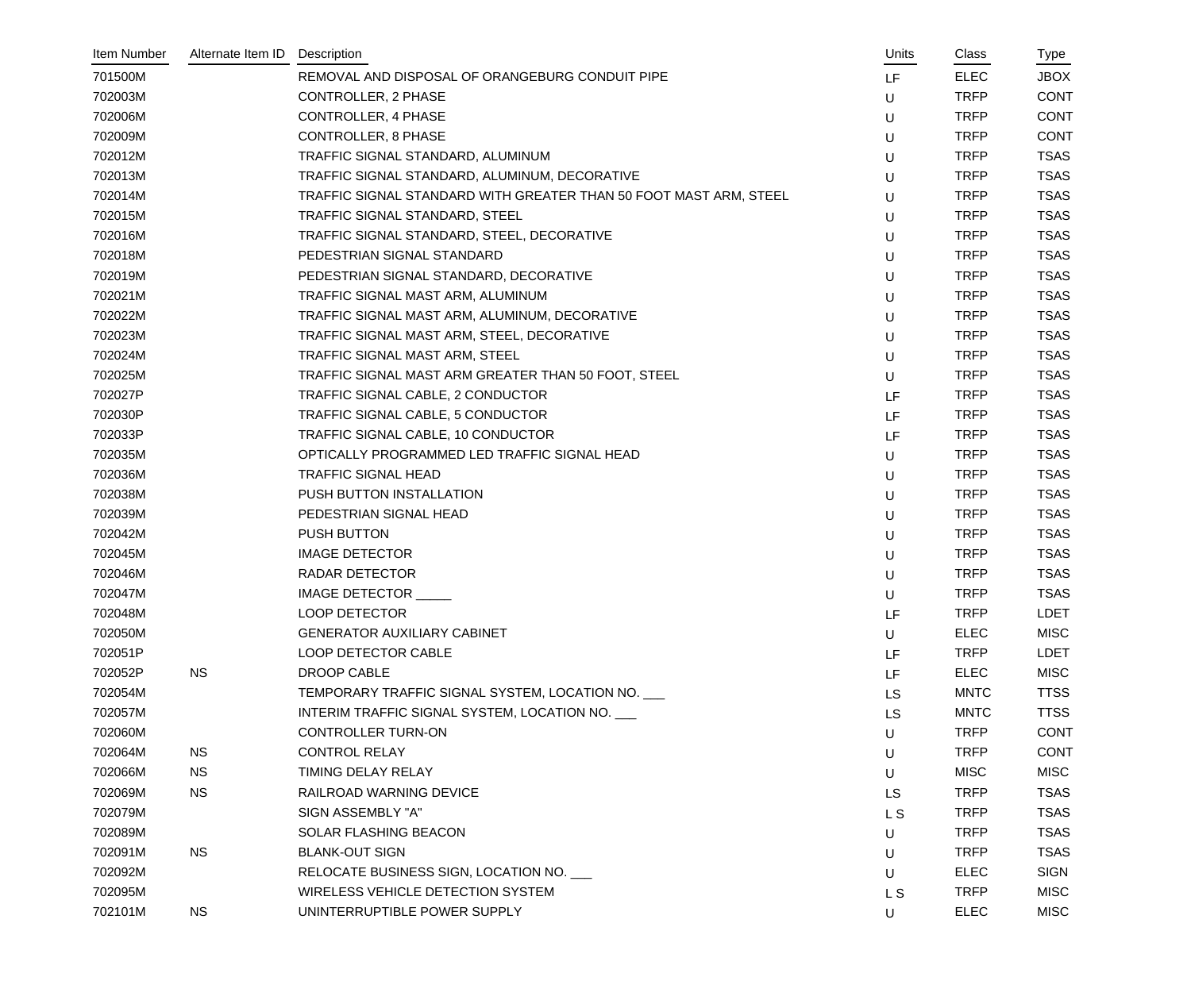| Item Number | Alternate Item ID | Description                                                       | Units          | Class       | Type        |
|-------------|-------------------|-------------------------------------------------------------------|----------------|-------------|-------------|
| 702102P     |                   | <b>RED SIGNAL AHEAD SIGN</b>                                      | U              | <b>ELEC</b> | <b>MISC</b> |
| 702105M     |                   | DYNAMIC RED SIGNAL AHEAD SIGN ASSEMBLY                            | U              | <b>TRFP</b> | <b>TSAS</b> |
| 702110M     | <b>NS</b>         | BC TRAFFIC SIGNAL POLE FOUNDATION, 12" DIAMETER                   | U              | <b>TRFP</b> | <b>TSAS</b> |
| 702140M     |                   | REMOVE, STORE, & REINSTALL SIGNAL STANDARDS, MAST ARMS, & SIGNALS | <b>LS</b>      | <b>TRFP</b> | <b>TSAS</b> |
| 703003M     |                   | LIGHTING STANDARD ALUMINUM                                        | U              | <b>LTNG</b> | <b>LSAS</b> |
| 703004M     |                   | <b>LIGHTING STANDARD CONCRETE</b>                                 | U              | <b>LTNG</b> | <b>LSAS</b> |
| 703006M     |                   | <b>LIGHTING STANDARD STEEL</b>                                    | U              | <b>LTNG</b> | <b>LSAS</b> |
| 703009M     |                   | LIGHTING STANDARD FIBERGLASS                                      | U              | <b>LTNG</b> | <b>LSAS</b> |
| 703010M     |                   | LIGHTING STANDARD DECORATIVE                                      | U              | <b>LTNG</b> | <b>LSAS</b> |
| 703011M     | <b>NS</b>         | RELOCATE LIGHTING STANDARD                                        | U              | <b>LTNG</b> | <b>LSAS</b> |
| 703012M     |                   | LIGHTING MAST ARM ALUMINUM                                        | U              | <b>LTNG</b> | <b>LAAS</b> |
| 703015M     |                   | <b>LIGHTING MAST ARM STEEL</b>                                    | U              | <b>LTNG</b> | <b>LAAS</b> |
| 703016M     |                   | LIGHTING MAST ARM DECORATIVE                                      | U              | <b>LTNG</b> | <b>LAAS</b> |
| 703018M     |                   | LUMINAIRE                                                         | U              | <b>LTNG</b> | <b>LASM</b> |
| 703019M     |                   | LUMINAIRE DECORATIVE                                              | U              | <b>LTNG</b> | <b>LASM</b> |
| 703020M     |                   | <b>TUNNEL LUMINAIRE</b>                                           | U              | <b>LTNG</b> | <b>LASM</b> |
| 703021M     |                   | SIGN LIGHTING, STRUCTURE NO.                                      | <b>LS</b>      | <b>LTNG</b> | <b>LSAS</b> |
| 703022M     |                   | RELOCATE SITE LIGHTING                                            | L <sub>S</sub> | <b>LTNG</b> | <b>LSAS</b> |
| 703024M     |                   | UNDERDECK LIGHTING TYPE W                                         | U              | <b>LTNG</b> | <b>LSAS</b> |
| 703027M     |                   | UNDERDECK LIGHTING TYPE P                                         | U              | <b>LTNG</b> | <b>LSAS</b> |
| 703030M     |                   | <b>TOWER LIGHTING</b>                                             | U              | <b>LTNG</b> | <b>LSAS</b> |
| 703031M     |                   | <b>TEMPORARY LIGHTING</b>                                         | U              | <b>LTNG</b> | <b>LSAS</b> |
| 703032P     |                   | <b>VIADUCT LIGHTING SYSTEM</b>                                    | <b>LS</b>      | <b>LTNG</b> | <b>LASM</b> |
| 703033P     |                   | TEMPORARY HIGHWAY LIGHTING SYSTEM                                 | <b>LS</b>      | <b>MNTC</b> | <b>THLS</b> |
| 703034P     | <b>NS</b>         | NAVIGATIONAL LIGHTING SYSTEM                                      | U              | <b>MNTC</b> | <b>THLS</b> |
| 703035P     |                   | TEMPORARY NAVIGATIONAL LIGHTING SYSTEM                            | U              | <b>MNTC</b> | <b>THLS</b> |
| 703036P     |                   | PSE&G STREET LIGHTING SYSTEM                                      | <b>LS</b>      | <b>LTNG</b> | <b>LASM</b> |
| 703038P     | <b>NS</b>         | ACCENT PIER LIGHTING CONTROL SYSTEM                               | <b>LS</b>      | <b>LTNG</b> | <b>THLS</b> |
| 703050M     | <b>NS</b>         | <b>LIGHT FIXTURE REPAIR</b>                                       | U              | <b>LTNG</b> | <b>MISC</b> |
| 704002M     | <b>NS</b>         | ITS CONDUIT, TYPE A                                               | LF             | <b>ITS</b>  | <b>COND</b> |
| 704003M     |                   | JUNCTION BOX ITS TYPE A                                           | U              | <b>ITS</b>  | <b>JBOX</b> |
| 704004M     | <b>NS</b>         | JUNCTION BOX ITS REMOVAL                                          | U              | <b>ITS</b>  | <b>JBOX</b> |
| 704006M     |                   | JUNCTION BOX ITS TYPE B                                           | U              | <b>ITS</b>  | <b>JBOX</b> |
| 704007M     | <b>NS</b>         | JUNCTION BOX ITS RELOCATION                                       | U              | <b>ITS</b>  | <b>JBOX</b> |
| 704009M     |                   | JUNCTION BOX ITS TYPE C                                           | U              | <b>ITS</b>  | <b>JBOX</b> |
| 704010M     | <b>NS</b>         | JUNCTION BOX ITS TYPE D                                           | U              | <b>ITS</b>  | <b>JBOX</b> |
| 704011M     |                   | <b>METER CABINET ITS</b>                                          | U              | <b>ITS</b>  | <b>JBOX</b> |
| 704012P     |                   | <b>COMMUNICATION CABLE</b>                                        | LF             | <b>ITS</b>  | <b>COMM</b> |
| 704013P     | <b>NS</b>         | FOUNDATION ITS MODIFICATION                                       | U              | <b>ITS</b>  | <b>FOND</b> |
| 704014M     |                   | FOUNDATION, ITS                                                   | U              | <b>ITS</b>  | <b>FOND</b> |
| 704015M     |                   | FOUNDATION ITS TYPE A                                             | U              | <b>ITS</b>  | <b>FOND</b> |
| 704018M     |                   | FOUNDATION ITS TYPE B                                             | U              | <b>ITS</b>  | <b>FOND</b> |
| 704021M     |                   | FOUNDATION ITS TYPE C                                             | U              | <b>ITS</b>  | <b>FOND</b> |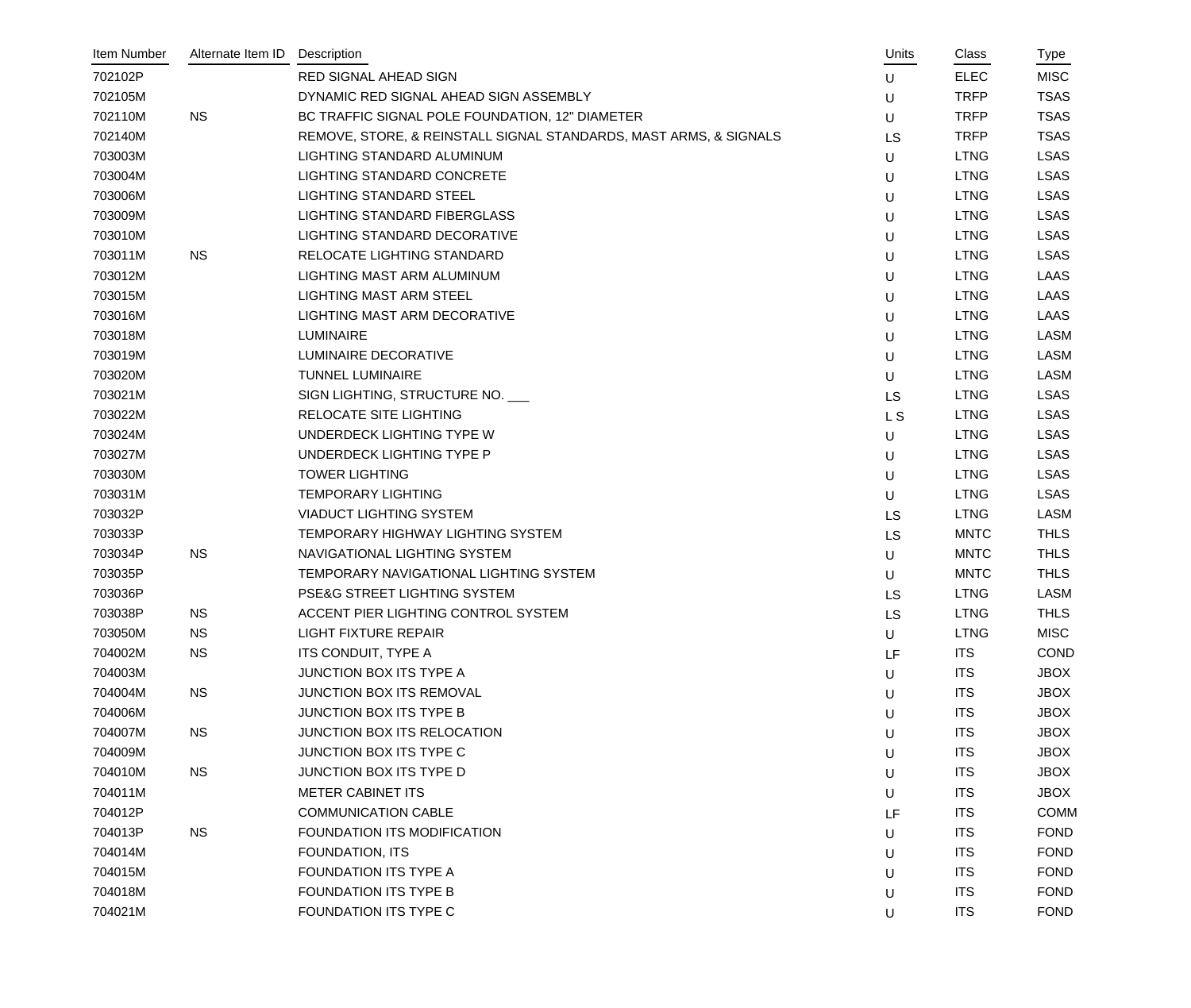| Item Number | Alternate Item ID | Description                                | Units     | Class      | Type        |
|-------------|-------------------|--------------------------------------------|-----------|------------|-------------|
| 704022M     | <b>NS</b>         | FOUNDATION ITS TYPE C-MC                   | U         | <b>ITS</b> | <b>FOND</b> |
| 704023M     | <b>NS</b>         | FOUNDATION ITS TYPE D-MC                   | $\sf U$   | <b>ITS</b> | <b>FOND</b> |
| 704024M     |                   | FOUNDATION ITS TYPE D                      | U         | <b>ITS</b> | <b>FOND</b> |
| 704026M     |                   | CONTROLLER MODIFICATION, TVS               | $\sf U$   | <b>ITS</b> | <b>CCTV</b> |
| 704027M     |                   | <b>CONTROLLER, ITS</b>                     | U         | <b>ITS</b> | <b>CONT</b> |
| 704029M     | <b>NS</b>         | COMMUNICATION HUB MODIFICATIONS            | U         | <b>ITS</b> | <b>CONT</b> |
| 704030M     |                   | <b>COMMUNICATION HUB</b>                   | $\sf U$   | <b>ITS</b> | <b>CONT</b> |
| 704032M     |                   | CONTROLLER MODIFICATIONS, TYPE __          | U         | <b>ITS</b> | <b>CONT</b> |
| 704033P     |                   | CONTROL CENTER SYSTEM, LOCATION NO.        | LS        | <b>ITS</b> | <b>CONT</b> |
| 704034P     | <b>NS</b>         | MODIFY CONTROL CENTER SYSTEM               | LS        | <b>ITS</b> | <b>CONT</b> |
| 704035M     |                   | <b>FOUNDATION CSS</b>                      | U         | <b>ITS</b> | <b>FOND</b> |
| 704036M     |                   | <b>FOUNDATION CSS TYPE A</b>               | $\sf U$   | <b>ITS</b> | <b>FOND</b> |
| 704039M     |                   | <b>FOUNDATION CSS TYPE B</b>               | U         | <b>ITS</b> | <b>FOND</b> |
| 704046M     | <b>NS</b>         | PORTABLE CCTV CAMERA                       | U         | <b>ITS</b> | <b>CCTV</b> |
| 704048M     |                   | CAMERA STANDARD TYPE A                     | U         | <b>ITS</b> | <b>CCTV</b> |
| 704049M     | <b>NS</b>         | <b>VIRTUAL WEIGH STATION CIRCUIT BOARD</b> | U         | <b>ITS</b> | <b>CCTV</b> |
| 704050M     | <b>NS</b>         | VIRTUAL WEIGH STATION CAMERA               | $\sf U$   | <b>ITS</b> | <b>CCTV</b> |
| 704051M     |                   | <b>CAMERA STANDARD TYPE B</b>              | U         | <b>ITS</b> | <b>CCTV</b> |
| 704054M     |                   | CAMERA STANDARD TYPE C                     | U         | <b>ITS</b> | <b>CCTV</b> |
| 704057M     |                   | CAMERA STANDARD TYPE D                     | $\sf U$   | <b>ITS</b> | <b>CCTV</b> |
| 704059M     |                   | <b>CAMERA STANDARD</b>                     | U         | <b>ITS</b> | <b>CCTV</b> |
| 704060M     |                   | <b>CAMERA</b>                              | $\sf U$   | <b>ITS</b> | <b>CCTV</b> |
| 704063M     |                   | CONTROLLER, CAMERA                         | U         | <b>ITS</b> | <b>CCTV</b> |
| 704065P     |                   | FIBER OPTIC CABLE                          | LF        | <b>ITS</b> | <b>CCTV</b> |
| 704066P     |                   | FIBER OPTIC CABLE TYPE A                   | LF        | <b>ITS</b> | <b>CCTV</b> |
| 704067P     | <b>NS</b>         | REINSTALL FIBER OPTIC CABLE                | LF        | <b>ITS</b> | <b>CCTV</b> |
| 704069P     |                   | FIBER OPTIC CABLE TYPE B                   | LF        | <b>ITS</b> | <b>CCTV</b> |
| 704070M     |                   | <b>CONSTRUCTION WEBCAM</b>                 | <b>MO</b> | <b>ITS</b> | <b>CCTV</b> |
| 704072P     |                   | FIBER OPTIC CABLE TYPE C                   | LF        | <b>ITS</b> | <b>CCTV</b> |
| 704075P     |                   | FIBER OPTIC CABLE TYPE D                   | LF        | <b>ITS</b> | <b>CCTV</b> |
| 704076P     |                   | FIBER OPTIC CABLE TYPE G                   | LF        | <b>ITS</b> | <b>CCTV</b> |
| 704078P     |                   | FIBER OPTIC CABLE TYPE E                   | LF        | <b>ITS</b> | <b>CCTV</b> |
| 704081P     |                   | FIBER OPTIC CABLE TYPE F                   | LF        | <b>ITS</b> | <b>CCTV</b> |
| 704084M     |                   | CONTROLLER, CTSS                           | U         | <b>ITS</b> | <b>CONT</b> |
| 704085M     | <b>NS</b>         | <b>FIBER OPTIC SIGN</b>                    | $\sf U$   | <b>ITS</b> | <b>CCTV</b> |
| 704086P     | <b>NS</b>         | <b>INSTALL FIBER OPTIC CABLE</b>           | LF        | <b>ITS</b> | <b>CCTV</b> |
| 704087M     |                   | <b>CTSS CONTROLLER UNIT</b>                | U         | <b>ITS</b> | <b>CONT</b> |
| 704088M     | <b>NS</b>         | <b>FIBER MARKOUT</b>                       | U         | <b>ITS</b> | <b>CCTV</b> |
| 704090M     |                   | CONTROLLER, CTSS TURN ON                   | U         | <b>ITS</b> | <b>CONT</b> |
| 704091M     | <b>NS</b>         | ADAPTIVE SIGNAL PROCESSOR, CTSS            | U         | <b>ITS</b> | <b>MISC</b> |
| 704092M     | <b>NS</b>         | ADAPTIVE IMAGE DETECTOR, CTSS              | U         | <b>ITS</b> | <b>MISC</b> |
| 704093M     |                   | FOUNDATION TTS TYPE A                      | U         | <b>ITS</b> | <b>FOND</b> |
| 704096M     |                   | FOUNDATION TTS TYPE B                      | U         | <b>ITS</b> | <b>FOND</b> |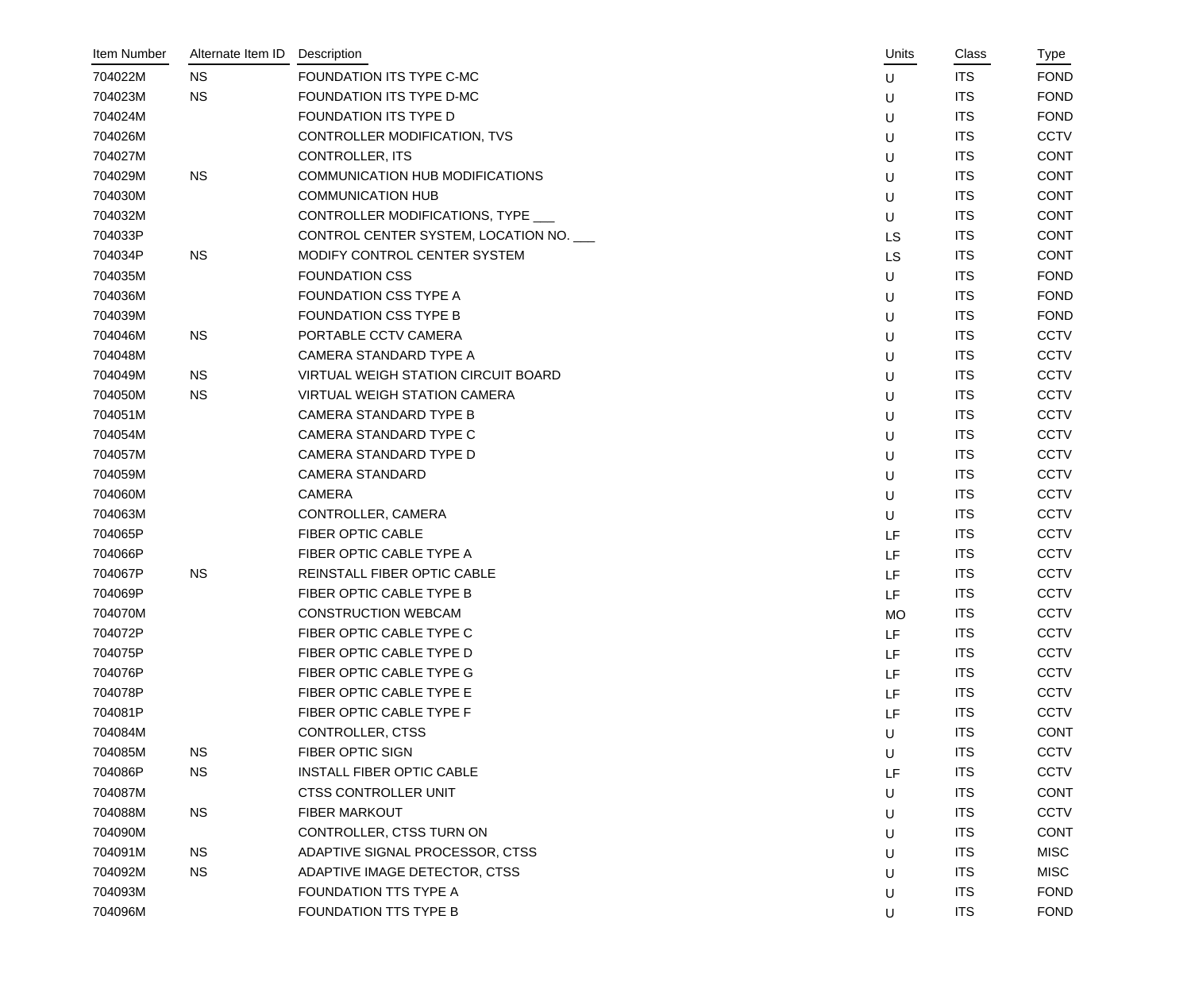| Item Number | Alternate Item ID | Description                                    | Units     | Class      | Type        |
|-------------|-------------------|------------------------------------------------|-----------|------------|-------------|
| 704099M     |                   | FOUNDATION TTS TYPE C                          | U         | <b>ITS</b> | <b>FOND</b> |
| 704102M     |                   | FOUNDATION TTS TYPE D                          | U         | <b>ITS</b> | <b>FOND</b> |
| 704105M     |                   | DETECTOR STANDARD                              | U         | <b>ITS</b> | <b>LDET</b> |
| 704108M     |                   | <b>CONTROLLER, TTS</b>                         | U         | <b>ITS</b> | <b>CONT</b> |
| 704110M     |                   | <b>LUCS</b>                                    | U         | <b>ITS</b> | <b>MISC</b> |
| 704111M     |                   | TTS DETECTOR TYPE A                            | U         | <b>ITS</b> | <b>LDET</b> |
| 704114M     |                   | TTS DETECTOR TYPE B                            | U         | <b>ITS</b> | <b>LDET</b> |
| 704117M     |                   | TTS DETECTOR TYPE C                            | U         | <b>ITS</b> | <b>LDET</b> |
| 704118M     |                   | <b>TTS DETECTOR</b>                            | U         | <b>ITS</b> | <b>LDET</b> |
| 704119M     |                   | BLUETOOTH READER SOLAR/WIRELESS ASSEMBLY       | U         | <b>ITS</b> | <b>MISC</b> |
| 704120M     |                   | <b>WEATHER STATION</b>                         | U         | <b>ITS</b> | <b>DATA</b> |
| 704123M     |                   | <b>WEATHER STATION ROADWAY DEVICES 1 LANES</b> | U         | <b>ITS</b> | <b>DATA</b> |
| 704126M     |                   | WEATHER STATION ROADWAY DEVICES 2 LANES        | U         | <b>ITS</b> | <b>DATA</b> |
| 704129M     |                   | <b>WEATHER STATION ROADWAY DEVICES 3 LANES</b> | U         | <b>ITS</b> | <b>DATA</b> |
| 704132M     |                   | WEATHER STATION ROADWAY DEVICES 4 LANES        | U         | <b>ITS</b> | <b>DATA</b> |
| 704135M     |                   | WEATHER STATION ROADWAY DEVICES 5 LANES        | U         | <b>ITS</b> | <b>DATA</b> |
| 704138M     |                   | <b>WEATHER STATION ROADWAY DEVICES 6 LANES</b> | U         | <b>ITS</b> | <b>DATA</b> |
| 704141M     |                   | WEATHER STATION ROADWAY DEVICES 7 LANES        | U         | <b>ITS</b> | <b>DATA</b> |
| 704144M     |                   | <b>WEATHER STATION ROADWAY DEVICES 8 LANES</b> | U         | <b>ITS</b> | <b>DATA</b> |
| 704145M     | <b>NS</b>         | STATIC SCALE SYSTEM                            | U         | <b>ITS</b> | <b>MISC</b> |
| 704146M     |                   | <b>GSN DATA COLLECTION</b>                     | <b>LS</b> | <b>ITS</b> | <b>DATA</b> |
| 704147M     |                   | FOUNDATION DMS TYPE A                          | U         | <b>ITS</b> | <b>FOND</b> |
| 704159M     |                   | DMS STANDARD TYPE A                            | U         | <b>ITS</b> | <b>SIGN</b> |
| 704168M     |                   | DMS STANDARD TYPE D                            | U         | <b>ITS</b> | <b>SIGN</b> |
| 704169M     |                   | DMS STANDARD GROUND MOUNTED                    | U         | <b>ITS</b> | <b>SIGN</b> |
| 704170M     | <b>NS</b>         | DMS SIGN, ONE YEAR WARRANTY                    | U         | <b>ITS</b> | <b>SIGN</b> |
| 704171M     |                   | <b>DMS SIGN</b>                                | U         | <b>ITS</b> | <b>SIGN</b> |
| 704174M     |                   | DMS SIGN WITH CONTROLLER                       | U         | <b>ITS</b> | <b>SIGN</b> |
| 704177M     |                   | <b>DMS SIGN INSTALL</b>                        | U         | <b>ITS</b> | <b>SIGN</b> |
| 704180M     |                   | DMS SIGN WITH CONTROLLER INSTALL               | $\sf U$   | <b>ITS</b> | <b>SIGN</b> |
| 704182M     | <b>NS</b>         | CONTROLLER CABINET TYPE P-TMS                  | U         | <b>ITS</b> | <b>DATA</b> |
| 704183M     |                   | CONTROLLER, DMS                                | U         | <b>ITS</b> | <b>CONT</b> |
| 704184M     |                   | CONTROLLER, DMS INSTALL                        | U         | <b>ITS</b> | <b>CONT</b> |
| 704186M     |                   | CONTROLLER, WIM                                | U         | <b>ITS</b> | <b>CONT</b> |
| 704189M     |                   | WIM ROADWAY DEVICES 1 LANES                    | U         | <b>ITS</b> | <b>DATA</b> |
| 704191M     |                   | <b>VWS ROADWAY DEVICES 1 LANE</b>              | U         | <b>ITS</b> | <b>DATA</b> |
| 704195M     |                   | WIM ROADWAY DEVICES 3 LANES                    | U         | <b>ITS</b> | <b>DATA</b> |
| 704198M     |                   | WIM ROADWAY DEVICES 4 LANES                    | U         | <b>ITS</b> | <b>DATA</b> |
| 704200M     | <b>NS</b>         | WIM ROADWAY DEVICES 6 LANES                    | U         | <b>ITS</b> | <b>DATA</b> |
| 704203M     | <b>NS</b>         | TVS ROADWAY LOOPS __ LANES                     | U         | <b>ITS</b> | <b>DATA</b> |
| 704204M     |                   | TVS ROADWAY DEVICES 1 LANES                    | U         | <b>ITS</b> | <b>DATA</b> |
| 704207M     |                   | TVS ROADWAY DEVICES 2 LANES                    | U         | <b>ITS</b> | <b>DATA</b> |
| 704210M     |                   | TVS ROADWAY DEVICES 3 LANES                    | U         | <b>ITS</b> | <b>DATA</b> |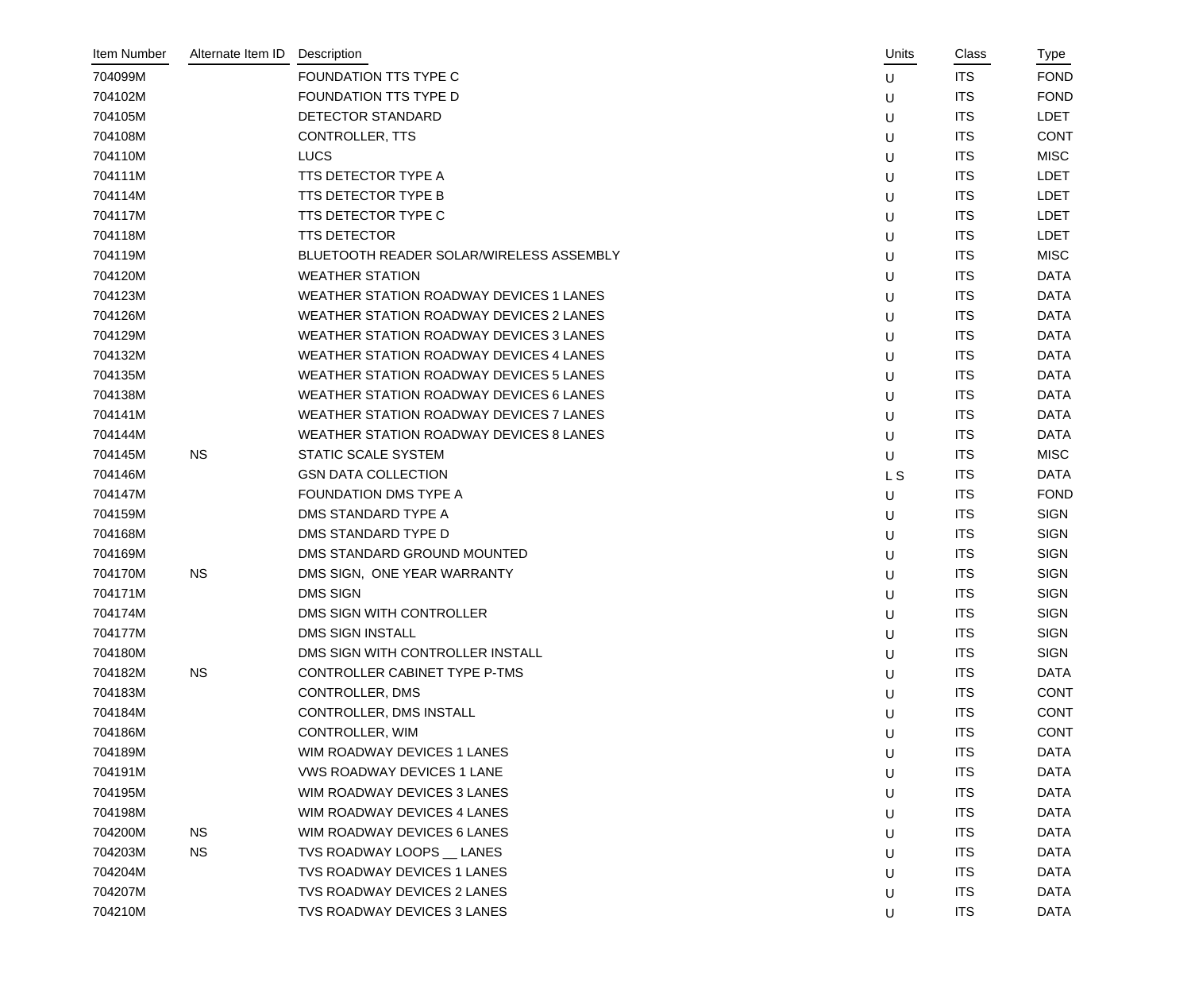| Item Number | Alternate Item ID | Description                                                             | Units          | Class       | Type        |
|-------------|-------------------|-------------------------------------------------------------------------|----------------|-------------|-------------|
| 704213M     |                   | <b>TVS ROADWAY DEVICES 4 LANES</b>                                      | U              | <b>ITS</b>  | <b>DATA</b> |
| 704215M     |                   | FIBER CROSSCONNECT CABINET                                              | U              | <b>ITS</b>  | <b>CCTV</b> |
| 704218M     |                   | TVS AUTOMATIC TRAFFIC RECORDER                                          | U              | <b>ITS</b>  | <b>DATA</b> |
| 704227M     | <b>NS</b>         | <b>VIRTUAL WEIGH STATION WIRELESS ROUTER</b>                            | U              | <b>ITS</b>  | <b>CCTV</b> |
| 704233M     |                   | POWER DISTRIBUTION UNIT (PDU)                                           | U              | <b>ITS</b>  | <b>CCTV</b> |
| 704234M     |                   | BLUETOOTH READER BATTERY REPLACEMENT                                    | U              | <b>ITS</b>  | <b>MISC</b> |
| 704237M     |                   | DEDICATED SHORT-RANGE COMMUNICATIONS ROADSIDE UNIT                      | U              | <b>ITS</b>  | <b>CCTV</b> |
| 704247M     |                   | FURNISH AND INSTALL                                                     | U              | <b>ITS</b>  | <b>MISC</b> |
| 704248M     |                   | <b>REPLACE EXISTING</b>                                                 | U              | <b>ITS</b>  | <b>MISC</b> |
| 704257M     |                   | ITS SYSTEMS BURN-IN PERIOD                                              | <b>MO</b>      | <b>ITS</b>  | <b>MISC</b> |
| 704270M     | <b>NS</b>         | RESEALING OF LOOPS AND SENSORS                                          | U              | <b>ITS</b>  | <b>MISC</b> |
| 704275M     | <b>NS</b>         | RECURRING ELECTRICAL SERVICE CHARGES--ITS DEVICES                       | <b>MO</b>      | <b>ITS</b>  | <b>MISC</b> |
| 704276M     | <b>NS</b>         | RECURRING COMMUNICATIONS SERVICE CHARGES--ITS DEVICES                   | <b>MO</b>      | <b>ITS</b>  | <b>MISC</b> |
| 704280M     |                   | <b>CPVMSRC</b>                                                          | U              | <b>ITS</b>  | <b>SIGN</b> |
| 704285M     |                   | DIRECTIONAL AMPLIFIER SYSTEM, LOCATION                                  | L <sub>S</sub> | <b>ITS</b>  | <b>MISC</b> |
| 704290M     |                   | BENDING PLATE REMOVAL AND FILL                                          | U              | <b>ITS</b>  | <b>DATA</b> |
| 704300M     |                   | SYSTEM DETECTOR, TYPE ___                                               | U              | <b>ITS</b>  | <b>DATA</b> |
| 704310M     |                   | <b>VSLS SIGN</b>                                                        | U              | <b>ITS</b>  | <b>SIGN</b> |
| 704320M     |                   | <b>CONTROLLER, VSLS</b>                                                 | U              | <b>ITS</b>  | <b>MISC</b> |
| 704340M     |                   | BEFORE AND AFTER TRAFFIC STUDIES                                        | L S            | <b>ITS</b>  | <b>MISC</b> |
| 706003P     | <b>NS</b>         | ELECTRICAL BOXES, CONDUIT, AND WIRING                                   | <b>LS</b>      | <b>MISC</b> | <b>MISC</b> |
| 706004M     | <b>NS</b>         | LOW-VOLTAGE TRANSFORMER                                                 | U              | <b>ELEC</b> | <b>MISC</b> |
| 706005P     | <b>NS</b>         | REMOVAL, RELOCATION, AND INSTALLATION OF MISCELLANEOUS ELECTRICAL ITEMS | <b>LS</b>      | <b>MISC</b> | <b>MISC</b> |
| 706006M     |                   | REMOVAL, RELOCATION, AND INSTALLATION OF MISCELLANEOUS ELECTRICAL       | <b>DOLL</b>    | <b>MISC</b> | <b>MISC</b> |
| 706007P     | <b>NS</b>         | <b>GENERATOR LOAD BANK</b>                                              | <b>LS</b>      | <b>MISC</b> | <b>MISC</b> |
| 706009P     | <b>NS</b>         | MOTOR CONTROL CENTER, AUTOMATIC TRANSFER SWITCH, MOTORS AND DRIVES      | <b>LS</b>      | <b>MISC</b> | <b>MISC</b> |
| 706011P     | <b>NS</b>         | BRIDGE PLC AND DATA LOGGER SYSTEM                                       | <b>LS</b>      | <b>MISC</b> | <b>MISC</b> |
| 706013M     | <b>NS</b>         | <b>PANELBOARD</b>                                                       | U              | <b>MISC</b> | <b>MISC</b> |
| 706016P     | <b>NS</b>         | ELECTRICAL TESTING AND MEASUREMENTS                                     | <b>LS</b>      | <b>ELEC</b> | <b>MISC</b> |
| 706019M     | <b>NS</b>         | <b>BARRIER GATE</b>                                                     | U              | <b>MISC</b> | <b>MISC</b> |
| 706020M     | <b>NS</b>         | <b>WARNING GATE</b>                                                     | U              | <b>MISC</b> | <b>MISC</b> |
| 706023P     | <b>NS</b>         | DIESEL ENGINE REHABILITATION                                            | <b>LS</b>      | <b>MISC</b> | <b>MISC</b> |
| 706024M     | <b>NS</b>         | <b>TRAFFIC SIGNAL</b>                                                   | U              | <b>TRFP</b> | <b>TSAS</b> |
| 706030P     | <b>NS</b>         | <b>TRAINING AND MANUALS</b>                                             | <b>LS</b>      | <b>TRAN</b> | <b>MISC</b> |
| 7500008P    |                   | <b>RELOCATE SWITCH GEAR</b>                                             | U              | <b>MISC</b> | <b>MISC</b> |
| 750003P     | <b>NS</b>         | <b>FLASHER AND SOUNDER</b>                                              | U              | <b>MISC</b> | <b>MISC</b> |
| 750004P     |                   | <b>MEDIUM VOLTAGE CABLES</b>                                            | LF             | <b>ELEC</b> | <b>MISC</b> |
| 750006P     | <b>NS</b>         | <b>AUTOMATIC TRANSFER SWITCH</b>                                        | U              | <b>MISC</b> | <b>MISC</b> |
| 750007P     |                   | TEMPORARY SWITCH GEAR, CAV                                              | U              | <b>MISC</b> | <b>MISC</b> |
| 750008P     |                   | <b>RELOCATE SWITCH GEAR</b>                                             | U              | <b>MISC</b> | <b>MISC</b> |
| 750009P     | <b>NS</b>         | FULLY SEATED LIMIT SWITCH                                               | U              | <b>MISC</b> | <b>MISC</b> |
| 750012P     | <b>NS</b>         | SPAN SEATED PROXIMITY SWITCH                                            | U              | <b>MISC</b> | <b>MISC</b> |
| 750015P     | <b>NS</b>         | PROGRAMMABLE LOGIC CONTROLLER SYSTEM                                    | <b>LS</b>      | <b>MISC</b> | <b>MISC</b> |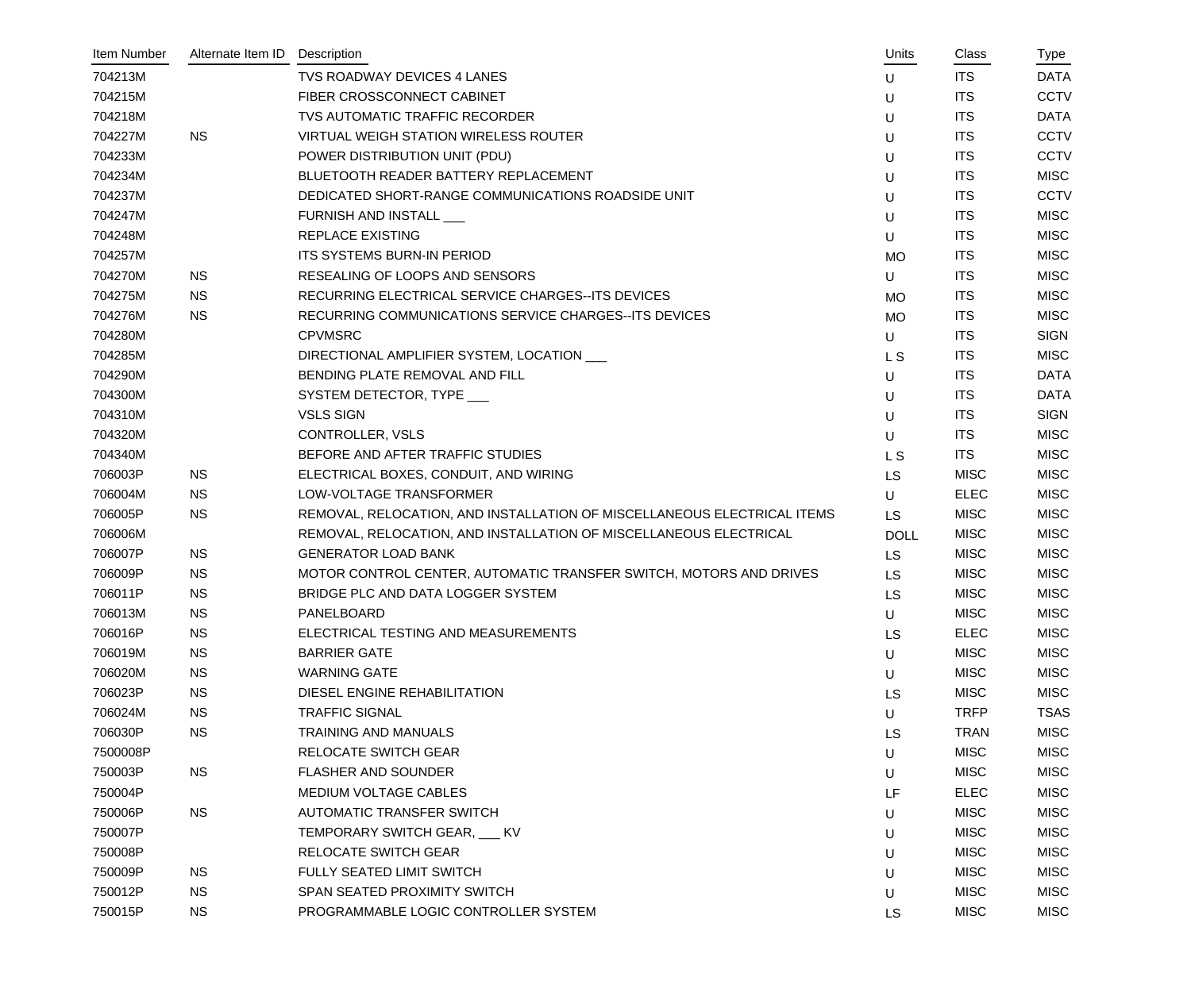| Item Number | Alternate Item ID | Description                                      | Units          | Class       | Type        |
|-------------|-------------------|--------------------------------------------------|----------------|-------------|-------------|
| 750018P     | <b>NS</b>         | FLUX VECTOR DRIVE AND CABINET                    | U              | <b>MISC</b> | <b>MISC</b> |
| 750019M     |                   | TRANSFORMER CONCRETE PAD, TYPE                   | <b>CY</b>      | <b>MISC</b> | <b>MISC</b> |
| 750020P     |                   | TRANSFORMER CONCRETE PAD, TYPE ___               | U              | <b>MISC</b> | <b>MISC</b> |
| 750021P     | <b>NS</b>         | <b>MOTOR BRAKES</b>                              | U              | <b>MISC</b> | <b>MISC</b> |
| 750024P     | <b>NS</b>         | <b>MACHINERY BRAKES</b>                          | U              | <b>MISC</b> | <b>MISC</b> |
| 750027P     | <b>NS</b>         | <b>POSITION ENCODER</b>                          | U              | <b>MISC</b> | <b>MISC</b> |
| 750028P     | <b>NS</b>         | DATA LOGGER                                      | LS             | <b>MISC</b> | <b>MISC</b> |
| 750030P     | <b>NS</b>         | <b>VECTOR DUTY MOTOR</b>                         | U              | <b>MISC</b> | <b>MISC</b> |
| 750031P     | <b>NS</b>         | <b>MOTOR CONTROL CENTER</b>                      | U              | <b>MISC</b> | <b>MISC</b> |
| 750033P     | <b>NS</b>         | DYNAMIC BRAKING RESISTOR BANK                    | U              | <b>MISC</b> | <b>MISC</b> |
| 750034P     | <b>NS</b>         | <b>CHANNEL FLOOD LIGHTS</b>                      | LS             | <b>MISC</b> | <b>MISC</b> |
| 750036P     | <b>NS</b>         | <b>TRAFFIC WARNING GATE</b>                      | U              | <b>MISC</b> | <b>MISC</b> |
| 750038P     | <b>NS</b>         | DRAW BRIDGE BARRIER GATE                         | U              | <b>MISC</b> | <b>MISC</b> |
| 750043P     | <b>NS</b>         | <b>CONTROL DESK</b>                              | <b>LS</b>      | <b>MISC</b> | <b>MISC</b> |
| 750049P     |                   | RELOCATE EXISTING SIGN ASSEMBLY                  | U              | <b>MISC</b> | <b>MISC</b> |
| 750050P     | <b>NS</b>         | <b>ELECTRICAL WORK</b>                           | <b>LS</b>      | <b>MISC</b> | <b>MISC</b> |
| 750052P     | <b>NS</b>         | <b>GROUNDING AND BONDING SYSTEM</b>              | LS             | <b>MISC</b> | <b>MISC</b> |
| 750060P     | <b>NS</b>         | <b>TRAINING</b>                                  | <b>LS</b>      | <b>MISC</b> | <b>MISC</b> |
| 750062P     | <b>NS</b>         | OPERATION AND MAINTENANCE MANUALS                | <b>LS</b>      | <b>MISC</b> | <b>MISC</b> |
| 750065P     |                   | TESTING, FINAL ACCEPTANCE                        | L <sub>S</sub> | <b>MISC</b> | <b>MISC</b> |
| 751003P     |                   | STANDBY ENGINE GENERATOR                         | <b>LS</b>      | <b>MISC</b> | <b>MISC</b> |
| 752003P     |                   | <b>CONTROL HOUSE</b>                             | L S            | <b>MISC</b> | <b>MISC</b> |
| 753003P     |                   | <b>MACHINERY HOUSE</b>                           | L <sub>S</sub> | <b>MISC</b> | <b>MISC</b> |
| 754003P     |                   | <b>GENERATOR HOUSE</b>                           | L <sub>S</sub> | <b>MISC</b> | <b>MISC</b> |
| 755003P     |                   | <b>TOWER ELEVATORS</b>                           | L S            | <b>MISC</b> | <b>MISC</b> |
| 756003P     |                   | <b>TOWER STAIRS</b>                              | L S            | <b>MISC</b> | <b>MISC</b> |
| 757003P     |                   | <b>LIGHTNING PROTECTION SYSTEM</b>               | L <sub>S</sub> | <b>MISC</b> | <b>MISC</b> |
| 758003P     |                   | <b>INTRUSION ALARM SYSTEM</b>                    | L S            | <b>MISC</b> | <b>MISC</b> |
| 759003P     |                   | FIRE DETECTION AND FIRE ALARM SYSTEM             | L S            | <b>MISC</b> | MISC        |
| 760003M     |                   | <b>BARRIER GATE</b>                              | $\sf U$        | <b>MISC</b> | <b>MISC</b> |
| 760006M     |                   | <b>BARRIER GATE CRASH TESTING</b>                | L <sub>S</sub> | <b>MISC</b> | <b>MISC</b> |
| 761003M     |                   | <b>WARNING GATE</b>                              | U              | <b>MISC</b> | <b>MISC</b> |
| 762003P     |                   | <b>BRIDGE SECURITY SYSTEM</b>                    | L S            | <b>MISC</b> | <b>MISC</b> |
| 801003M     |                   | SELECTIVE THINNING                               | <b>ACRE</b>    | LAND        | <b>TREE</b> |
| 801006M     |                   | SELECTIVE THINNING                               | SY             | <b>LAND</b> | <b>TREE</b> |
| 801009M     |                   | SELECTIVE CLEARING                               | <b>ACRE</b>    | <b>LAND</b> | <b>TREE</b> |
| 801012M     |                   | SELECTIVE CLEARING                               | SY             | <b>LAND</b> | <b>TREE</b> |
| 801015M     |                   | <b>HERBICIDE APPLICATION</b>                     | <b>ACRE</b>    | <b>LAND</b> | <b>MISC</b> |
| 802003M     |                   | TRIMMING EXISTING TREE, OVER 6" TO 12" DIAMETER  | U              | <b>LAND</b> | <b>TREE</b> |
| 802006M     |                   | TRIMMING EXISTING TREE, OVER 12" TO 18" DIAMETER | U              | <b>LAND</b> | <b>TREE</b> |
| 802009M     |                   | TRIMMING EXISTING TREE, OVER 18" TO 24" DIAMETER | U              | <b>LAND</b> | <b>TREE</b> |
| 802012M     |                   | TRIMMING EXISTING TREE, OVER 24" TO 30" DIAMETER | U              | <b>LAND</b> | <b>TREE</b> |
| 802015M     |                   | TRIMMING EXISTING TREE, OVER 30" TO 36" DIAMETER | U              | LAND        | <b>TREE</b> |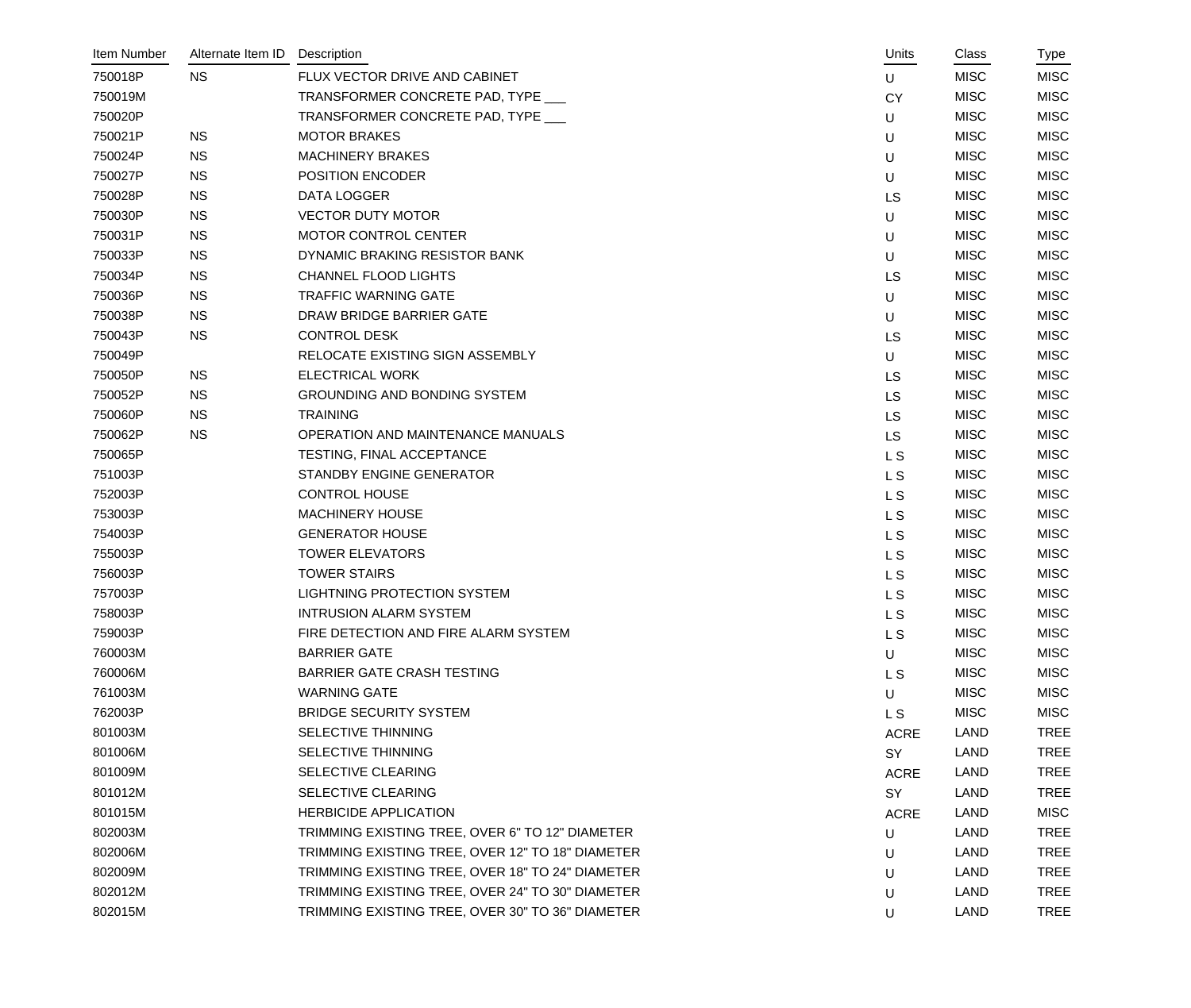| Item Number | Alternate Item ID | Description                               | Units       | Class       | Type        |
|-------------|-------------------|-------------------------------------------|-------------|-------------|-------------|
| 802018M     |                   | TRIMMING EXISTING TREE, OVER 36" DIAMETER | U           | <b>LAND</b> | <b>TREE</b> |
| 802019M     |                   | <b>STUMP REMOVAL</b>                      | U           | <b>CLER</b> | <b>TREE</b> |
| 802021M     |                   | TREE REMOVAL, OVER 6" TO 12" DIAMETER     | U           | <b>CLER</b> | <b>TREE</b> |
| 802024M     |                   | TREE REMOVAL, OVER 12" TO 18" DIAMETER    | U           | <b>CLER</b> | <b>TREE</b> |
| 802027M     |                   | TREE REMOVAL, OVER 18" TO 24" DIAMETER    | U           | <b>CLER</b> | <b>TREE</b> |
| 802030M     |                   | TREE REMOVAL, OVER 24" TO 30" DIAMETER    | U           | <b>CLER</b> | <b>TREE</b> |
| 802033M     |                   | TREE REMOVAL, OVER 30" TO 36" DIAMETER    | U           | <b>CLER</b> | <b>TREE</b> |
| 802036M     |                   | TREE REMOVAL, OVER 36" DIAMETER           | U           | <b>CLER</b> | <b>TREE</b> |
| 802037M     | <b>NS</b>         | CERTIFIED TREE EXPERT                     | <b>HOUR</b> | <b>LAND</b> | <b>MISC</b> |
| 803003M     |                   | PREPARATION OF EXISTING SOIL              | <b>ACRE</b> | LAND        | <b>TURF</b> |
| 803006M     |                   | PREPARATION OF EXISTING SOIL              | SY          | LAND        | <b>TURF</b> |
| 804000P     |                   | TOPSOIL SPREADING __ " THICK              | SY          | LAND        | <b>TURF</b> |
| 804001P     |                   | <b>SUBSOIL</b>                            | <b>CY</b>   | LAND        | <b>TURF</b> |
| 804006P     |                   | TOPSOILING, 4" THICK                      | SY          | LAND        | <b>TURF</b> |
| 804014P     | <b>NS</b>         | PLANT PIT SOIL                            | <b>CY</b>   | LAND        | <b>TURF</b> |
| 804015P     |                   | <b>BORROW TOPSOIL</b>                     | <b>CY</b>   | LAND        | <b>TURF</b> |
| 804019P     | <b>NS</b>         | PLANTING SOIL BED, 24" THICK              | SY          | LAND        | <b>TURF</b> |
| 804020P     | <b>NS</b>         | PLANTING SOIL BED, 36" THICK              | SY          | EROC        | <b>TURF</b> |
| 804030P     | <b>NS</b>         | <b>BIORETENTION SOIL MIXTURE</b>          | <b>CY</b>   | LAND        | <b>TURF</b> |
| 804031P     |                   | SOIL AMENDMENT                            | <b>CY</b>   | LAND        | <b>TURF</b> |
| 805003M     |                   | <b>TURF REPAIR STRIP</b>                  | LF          | <b>LAND</b> | <b>TURF</b> |
| 805005M     |                   | <b>STABILIZED TURF</b>                    | SY          | LAND        | <b>TURF</b> |
| 805010M     |                   | <b>REGRADE BERM</b>                       | SY          | LAND        | <b>TURF</b> |
| 806003P     |                   | FERTILIZING AND SEEDING, TYPE A           | SY          | LAND        | <b>TURF</b> |
| 806006P     |                   | FERTILIZING AND SEEDING, TYPE A-3         | SY          | LAND        | <b>TURF</b> |
| 806009P     |                   | FERTILIZING AND SEEDING, TYPE A-4         | SY          | <b>LAND</b> | <b>TURF</b> |
| 806012P     |                   | FERTILIZING AND SEEDING, TYPE B           | SY          | LAND        | <b>TURF</b> |
| 806015P     |                   | FERTILIZING AND SEEDING, TYPE D           | SY          | LAND        | <b>TURF</b> |
| 806018P     |                   | FERTILIZING AND SEEDING, TYPE F           | SY          | <b>LAND</b> | <b>VGEC</b> |
| 806020P     |                   | FERTILIZING AND SEEDING, TYPE R           | SY          | <b>LAND</b> | <b>TURF</b> |
| 806021P     |                   | FERTILIZING AND SEEDING, TYPE S           | <b>SY</b>   | <b>LAND</b> | <b>TURF</b> |
| 806024P     |                   | FERTILIZING AND SEEDING, TYPE W           | <b>SY</b>   | <b>LAND</b> | <b>TURF</b> |
| 806026P     |                   | FERTILIZING AND SEEDING, TYPE FESCUE      | SY          | <b>LAND</b> | <b>TURF</b> |
| 806027P     |                   | FERTILIZING AND SEEDING, TYPE PINELANDS   | <b>SY</b>   | <b>LAND</b> | <b>TURF</b> |
| 806030P     |                   | <b>WILDFLOWER SEEDING</b>                 | SY          | <b>LAND</b> | <b>TURF</b> |
| 806033P     | <b>NS</b>         | FERTILIZING AND SEEDING, LOW MAINTENANCE  | <b>SY</b>   | <b>LAND</b> | <b>TURF</b> |
| 807003M     |                   | TOPSOIL STABILIZATION, TYPE 1 MAT         | <b>SY</b>   | <b>LAND</b> | <b>VGEC</b> |
| 807006M     |                   | TOPSOIL STABILIZATION, TYPE 2 MAT         | SY          | <b>LAND</b> | <b>VGEC</b> |
| 807009M     |                   | TOPSOIL STABILIZATION, TYPE 3 MAT         | <b>SY</b>   | <b>LAND</b> | <b>VGEC</b> |
| 807012M     |                   | TOPSOIL STABILIZATION, TYPE 4 MAT         | <b>SY</b>   | <b>LAND</b> | <b>VGEC</b> |
| 807015M     | <b>NS</b>         | <b>EROSION CONTROL MATTING</b>            | <b>SY</b>   | <b>LAND</b> | <b>VGEC</b> |
| 807027M     | <b>NS</b>         | <b>URBAN SOIL MIX</b>                     | <b>CY</b>   | <b>LAND</b> | <b>TURF</b> |
| 808003P     |                   | <b>SODDING</b>                            | SY          | <b>LAND</b> | <b>TURF</b> |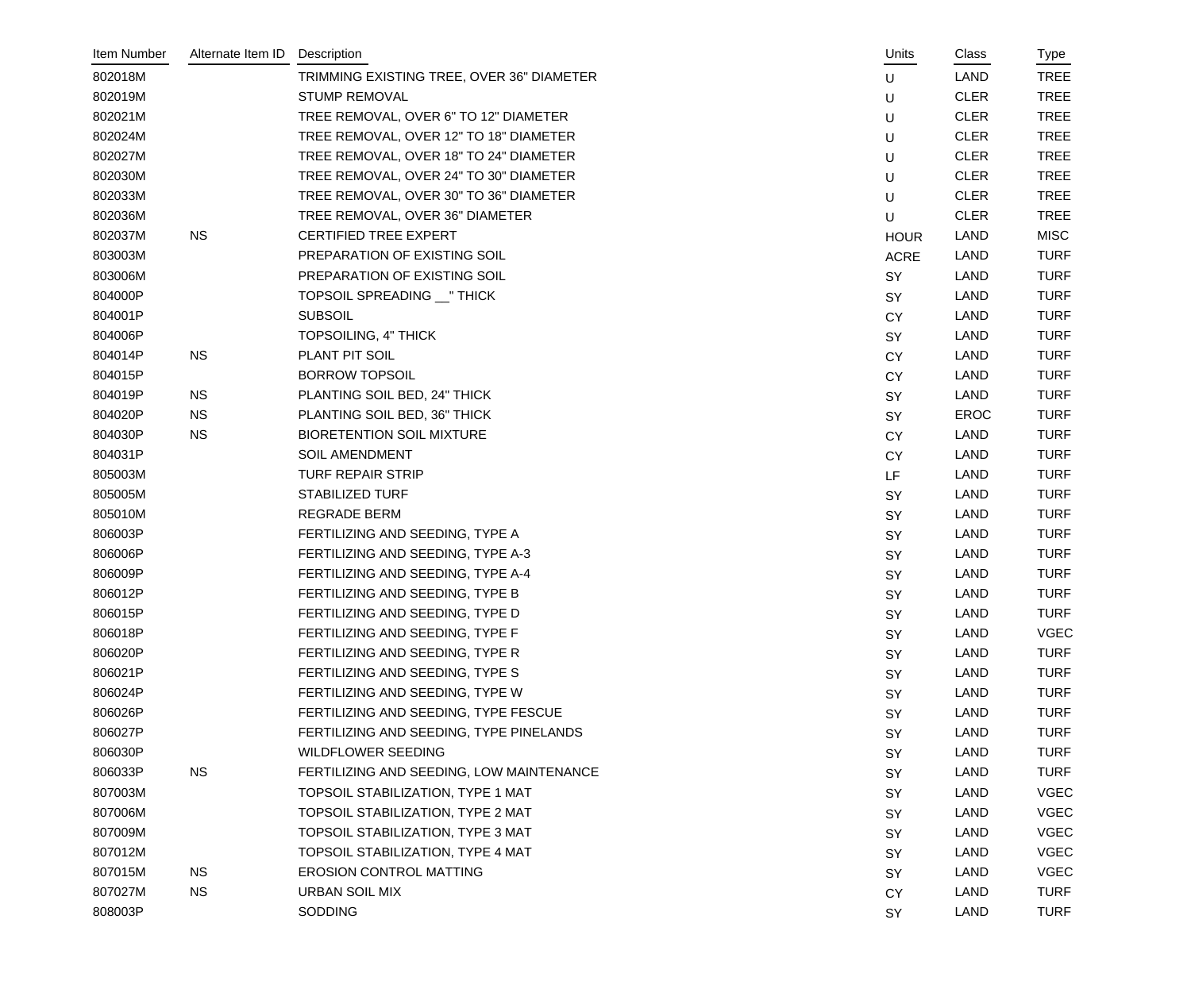| Item Number | Alternate Item ID | Description                                                  | Units       | Class       | Type        |
|-------------|-------------------|--------------------------------------------------------------|-------------|-------------|-------------|
| 809003M     |                   | <b>STRAW MULCHING</b>                                        | <b>SY</b>   | <b>LAND</b> | <b>TURF</b> |
| 809006M     |                   | <b>FIBER MULCHING</b>                                        | SY          | LAND        | <b>TURF</b> |
| 809009M     |                   | <b>STONE MULCHING</b>                                        | <b>SY</b>   | <b>LAND</b> | <b>TURF</b> |
| 809011M     | <b>NS</b>         | STONE MULCHING, 2" THICK                                     | <b>SY</b>   | LAND        | <b>TURF</b> |
| 809012M     |                   | <b>GRAVEL MULCHING</b>                                       | SY          | LAND        | <b>TURF</b> |
| 809015M     |                   | SHREDDED HARDWOOD BARK MULCHING                              | SY          | <b>LAND</b> | <b>TURF</b> |
| 809018M     |                   | <b>WOOD MULCHING</b>                                         | <b>SY</b>   | <b>LAND</b> | <b>TURF</b> |
| 809021M     |                   | WOOD MULCHING, 2" THICK                                      | SY          | <b>LAND</b> | <b>TURF</b> |
| 810003M     |                   | <b>MOWING</b>                                                | <b>ACRE</b> | <b>LAND</b> | <b>TURF</b> |
| 810006M     |                   | <b>MOWING</b>                                                | SY          | <b>LAND</b> | <b>TURF</b> |
| 810009M     |                   | <b>MOWING EXISTING TURF</b>                                  | <b>ACRE</b> | <b>LAND</b> | <b>TURF</b> |
| 810012M     |                   | <b>MOWING EXISTING TURF</b>                                  | SY          | <b>LAND</b> | <b>TURF</b> |
| 811003M     |                   | LARGE DECIDUOUS TREE, 3-3 1/2" CALIPER, B&B                  | U           | <b>LAND</b> | <b>PLNT</b> |
| 811004M     |                   | LARGE DECIDUOUS TREE, 2 1/2-3" CALIPER, B&B                  | U           | LAND        | <b>PLNT</b> |
| 811006M     |                   | LARGE DECIDUOUS TREE, 2-2 1/2" CALIPER, B&B                  | U           | <b>LAND</b> | <b>PLNT</b> |
| 811009M     |                   | LARGE DECIDUOUS TREE, 1-1 1/4" CALIPER, B&B                  | U           | <b>LAND</b> | <b>PLNT</b> |
| 811012M     |                   | LARGE DECIDUOUS TREE, 3/4-1" CALIPER, B&B                    | U           | <b>LAND</b> | <b>PLNT</b> |
| 811015M     |                   | LARGE DECIDUOUS TREE, SEEDLING 18-24" HIGH, POT OR CONTAINER | U           | <b>LAND</b> | <b>PLNT</b> |
| 811018M     |                   | LARGE DECIDUOUS TREE, SEEDLING 15-18" HIGH, POT OR CONTAINER | U           | <b>LAND</b> | <b>PLNT</b> |
| 811021M     |                   | SMALL DECIDUOUS TREE, 3-3 1/2" CALIPER, B&B                  | U           | <b>LAND</b> | <b>PLNT</b> |
| 811022M     |                   | SMALL DECIDUOUS TREE, 2 1/2-3" CALIPER, B&B                  | U           | <b>LAND</b> | <b>PLNT</b> |
| 811024M     |                   | SMALL DECIDUOUS TREE, 2-2 1/2" CALIPER, B&B                  | U           | <b>LAND</b> | <b>PLNT</b> |
| 811027M     |                   | SMALL DECIDUOUS TREE, 1 1/4-1 1/2" CALIPER, B&B              | U           | <b>LAND</b> | <b>PLNT</b> |
| 811029M     | <b>NS</b>         | SMALL DECIDUOUS TREE, 6-7' HIGH B&B                          | U           | LAND        | <b>PLNT</b> |
| 811030M     |                   | SMALL DECIDUOUS TREE, 5-6' HIGH, B&B                         | U           | LAND        | <b>PLNT</b> |
| 811031M     |                   | SMALL DECIDUOUS TREE, 7-8' HIGH, B&B                         | U           | <b>LAND</b> | <b>PLNT</b> |
| 811032M     |                   | SMALL DECIDUOUS TREE, 8-10' HIGH, B&B                        | $\mathsf U$ | LAND        | <b>PLNT</b> |
| 811033M     |                   | EVERGREEN TREE, 9-10' HIGH, B&B                              | U           | <b>LAND</b> | <b>PLNT</b> |
| 811036M     |                   | EVERGREEN TREE, 8-9' HIGH, B&B                               | U           | LAND        | PLNT        |
| 811037M     | <b>NS</b>         | EVERGREEN TREE, 7-8' HIGH B&B                                | U           | <b>LAND</b> | <b>PLNT</b> |
| 811039M     |                   | EVERGREEN TREE, 6-7' HIGH, B&B                               | U           | <b>LAND</b> | <b>PLNT</b> |
| 811042M     |                   | EVERGREEN TREE, 5-6' HIGH, B&B                               | U           | LAND        | <b>PLNT</b> |
| 811045M     |                   | EVERGREEN TREE, 4-5' HIGH, B&B                               | U           | LAND        | <b>PLNT</b> |
| 811048M     |                   | EVERGREEN TREE, 3-4' HIGH, B&B                               | U           | LAND        | <b>PLNT</b> |
| 811051M     |                   | EVERGREEN TREE, SEEDLING 18-24" HIGH, POT OR CONTAINER       | U           | LAND        | <b>PLNT</b> |
| 811054M     |                   | EVERGREEN TREE, SEEDLING 15-18" HIGH, POT OR CONTAINER       | U           | <b>LAND</b> | <b>PLNT</b> |
| 811056M     |                   | DECIDUOUS SHRUB, 4-5' HIGH, B&B                              | U           | <b>LAND</b> | <b>PLNT</b> |
| 811057M     |                   | DECIDUOUS SHRUB, 3-4' HIGH, B&B                              | U           | LAND        | <b>PLNT</b> |
| 811060M     |                   | DECIDUOUS SHRUB, 24-30" HIGH, B&B                            | U           | LAND        | <b>PLNT</b> |
| 811061M     |                   | DECIDUOUS SHRUB, 30-36" HIGH, B&B                            | U           | LAND        | <b>PLNT</b> |
| 811063M     |                   | DECIDUOUS SHRUB, 18-24" HIGH, #3 CONTAINER                   | U           | LAND        | <b>PLNT</b> |
| 811066M     |                   | DECIDUOUS SHRUB, 15-18" HIGH, #2 CONTAINER                   | U           | <b>LAND</b> | <b>PLNT</b> |
| 811067M     | <b>NS</b>         | DECIDUOUS SHRUB, 24-36" HIGH, CONTAINER                      | U           | <b>LAND</b> | <b>PLNT</b> |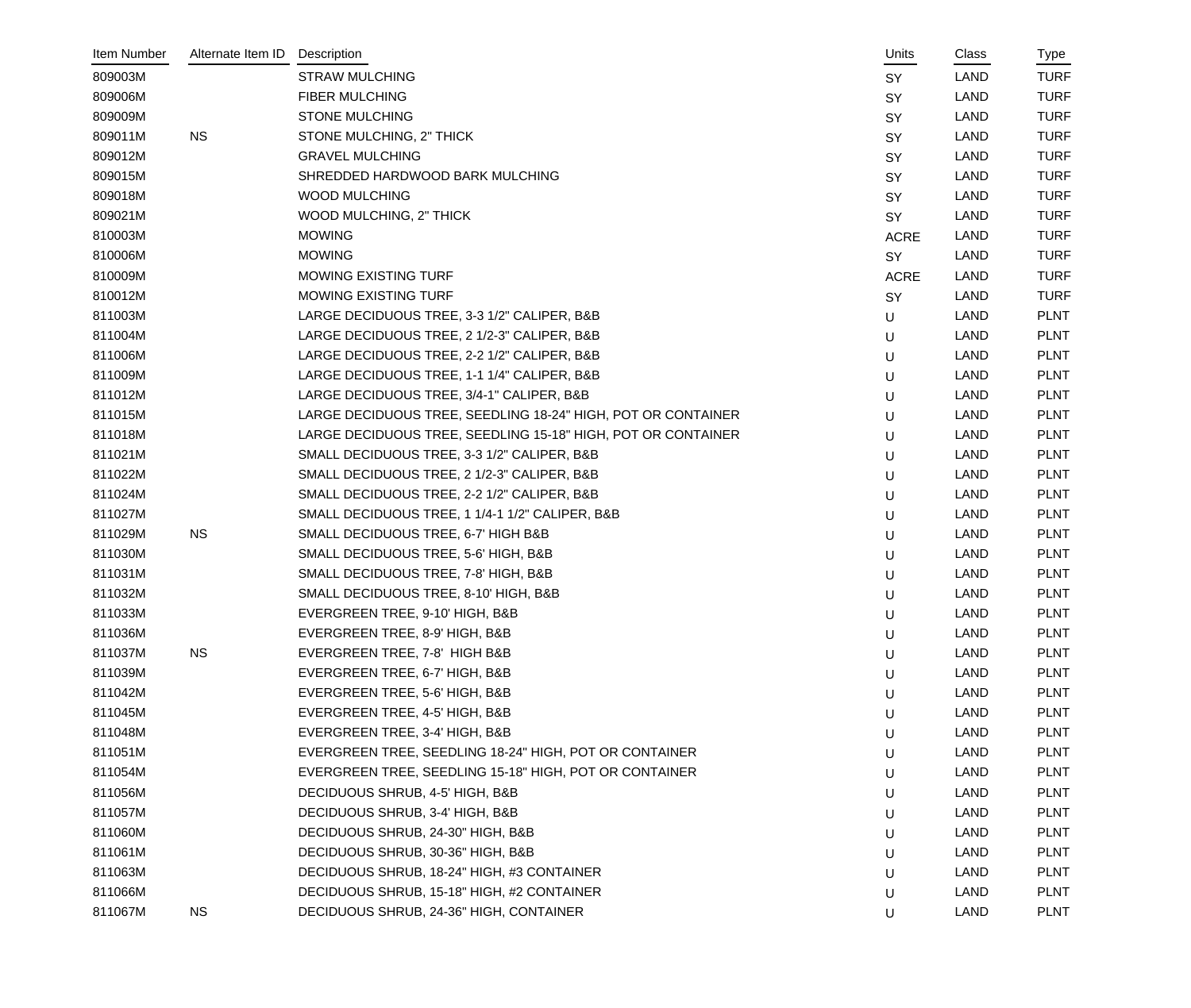| Item Number | Alternate Item ID | Description                                      | Units     | Class       | Type        |
|-------------|-------------------|--------------------------------------------------|-----------|-------------|-------------|
| 811068M     |                   | EVERGREEN SHRUB, 42-48" HIGH, B&B                | U         | LAND        | <b>PLNT</b> |
| 811069M     |                   | EVERGREEN SHRUB, 36-42" HIGH, B&B                | U         | LAND        | <b>PLNT</b> |
| 811072M     |                   | EVERGREEN SHRUB, 30-36" HIGH, B&B                | U         | LAND        | <b>PLNT</b> |
| 811075M     |                   | EVERGREEN SHRUB, 24-30" HIGH, B&B                | U         | LAND        | <b>PLNT</b> |
| 811078M     |                   | EVERGREEN SHRUB, 18-24" HIGH, #3 CONTAINER       | U         | LAND        | <b>PLNT</b> |
| 811081M     |                   | EVERGREEN SHRUB, 12-15" HIGH, #2 CONTAINER       | U         | LAND        | <b>PLNT</b> |
| 811084M     |                   | EVERGREEN SHRUB, 36-42" SPREAD, B&B              | U         | LAND        | <b>PLNT</b> |
| 811087M     |                   | EVERGREEN SHRUB, 30-36" SPREAD, B&B              | U         | LAND        | <b>PLNT</b> |
| 811090M     |                   | EVERGREEN SHRUB, 24-30" SPREAD, B&B              | U         | LAND        | <b>PLNT</b> |
| 811093M     |                   | EVERGREEN SHRUB, 18-24" SPREAD, #3 CONTAINER     | U         | LAND        | <b>PLNT</b> |
| 811096M     |                   | EVERGREEN SHRUB, 12-15" SPREAD, #2 CONTAINER     | U         | LAND        | <b>PLNT</b> |
| 811097M     |                   | EVERGREEN SHRUB, 4-5' HIGH, B&B                  | U         | LAND        | <b>PLNT</b> |
| 811099M     |                   | GROUND COVER OR VINE, #1 CONTAINER               | U         | LAND        | <b>PLNT</b> |
| 811102M     |                   | GROUND COVER OR VINE, 4" SQUARE OR ROUND POT     | U         | LAND        | <b>PLNT</b> |
| 811105M     |                   | GROUND COVER OR VINE, 2 1/4" SQUARE OR ROUND POT | U         | LAND        | <b>PLNT</b> |
| 811108M     |                   | GROUND COVER OR VINE, 2" PLUG                    | U         | LAND        | <b>PLNT</b> |
| 811111M     |                   | PERENNIAL, #1 CONTAINER                          | U         | LAND        | <b>PLNT</b> |
| 811114M     |                   | PERENNIAL, #SP5 CONTAINER                        | U         | LAND        | <b>PLNT</b> |
| 811117M     |                   | PERENNIAL, #SP4 CONTAINER                        | U         | LAND        | <b>PLNT</b> |
| 811120M     |                   | PERENNIAL, 2" PLUG                               | U         | <b>LAND</b> | <b>PLNT</b> |
| 811123M     |                   | <b>BULB</b>                                      | U         | <b>LAND</b> | <b>PLNT</b> |
| 811126M     |                   | <b>CORM</b>                                      | U         | LAND        | <b>PLNT</b> |
| 811129M     |                   | <b>TUBER</b>                                     | U         | LAND        | <b>PLNT</b> |
| 811132M     |                   | <b>ROOT</b>                                      | U         | LAND        | <b>PLNT</b> |
| 811135M     |                   | <b>RHIZOME</b>                                   | U         | LAND        | <b>PLNT</b> |
| 811138M     |                   | PLANT ESTABLISHMENT AND MAINTENANCE PERIOD       | <b>LS</b> | LAND        | <b>PLNT</b> |
| 811141P     | <b>NS</b>         | TREE MAINTENANCE, ROOT PRUNING                   | LF        | LAND        | <b>TREE</b> |
| 811149M     | <b>OBSOLETE</b>   | PRECAST CONCRETE PLANTER BENCH                   | U         | LAND        | <b>PLNT</b> |
| 811150M     | <b>NS</b>         | LANDSCAPE ACCENT WALL                            | <b>SF</b> | <b>LAND</b> | <b>PLNT</b> |
| 811160M     | <b>NS</b>         | STONE LANDSCAPE WALL                             | <b>SF</b> | <b>LAND</b> | <b>MISC</b> |
| 811165M     |                   | <b>WATERING</b>                                  | MG        | <b>LAND</b> | <b>MISC</b> |
| 811166M     |                   | WATERING BAG, CALLONS                            | U         | <b>LAND</b> | <b>MISC</b> |
| 811170P     | <b>NS</b>         | <b>IRRIGATION SYSTEM</b>                         | <b>LS</b> | LAND        | <b>MISC</b> |
| 811174M     |                   | <b>VEGETATED STONE REVETMENT</b>                 | <b>SY</b> | <b>LAND</b> | <b>MISC</b> |
| 811174m     |                   | <b>VEGETATED STONE REVETMENT</b>                 | <b>SY</b> | <b>LAND</b> | <b>MISC</b> |
| 812005P     | <b>NS</b>         | <b>LANDSCAPE TIMBER EDGING</b>                   | LF        | <b>LAND</b> | <b>MISC</b> |
| 812006P     |                   | <b>STEEL EDGING</b>                              | LF        | <b>LAND</b> | MISC        |
| 812100P     |                   | <b>SOIL CELLS</b>                                | <b>CF</b> | LAND        | SOIL        |
| 813003P     | <b>NS</b>         | <b>TIMBER RAIL</b>                               | LF        | <b>LAND</b> | <b>MISC</b> |
| 851003M     |                   | <b>DECORATIVE WALL</b>                           | LF        | <b>LAND</b> | <b>MISC</b> |
| 851004P     |                   | DECORATIVE COLUMN                                | <b>SF</b> | <b>LAND</b> | <b>MISC</b> |
| 852003M     |                   | PRECAST CONCRETE BENCH                           | U         | LAND        | <b>PLNT</b> |
| 852004M     |                   | SIDEWALK PLANTER                                 | U         | <b>LAND</b> | <b>PLNT</b> |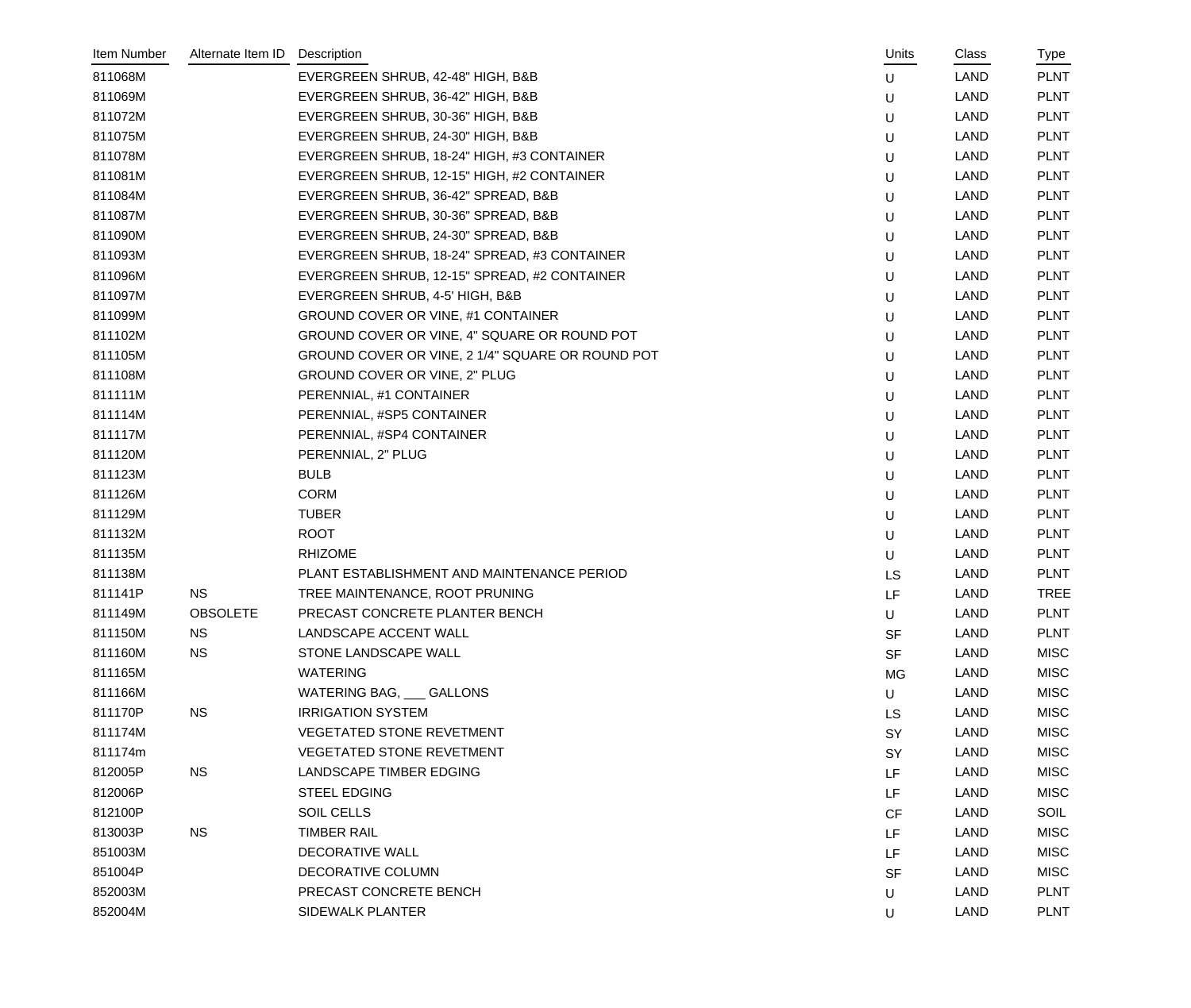| Item Number       | Alternate Item ID | Description                                             | Units       | Class       | Type        |
|-------------------|-------------------|---------------------------------------------------------|-------------|-------------|-------------|
| 853003P           |                   | ORNAMENTAL WINDMILL                                     | U           | <b>LAND</b> | <b>MISC</b> |
| 900001P           | <b>NS</b>         | SITEMANAGER SUPPLEMENTAL MATERIALS TESTING              | <b>LS</b>   | <b>MISC</b> | <b>MISC</b> |
| 902001M           |                   | HPTO PERFORMANCE ADJUSTMENT                             | <b>DOLL</b> | <b>ASPH</b> | <b>BITM</b> |
| 903003M           | <b>NS</b>         | CONCRETE STRENGTH QUALITY ADJUSTMENT                    | <b>DOLL</b> | <b>CONC</b> | CONC        |
| 903006M           | <b>NS</b>         | MISCELLANEOUS CONCRETE                                  | <b>CY</b>   | <b>CONC</b> | CONC        |
| 919003P           |                   | 3/4" MARINE GRADE PLYWOOD                               | SY          | <b>MISC</b> | <b>MISC</b> |
| 999999P           |                   | <b>NO ITEM</b>                                          | U           | <b>MISC</b> | <b>NONE</b> |
| ASPH1             |                   | <b>ASPHALT ITEMS, NORM</b>                              | T.          | <b>MISC</b> | <b>MISC</b> |
| ASPH <sub>2</sub> |                   | ASPHALT ITEMS, PCTT                                     | <b>PCT</b>  | <b>MISC</b> | <b>MISC</b> |
| ASPH3             |                   | <b>ASPHALT ITEMS, PCTO</b>                              | <b>PCT</b>  | <b>MISC</b> | <b>MISC</b> |
| ASPX1             |                   | ASPHALT, OHTER, NORM                                    | SY          | <b>MISC</b> | <b>MISC</b> |
| ASPX2             |                   | ASPHALT, OTHER, PCTT                                    | <b>PCT</b>  | <b>MISC</b> | <b>MISC</b> |
| ASPX3             |                   | ASPHALT, OTHER, PCTO                                    | <b>PCT</b>  | <b>MISC</b> | <b>MISC</b> |
| BASE1             |                   | BASE, AGGREGATE, NORM                                   | <b>CY</b>   | <b>MISC</b> | <b>MISC</b> |
| BASE2             |                   | BASE, AGGREGATE, PCTT                                   | <b>PCT</b>  | <b>MISC</b> | <b>MISC</b> |
| BASE3             |                   | BASE, AGGREGATE, PCTO                                   | <b>PCT</b>  | <b>MISC</b> | <b>MISC</b> |
| <b>BRID1CY</b>    |                   | BRIDGE, CONCRETE (IN CY), NORM                          | <b>CY</b>   | <b>MISC</b> | <b>MISC</b> |
| BRID1LB           |                   | BRIDGE, STEEL (IN LB), NORM                             | <b>LB</b>   | <b>MISC</b> | <b>MISC</b> |
| <b>BRID1LF</b>    |                   | BRIDGE, CONCRETE AND STEEL (IN LF), NORM                | LF.         | <b>MISC</b> | <b>MISC</b> |
| <b>BRID1SF</b>    |                   | BRIDGE, SHEETING/WALLS (IN SF), NORM                    | <b>SF</b>   | <b>MISC</b> | <b>MISC</b> |
| BRID <sub>2</sub> |                   | BRIDGE, INCL CONCRETE AND STEEL STRUCTURES, PCTT        | <b>PCT</b>  | <b>MISC</b> | <b>MISC</b> |
| BRID <sub>3</sub> |                   | BRIDGE, INCL CONCRETE AND STEEL STRUCTURES, PCTO        | <b>PCT</b>  | <b>MISC</b> | <b>MISC</b> |
| BRPT1             |                   | <b>BRIDGE PAINTING, NORM</b>                            | T.          | <b>MISC</b> | <b>MISC</b> |
| BRPT2             |                   | <b>BRIDGE PAINTING, PCTT</b>                            | <b>PCT</b>  | <b>MISC</b> | <b>MISC</b> |
| BRPT3             |                   | <b>BRIDGE PAINTING, PCTO</b>                            | <b>PCT</b>  | <b>MISC</b> | <b>MISC</b> |
| CLER1             |                   | CLEARING AND PREP SITE, BLDG AND UTIL REMOVAL, NORM     | L S         | <b>MISC</b> | <b>MISC</b> |
| CLER2             |                   | CLEARING AND PREP SITE, BLDG AND UTIL REMOVAL, PCTT     | <b>PCT</b>  | <b>MISC</b> | <b>MISC</b> |
| CLER3             |                   | CLEARING AND PREP SITE, BLDG AND UTIL REMOVAL, PCTO     | PCT         | <b>MISC</b> | <b>MISC</b> |
| CONC <sub>1</sub> |                   | CONCRETE, PAVING (ROADWAY, SIDEWALK, DRIVEWAY), NORM    | <b>CY</b>   | <b>MISC</b> | <b>MISC</b> |
| CONC <sub>2</sub> |                   | CONCRETE, PAVING (ROADWAY, SIDEWALK, DRIVEWAY), PCTT    | <b>PCT</b>  | <b>MISC</b> | <b>MISC</b> |
| CONC <sub>3</sub> |                   | CONCRETE, PAVING (ROADWAY, SIDEWALK, DRIVEWAY), PCTO    | <b>PCT</b>  | <b>MISC</b> | <b>MISC</b> |
| CONS3             |                   | CONSTRUCTABILITY FACTORS, USER DEFINED COST GROUP, PCTO | <b>PCT</b>  | <b>MISC</b> | <b>MISC</b> |
| CURB1             |                   | <b>CURBING, NORM</b>                                    | LF          | <b>MISC</b> | <b>MISC</b> |
| CURB <sub>2</sub> |                   | <b>CURBING, PCTT</b>                                    | <b>PCT</b>  | <b>MISC</b> | <b>MISC</b> |
| CURB3             |                   | <b>CURBING, PCTO</b>                                    | <b>PCT</b>  | <b>MISC</b> | <b>MISC</b> |
| DRAN1CY           |                   | DRAINAGE ITEMS, CONCRETE (IN CY), NORM                  | <b>CY</b>   | <b>MISC</b> | <b>MISC</b> |
| DRAN1LF           |                   | DRAINAGE ITEMS (IN LF), NORM                            | LF          | <b>MISC</b> | <b>MISC</b> |
| DRAN1U            |                   | DRAINAGE ITEMS, INLETS AND MANHOLES (IN U), NORM        | U           | <b>MISC</b> | <b>MISC</b> |
| DRAN <sub>2</sub> |                   | DRAINAGE ITEMS, PCTT                                    | <b>PCT</b>  | <b>MISC</b> | <b>MISC</b> |
| DRAN3             |                   | DRAINAGE ITEMS, PCTO                                    | <b>PCT</b>  | <b>MISC</b> | <b>MISC</b> |
| EART1             |                   | EARTHWORK ITEMS, EXCAVATION, NORM                       | <b>CY</b>   | <b>MISC</b> | <b>MISC</b> |
| EART <sub>2</sub> |                   | EARTHWORK ITEMS, EXCAVATION, PCTT                       | <b>PCT</b>  | <b>MISC</b> | <b>MISC</b> |
| EART3             |                   | EARTHWORK ITEMS, EXCAVATION, PCTO                       | PCT         | <b>MISC</b> | <b>MISC</b> |
|                   |                   |                                                         |             |             |             |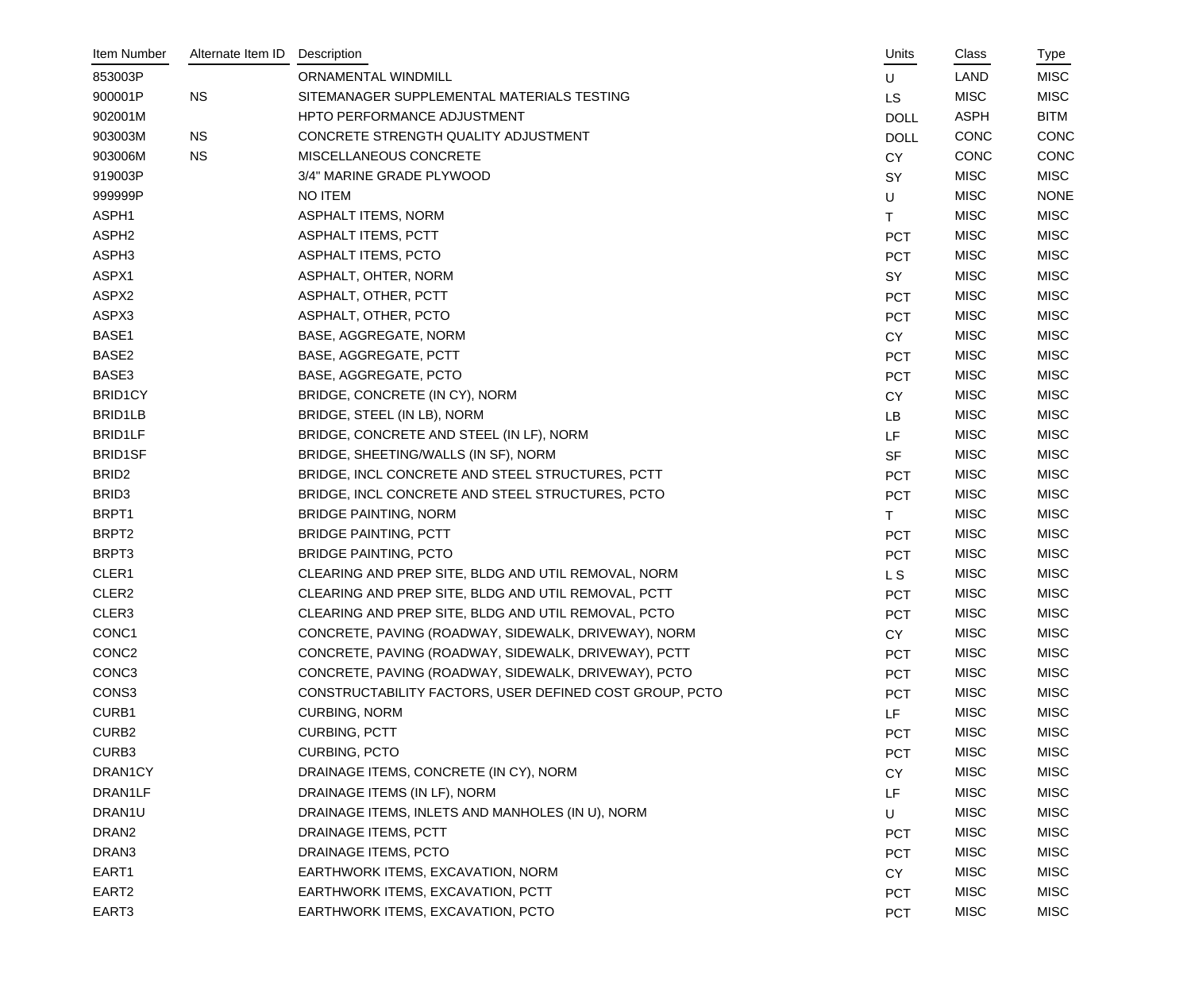| Item Number       | Alternate Item ID | Description                                      | Units      | Class       | Type        |
|-------------------|-------------------|--------------------------------------------------|------------|-------------|-------------|
| ELEC1LF           |                   | ELECTRICAL, CONDUIT/SERVICE WIRE, NORM           | LF.        | <b>MISC</b> | <b>MISC</b> |
| ELEC1U            |                   | ELECTRICAL, JUNCTION BOXES/CABINETS, NORM        | U          | <b>MISC</b> | <b>MISC</b> |
| ELEC <sub>2</sub> |                   | ELECTRICAL ITEMS, PCTT                           | <b>PCT</b> | <b>MISC</b> | <b>MISC</b> |
| ELEC <sub>3</sub> |                   | ELECTRICAL ITEMS, PCTO                           | <b>PCT</b> | <b>MISC</b> | <b>MISC</b> |
| <b>ENVIR</b>      |                   | ENVIRONMENTAL, NORM                              | $\sf U$    | <b>MISC</b> | <b>MISC</b> |
| EROC1             |                   | <b>EROSION CONTROL, NORM</b>                     | <b>CY</b>  | <b>MISC</b> | <b>MISC</b> |
| EROC2             |                   | <b>EROSION CONTROL, PCTT</b>                     | <b>PCT</b> | <b>MISC</b> | <b>MISC</b> |
| EROC <sub>3</sub> |                   | EROSION CONTROL, PCTO                            | <b>PCT</b> | <b>MISC</b> | <b>MISC</b> |
| FENC1             |                   | FENCES AND GATES, NORM                           | LF         | <b>MISC</b> | <b>MISC</b> |
| FENC <sub>2</sub> |                   | FENCES AND GATES, PCTT                           | <b>PCT</b> | <b>MISC</b> | <b>MISC</b> |
| FENC <sub>3</sub> |                   | FENCES AND GATES, PCTO                           | <b>PCT</b> | <b>MISC</b> | <b>MISC</b> |
| GDRL1             |                   | GUARDRAIL/GUIDERAIL, NORM                        | LF.        | <b>MISC</b> | <b>MISC</b> |
| GDRL2             |                   | GUARDRAIL/GUIDERAIL, PCTT                        | <b>PCT</b> | <b>MISC</b> | <b>MISC</b> |
| GDRL3             |                   | <b>GUARDRAIL/GUIDERAIL, PCTO</b>                 | <b>PCT</b> | <b>MISC</b> | <b>MISC</b> |
| GENR1             |                   | GENERAL, FIELD OFFICE AND OFFICE EQUIPMENT, NORM | U          | <b>MISC</b> | <b>MISC</b> |
| GENR2             |                   | GENERAL, FIELD OFFICE AND OFFICE EQUIPMENT, PCTT | <b>PCT</b> | <b>MISC</b> | <b>MISC</b> |
| GENR3             |                   | GENERAL, FIELD OFFICE AND OFFICE EQUIPMENT, PCTO | <b>PCT</b> | <b>MISC</b> | <b>MISC</b> |
| ITS1              |                   | INTELLIGENT TRANSPORTATION SYSETMS, NORM         | U          | <b>MISC</b> | <b>MISC</b> |
| ITS <sub>2</sub>  |                   | INTELLIGENT TRANSPORTATION SYSTEMS, PCTT         | <b>PCT</b> | <b>MISC</b> | <b>MISC</b> |
| ITS3              |                   | INTELLIGENT TRANSPORTATION SYSETMS, PCTO         | <b>PCT</b> | <b>MISC</b> | <b>MISC</b> |
| LAND1             |                   | LANDSCAPE ITEMS (IN SY), NORM                    | SY         | <b>MISC</b> | <b>MISC</b> |
| LAND1U            |                   | LANDSCAPE ITEMS (IN U), NORM                     | U          | <b>MISC</b> | <b>MISC</b> |
| LAND <sub>2</sub> |                   | LANDSCAPE ITEMS, PCTT                            | <b>PCT</b> | <b>MISC</b> | <b>MISC</b> |
| LAND3             |                   | LANDSCAPE ITEMS, PCTO                            | <b>PCT</b> | <b>MISC</b> | <b>MISC</b> |
| LTNG1             |                   | LIGHTING, NORM                                   | U          | <b>MISC</b> | <b>MISC</b> |
| LTNG <sub>2</sub> |                   | LIGHTING, PCTT                                   | <b>PCT</b> | <b>MISC</b> | <b>MISC</b> |
| LTNG3             |                   | LIGHTING, PCTO                                   | <b>PCT</b> | <b>MISC</b> | <b>MISC</b> |
| MILL1             |                   | MILLING AND RUMBLE STRIPS, NORM                  | SY         | <b>MISC</b> | <b>MISC</b> |
| MILL <sub>2</sub> |                   | MILLING AND RUMBLE STRIPS, PCTT                  | <b>PCT</b> | <b>MISC</b> | <b>MISC</b> |
| MILL3             |                   | MILLING AND RUMBLE STRIPS, PCTO                  | <b>PCT</b> | <b>MISC</b> | <b>MISC</b> |
| MISC1             |                   | MISCELLANEOUS, MONUMENTS, NORM                   | U          | <b>MISC</b> | <b>MISC</b> |
| MISC <sub>2</sub> |                   | MISCELLANEOUS, MONUMENTS, PCTT                   | <b>PCT</b> | <b>MISC</b> | <b>MISC</b> |
| MISC <sub>3</sub> |                   | MISCELLANEOUS, MONUMENTS, PCTO                   | <b>PCT</b> | <b>MISC</b> | <b>MISC</b> |
| MMA001M           |                   | <b>INSPECTION OF UNITS</b>                       | U          | <b>MISC</b> | <b>CUSH</b> |
| MMA002M           |                   | CARTRIDGE, TYPE 80, REPLACE                      | U          | <b>MISC</b> | <b>CUSH</b> |
| MMA003M           |                   | CARTRIDGE, TYPE 81, REPLACE                      | U          | <b>MISC</b> | <b>CUSH</b> |
| MMA004M           |                   | CARTRIDGE, TYPE 82, REPLACE                      | U          | <b>MISC</b> | <b>CUSH</b> |
| MMA005M           |                   | SAFETY FLEX BELT, REPLACE                        | U          | <b>MISC</b> | <b>CUSH</b> |
| MMA006M           |                   | LEG SUPPORT, SAFETY FLEX BELT, REPLACE           | U          | <b>MISC</b> | <b>CUSH</b> |
| MMA007M           |                   | FENDER PANEL WITH HARDWARE, REPLACE              | U          | <b>MISC</b> | <b>CUSH</b> |
| MMA008M           |                   | FENDER PANEL WITHOUT HARDWARE, REPLACE           | U          | <b>MISC</b> | <b>CUSH</b> |
| MMA009M           |                   | STABILIZER, FENDER PANEL, REPLACE                | U          | <b>MISC</b> | <b>CUSH</b> |
| MMA010M           |                   | HINGE, FENDER PANEL, REPLACE                     | U          | <b>MISC</b> | <b>CUSH</b> |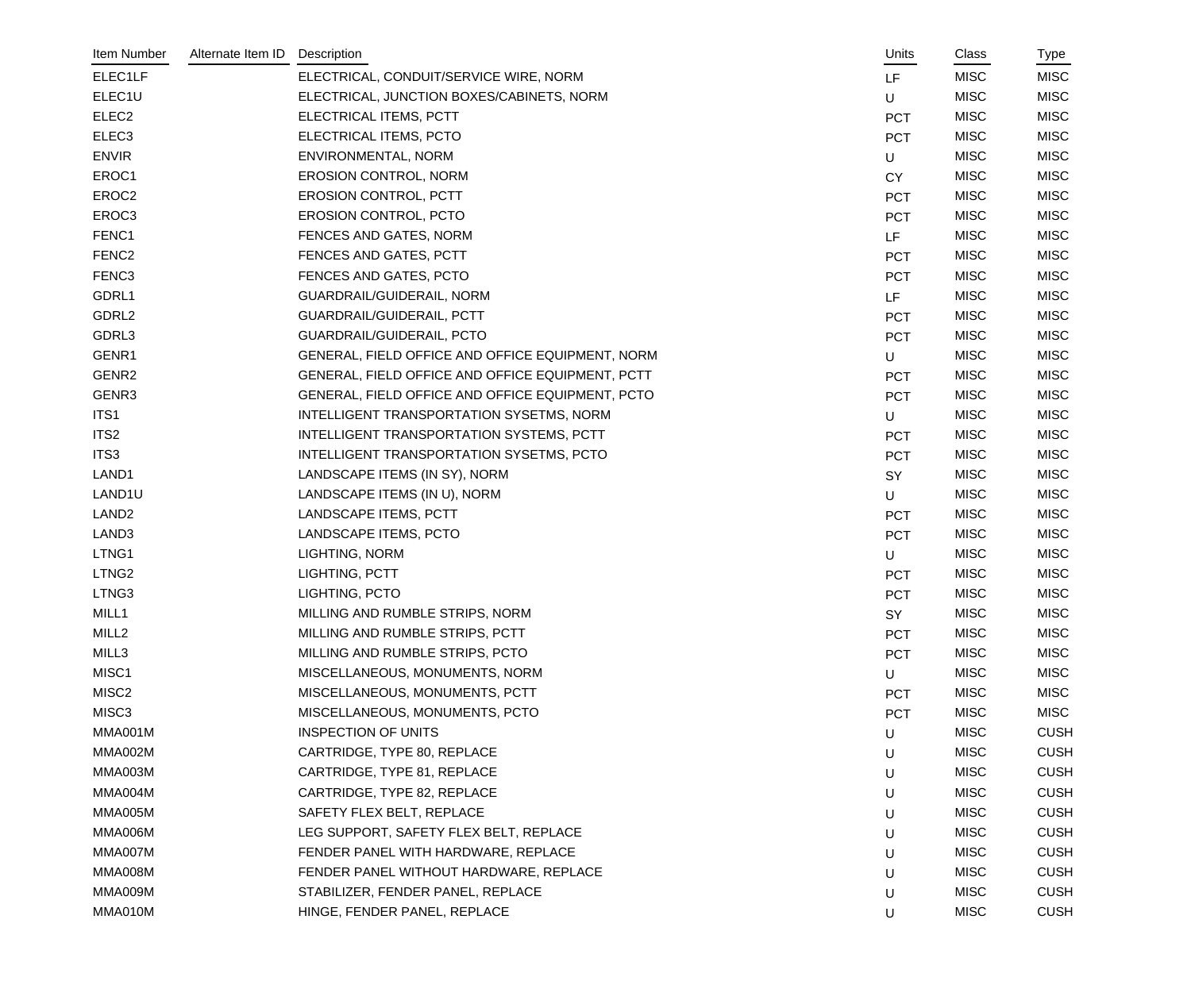| Item Number    | Alternate Item ID | Description                                               | Units | Class       | Type        |
|----------------|-------------------|-----------------------------------------------------------|-------|-------------|-------------|
| MMA011M        |                   | END FRAME, 1' AND 1.5' WIDE, REPLACE                      | U     | <b>MISC</b> | <b>CUSH</b> |
| MMA012M        |                   | END FRAME, 2' AND 3' WIDE, REPLACE                        | U     | <b>MISC</b> | <b>CUSH</b> |
| MMA013M        |                   | CENTER PANEL, 1.4' AND 2.2' WIDE, REPLACE                 | U     | <b>MISC</b> | <b>CUSH</b> |
| MMA014M        |                   | CENTER PANEL, 3' AND 4' WIDE, REPLACE                     | U     | <b>MISC</b> | <b>CUSH</b> |
| MMA015M        |                   | CABLE GUIDE, ADJUSTABLE, REPLACE                          | U     | <b>MISC</b> | <b>CUSH</b> |
| MMA016M        |                   | TUBE SPACER, 0.9', 1.5' AND 1.75' LONG, REPLACE           | U     | <b>MISC</b> | <b>CUSH</b> |
| MMA017M        |                   | TUBE SPACER, 2.2', 2.6' AND 3' LONG, REPLACE              | U     | <b>MISC</b> | <b>CUSH</b> |
| MMA018M        |                   | BRACKET, CARTRIDGE SUPPORT, REPLACE                       | U     | <b>MISC</b> | <b>CUSH</b> |
| MMA019M        |                   | BACKUP, STEEL (NARROW), REPLACE                           | U     | <b>MISC</b> | <b>CUSH</b> |
| MMA020M        |                   | BACKUP, STEEL (MEDIUM), REPLACE                           | U     | <b>MISC</b> | <b>CUSH</b> |
| <b>MMA021M</b> |                   | BACKUP, STEEL (WIDE), REPLACE                             | U     | <b>MISC</b> | <b>CUSH</b> |
| MMA022M        |                   | ADAPTOR, HORIZONTAL BRACE (NARROW), REPLACE               | U     | <b>MISC</b> | <b>CUSH</b> |
| MMA023M        |                   | ADAPTOR, HORIZONTAL BRACE (MEDIUM), REPLACE               | U     | <b>MISC</b> | <b>CUSH</b> |
| MMA024M        |                   | ADAPTOR, HORIZONTAL BRACE (WIDE), REPLACE                 | U     | <b>MISC</b> | <b>CUSH</b> |
| MMA025M        |                   | FOOT, BACKUP STEEL (NARROW), REPLACE                      | U     | <b>MISC</b> | <b>CUSH</b> |
| MMA026M        |                   | FOOT, BACKUP STEEL (MEDIUM), REPLACE                      | U     | <b>MISC</b> | <b>CUSH</b> |
| MMA027M        |                   | FOOT, BACKUP STEEL (WIDE), REPLACE                        | U     | <b>MISC</b> | <b>CUSH</b> |
| MMA028M        |                   | ADAPTOR, DIAGONAL BRACE, REPLACE                          | U     | <b>MISC</b> | <b>CUSH</b> |
| MMA029M        |                   | BRACE, DIAGONAL, REPLACE                                  | U     | <b>MISC</b> | <b>CUSH</b> |
| MMA030M        |                   | FOOT, DIAGONAL BRACE, REPLACE                             | U     | <b>MISC</b> | <b>CUSH</b> |
| MMA031M        |                   | SHIM, RESTRAINING CABLE, REPLACE                          | U     | <b>MISC</b> | <b>CUSH</b> |
| MMA032M        |                   | GROMMET, CABLE WEAR PLATE, REPLACE                        | U     | <b>MISC</b> | <b>CUSH</b> |
| MMA033M        |                   | RESTRAINING CABLE ASSEMBLY, REPLACE                       | U     | <b>MISC</b> | <b>CUSH</b> |
| MMA034M        |                   | SECONDARY CABLE ASSEMBLY, REPLACE                         | U     | <b>MISC</b> | <b>CUSH</b> |
| MMA035M        |                   | PULL-OUT CABLE ASSEMBLY, REPLACE                          | U     | <b>MISC</b> | <b>CUSH</b> |
| MMA036M        |                   | FRONT CABLE ANCHOR, REPLACE                               | U     | <b>MISC</b> | <b>CUSH</b> |
| MMA037M        |                   | VINYL CELL, 2.9' LONG, YELLOW, REPLACE                    | U     | <b>MISC</b> | <b>CUSH</b> |
| MMA038M        |                   | EXPANSION TYPE CONCRETE ANCHOR BOLT 3/4" X 7.5", REPLACE  | U     | <b>MISC</b> | <b>CUSH</b> |
| MMA039M        |                   | BRACKET, CARTRIDGE UPPER SUPPORT, REPLACE                 | U     | <b>MISC</b> | <b>CUSH</b> |
| MMA040M        |                   | BRACKET, CARTRIDGE LOWER SUPPORT, REPLACE                 | U     | <b>MISC</b> | <b>CUSH</b> |
| MMA041M        |                   | COVER, NOSE, REPLACE                                      | U     | <b>MISC</b> | <b>CUSH</b> |
| MMA042M        |                   | NOSE, LEG ASSEMBLY, REPLACE PIN, ANCHOR, REPLACE          | U     | <b>MISC</b> | <b>CUSH</b> |
| MMA043M        |                   | MUSHROOM BOLT ASSEMBLY, REPLACE                           | U     | <b>MISC</b> | <b>CUSH</b> |
| MMA044M        |                   | THRIE BEAM GUIDE RAIL ELEMENT, STANDARD 13' LONG, REPLACE | U     | <b>MISC</b> | <b>CUSH</b> |
| MMA045M        |                   | THRIE BEAM GUIDE RAIL ELEMENT, STANDARD 4' LONG, REPLACE  | U     | <b>MISC</b> | <b>CUSH</b> |
| MMA046M        |                   | RESTRAINING CABLE LESS THAN 25' LONG, REPLACE             | U     | <b>MISC</b> | <b>CUSH</b> |
| MMA047M        |                   | RESTRAINING CABLE, GREATER THAN 25' LONG, REPLACE         | U     | <b>MISC</b> | <b>CUSH</b> |
| MMA048M        |                   | STEEL BACKUP 2' WIDE WITH DIAPHRAGM, REPLACE              | U     | <b>MISC</b> | <b>CUSH</b> |
| MMA049M        |                   | STEEL BACKUP 2.5' WIDE WITH DIAPHRAGM, REPLACE            | U     | <b>MISC</b> | <b>CUSH</b> |
| MMA050M        |                   | STEEL BACKUP 3' WIDE WITH DIAPHRAGM, REPLACE              | U     | <b>MISC</b> | <b>CUSH</b> |
| MMA051M        |                   | SIDE STEEL BACKUP PANEL, REPLACE                          | U     | <b>MISC</b> | <b>CUSH</b> |
| MMA052M        |                   | SIDE STEEL TRANSITION PANEL ASSEMBLY, REPLACE             | U     | <b>MISC</b> | <b>CUSH</b> |
| MMA053M        |                   | TRANSITION PANEL SUPPORT BRACKET, REPLACE                 | U     | <b>MISC</b> | <b>CUSH</b> |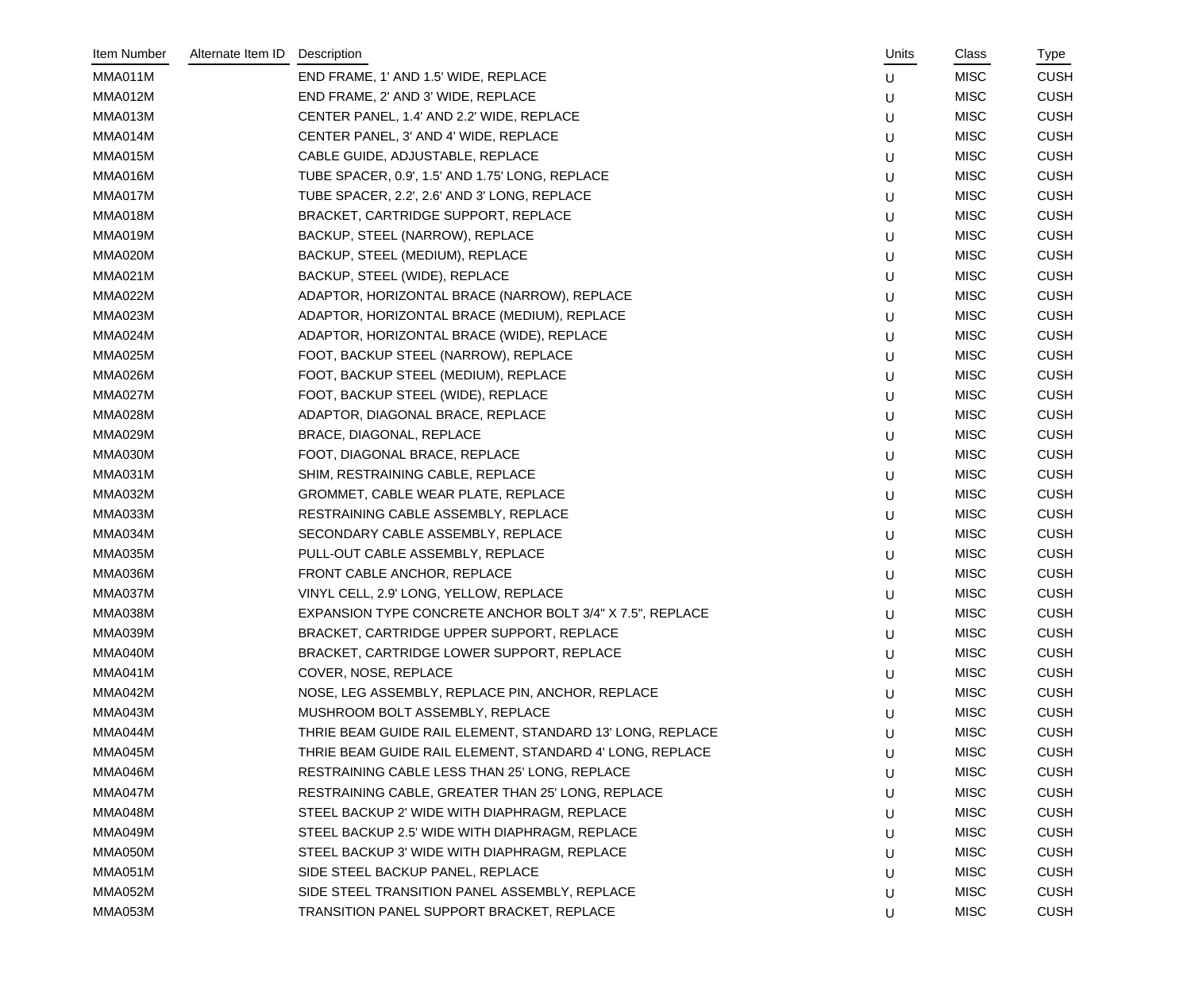| Item Number    | Alternate Item ID | Description                                                      | Units | Class       | Type        |
|----------------|-------------------|------------------------------------------------------------------|-------|-------------|-------------|
| MMA054M        |                   | TRANSITION PANEL ASSEMBLY 7' LONG, REPLACE                       | U     | <b>MISC</b> | <b>CUSH</b> |
| MMA055M        |                   | TRANSITION PANEL ASSEMBLY, W-THRIE BEAM 7.2' LONG, REPLACE       | U     | <b>MISC</b> | <b>CUSH</b> |
| MMA056M        |                   | END SHOE, THRIE BEAM 2.5' LONG, REPLACE                          | U     | <b>MISC</b> | <b>CUSH</b> |
| MMA057M        |                   | EXTENSION PANEL, 2 DEGREES 5' LONG, REPLACE                      | U     | <b>MISC</b> | <b>CUSH</b> |
| MMA058M        |                   | EXTENSION PANEL, THRIE BEAM 5' LONG, REPLACE                     | U     | <b>MISC</b> | <b>CUSH</b> |
| MMA059M        |                   | END SHOE, W-BEAM 2.5' LONG, REPLACE                              | U     | <b>MISC</b> | <b>CUSH</b> |
| MMA060M        |                   | THRIE BEAM DEFLECTOR BACKUP, REPLACE                             | U     | <b>MISC</b> | <b>CUSH</b> |
| <b>MMA061M</b> |                   | THRIE BEAM SIDE BACKUP PANEL, REPLACE                            | U     | <b>MISC</b> | <b>CUSH</b> |
| MMA062M        |                   | CABLE GUIDE ASSEMBLY, REPLACE                                    | U     | <b>MISC</b> | <b>CUSH</b> |
| <b>MMA063M</b> |                   | THRIE BEAM DIAPHRAGM ASSEMBLY, REPLACE                           | U     | <b>MISC</b> | <b>CUSH</b> |
| MMA064M        |                   | CARTRIDGE ASSEMBLY, TYPE 51, REPLACE                             | U     | <b>MISC</b> | <b>CUSH</b> |
| MMA065M        |                   | CHAIN RAIL ASSEMBLY (9' LONG OR LESS), REPLACE                   | U     | <b>MISC</b> | <b>CUSH</b> |
| MMA066M        |                   | CHAIN RAIL ASSEMBLY (GREATER THAN 9'), REPLACE                   | U     | <b>MISC</b> | <b>CUSH</b> |
| MMA067M        |                   | CABLE ANCHOR, REPLACE                                            | U     | <b>MISC</b> | <b>CUSH</b> |
| MMA068M        |                   | CABLE ANCHOR (STUD END), REPLACE                                 | U     | <b>MISC</b> | <b>CUSH</b> |
| MMA069M        |                   | EXPANSION TYPE CONCRETE ANCHOR BOLT 0.5" X 6", REPLACE           | U     | <b>MISC</b> | <b>CUSH</b> |
| MMA070M        |                   | TURNBUCKLE, 0.04" DIAMETER X 6", REPLACE                         | U     | <b>MISC</b> | <b>CUSH</b> |
| MMA071M        |                   | TURNBUCKLE, 0.05" DIAMETER X 9", REPLACE                         | U     | <b>MISC</b> | <b>CUSH</b> |
| MMA072M        |                   | CHEVRON, 2.5' X 2.5', REPLACE                                    | U     | <b>MISC</b> | <b>CUSH</b> |
| MMA073M        |                   | CARTRIDGE ASSEMBLY, TYPE I, REPLACE                              | U     | <b>MISC</b> | <b>CUSH</b> |
| MMA074M        |                   | CARTRIDGE ASSEMBLY, TYPE II, REPLACE                             | U     | <b>MISC</b> | <b>CUSH</b> |
| MMA075M        |                   | DIAPHRAGM ASSEMBLY, 2.5', REPLACE                                | U     | <b>MISC</b> | <b>CUSH</b> |
| MMA076M        |                   | DIAPHRAGM ASSEMBLY, 2.2' TO 3.2', REPLACE                        | U     | <b>MISC</b> | <b>CUSH</b> |
| MMA077M        |                   | DIAPHRAGM ASSEMBLY, 3.5' TO 5', REPLACE                          | U     | <b>MISC</b> | <b>CUSH</b> |
| MMA078M        |                   | YELLOW NOSE ASSEMBLY, 2.5', REPLACE                              | U     | <b>MISC</b> | <b>CUSH</b> |
| MMA079M        |                   | YELLOW NOSE ASSEMBLY, 7.5', REPLACE                              | U     | <b>MISC</b> | <b>CUSH</b> |
| MMA080M        |                   | FENDER PANEL ASSEMBLY, QUAD BEAM 2.5', REPLACE                   | U     | <b>MISC</b> | <b>CUSH</b> |
| MMA081M        |                   | FENDER PANEL ASSEMBLY, QUAD BEAM 7.5', REPLACE                   | U     | <b>MISC</b> | <b>CUSH</b> |
| MMA082M        |                   | END SHOE, QUAD BEAM, REPLACE                                     | U     | <b>MISC</b> | <b>CUSH</b> |
| MMA083M        |                   | TRANSITION PANEL, 4" OFFSET, REPLACE                             | U     | <b>MISC</b> | <b>CUSH</b> |
| MMA084M        |                   | TRANSITION PANEL, QUAD TO W-BEAM, REPLACE                        | U     | <b>MISC</b> | <b>CUSH</b> |
| MMA085M        |                   | TRANSITION PANEL, QUAD TO THRIE BEAM, REPLACE                    | U     | <b>MISC</b> | <b>CUSH</b> |
| MMA086M        |                   | TENSION STRUT BACKUP, 2.5', REPLACE                              | U     | <b>MISC</b> | <b>CUSH</b> |
| MMA087M        |                   | TENSION STRUT BACKUP, 7.5', REPLACE                              | U     | <b>MISC</b> | <b>CUSH</b> |
| MMA088M        |                   | MOUNTING HARDWARE FOR CONCRETE BACKUP 2.5', REPLACE              | U     | <b>MISC</b> | <b>CUSH</b> |
| MMA089M        |                   | MOUNTING HARDWARE FOR CONCRETE BACKUP 7.5', REPLACE              | U     | <b>MISC</b> | <b>CUSH</b> |
| MMA090M        |                   | CARTRIDGE SUPPORT BRACKET FOR TENSION STRUT BACKUP, REPLACE      | U     | <b>MISC</b> | <b>CUSH</b> |
| MMA091M        |                   | CARTRIDGE SUPPORT BRACKET FOR DIAPHRAGM, REPLACE                 | U     | <b>MISC</b> | <b>CUSH</b> |
| MMA092M        |                   | SIDE PANEL FOR STEEL AND CONCRETE BACKUPS, REPLACE               | U     | <b>MISC</b> | <b>CUSH</b> |
| MMA093M        |                   | MUSHROOM WASHER ASSEMBLY, REPLACE                                | U     | <b>MISC</b> | <b>CUSH</b> |
| MMA094M        |                   | HINGE PLATE, FENDER PANEL FOR 7.5', REPLACE                      | U     | <b>MISC</b> | <b>CUSH</b> |
| MMA095M        |                   | MONORAIL GUIDE, REPLACE                                          | U     | <b>MISC</b> | <b>CUSH</b> |
| MMA096M        |                   | CRASH CUSHIONS, QUADGUARD, 4 BAYS, 2.5' WIDE, REMOVE & CONSTRUCT | U     | <b>MISC</b> | <b>CUSH</b> |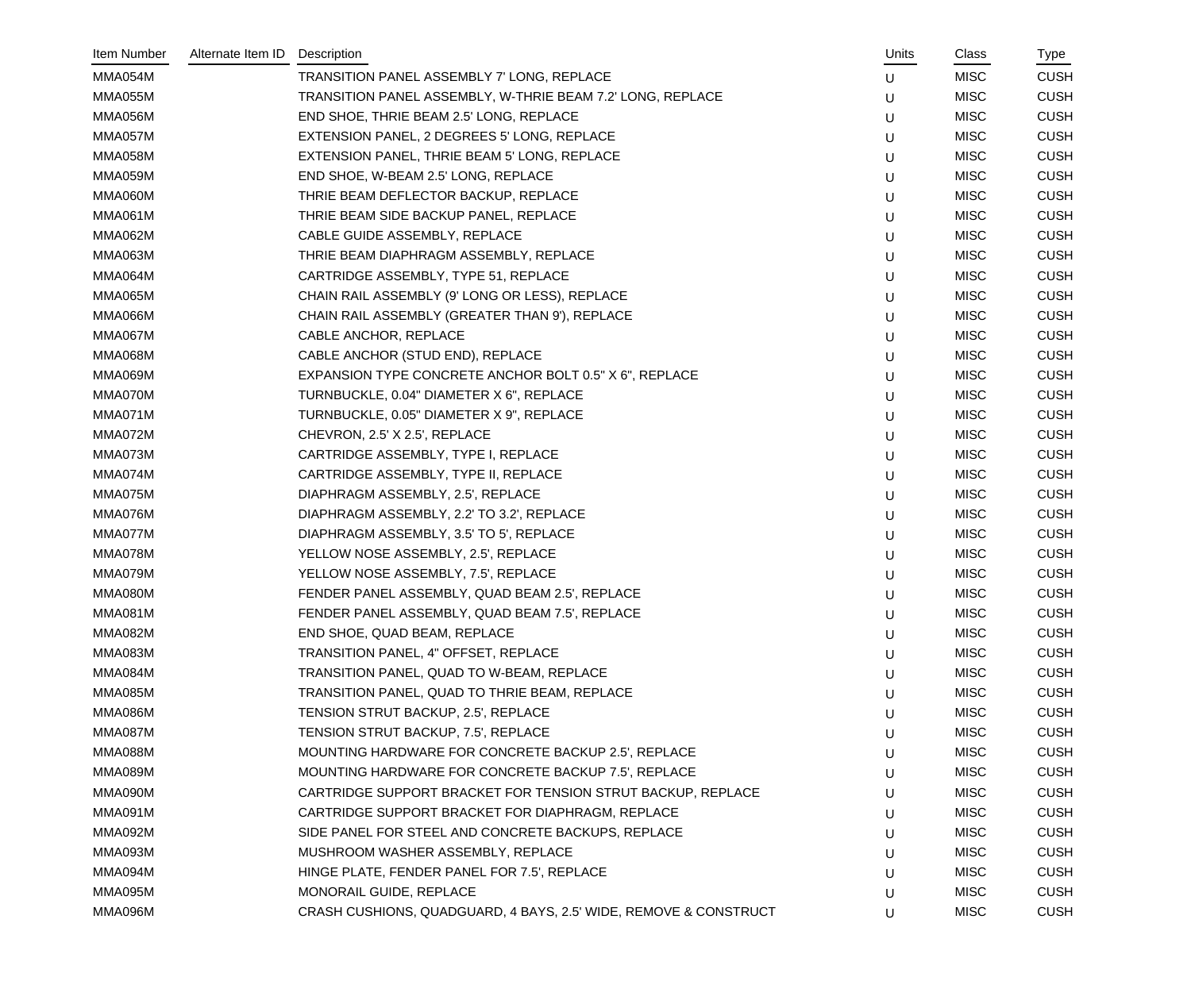| Item Number    | Alternate Item ID | Description                                                       | Units      | Class       | Type        |
|----------------|-------------------|-------------------------------------------------------------------|------------|-------------|-------------|
| MMA097M        |                   | CRASH CUSHIONS, QUADGUARD, 6 BAYS, 3' WIDE, REMOVE & CONSTRUCT    | U          | <b>MISC</b> | <b>CUSH</b> |
| MMA098M        |                   | CRASH CUSHIONS, QUADGUARD, 3 BAYS, 7.5' WIDE, REMOVE & CONSTRUCT  | U          | <b>MISC</b> | <b>CUSH</b> |
| MMA099M        |                   | CRASH CUSHIONS, QUADGUARD, 6 BAYS, 7.5' WIDE, REMOVE & CONSTRUCT  | U          | <b>MISC</b> | <b>CUSH</b> |
| MMA100M        |                   | 350.4 COVER, REPLACE                                              | U          | <b>MISC</b> | <b>CUSH</b> |
| MMA101M        |                   | 350.6 COVER, REPLACE                                              | U          | <b>MISC</b> | <b>CUSH</b> |
| <b>MMA102M</b> |                   | 350.9 COVER, REPLACE                                              | U          | <b>MISC</b> | <b>CUSH</b> |
| MMA103M        |                   | 350.4 NEW BACKUP SINGLE CABLE, REPLACE                            | U          | <b>MISC</b> | <b>CUSH</b> |
| MMA104M        |                   | 350.6 NEW BACKUP SINGLE CABLE, REPLACE                            | U          | <b>MISC</b> | <b>CUSH</b> |
| <b>MMA105M</b> |                   | 350.9 NEW BACKUP SINGLE CABLE, REPLACE                            | U          | <b>MISC</b> | <b>CUSH</b> |
| <b>MMA106M</b> |                   | 350.4 CABLE SYSTEM FOR SIDE, REPLACE                              | U          | <b>MISC</b> | <b>CUSH</b> |
| MMA107M        |                   | 350.6 CABLE SYSTEM FOR SIDE, REPLACE                              | U          | <b>MISC</b> | <b>CUSH</b> |
| MMA108M        |                   | 350.9 CABLE SYSTEM FOR SIDE, REPLACE                              | U          | <b>MISC</b> | <b>CUSH</b> |
| MMA109M        |                   | 350.4 BOTTOM CABLE, REPLACE                                       | U          | <b>MISC</b> | <b>CUSH</b> |
| MMA110M        |                   | 350.6 BOTTOM CABLE, REPLACE                                       | U          | <b>MISC</b> | <b>CUSH</b> |
| MMA111M        |                   | 350.9 BOTTOM CABLE, REPLACE                                       | U          | <b>MISC</b> | <b>CUSH</b> |
| MMA112M        |                   | SIDE MOUNT CABLE ANCHOR, REPLACE                                  | U          | <b>MISC</b> | <b>CUSH</b> |
| MMA113M        |                   | SIDE DELINEATORS, REPLACE                                         | U          | <b>MISC</b> | <b>CUSH</b> |
| MMA114M        |                   | 2-CABLE RETAINER ASSEMBLY, REPLACE                                | U          | <b>MISC</b> | <b>CUSH</b> |
| MMA115M        |                   | 4-CABLE RETAINER ASSEMBLY, REPLACE                                | U          | <b>MISC</b> | <b>CUSH</b> |
| MMA116M        |                   | CABLE ANCHOR COVER PLATE, REPLACE                                 | U          | <b>MISC</b> | <b>CUSH</b> |
| MMA117M        |                   | FRONT REFLECTIVE SHIELD, REPLACE                                  | U          | <b>MISC</b> | <b>CUSH</b> |
| MMA118M        |                   | RETAINER PLATE, REPLACE                                           | U          | <b>MISC</b> | <b>CUSH</b> |
| MMA119M        |                   | 3" X 3" TUBING, REPLACE                                           | U          | <b>MISC</b> | <b>CUSH</b> |
| MMA120M        |                   | GALVANIZED STABILIZER BAR, REPLACE                                | U          | <b>MISC</b> | <b>CUSH</b> |
| <b>MMA121M</b> |                   | <b>GALVANIZED FRONT TUBE, REPLACE</b>                             | U          | <b>MISC</b> | <b>CUSH</b> |
| <b>MMA122M</b> |                   | 4" X 4" GALVANIZED WASHERS, REPLACE                               | U          | <b>MISC</b> | <b>CUSH</b> |
| <b>MMA123M</b> |                   | <b>U-BOLTS, REPLACE</b>                                           | U          | <b>MISC</b> | <b>CUSH</b> |
| MMA124M        |                   | <b>U-BOLT PLATE, REPLACE</b>                                      | U          | <b>MISC</b> | <b>CUSH</b> |
| MMA125M        |                   | ANCHOR BOLTS FOR CONCRETE, 60 COUNTS, REPLACE                     | <b>SET</b> | <b>MISC</b> | <b>CUSH</b> |
| MMA126M        |                   | ANCHOR BOLTS FOR ASPHALT, 60 COUNTS, REPLACE                      | <b>SET</b> | <b>MISC</b> | <b>CUSH</b> |
| MMA127M        |                   | <b>TRANSITION PLATE, REPLACE</b>                                  | U          | <b>MISC</b> | <b>CUSH</b> |
| MMA128M        |                   | REPLACEMENT CYLINDERS                                             | U          | <b>MISC</b> | <b>CUSH</b> |
| <b>MMA129M</b> |                   | C-CHANNEL STAKES FOR ASPHALT, 12 COUNTS, REPLACE                  | <b>SET</b> | <b>MISC</b> | <b>CUSH</b> |
| MMA130M        |                   | CRASH CUSHONS, REACT 350 SYSTEM, 4 CYLINDERS, REMOVE & CONSTRUCT  | U          | <b>MISC</b> | <b>CUSH</b> |
| MMA131M        |                   | CRASH CUSHIONS, REACT 350 SYSTEM, 6 CYLINDERS, REMOVE & CONSTRUCT | U          | <b>MISC</b> | <b>CUSH</b> |
| MMA132M        |                   | CRASH CUSHIONS, REACT 350 SYSTEM, 9 CYLINDERS, REMOVE & CONSTRUCT | U          | <b>MISC</b> | <b>CUSH</b> |
| MMA133M        |                   | TRACC 350, BASE ASSEMBLY                                          | U          | <b>MISC</b> | <b>CUSH</b> |
| MMA134M        |                   | <b>TRACC 350, 54" RP PLATE 1</b>                                  | U          | <b>MISC</b> | <b>CUSH</b> |
| <b>MMA135M</b> |                   | TRACC 350, 60" RP PLATE 2                                         | U          | <b>MISC</b> | <b>CUSH</b> |
| MMA136M        |                   | TRACC 350, 30" RP PLATE 3                                         | U          | <b>MISC</b> | <b>CUSH</b> |
| MMA137M        |                   | <b>TRACC 350, 36" RP PLATE 4</b>                                  | U          | <b>MISC</b> | <b>CUSH</b> |
| MMA138M        |                   | <b>TRACC 350, 51" RP PLATE 5</b>                                  | U          | <b>MISC</b> | <b>CUSH</b> |
| MMA139M        |                   | TRACC 350, 45" RP PLATE 6                                         | U          | <b>MISC</b> | <b>CUSH</b> |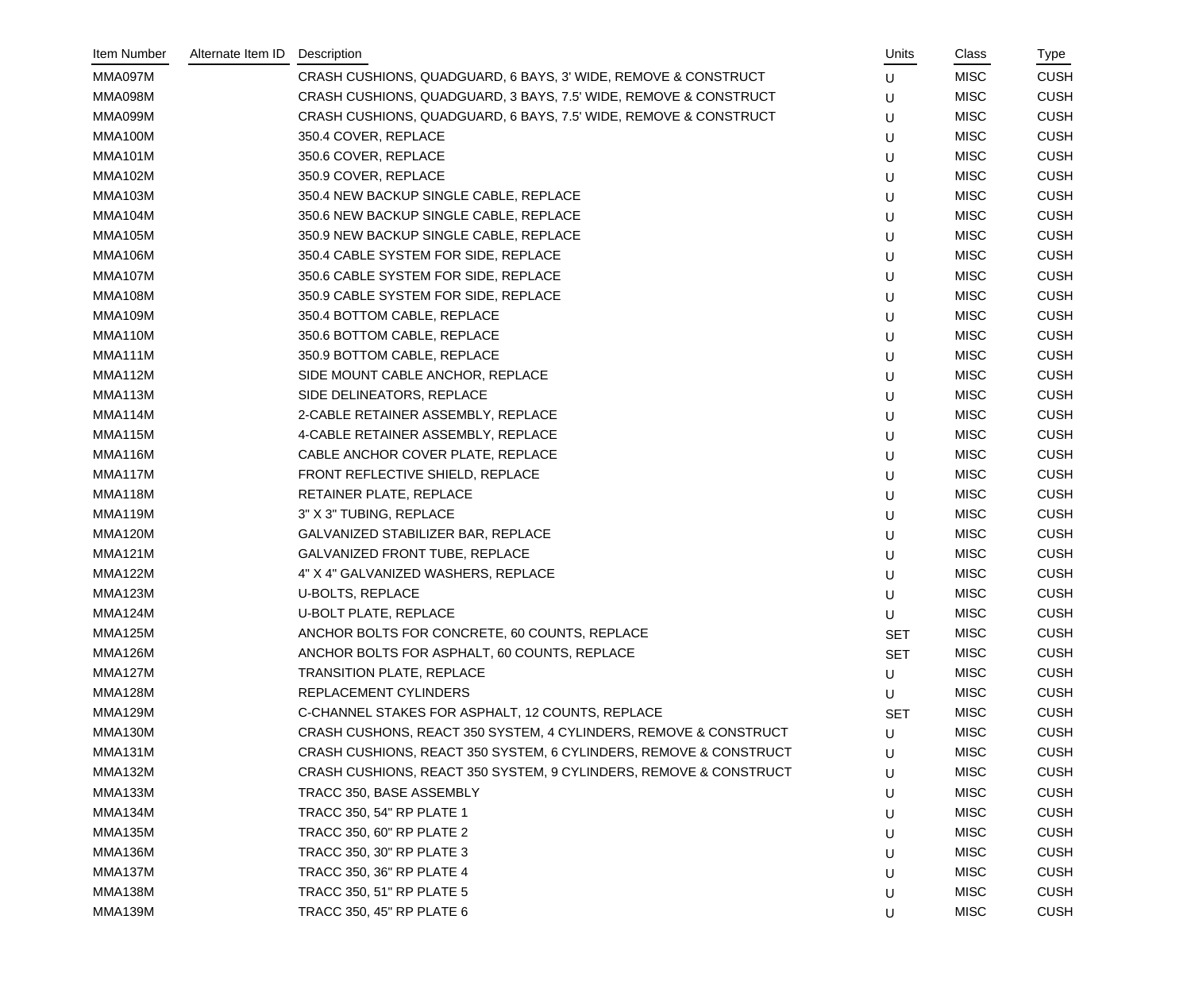| Item Number    | Alternate Item ID | Description                                                        | Units       | Class       | Type        |
|----------------|-------------------|--------------------------------------------------------------------|-------------|-------------|-------------|
| MMA140M        |                   | TRACC 350, THRIE BEAM TRANSITION PANEL                             | U           | <b>MISC</b> | <b>CUSH</b> |
| MMA141M        |                   | TRACC 350, END SHOE, LEFT OR RIGHT                                 | U           | <b>MISC</b> | <b>CUSH</b> |
| MMA142M        |                   | TRACC 350, SLED ELEMENT                                            | U           | <b>MISC</b> | <b>CUSH</b> |
| MMA143M        |                   | TRACC 350, CUTTER                                                  | U           | <b>MISC</b> | <b>CUSH</b> |
| MMA144M        |                   | TRACC 350, TWO-BAY FENDER PANEL                                    | U           | <b>MISC</b> | <b>CUSH</b> |
| MMA145M        |                   | TRACC 350, FRAME ELEMENT                                           | U           | <b>MISC</b> | <b>CUSH</b> |
| MMA146M        |                   | TRACC 350, BACKUP FRAME ELEMENT                                    | U           | <b>MISC</b> | <b>CUSH</b> |
| MMA147M        |                   | TRACC 350, SLOT PLATE                                              | U           | <b>MISC</b> | <b>CUSH</b> |
| MMA148M        |                   | TRACC 350, EXTRA CROSSTIE                                          | U           | <b>MISC</b> | <b>CUSH</b> |
| <b>MMA149M</b> |                   | TRACC 350, 9' FORGED CHANNEL                                       | U           | <b>MISC</b> | <b>CUSH</b> |
| MMA150M        |                   | TRACC 350, PLASTIC NOSEPIECE AND DELINEATION                       | U           | <b>MISC</b> | <b>CUSH</b> |
| MMA151M        |                   | CRASH CUSHIONS, QUADGUARD, 3 BAYS, 2.5' WIDE, REMOVE AND CONSTRUCT | U           | <b>MISC</b> | <b>CUSH</b> |
| <b>MMA152M</b> |                   | CRASH CUSHIONS, QUADGUARD, 5 BAYS, 2.5' WIDE REMOVE AND CONSTRUCT  | U           | <b>MISC</b> | <b>CUSH</b> |
| MMA153M        |                   | CRASH CUSHIONS, QUADGUARD, 7 BAYS, 2.5' WIDE, REMOVE AND CONSTRUCT | U           | <b>MISC</b> | <b>CUSH</b> |
| MMA154M        |                   | CRASH CUSHIONS, QUADGUARD, 8 BAYS, 2.5' WIDE REMOVE AND CONSTRUCT  | U           | <b>MISC</b> | <b>CUSH</b> |
| <b>MMA155M</b> |                   | SLEEVE FOR TELESCOPING GUIDE RAIL END TERMINALS, REPLACE           | U           | <b>GDRL</b> | <b>BRAL</b> |
| <b>MMA156M</b> |                   | WOOD POSTS FOR TELESCOPING GUIDE RAIL END TERMINALS, REPLACE       | U           | <b>GDRL</b> | <b>BRAL</b> |
| MMA157M        |                   | RAIL ELEMENT FOR TELESCOPING GUIDE RAIL END TERMINALS, REPLACE     | U           | <b>GDRL</b> | <b>BRAL</b> |
| <b>MMA158M</b> |                   | PIN, ANCHOR, REPLACE                                               | U           | <b>GDRL</b> | <b>BRAL</b> |
| <b>MMA159M</b> |                   | SLOTTED GUIDE RAIL TERMINALS, POWDER COATED                        | U           | <b>GDRL</b> | <b>BRAL</b> |
| MMA160M        |                   | BEAM GUIDE RAIL, POWDER COATED                                     | LF          | <b>GDRL</b> | <b>BRAL</b> |
| MMA161M        |                   | EXTRUDER TERMINALS, POWDER COATED                                  | U           | <b>GDRL</b> | <b>BRAL</b> |
| <b>MMA162M</b> |                   | BEAM GUIDE RAIL POSTS 10' LONG, POWDER COATED                      | U           | <b>GDRL</b> | <b>BRAL</b> |
| MMA163M        |                   | X-TENSION GUIDE RAIL END TERMINAL                                  | U           | <b>GDRL</b> | <b>BRAL</b> |
| MMA164M        |                   | DIAPHRAGM ASSEMBLY,                                                | U           | <b>GDRL</b> | <b>BRAL</b> |
| <b>MMA165M</b> |                   | YELLOW NOSE ASSEMBLY,                                              | U           | <b>GDRL</b> | <b>BRAL</b> |
| <b>MMA166M</b> |                   | FENDER PANEL ASSEMBLY, QUAD BEAM                                   | U           | <b>GDRL</b> | <b>BRAL</b> |
| MMA167M        |                   | <b>TRANSITION PANEL,</b>                                           | U           | <b>GDRL</b> | <b>BRAL</b> |
| MMA168M        |                   | TENSION STRUT BACKUP,                                              | U           | <b>GDRL</b> | <b>BRAL</b> |
| MMA169M        |                   | MOUNTING HARDWARE FOR CONCRETE BACKUP                              | U           | <b>GDRL</b> | <b>BRAL</b> |
| MMA170M        |                   | <b>TRACC 350,</b>                                                  | U           | <b>MISC</b> | <b>CUSH</b> |
| MMA171M        |                   | <b>SCI70GM IMPACT ATTENUATOR</b>                                   | U           | <b>MISC</b> | <b>CUSH</b> |
| MMA172M        |                   | <b>SCI100GM IMPACT ATTENUATOR</b>                                  | U           | <b>MISC</b> | <b>CUSH</b> |
| MMA173M        |                   | REMOVAL OF ADIEM ENERGY ABSORBING END TREATMENT BASE               | U           | <b>MISC</b> | <b>MISC</b> |
| MMA174M        |                   | RESET SCI70GM IMPACT ATTENUATOR                                    | U           | <b>MISC</b> | <b>MISC</b> |
| MMA175M        |                   | RESET SCI100GM IMPACT ATTENUATOR                                   | U           | <b>MISC</b> | <b>MISC</b> |
| MMB001M        |                   | SOLID WASTE DISPOSAL                                               | <b>LS</b>   | EART        | <b>EXCV</b> |
| MMB002M        |                   | REPAIR CATEGORY "A", CONCRETE                                      | <b>HOUR</b> | <b>MNBR</b> | <b>CONR</b> |
| MMB003M        |                   | REPAIR CATEGORY "A" (WD), CONCRETE                                 | <b>HOUR</b> | <b>MNBR</b> | <b>CONR</b> |
| MMB004M        |                   | REPAIR CATEGORY "A", TIMBER                                        | <b>HOUR</b> | <b>MNBR</b> | <b>TIMB</b> |
| MMB005M        |                   | REPAIR CATEGORY "A" (WD), TIMBER                                   | <b>HOUR</b> | <b>MNBR</b> | <b>TIMB</b> |
| MMB006M        |                   | REPAIR CATEGORY "B", TIMBER                                        | <b>HOUR</b> | <b>MNBR</b> | <b>TIMB</b> |
| MMB007M        |                   | REPAIR CATEGORY "B" (WD), TIMBER                                   | <b>HOUR</b> | <b>MNBR</b> | <b>TIMB</b> |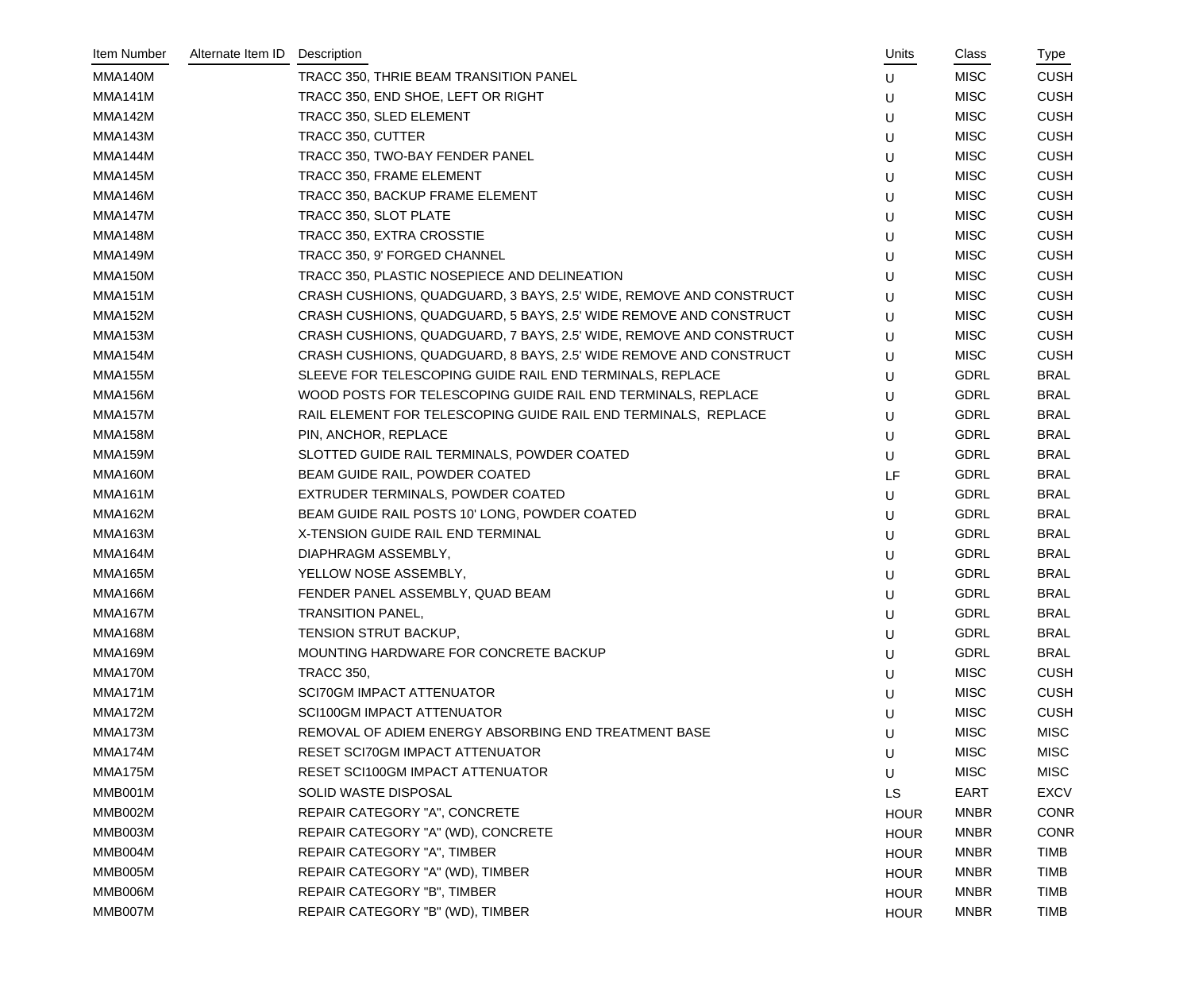| Item Number | Alternate Item ID | Description                          | Units       | Class       | Type        |
|-------------|-------------------|--------------------------------------|-------------|-------------|-------------|
| MMB008M     |                   | <b>REPAIR CATEGORY "C", TIMBER</b>   | <b>HOUR</b> | <b>MNBR</b> | <b>TIMB</b> |
| MMB009M     |                   | REPAIR CATEGORY "C" (WD), TIMBER     | <b>HOUR</b> | <b>MNBR</b> | <b>TIMB</b> |
| MMB010M     |                   | REPAIR CATEGORY "D", TIMBER          | <b>HOUR</b> | <b>MNBR</b> | <b>TIMB</b> |
| MMB011M     |                   | REPAIR CATEGORY "D" (WD), TIMBER     | <b>HOUR</b> | <b>MNBR</b> | <b>TIMB</b> |
| MMB012M     |                   | REPAIR CATEGORY "E", TIMBER          | <b>HOUR</b> | <b>MNBR</b> | <b>TIMB</b> |
| MMB013M     |                   | REPAIR CATEGORY "E" (WD), TIMBER     | <b>HOUR</b> | <b>MNBR</b> | <b>TIMB</b> |
| MMB014M     |                   | REPAIR CATEGORY "F", TIMBER          | <b>HOUR</b> | <b>MNBR</b> | <b>TIMB</b> |
| MMB015M     |                   | REPAIR CATEGORY "F" (WD), TIMBER     | <b>HOUR</b> | <b>MNBR</b> | <b>TIMB</b> |
| MMB016M     |                   | REPAIR CATEGORY "G", TIMBER          | <b>HOUR</b> | <b>MNBR</b> | <b>TIMB</b> |
| MMB017M     |                   | REPAIR CATEGORY "G" (WD), TIMBER     | <b>HOUR</b> | <b>MNBR</b> | <b>TIMB</b> |
| MMB018M     |                   | REPAIR CATEGORY "H", TIMBER          | <b>HOUR</b> | <b>MNBR</b> | <b>TIMB</b> |
| MMB019M     |                   | REPAIR CATEGORY "H" (WD), TIMBER     | <b>HOUR</b> | <b>MNBR</b> | <b>TIMB</b> |
| MMB020M     |                   | <b>DIVING CREW, TIMBER</b>           | <b>HOUR</b> | <b>MNBR</b> | <b>DIVE</b> |
| MMB021M     |                   | DIVING CREW (WD), TIMBER             | <b>HOUR</b> | <b>MNBR</b> | <b>DIVE</b> |
| MMB022M     |                   | REPAIR CATEGORY "A", MOVABLE         | <b>HOUR</b> | <b>MNBR</b> | <b>TIMA</b> |
| MMB023M     |                   | REPAIR CATEGORY "A" (WD), MOVABLE    | <b>HOUR</b> | <b>MNBR</b> | <b>TIMA</b> |
| MMB024M     |                   | REPAIR CATEGORY "B", MOVABLE         | <b>HOUR</b> | <b>MNBR</b> | <b>TIMA</b> |
| MMB025M     |                   | REPAIR CATEGORY "B" (WD), MOVABLE    | <b>HOUR</b> | <b>MNBR</b> | <b>TIMA</b> |
| MMB026M     |                   | <b>WELDING CREW</b>                  | <b>HOUR</b> | <b>MNBR</b> | <b>STEE</b> |
| MMB027M     |                   | WELDING CREW (WD)                    | <b>HOUR</b> | <b>MNBR</b> | <b>STEE</b> |
| MMB028M     |                   | <b>IRON WORKER</b>                   | <b>HOUR</b> | <b>MNBR</b> | <b>STEE</b> |
| MMB029M     |                   | <b>IRON WORKER (WD)</b>              | <b>HOUR</b> | <b>MNBR</b> | <b>STEE</b> |
| MMB030M     |                   | SYSTEMS TECHNICIAN, MOVABLE          | <b>HOUR</b> | <b>MNBR</b> | <b>TIMA</b> |
| MMB031M     |                   | TECHNICIAN (WD), MOVABLE             | <b>HOUR</b> | <b>MNBR</b> | <b>TIMA</b> |
| MMB032M     |                   | MECHANIC, MOVABLE                    | <b>HOUR</b> | <b>MNBR</b> | <b>TIMA</b> |
| MMB033M     |                   | MECHANIC (WD), MOVABLE               | <b>HOUR</b> | <b>MNBR</b> | <b>TIMA</b> |
| MMB034M     |                   | PLUMBER, MOVABLE                     | <b>HOUR</b> | <b>MNBR</b> | <b>TIMA</b> |
| MMB035M     |                   | PLUMBER (WD), MOVABLE                | <b>HOUR</b> | <b>MNBR</b> | TIMA        |
| MMB036M     |                   | APPRENTICE PLUMBER, MOVABLE          | <b>HOUR</b> | <b>MNBR</b> | TIMA        |
| MMB037M     |                   | APPRENTICE PLUMBER (WD), MOVABLE     | <b>HOUR</b> | <b>MNBR</b> | <b>TIMA</b> |
| MMB038M     |                   | <b>HELPER</b>                        | <b>HOUR</b> | <b>MNBR</b> | <b>TIMA</b> |
| MMB039M     |                   | HELPER (WD)                          | <b>HOUR</b> | <b>MNBR</b> | <b>TIMA</b> |
| MMB040M     |                   | AERIAL LIFT 35' BOOM EXTENSION       | <b>HOUR</b> | <b>MNBR</b> | <b>TIMA</b> |
| MMB041M     |                   | AERIAL LIFT 35' BOOM EXTENSION (WD)  | <b>HOUR</b> | <b>MNBR</b> | <b>TIMA</b> |
| MMB042M     |                   | AERIAL LIFT 60' BOOM EXTENSION       | <b>HOUR</b> | <b>MNBR</b> | <b>TIMA</b> |
| MMB043M     |                   | AERIAL LIFT 60' BOOM EXTENSION (WD)  | <b>HOUR</b> | <b>MNBR</b> | <b>TIMA</b> |
| MMB044M     |                   | 60' UNDERBRIDGE INSPECTION UNIT      | <b>HOUR</b> | <b>MNBR</b> | <b>TIMA</b> |
| MMB045M     |                   | 60' UNDERBRIDGE INSPECTION UNIT (WD) | <b>HOUR</b> | <b>MNBR</b> | <b>TIMA</b> |
| MMB046M     |                   | TRUCK MOUNTED SCISSOR LIFT           | <b>HOUR</b> | <b>MNBR</b> | <b>TIMA</b> |
| MMB047M     |                   | TRUCK MOUNTED SCISSOR LIFT (WD)      | <b>HOUR</b> | <b>MNBR</b> | <b>TIMA</b> |
| MMB048M     |                   | AIR COMPRESSOR                       | <b>HOUR</b> | <b>MNBR</b> | <b>TIMA</b> |
| MMB049M     |                   | AIR COMPRESSOR (WD)                  | <b>HOUR</b> | <b>MNBR</b> | <b>TIMA</b> |
| MMB050M     |                   | WORK ACCESS BOAT (WD)                | <b>HOUR</b> | <b>MNBR</b> | <b>TIMA</b> |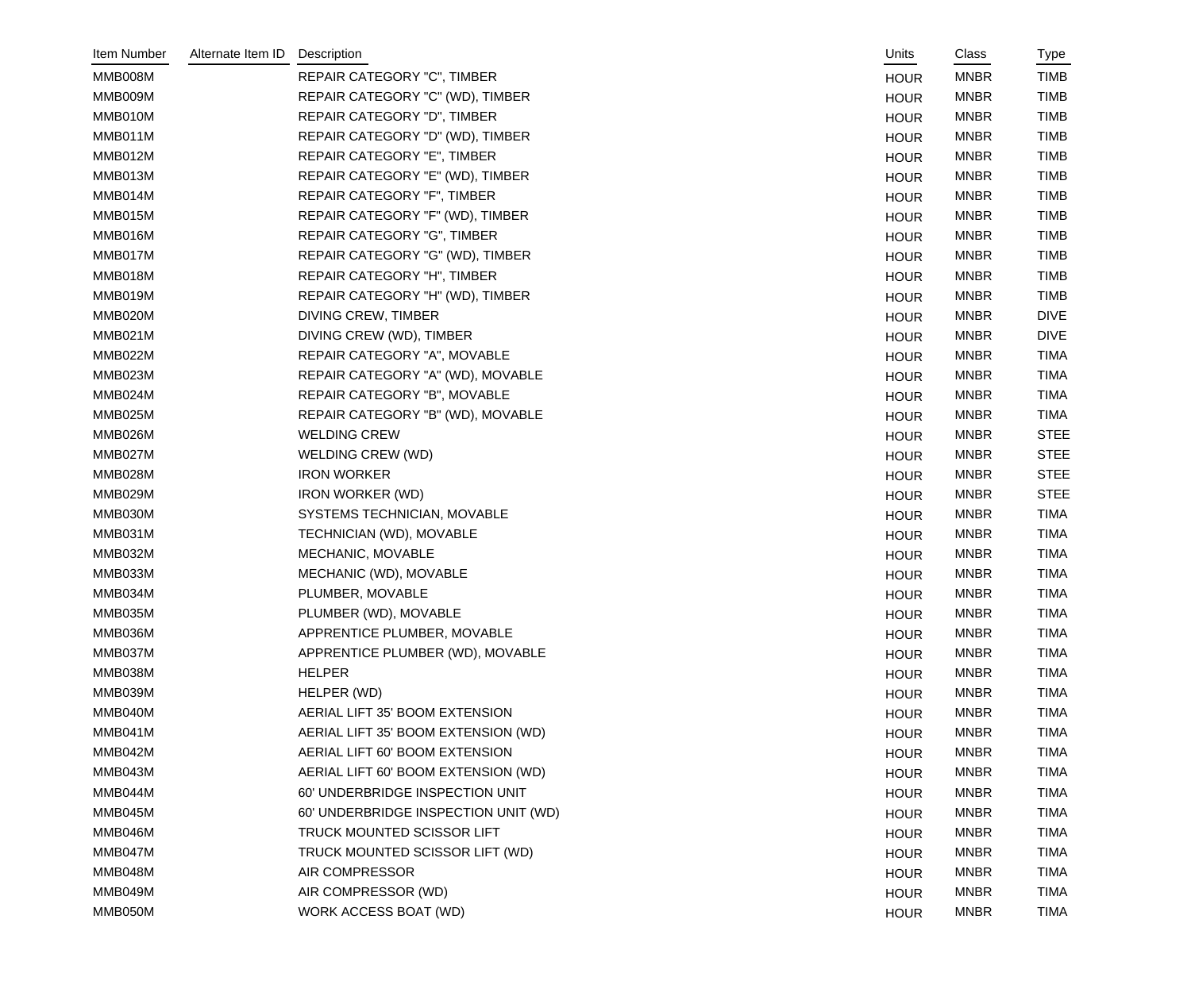| Item Number    | Alternate Item ID | Description                                                             | Units       | Class       | Type        |
|----------------|-------------------|-------------------------------------------------------------------------|-------------|-------------|-------------|
| MMB051M        |                   | LANE CLOSURES, SAME DIRECTION                                           | <b>HOUR</b> | <b>MNBR</b> | <b>TIMA</b> |
| MMB052M        |                   | LANE CLOSURES, SAME DIRECTION (WD)                                      | <b>HOUR</b> | <b>MNBR</b> | <b>TIMA</b> |
| MMB053M        |                   | LANE CLOSURES, OPPOSITE DIRECTIONS                                      | <b>HOUR</b> | <b>MNBR</b> | <b>TIMA</b> |
| MMB054M        |                   | LANE CLOSURES, OPPOSITE DIRECTIONS (WD)                                 | <b>HOUR</b> | <b>MNBR</b> | <b>TIMA</b> |
| MMB055M        |                   | TUNNEL LANE CLOSURES, MOVABLE                                           | <b>HOUR</b> | <b>MNBR</b> | <b>TIMA</b> |
| MMB056M        |                   | TUNNEL LANE CLOSURES (WD), MOVABLE                                      | <b>HOUR</b> | <b>MNBR</b> | <b>TIMA</b> |
| MMB057M        |                   | REPAIR CATEGORY "A", STEEL                                              | <b>HOUR</b> | <b>MNBR</b> | <b>STEE</b> |
| MMB058M        |                   | REPAIR CATEGORY "A" (WD), STEEL                                         | <b>HOUR</b> | <b>MNBR</b> | <b>STEE</b> |
| MMB059M        |                   | <b>SHOP FABRICATION</b>                                                 | MH          | <b>MNBR</b> | <b>STEE</b> |
| MMB060M        |                   | <b>LABOR CREW, STEEL</b>                                                | <b>HOUR</b> | <b>MNBR</b> | <b>STEE</b> |
| <b>MMB061M</b> |                   | LABOR CREW (WD), STEEL                                                  | <b>HOUR</b> | <b>MNBR</b> | <b>STEE</b> |
| MMB062M        |                   | SITE SURVEY AND ENGINEERING                                             | LS          | <b>MNBR</b> | <b>SURV</b> |
| MMB063M        |                   | <b>TEMPORARY SHIELDING</b>                                              | <b>SF</b>   | <b>MNBR</b> | <b>BDST</b> |
| MMB064M        |                   | REMOVAL OF DETERIORATED CONCRETE ENCASEMENT                             | <b>SF</b>   | <b>MNBR</b> | <b>RCSC</b> |
| MMB065M        |                   | TEMPORARY SHORING OF THE SUPERSTRUCTURE                                 | $\cup$      | <b>MNBR</b> | <b>STEE</b> |
| MMB066M        |                   | PREFORMED ELASTOMERIC JOINT SEALER, VARIABLE SIZE                       | LF          | <b>MNBR</b> | <b>JOIN</b> |
| MMB067M        |                   | <b>STRUCTURAL STEEL REPAIR</b>                                          | <b>LB</b>   | <b>MNBR</b> | <b>STEE</b> |
| <b>MMB068M</b> |                   | NEAR-WHITE BLAST CLEANING AND PAINTING - TRUSS MEMBERS AND BEARINGS     | LS          | <b>BRPT</b> | <b>PINT</b> |
| MMB069M        |                   | CHAIN-LINK FENCE ALUMINUM-COATED STEEL, BRIDGE, 8'-11' HIGH, CURVED TOP | LF          | <b>FENC</b> | <b>FENC</b> |
| MMB070M        |                   | <b>BRIDGE HEADER REPAIR</b>                                             | LF          | <b>MNBR</b> | <b>VTCB</b> |
| MMB071M        |                   | CONCRETE SPALL REPAIR, TYPE 1                                           | <b>SF</b>   | <b>MNBR</b> | <b>CONR</b> |
| MMB072M        |                   | CONCRETE SPALL REPAIR, TYPE 2                                           | <b>CF</b>   | <b>MNBR</b> | <b>CONR</b> |
| MMB073M        |                   | APPROACH SIDEWALK REPAIR                                                | <b>SF</b>   | <b>MNBR</b> | <b>WALK</b> |
| MMB074M        |                   | MICROPAVING JOINTS                                                      | LF          | <b>MNBR</b> | <b>JOIN</b> |
| MMB075M        |                   | DECK JOINT RECONSTRUCTION                                               | LF          | <b>MNBR</b> | <b>DECK</b> |
| MMB076M        |                   | CONCRETE BALUSTRADE REPAIR                                              | LF          | <b>MNBR</b> | <b>CONR</b> |
| MMB077M        |                   | REPAIR CONCRETE CURB                                                    | LF          | <b>MNBR</b> | <b>CONR</b> |
| MMB078M        |                   | ELECTRICAL COVER PLATES                                                 | LS          | <b>MNBR</b> | <b>CONR</b> |
| MMB079M        |                   | CONCRETE SLOPE SIDEWALKS                                                | <b>SY</b>   | <b>CURB</b> | <b>WALK</b> |
| MMB080M        |                   | BORROW EXCAVATION, SELECTED MATERIAL                                    | <b>CY</b>   | EART        | <b>EXCV</b> |
| MMB081M        |                   | REPAIR OF SLOPE PROTECTION                                              | <b>SY</b>   | EROC        | <b>SLPE</b> |
| MMB082M        |                   | RIPRAP STONE GUTTER RUNOUT, 24" THICK (D50=12")                         | SY          | EROC        | <b>SLPE</b> |
| MMB083M        |                   | PRECAST CONCRETE BARRIER CURB, TYPE 4                                   | LF          | <b>CURB</b> | <b>BRCB</b> |
| MMB084M        |                   | NEAR-WHITE BLAST CLEANING AND PAINTING                                  | LS          | <b>BRPT</b> | <b>PINT</b> |
| MMB085M        |                   | FLOODLIGHTS FOR NIGHTTIME OPERATION                                     | U           | <b>LTNG</b> | <b>LGHT</b> |
| MMB086M        |                   | <b>DECK CORROSION INHIBITOR</b>                                         | SY          | <b>MNBR</b> | <b>DECK</b> |
| MMB087M        |                   | DECK JOINT RESEAL (SILICON)                                             | LF          | <b>MNBR</b> | <b>DECK</b> |
| MMB088M        |                   | <b>BRIDGE DECK CRACK SEALING</b>                                        | LF          | <b>MNBR</b> | <b>DECK</b> |
| MMB089M        |                   | <b>DECK JOINT REPAIR</b>                                                | LF          | <b>MNBR</b> | <b>DECK</b> |
| MMB090M        |                   | DECK JOINT RESEAL (RUBBER ASPHALT)                                      | LF          | <b>MNBR</b> | <b>DECK</b> |
| MMB091M        |                   | FORCE ACCOUNT, LABOR, EQUIPMENT AND MATERIALS                           | <b>DOLL</b> | <b>MNBR</b> | <b>TIMA</b> |
| MMB092M        |                   | <b>CREW COORDINATOR</b>                                                 | <b>HOUR</b> | <b>MNBR</b> | <b>STEE</b> |
| MMB093M        |                   | <b>CREW COORDINATOR (WD)</b>                                            | <b>HOUR</b> | <b>MNBR</b> | <b>STEE</b> |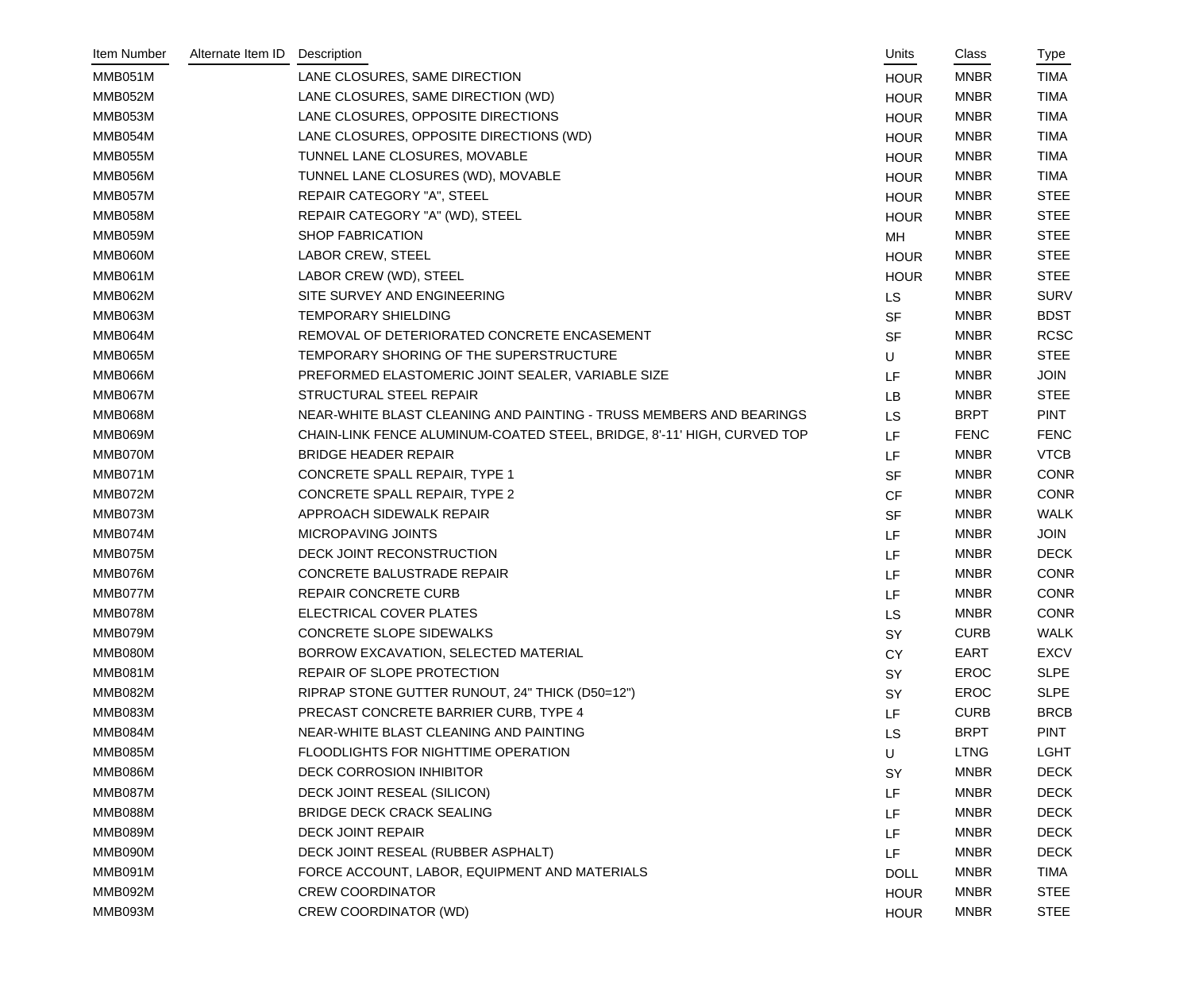| Item Number    | Alternate Item ID | Description                                                     | Units       | Class       | Type        |
|----------------|-------------------|-----------------------------------------------------------------|-------------|-------------|-------------|
| MMB094M        |                   | AERIAL LIFT 85' BOOM EXTENSION                                  | <b>HOUR</b> | <b>MNBR</b> | <b>TIMA</b> |
| MMB095M        |                   | AERIAL LIFT 85' BOOM EXTENSION (WD)                             | <b>HOUR</b> | <b>MNBR</b> | <b>TIMA</b> |
| MMB096M        |                   | <b>WORK ACCESS BOAT</b>                                         | <b>HOUR</b> | <b>MNBR</b> | <b>TIMA</b> |
| MMB097M        |                   | REPAIR CATEGORY "B" CONCRETE                                    | <b>HOUR</b> | <b>MNBR</b> | CONC        |
| MMB098M        |                   | REPAIR CATEGORY "B" CONCRETE (WD)                               | <b>HOUR</b> | <b>MNBR</b> | CONC        |
| MMB099M        |                   | UB-30 (WITH OPERATOR IN BASKET & MPT ON INTERSTATE HIGHWAY)     | DAY         | <b>BRID</b> | <b>MISC</b> |
| MMB100M        |                   | UB-30 (WITH OPERATOR IN BASKET & MPT NOT ON INTERSTATE HIGHWAY) | <b>DAY</b>  | <b>BRID</b> | <b>MISC</b> |
| <b>MMB101M</b> |                   | UB-50 (WITH OPERATOR IN BASKET & MPT ON INTERSTATE HIGHWAY)     | <b>DAY</b>  | <b>BRID</b> | <b>MISC</b> |
| MMB102M        |                   | UB-50 (WITH OPERATOR IN BASKET & MPT NOT ON INTERSTATE HIGHWAY) | <b>DAY</b>  | <b>BRID</b> | <b>MISC</b> |
| <b>MMB103M</b> |                   | UB-60 (WITH OPERATOR IN BASKET & MPT ON INTERSTATE HIGHWAY)     | <b>DAY</b>  | <b>BRID</b> | <b>MISC</b> |
| MMB104M        |                   | UB-60 (WITH OPERATOR IN BASKET & MPT NOT ON INTERSTATE HIGHWAY) | <b>DAY</b>  | <b>BRID</b> | <b>MISC</b> |
| MMB105M        |                   | UB-75 (WITH OPERATOR IN BASKET & MPT ON INTERSTATE HIGHWAY)     | <b>DAY</b>  | <b>BRID</b> | <b>MISC</b> |
| <b>MMB106M</b> |                   | UB-75 (WITH OPERATOR IN BASKET & MPT NOT ON INTERSTATE HIGHWAY) | <b>DAY</b>  | <b>BRID</b> | <b>MISC</b> |
| MMB107M        |                   | <b>TOWABLE LIGHT TOWER</b>                                      | <b>DAY</b>  | <b>LTNG</b> | <b>MISC</b> |
| <b>MMB108M</b> |                   | TRAFFIC DIRECTORS FLAGGERS                                      | <b>LS</b>   | <b>MNBR</b> | <b>TIMA</b> |
| MMB109M        |                   | MANPOWER ACCESS MACHINE - TRUCK MOUNTED                         | <b>HOUR</b> | <b>MNBR</b> | <b>TIMA</b> |
| MMB110M        |                   | MANPOWER ACCESS MACHINE - TRUCK MOUNTED (WD)                    | <b>HOUR</b> | <b>MNBR</b> | <b>TIMA</b> |
| MMB111M        |                   | <b>CONCRETE PUMP</b>                                            | <b>HOUR</b> | <b>MNBR</b> | <b>TIMA</b> |
| MMB112M        |                   | <b>CONCRETE PUMP (WD)</b>                                       | <b>HOUR</b> | <b>MNBR</b> | <b>TIMA</b> |
| MMB113M        |                   | REPAIR CATEGORY "C" PNEUMATICALLY APPLIED MORTAR                | <b>HOUR</b> | <b>MNBR</b> | <b>TIMA</b> |
| MMB114M        |                   | REPAIR CATEGORY "C" PNEUMATICALLY APPLIED MORTAR (WD)           | <b>HOUR</b> | <b>MNBR</b> | <b>TIMA</b> |
| MMB115M        |                   | REPAIR CATEGORY "D" ASPHALT BRIDGE JOINT                        | <b>HOUR</b> | <b>MNBR</b> | <b>TIMA</b> |
| MMB116M        |                   | REPAIR CATEGORY "D" ASPHALT BRIDGE JOINT (WD)                   | <b>HOUR</b> | <b>MNBR</b> | <b>TIMA</b> |
| MMB117M        |                   | REPAIR CATEGORY "E" SILICONE JOINT                              | <b>HOUR</b> | <b>MNBR</b> | <b>TIMA</b> |
| MMB118M        |                   | REPAIR CATEGORY "E" SILICONE JOINT (WD)                         | <b>HOUR</b> | <b>MNBR</b> | <b>TIMA</b> |
| MMB119M        |                   | REPAIR CATEGORY "F" RESURFACING                                 | <b>HOUR</b> | <b>MNBR</b> | <b>TIMA</b> |
| <b>MMB120M</b> |                   | REPAIR CATEGORY "F" RESURFACING (WD)                            | <b>HOUR</b> | <b>MNBR</b> | <b>TIMA</b> |
| MMB121M        |                   | REPAIR CATEGORY "G" MEMBRANE WATERPROOFING                      | <b>HOUR</b> | <b>MNBR</b> | TIMA        |
| MMB122M        |                   | REPAIR CATEGORY "G" MEMBRANE WATERPROOFING (WD)                 | <b>HOUR</b> | <b>MNBR</b> | TIMA        |
| <b>MMB123M</b> |                   | REPAIR CATEGORY "H" POLYURETHANE GROUT                          | <b>HOUR</b> | <b>MNBR</b> | <b>TIMA</b> |
| MMB124M        |                   | REPAIR CATEGORY "H" POLYURETHANE GROUT (WD)                     | <b>HOUR</b> | <b>MNBR</b> | <b>TIMA</b> |
| MMB125M        |                   | AERIAL LIFT (35' - 85') BOOM EXTENSION                          | <b>HOUR</b> | <b>MNBR</b> | <b>TIMA</b> |
| <b>MMB126M</b> |                   | AERIAL LIFT (35' - 85') BOOM EXTENSION (WD)                     | <b>HOUR</b> | <b>MNBR</b> | <b>TIMA</b> |
| MMB127M        |                   | CLEANING & PAINTING, IF AND WHERE DIRECTED                      | <b>LS</b>   | <b>BRPT</b> | <b>PINT</b> |
| MMB128M        |                   | LUBRICATION OF GEAR CASES & WIRE ROPES                          | <b>LS</b>   | <b>MISC</b> | <b>MISC</b> |
| MMB129M        |                   | PAINTING OF COUNTER WEIGHT ROPE ASSEMBLIES & ROPE SOCKETS       | LS          | <b>BRPT</b> | <b>PINT</b> |
| MMB130M        |                   | <b>QUALITY MANAGEMENT SYSTEM (QMS)</b>                          | LS          | <b>MNBR</b> | <b>MISC</b> |
| MMB131M        |                   | PLUG JOINT                                                      | LF          | <b>MISC</b> | <b>JOIN</b> |
| MMB132M        |                   | RAILROAD SERVICES                                               | LS          | <b>MNBR</b> | <b>MISC</b> |
| <b>MMB133M</b> |                   | POLICE TRAFFIC DIRECTORS                                        | LS          | <b>MNBR</b> | <b>MISC</b> |
| MMB134M        |                   | RECONSTRUCT SIDEWALK DECK JOINT                                 | LF          | <b>MNBR</b> | <b>MISC</b> |
| <b>MMB135M</b> |                   | POWER TOOL CLEANING AND PAINTING                                | <b>SF</b>   | <b>MNBR</b> | <b>MISC</b> |
| <b>MMB136M</b> |                   | MILLING, VARIABLE DEPTH                                         | SY          | <b>MILL</b> | MILL        |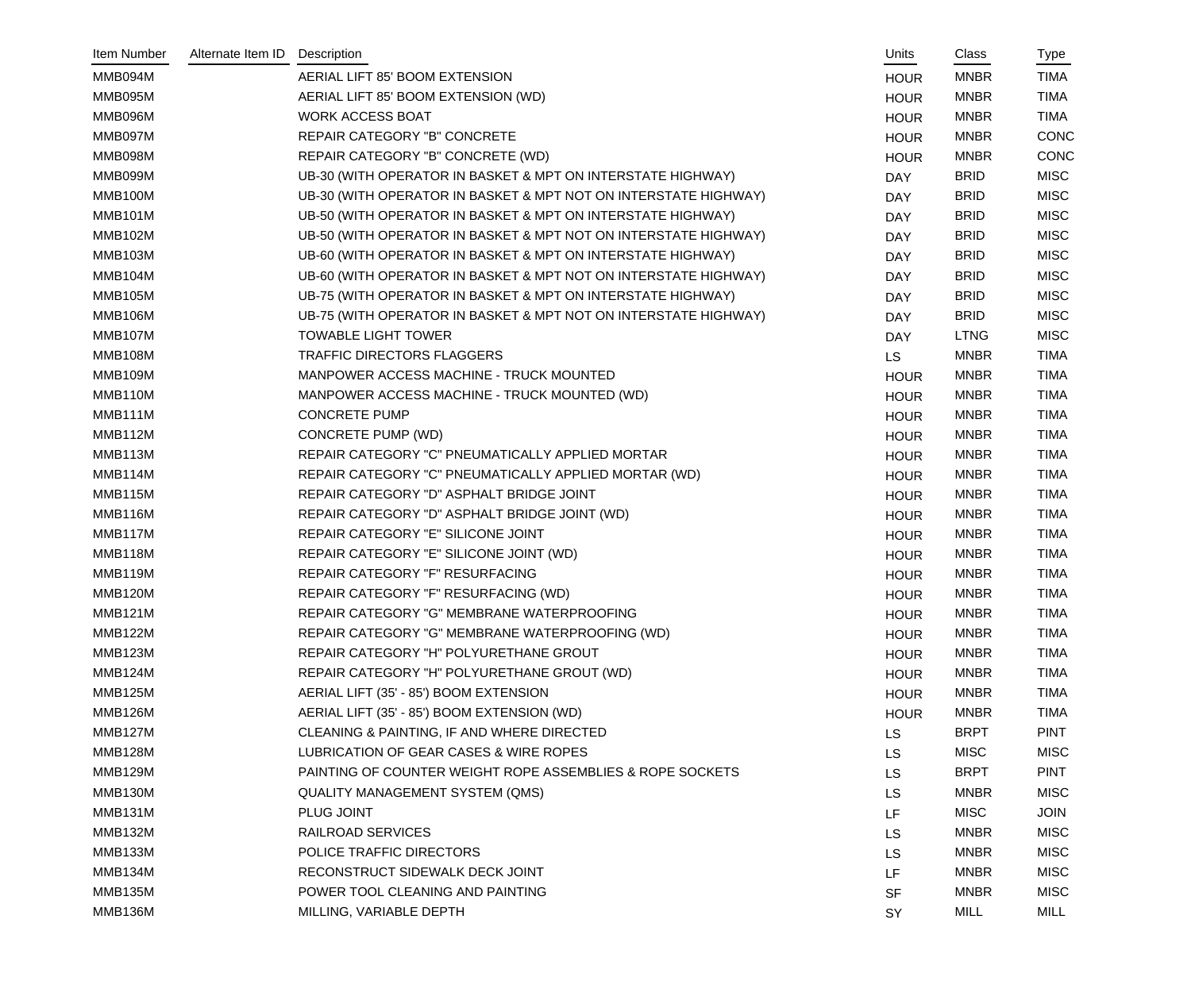| Item Number    | Alternate Item ID | Description                                                                                           | Units       | Class       | Type        |
|----------------|-------------------|-------------------------------------------------------------------------------------------------------|-------------|-------------|-------------|
| MMB137M        |                   | <b>RENO MATTRESS</b>                                                                                  | <b>SF</b>   | <b>MISC</b> | <b>MISC</b> |
| MMB138M        |                   | CONCRETE IN STRUCTURES, BASEMAT                                                                       | <b>CY</b>   | <b>BRID</b> | COSU        |
| MMB139M        |                   | REINFORCING STEEL, EPOXY COATED, BASEMAT                                                              | LB          | <b>BRID</b> | <b>STEL</b> |
| MMB140M        |                   | CONCRETE IN STRUCTURES, MICROPILE SUPPORTED COLLAR                                                    | U           | <b>BRID</b> | COSU        |
| MMB141M        |                   | <b>MICROPILING</b>                                                                                    | LF          | <b>MISC</b> | <b>MISC</b> |
| MMB142M        |                   | MANPOWERED ACCESS MACHINE                                                                             | <b>HOUR</b> | <b>MNBR</b> | <b>TIMA</b> |
| MMB143M        |                   | <b>CRANE CREW 'A'</b>                                                                                 | <b>HOUR</b> | <b>MNBR</b> | <b>TIMA</b> |
| MMB144M        |                   | <b>CRANE CREW 'B'</b>                                                                                 | <b>HOUR</b> | <b>MNBR</b> | <b>TIMA</b> |
| MMB145M        |                   | REPAIR CATEGORY 'I' MILLING                                                                           | <b>HOUR</b> | <b>MNBR</b> | <b>CONC</b> |
| MMB146M        |                   | SURFACE PREPARATION AND COATING                                                                       | <b>LS</b>   | <b>BRPT</b> | <b>PINT</b> |
| MMB147M        |                   | ELECTRICAL BOXES, CONDUIT AND WIRING                                                                  | <b>LS</b>   | <b>MNBR</b> | <b>MISC</b> |
| MMB148M        |                   | MOVABLE BRIDGE MONITORING SYSTEM                                                                      | <b>LS</b>   | <b>MNBR</b> | <b>MISC</b> |
| <b>MMB149M</b> |                   | REAL-TIME SURVEILLANCE, WARRANTY AND PART MANAGEMENT PROGRAMS FOR<br>MOVABLE BRIDGE MONITORING SYSTEM | <b>LS</b>   | <b>MNBR</b> | <b>MISC</b> |
| MMB150M        |                   | ELECTRICAL TESTING AND MEASUREMENTS                                                                   | <b>LS</b>   | <b>MNBR</b> | <b>MISC</b> |
| MMB151M        |                   | <b>TRAINING AND MANUALS</b>                                                                           | <b>LS</b>   | <b>MNBR</b> | <b>MISC</b> |
| MMB152M        |                   | <b>CARBON WRAPPING</b>                                                                                | <b>SF</b>   | <b>CONC</b> | COSU        |
| MMB153M        |                   | WIRING FOR MONITORING SYSTEM                                                                          | <b>LS</b>   | <b>MNBR</b> | <b>MISC</b> |
| MMB154M        |                   | JUNCTION / PULL BOX AND TERMINAL CABINET                                                              | <b>LS</b>   | <b>MNBR</b> | <b>JBOX</b> |
| <b>MMB155M</b> |                   | INSTALLATION OF MONITORING SYSTEM                                                                     | <b>LS</b>   | <b>MNBR</b> | <b>MISC</b> |
| MMB156M        |                   | <b>INSTALLATION OF DATA LOGGER</b>                                                                    | <b>LS</b>   | <b>BRID</b> | <b>MISC</b> |
| MMB157M        |                   | SENSORS, DETECTORS, AND MONITORING DEVICES                                                            | <b>LS</b>   | <b>MNBR</b> | <b>MISC</b> |
| MMB158M        |                   | ETHERNET COMMUNICATIONS FOR EXISTING EQUIPMENT                                                        | <b>LS</b>   | <b>MNBR</b> | <b>MISC</b> |
| MMB159M        |                   | PROGRAMMING MOVABLE BRIDGE MONITORING SYSTEM                                                          | <b>LS</b>   | <b>MNBR</b> | <b>MISC</b> |
| MMB160M        |                   | <b>ELECTRICAL CONDUIT</b>                                                                             | <b>LS</b>   | <b>MNBR</b> | <b>MISC</b> |
| <b>MMB161M</b> |                   | OPERATION AND MAINTENANCE OF BRIDGE DURING CONSTRUCTION                                               | <b>LS</b>   | <b>MNBR</b> | <b>MISC</b> |
| MMB162M        |                   | <b>HVAC</b>                                                                                           | <b>HOUR</b> | <b>MISC</b> | <b>MISC</b> |
| <b>MMB163M</b> |                   | MPT FOR SHOULDER OR LANE CLOSURE ON INTERSTATE HIGHWAY                                                | <b>DAY</b>  | <b>TRFP</b> | <b>MISC</b> |
| MMB164M        |                   | MPT FOR SHOULDER OR LANE CLOSURE NOT ON INTERSTATE HIGHWAY                                            | <b>DAY</b>  | <b>TRFP</b> | <b>MISC</b> |
| <b>MMB165M</b> |                   | <b>BUCKET VAN WITH OPERATOR - 30'</b>                                                                 | <b>DAY</b>  | <b>MISC</b> | <b>MISC</b> |
| <b>MMB166M</b> |                   | <b>CHERRY PICKER WITH OPERATOR - 35'</b>                                                              | <b>DAY</b>  | <b>MISC</b> | <b>MISC</b> |
| MMB167M        |                   | <b>CHERRY PICKER WITH OPERATOR - 60'</b>                                                              | <b>DAY</b>  | <b>MISC</b> | <b>MISC</b> |
| MMB168M        |                   | <b>VERTICAL LIFT TRUCK WITH OPERATOR</b>                                                              | <b>DAY</b>  | <b>MISC</b> | <b>MISC</b> |
| MMB169M        |                   | STEEL DECK JOINT REPAIR                                                                               | LF          | <b>BRID</b> | <b>DECK</b> |
| MMB170M        |                   | ENGINE-GENERATOR REPLACEMENT                                                                          | <b>LS</b>   | <b>MNBR</b> | <b>MISC</b> |
| MMB171M        |                   | AUXILIARY DRIVE REPLACEMENT                                                                           | <b>LS</b>   | <b>MNBR</b> | <b>MISC</b> |
| MMB172M        |                   | <b>LANE CLOSURES</b>                                                                                  | <b>HOUR</b> | <b>MNBR</b> | TIMA        |
| MMB173M        |                   | SOLID WASTE DISPOSAL                                                                                  | <b>DOLL</b> | <b>MISC</b> | <b>BDST</b> |
| MMB174M        |                   | BRIDGE & MONITORING SYSTEM INTEGRATION                                                                | <b>LS</b>   | <b>MNBR</b> | <b>MISC</b> |
| MMB175M        |                   | FIVE MAN SIGN CREW                                                                                    | <b>HOUR</b> | <b>MISC</b> | <b>MISC</b> |
| MMB176M        |                   | THREE MAN SIGN CREW                                                                                   | <b>HOUR</b> | <b>MISC</b> | <b>MISC</b> |
| MMB177M        |                   | <b>BUCKET VAN WITH OPERATOR - 30'</b>                                                                 | <b>HOUR</b> | <b>MISC</b> | <b>MISC</b> |
| MMB178M        |                   | <b>CHERRY PICKER WITH OPERATOR - 60'</b>                                                              | <b>HOUR</b> | <b>MISC</b> | <b>MISC</b> |
| MMB179M        |                   | 50' TO 60' CRANE STINGER, 8 TON WITH OPERATOR                                                         | <b>HOUR</b> | <b>MISC</b> | <b>MISC</b> |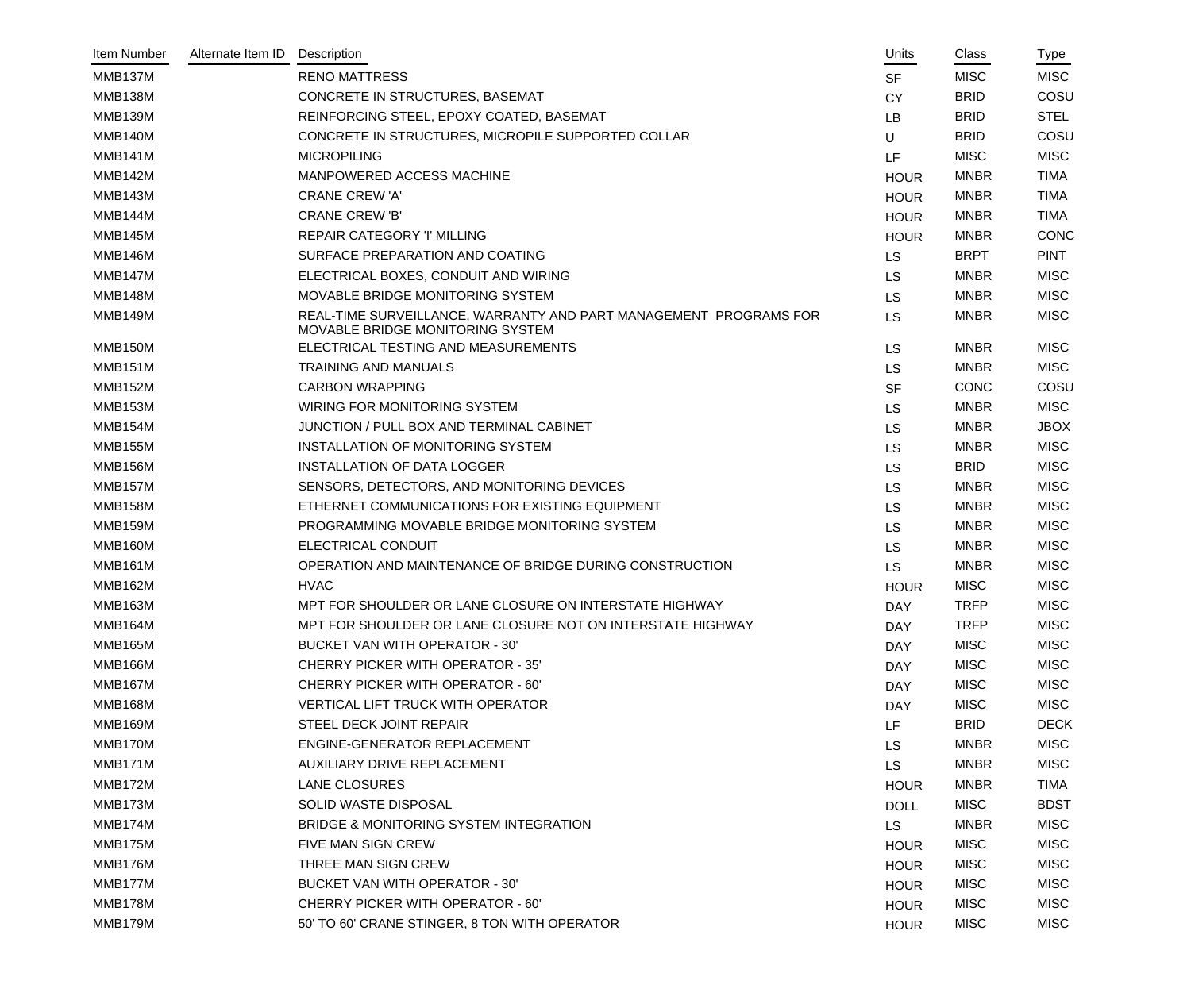| Item Number    | Alternate Item ID | Description                                         | Units          | Class       | Type        |
|----------------|-------------------|-----------------------------------------------------|----------------|-------------|-------------|
| MMB180M        |                   | <b>CHERRY PICKER WITH OPERATOR - 35'</b>            | <b>HOUR</b>    | <b>MISC</b> | <b>MISC</b> |
| <b>MMB181M</b> |                   | <b>REPAIR CATEGORY "A"</b>                          | <b>HOUR</b>    | <b>MNBR</b> | <b>MISC</b> |
| <b>MMB182M</b> |                   | <b>REPAIR CATEGORY "B"</b>                          | <b>HOUR</b>    | <b>MNBR</b> | <b>MISC</b> |
| <b>MMB183M</b> |                   | <b>REPAIR CATEGORY "C"</b>                          | <b>HOUR</b>    | <b>MNBR</b> | <b>MISC</b> |
| MMB184M        |                   | <b>REPAIR CATEGORY "D"</b>                          | <b>HOUR</b>    | <b>MNBR</b> | <b>MISC</b> |
| <b>MMB185M</b> |                   | <b>DIVING CREW</b>                                  | <b>HOUR</b>    | <b>MNBR</b> | <b>MISC</b> |
| <b>MMB186M</b> |                   | <b>LABOR CREW</b>                                   | <b>HOUR</b>    | <b>MNBR</b> | <b>MISC</b> |
| <b>MMB187M</b> |                   | STEEL SURFACE PREPARATION AND COATING               | L <sub>S</sub> | <b>BRPT</b> | <b>PINT</b> |
| MMB188M        |                   | <b>RAILROAD SERVICES</b>                            | <b>DOLL</b>    | <b>MISC</b> | <b>MISC</b> |
| MMB189M        |                   | <b>CLEANING/LUBRICATION DRAWBRIDGE LIFT CABLE</b>   | U              | <b>MISC</b> | <b>MISC</b> |
| MMB190M        |                   | CLEANING/LUBRICATION DRAWBRIDGE SHEAVE ASSEMBLY     | U              | <b>MISC</b> | <b>MISC</b> |
| <b>MMB191M</b> |                   | SERVICE CONTROL SYSTEM CABINETRY                    | U              | <b>MISC</b> | <b>MISC</b> |
| <b>MMB192M</b> |                   | SERVICE JUNCTION BOX                                | U              | <b>MISC</b> | <b>MISC</b> |
| <b>MMB193M</b> |                   | SERVICE LOUVER ASSEMBLY                             | U              | <b>MISC</b> | <b>MISC</b> |
| MMB194M        |                   | LUBRICATE SPAN LOCK                                 | U              | <b>MISC</b> | <b>MISC</b> |
| <b>MMB195M</b> |                   | SERVICE MACHINERY/MOTOR BRAKE                       | U              | <b>MISC</b> | <b>MISC</b> |
| MMB196M        |                   | DRAWBRIDGE PEST CONTROL BRUSH REPLACEMENT           | LF             | <b>MISC</b> | <b>MISC</b> |
| <b>MMB197M</b> |                   | SERVICE POWER DISTRIBUTION TRANSFORMERS             | U              | <b>MISC</b> | <b>MISC</b> |
| MMB198M        |                   | SERVICE SPAN LOCK MECHANICAL & ELECTRICAL EQUIPMENT | U              | <b>MISC</b> | <b>MISC</b> |
| MMB199M        |                   | SERVICE SPAN MOTOR                                  | U              | <b>MISC</b> | <b>MISC</b> |
| <b>MMB200M</b> |                   | SERVICE WARNING GONG                                | U              | <b>MISC</b> | <b>MISC</b> |
| <b>MMB201M</b> |                   | <b>BRIDGE DECK POWER WASHING</b>                    | SY             | <b>MISC</b> | <b>MISC</b> |
| <b>MMB202M</b> |                   | SERVICE GATE MECHANICAL EQUIPMENT                   | U              | <b>MISC</b> | <b>MISC</b> |
| MMB203M        |                   | METHACRYLATE FLOOD COAT                             | SY             | <b>MISC</b> | <b>MISC</b> |
| <b>MMB204M</b> |                   | LUBRICATION DRAWBRIDGE SHEAVE ASSEMBLY              | U              | <b>MISC</b> | <b>MISC</b> |
| <b>MMB205M</b> |                   | CLEANING/LUBRICATION AUXILIARY BALANCE CHAINS       | U              | <b>MISC</b> | <b>MISC</b> |
| <b>MMB206M</b> |                   | <b>INITIAL TENSION MEASUREMENTS</b>                 | <b>LS</b>      | <b>MISC</b> | <b>MISC</b> |
| MMB207M        |                   | ROPE TENSIONING                                     | <b>EACH</b>    | <b>MISC</b> | <b>MISC</b> |
| <b>MMB208M</b> |                   | <b>ROPE JACKING</b>                                 | <b>EACH</b>    | <b>MISC</b> | <b>MISC</b> |
| <b>MMB209M</b> |                   | FINAL TENSION MEASUREMENTS                          | <b>LS</b>      | <b>MISC</b> | <b>MISC</b> |
| MMB210M        |                   | DYNAMIC STRAIN GAUGE TESTING                        | <b>LS</b>      | <b>MISC</b> | <b>MISC</b> |
| MMB211M        |                   | TEMPORARY BRIDGE BALANCING                          | <b>LS</b>      | <b>MISC</b> | <b>MISC</b> |
| MMB212M        |                   | FINAL BRIDGE BALANCING                              | LB             | <b>MISC</b> | <b>MISC</b> |
| MMB213M        |                   | DECK JOINT REPLACEMENT                              | LF             | <b>MISC</b> | <b>MISC</b> |
| MMB214M        |                   | <b>ELASTOMERIC CONCRETE</b>                         | LF             | <b>MISC</b> | <b>MISC</b> |
| MMB215M        |                   | FLEXIBLE DELINEATORS, PARAPET MOUNTED               | U              | <b>MISC</b> | <b>MISC</b> |
| MMB216M        |                   | <b>SPAN LEVELING</b>                                | <b>LS</b>      | <b>MISC</b> | <b>MISC</b> |
| MMD001M        |                   | MOBILIZATION PER SITE, NORTH                        | U              | <b>MOBL</b> | <b>MISC</b> |
| MMD002M        |                   | MOBILIZATION PER SITE, CENTRAL                      | U              | <b>MOBL</b> | <b>MISC</b> |
| MMD003M        |                   | MOBILIZATION PER SITE, SOUTH                        | U              | <b>MOBL</b> | <b>MISC</b> |
| MMD004M        |                   | FLOOD LIGHTS FOR NIGHTTIME OPERATIONS               | <b>DAY</b>     | <b>LTNG</b> | <b>LGHT</b> |
| MMD005M        |                   | <b>FLASHING ARROW BOARD</b>                         | <b>DAY</b>     | <b>MNTC</b> | <b>LGHT</b> |
| MMD006M        |                   | VARIABLE MESSAGE SIGN                               | <b>DAY</b>     | <b>MNTC</b> | <b>TTSS</b> |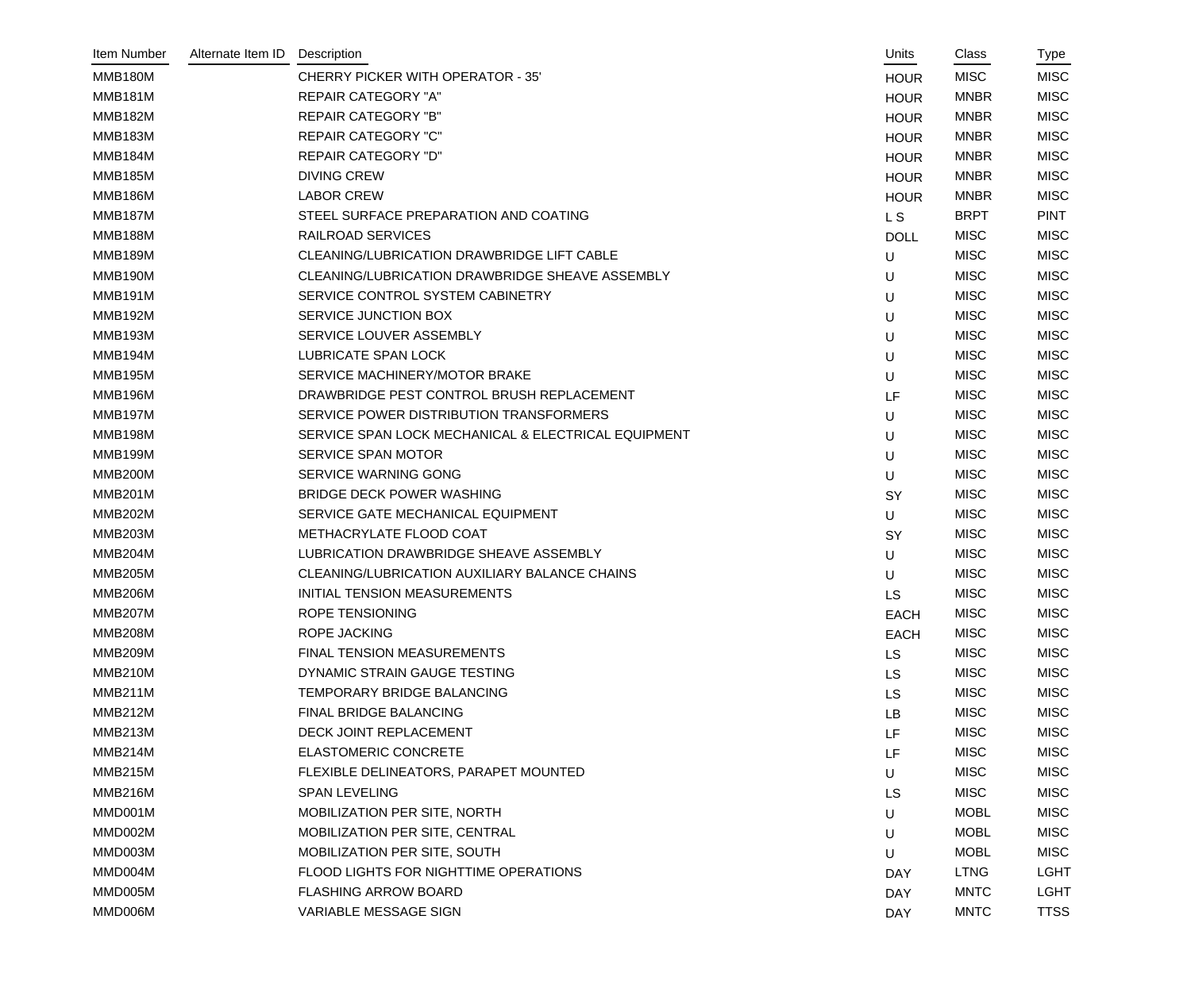| Item Number | Alternate Item ID | Description                                                | Units     | Class       | Type        |
|-------------|-------------------|------------------------------------------------------------|-----------|-------------|-------------|
| MMD007M     |                   | <b>DISCHARGE PUMP</b>                                      | MH        | <b>DRAN</b> | <b>DRIN</b> |
| MMD008M     |                   | DISCHARGE PUMP, PREMIUM                                    | MH        | <b>DRAN</b> | <b>DRIN</b> |
| MMD009M     |                   | CLEANING EQUIPMENT FOR EXISTING STORM DRAIN PIPES          | MH        | <b>MISC</b> | <b>DRIN</b> |
| MMD010M     |                   | CLEANING EQUIPMENT FOR EXISTING STORM DRAIN PIPES, PREMIUM | MH        | <b>MISC</b> | <b>DRIN</b> |
| MMD011M     |                   | <b>VIDEO EQUIPMENT</b>                                     | MH        | <b>MISC</b> | <b>DRIN</b> |
| MMD012M     |                   | <b>VIDEO EQUIPMENT, PREMIUM</b>                            | MH        | <b>MISC</b> | <b>DRIN</b> |
| MMD013M     |                   | SORBENT BOOM                                               | <b>LF</b> | <b>MISC</b> | <b>DRIN</b> |
| MMD014M     |                   | CLEANING EXISTING DRAINAGE STRUCTURE                       | LF        | <b>DRAN</b> | <b>DRIN</b> |
| MMD015M     |                   | <b>CLEANING OF BOX CULVERTS</b>                            | <b>CY</b> | <b>DRAN</b> | <b>DRIN</b> |
| MMD016M     |                   | BITUMINOUS CONCRETE PATCH, VARIOUS THICKNESS               | SY        | <b>ASPH</b> | <b>BITM</b> |
| MMD017M     |                   | BITUMINOUS CONCRETE SURFACE AND BASE COURSE                | T.        | <b>ASPH</b> | <b>BITM</b> |
| MMD018M     |                   | SURFACE EXCAVATION                                         | SY        | <b>EART</b> | <b>EXCV</b> |
| MMD019M     |                   | ROADWAY EXCAVATION, EARTH LESS THAN 1.66 YARDS IN DEPTH    | <b>CY</b> | EART        | <b>EXCV</b> |
| MMD020M     |                   | ROADWAY EXCAVATION, EARTH GREATER THAN 1.66 YARDS IN DEPTH | <b>CY</b> | <b>EART</b> | <b>EXCV</b> |
| MMD021M     |                   | RIPRAP STONE SLOPE PROTECTION, 6" THICK                    | <b>SY</b> | <b>EROC</b> | <b>SLPE</b> |
| MMD022M     |                   | <b>PIPE REPAIRS</b>                                        | U         | <b>DRAN</b> | <b>PIPE</b> |
| MMD023M     |                   | <b>RELAID PIPE</b>                                         | LF        | <b>DRAN</b> | <b>PIPE</b> |
| MMD024M     |                   | <b>REPLACE PIPE</b>                                        | LF        | <b>DRAN</b> | <b>PIPE</b> |
| MMD025M     |                   | <b>SLIP LINING</b>                                         | LF        | <b>DRAN</b> | <b>PIPE</b> |
| MMD026M     |                   | MODIFIED SLIP LINING                                       | LF        | <b>DRAN</b> | <b>PIPE</b> |
| MMD027M     |                   | RECONSTRUCT DRAINAGE STRUCTURE, LESS THAN 6' IN DEPTH      | U         | <b>DRAN</b> | <b>DRIN</b> |
| MMD028M     |                   | RECONSTRUCT DRAINAGE STRUCTURE, GREATER THAN 6' IN DEPTH   | U         | <b>DRAN</b> | <b>DRIN</b> |
| MMD029M     |                   | MINOR REPAIR OF STRUCTURES, LESS THAN 6' IN DEPTH          | U         | <b>DRAN</b> | <b>DRIN</b> |
| MMD030M     |                   | MINOR REPAIR OF STRUCTURES, GREATER THAN 6' IN DEPTH       | U         | <b>DRAN</b> | <b>DRIN</b> |
| MMD031M     |                   | MAJOR REPAIR OF STRUCTURES, LESS THAN 6' IN DEPTH          | U         | <b>DRAN</b> | <b>DRIN</b> |
| MMD032M     |                   | MAJOR REPAIR OF STRUCTURES, GREATER THAN 6' IN DEPTH       | U         | <b>DRAN</b> | <b>DRIN</b> |
| MMD033M     |                   | <b>TREE REMOVAL</b>                                        | U         | <b>CLER</b> | <b>TREE</b> |
| MMD034M     |                   | <b>CLEARING FOR ACCESS</b>                                 | SY        | <b>CLER</b> | <b>TREE</b> |
| MMD035M     |                   | <b>CLEARING SITE</b>                                       | MILE      | <b>CLER</b> | <b>TREE</b> |
| MMD036M     |                   | <b>RESET SIGNS</b>                                         | U         | <b>TRFP</b> | <b>SIGN</b> |
| MMD037M     |                   | DISPOSAL OF LITTER/DEBRIS                                  |           | <b>CLER</b> | <b>ENVR</b> |
| MMD038M     |                   | RECYCLE/REUSE OF SWEEPINGS                                 | т         | <b>CLER</b> | <b>ENVR</b> |
| MMD039M     |                   | DISPOSAL OF TRASH AND BULKY WASTE                          | т         | <b>CLER</b> | <b>ENVR</b> |
| MMD040M     |                   | DISPOSAL OF SOIL/SEDIMENTS & MATERIAL                      | т         | <b>CLER</b> | <b>ENVR</b> |
| MMD041M     |                   | REUSE/RECYCLE OF SOIL/SEDIMENTS & MATERIALS                |           | <b>CLER</b> | <b>ENVR</b> |
| MMD042M     |                   | RETROFIT COVER PLATE FOR INLET CURB PIECE                  | U         | <b>DRAN</b> | <b>INLT</b> |
| MMD043M     |                   | MOBILIZATION OF DRAINAGE EQUIPMENT                         | U         | <b>MOBL</b> | <b>MISC</b> |
| MMD044M     |                   | INSPECTION AND CLEANING OF MANUFACTURED TREATMENT DEVICE   | U         | <b>DRAN</b> | <b>MISC</b> |
| MMD045M     |                   | <b>TRENCH REPAIR</b>                                       | <b>CY</b> | <b>DRAN</b> | <b>PIPE</b> |
| MMD046M     |                   | <b>TRENCHLESS PIPE REPAIR</b>                              | LF.       | <b>DRAN</b> | <b>PIPE</b> |
| MMD047M     |                   | <b>CLEAN EXISTING TRASH RACK</b>                           | U         | <b>DRAN</b> | <b>ENVR</b> |
| MMD048M     |                   | <b>DISCHARGE PIPE</b>                                      | LF        | <b>DRAN</b> | <b>PIPE</b> |
| MMD049M     |                   | <b>REPAIR OF STRUCTURE</b>                                 | U         | <b>DRAN</b> | <b>PIPE</b> |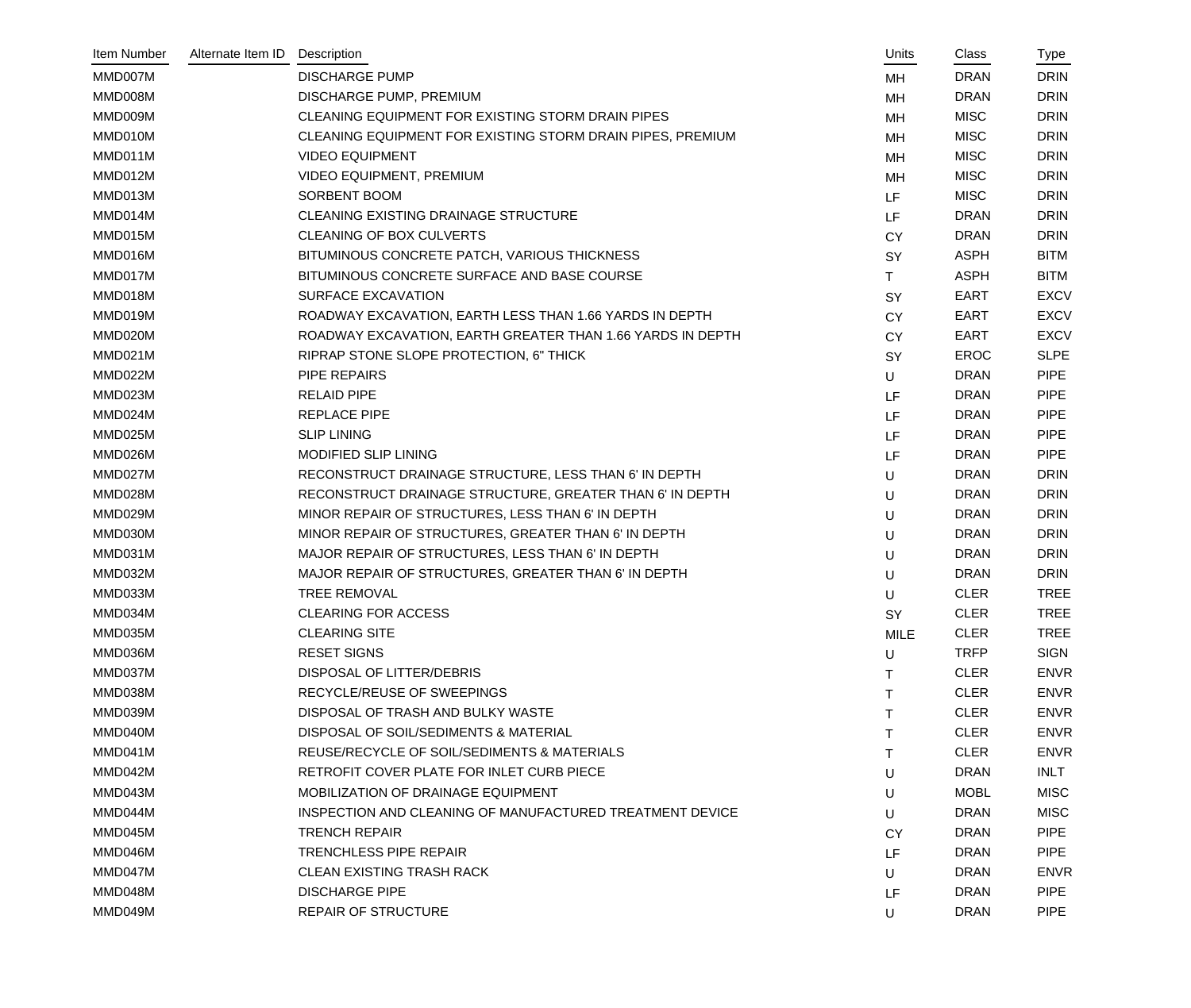| Item Number | Alternate Item ID | Description                                      | Units       | Class       | Type        |
|-------------|-------------------|--------------------------------------------------|-------------|-------------|-------------|
| MMD050M     |                   | SAND BED, VARIABLE THICKNESS                     | <b>CY</b>   | <b>DRAN</b> | <b>MISC</b> |
| MMD051M     |                   | PLANTING SOIL BED, VARIABLE THICKNESS            | <b>CY</b>   | <b>DRAN</b> | <b>MISC</b> |
| MMD052M     |                   | CLEANING MANUFACTURED TREATMENT DEVICE           | U           | <b>DRAN</b> | <b>MISC</b> |
| MMD053M     |                   | Emergency Repair Work - Extra Work Items         | U           | <b>MISC</b> | <b>MISC</b> |
| MMD054M     |                   | <b>Vegetation Control</b>                        | <b>MILE</b> | <b>LAND</b> | <b>MISC</b> |
| MMD055M     |                   | <b>GPS Fleet Tracking System</b>                 | U           | <b>MISC</b> | <b>MISC</b> |
| MMD056M     |                   | TOPSOILING, 6" THICK                             | <b>SY</b>   | <b>MISC</b> | <b>MISC</b> |
| MMD057M     |                   | PIPE AND DRAINAGE STRUCTURE CLEANING             | LF          | <b>MISC</b> | <b>MISC</b> |
| MMD058M     |                   | PIPE AND DRAINAGE STRUCTURE RESTORATION          | LF          | <b>MISC</b> | <b>MISC</b> |
| MMD059M     |                   | <b>CULVERT CLEANING</b>                          | LF          | <b>MISC</b> | <b>MISC</b> |
| MMD060M     |                   | <b>CULVERT RESTORATION</b>                       | LF          | <b>MISC</b> | <b>MISC</b> |
| MMD061M     |                   | AS-BUILT STORMWATER BASIN RESTORATION            | LS          | <b>MISC</b> | <b>MISC</b> |
| MMD062M     |                   | CLEANING EXISTING PIPE, 12" TO 36" DIAMETER      | LF          | <b>MISC</b> | <b>MISC</b> |
| MMD063M     |                   | CLEANING EXISTING PIPE, OVER 36" TO 96" DIAMETER | LF          | <b>DRAN</b> | <b>PIPE</b> |
| MMD064M     |                   | <b>CLEANING EXISTING PIPE</b>                    | LF          |             |             |
| MMD065M     |                   | <b>Basin Sand Layer</b>                          | <b>SY</b>   | <b>MISC</b> | <b>MISC</b> |
| MME001M     |                   | LOOP DETECTOR, TYPE N                            | LF          | <b>TRFP</b> | <b>LDET</b> |
| MME002M     |                   | <b>CONDUIT CLEARING</b>                          | LF          | <b>ELEC</b> | <b>COND</b> |
| MME003M     |                   | RWIS SENSOR INSTALLATION                         | U           | <b>ITS</b>  | <b>MISC</b> |
| MME004M     |                   | <b>RWIS PROBE INSTALLATION</b>                   | U           | <b>ITS</b>  | <b>MISC</b> |
| MME005M     |                   | HALF ELEVATION JB COVER REPLACEMENT              | U           | <b>ELEC</b> | <b>JBOX</b> |
| MME006M     |                   | CABLE CONNECTOR REPLACEMENT                      | U           | <b>LTNG</b> | <b>MISC</b> |
| MME007M     |                   | DETECTOR REMOVAL                                 | U           | <b>ELEC</b> | <b>MISC</b> |
| MME008M     |                   | FOUNDATION REMOVAL, ELECTRICAL                   | U           | <b>ELEC</b> | <b>MISC</b> |
| MME009M     |                   | TRANSITE JUNCTION BOX REMOVAL                    | U           | <b>ELEC</b> | <b>MISC</b> |
| MME010M     |                   | <b>TROUBLESHOOTING</b>                           | MH          | <b>ELEC</b> | <b>MISC</b> |
| MME011M     |                   | BASE DOOR, TYPE T/C                              | U           | <b>ELEC</b> | <b>MISC</b> |
| MME012M     |                   | BASE DOOR, TYPE K                                | U           | <b>ELEC</b> | <b>MISC</b> |
| MME013M     |                   | BASE DOOR, TYPE P                                | U           | <b>ELEC</b> | <b>MISC</b> |
| MME014M     |                   | <b>LED INSTALLATION</b>                          | U           | <b>TRFP</b> | <b>TSAS</b> |
| MME015M     |                   | PEDESTRIAN LED INSTALLATION                      | U           | <b>TRFP</b> | <b>TSAS</b> |
| MME016M     |                   | LIGHTING ASSEMBLIES INSTALLATION, TYPE N         | U           | <b>LTNG</b> | <b>LASM</b> |
| MME017M     |                   | HIGHWAY LIGHTING BALLAST INSTALLATION            | U           | <b>LTNG</b> | <b>LASM</b> |
| MME018M     |                   | HIGHWAY LIGHTING BALLAST INSTALLATION, TYPE N    | U           | <b>LTNG</b> | <b>LASM</b> |
| MME019M     |                   | HIGHWAY LIGHTING RELAMPING, TYPE I-N             | U           | <b>LTNG</b> | LASM        |
| MME021M     |                   | LIGHTING ASSEMBLIES, TYPE L-R-480                | U           | <b>LTNG</b> | <b>LASM</b> |
| MME022M     |                   | LIGHTING ASSEMBLIES, TYPE L-R-480-1              | U           | <b>LTNG</b> | <b>LASM</b> |
| MME024M     |                   | <b>HIGHWAY LIGHTING RELAMPING</b>                | U           | <b>LTNG</b> | <b>LASM</b> |
| MME025M     |                   | HIGHWAY LIGHTING RELAMPING, TYPE N               | U           | <b>LTNG</b> | <b>LASM</b> |
| MME026M     |                   | BASE DOOR, TYPE L                                | U           | <b>LTNG</b> | <b>MISC</b> |
| MME027M     |                   | PEC REPLACEMENT                                  | U           | <b>LTNG</b> | <b>MISC</b> |
| MME028M     |                   | METER CABINET, TYPE 1M SINGLE PHASE REPLACEMENT  | U           | <b>ELEC</b> | <b>MCAB</b> |
| MME029M     |                   | METER CABINET, TYPE 2M SINGLE PHASE REPLACEMENT  | U           | <b>ELEC</b> | <b>MCAB</b> |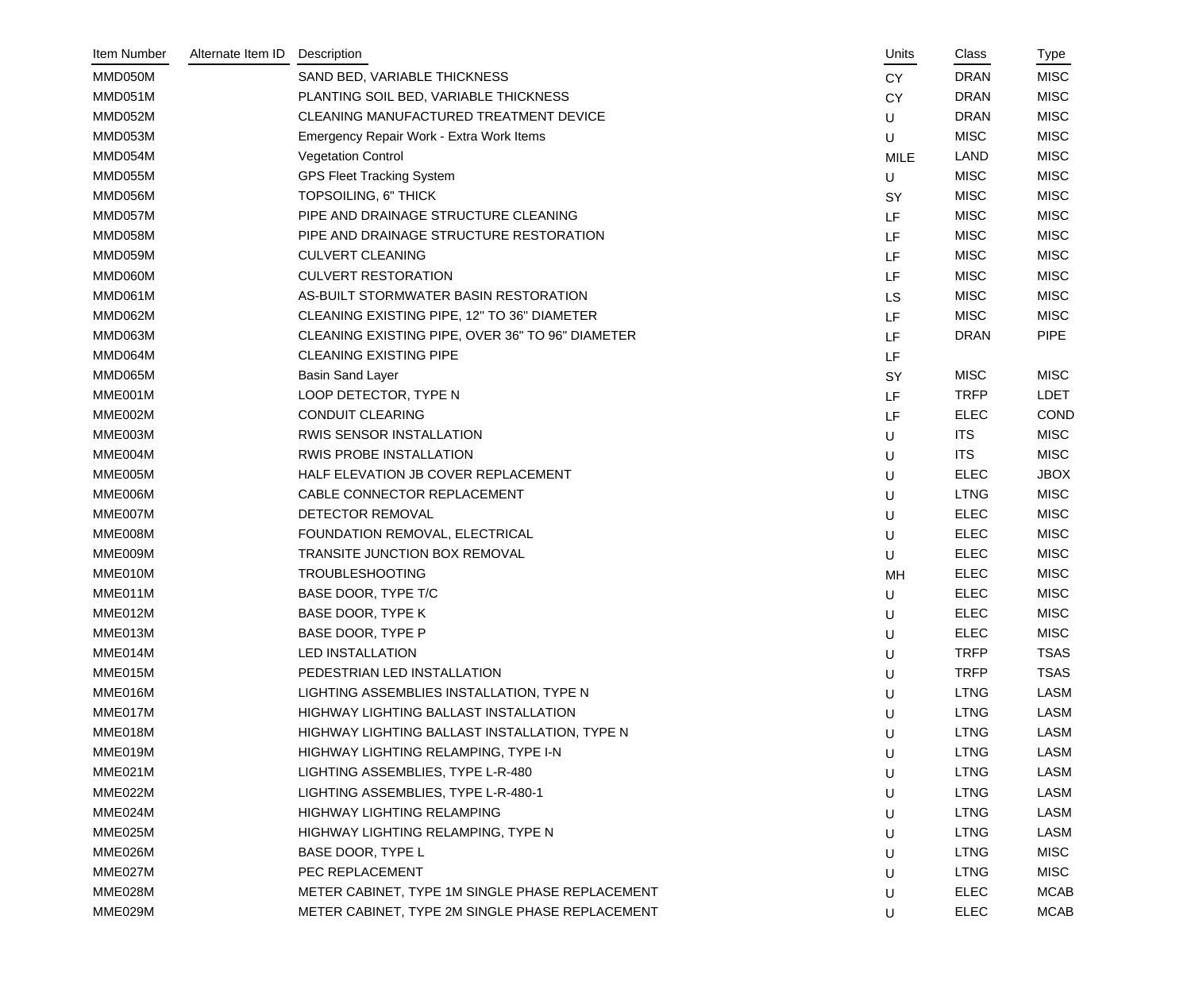| Item Number | Alternate Item ID | Description                                        | Units | Class       | Type        |
|-------------|-------------------|----------------------------------------------------|-------|-------------|-------------|
| MME030M     |                   | METER CABINET, TYPE 1M-MC SINGLE PHASE REPLACEMENT | U     | <b>ELEC</b> | <b>MCAB</b> |
| MME031M     |                   | METER CABINET, TYPE 2M-MC SINGLE PHASE REPLACEMENT | U     | <b>ELEC</b> | <b>MCAB</b> |
| MME032M     |                   | METER CABINET, TYPE L SINGLE PHASE REPLACEMENT     | U     | <b>ELEC</b> | <b>MCAB</b> |
| MME033M     |                   | METER CABINET, TYPE 2M 3 PHASE REPLACEMENT         | U     | <b>ELEC</b> | <b>MCAB</b> |
| MME034M     |                   | METER CABINET, TYPE 2M-MC 3 PHASE REPLACEMENT      | U     | <b>ELEC</b> | <b>MCAB</b> |
| MME035M     |                   | METER CABINET, TYPE 3M 3 PHASE REPLACEMENT         | U     | <b>ELEC</b> | <b>MCAB</b> |
| MME036M     |                   | RECONDITION METER CABINET, TYPE 1M SINGLE PHASE    | U     | <b>ELEC</b> | <b>MCAB</b> |
| MME037M     |                   | RECONDITION METER CABINET, TYPE 2M SINGLE PHASE    | U     | <b>ELEC</b> | <b>MCAB</b> |
| MME038M     |                   | RECONDITION METER CABINET, TYPE 1M-MC SINGLE PHASE | U     | <b>ELEC</b> | <b>MCAB</b> |
| MME039M     |                   | RECONDITION METER CABINET, TYPE 2M-MC SINGLE PHASE | U     | <b>ELEC</b> | <b>MCAB</b> |
| MME040M     |                   | RECONDITION METER CABINET, TYPE L                  | U     | <b>ELEC</b> | <b>MCAB</b> |
| MME041M     |                   | RECONDITION METER CABINET, TYPE 2M 3 PHASE         | U     | <b>ELEC</b> | <b>MCAB</b> |
| MME042M     |                   | RECONDITION METER CABINET, TYPE 2M-MC 3 PHASE      | U     | <b>ELEC</b> | <b>MCAB</b> |
| MME043M     |                   | RECONDITION METER CABINET, TYPE 3M 3 PHASE         | U     | <b>ELEC</b> | <b>MCAB</b> |
| MME044M     |                   | METER CABINET, TYPE 1P SINGLE PHASE                | U     | <b>ELEC</b> | <b>MCAB</b> |
| MME045M     |                   | METER CABINET, TYPE 2P SINGLE PHASE                | U     | <b>ELEC</b> | <b>MCAB</b> |
| MME046M     |                   | METER CABINET, TYPE 1P-MC SINGLE PHASE             | U     | <b>ELEC</b> | <b>MCAB</b> |
| MME047M     |                   | METER CABINET, TYPE 2P-MC SINGLE PHASE             | U     | <b>ELEC</b> | <b>MCAB</b> |
| MME048M     |                   | METER CABINET, TYPE 3P 3 PHASE                     | U     | <b>ELEC</b> | <b>MCAB</b> |
| MME049M     |                   | METER CABINET, TYPE 2P 3 PHASE                     | U     | <b>ELEC</b> | <b>MCAB</b> |
| MME050M     |                   | METER CABINET, TYPE 2P-MC 3 PHASE                  | U     | <b>ELEC</b> | <b>MCAB</b> |
| MME051M     |                   | SIGN LIGHTING RELAMPING                            | U     | <b>LTNG</b> | LASM        |
| MME052M     |                   | SIGN LIGHTING RELAMPING, TYPE N                    | U     | <b>LTNG</b> | LASM        |
| MME053M     |                   | REPLACEMENT SIGN LUMINAIRE                         | U     | <b>LTNG</b> | <b>LASM</b> |
| MME054M     |                   | REPLACEMENT SIGN LUMINAIRE, TYPE N                 | U     | <b>LTNG</b> | LASM        |
| MME055M     |                   | SIGN LUMINAIRE INSTALLATION                        | U     | <b>LTNG</b> | LASM        |
| MME056M     |                   | SIGN LUMINAIRE INSTALLATION, TYPE N                | U     | <b>LTNG</b> | <b>LASM</b> |
| MME061M     |                   | <b>VEGETATION AND DEBRIS REMOVAL</b>               | SY    | <b>CLER</b> | <b>ENVR</b> |
| MME062M     |                   | LED TYPE R-8-R                                     | U     | <b>TRFP</b> | <b>TSAS</b> |
| MME063M     |                   | LED TYPE A-8-R                                     | U     | <b>TRFP</b> | <b>TSAS</b> |
| MME064M     |                   | LED TYPE G-8-R                                     | U     | <b>TRFP</b> | <b>TSAS</b> |
| MME065M     |                   | LED TYPE R-12-R                                    | U     | <b>TRFP</b> | <b>TSAS</b> |
| MME066M     |                   | LED TYPE A-12-R                                    | U     | <b>TRFP</b> | <b>TSAS</b> |
| MME067M     |                   | LED TYPE G-12-R                                    | U     | <b>TRFP</b> | <b>TSAS</b> |
| MME068M     |                   | LED TYPE R-ARROW-R                                 | U     | <b>TRFP</b> | <b>TSAS</b> |
| MME069M     |                   | LED TYPE A-ARROW-R                                 | U     | <b>TRFP</b> | <b>TSAS</b> |
| MME070M     |                   | LED TYPE G-ARROW-R                                 | U     | <b>TRFP</b> | <b>TSAS</b> |
| MME071M     |                   | LED TYPE A/G-ARROW-R                               | U     | <b>TRFP</b> | <b>TSAS</b> |
| MME072M     |                   | LED TYPE REPLACEMENT                               | U     | <b>TRFP</b> | <b>TSAS</b> |
| MME073M     |                   | LED TYPE PED-CD-R                                  | U     | <b>TRFP</b> | <b>TSAS</b> |
| MME074M     |                   | LED TYPE PED-CD-R ASSEMBLY                         | U     | <b>TRFP</b> | <b>TSAS</b> |
| MME075M     |                   | LED TYPE PED-H/M-R                                 | U     | <b>TRFP</b> | <b>TSAS</b> |
| MME076M     |                   | ROUTE 35 BRIDGE ELECTRICAL INSPECTION              | MH    | <b>LTNG</b> | <b>LSAS</b> |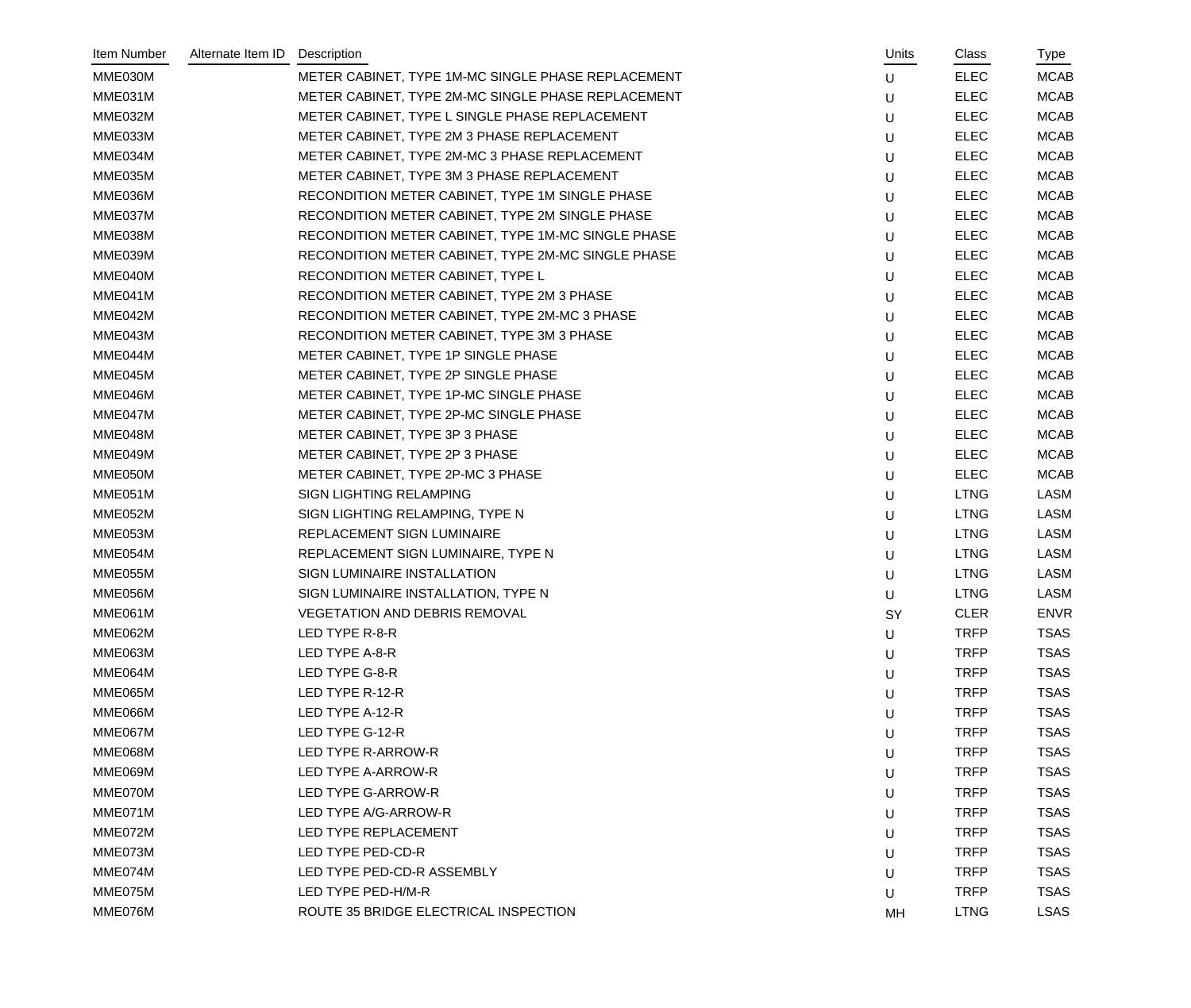| Item Number    | Alternate Item ID | Description                                    | Units | Class       | Type        |
|----------------|-------------------|------------------------------------------------|-------|-------------|-------------|
| MME077M        |                   | LED INSTALLATION, TYPE N                       | U     | <b>TRFP</b> | <b>TSAS</b> |
| MME078M        |                   | IMAGING DETECTION SYSTEM, 1 CAMERA             | U     | <b>TRFP</b> | <b>TSAS</b> |
| MME079M        |                   | IMAGING DETECTION SYSTEM, 2 CAMERA             | U     | <b>TRFP</b> | <b>TSAS</b> |
| MME080M        |                   | <b>IMAGING DETECTION SYSTEM, 3 CAMERA</b>      | U     | <b>TRFP</b> | <b>TSAS</b> |
| MME081M        |                   | IMAGING DETECTION SYSTEM, 4 CAMERA             | U     | <b>TRFP</b> | <b>TSAS</b> |
| MME082M        |                   | IMAGING DETECTION SYSTEM, 5 CAMERA             | U     | <b>TRFP</b> | <b>TSAS</b> |
| MME083M        |                   | LED TYPE RAG-ARROW-R                           | U     | <b>TRFP</b> | <b>TSAS</b> |
| MME084M        |                   | <b>TRAFFIC DIRECTORS</b>                       | MH    | <b>TRFP</b> | <b>TSAS</b> |
| MME085M        |                   | <b>VISOR REPLACEMENT</b>                       | U     | <b>TRFP</b> | <b>TSAS</b> |
| MME086M        |                   | 2.0" RIGID NONMETALIC CONDUIT                  | LF    | <b>ELEC</b> | COND        |
| MME087M        |                   | REPLACEMENT SIGN                               | U     | <b>TRFP</b> | <b>MISC</b> |
| MME088M        |                   | REPLACEMENT OFFSET SIGN                        | U     | <b>TRFP</b> | <b>MISC</b> |
| MME089M        |                   | RWIS WIRELESS SENSOR INSTALLATION              | LS    | <b>ITS</b>  | <b>CCTV</b> |
| MME090M        |                   | ROADWAY JUNCTION BOX                           | U     | <b>ELEC</b> | <b>JBOX</b> |
| MME091M        |                   | LED TYEP 12 RAG                                | U     | <b>ELEC</b> | <b>TSAS</b> |
| MME092M        |                   | LED TYPE 8 RAG                                 | U     | <b>ELEC</b> | <b>TSAS</b> |
| MME093M        |                   | LIGHTING ASSEMBLIES, TYPE L-R-X                | U     | <b>LTNG</b> | LASM        |
| MME094M        |                   | LIGHTING ASSEMBLIES, TYPE L-R-CF               | U     | <b>LTNG</b> | <b>LASM</b> |
| MME095M        |                   | LIGHTING ASSEMBLIES, TYPE L-R-V-X              | U     | <b>LTNG</b> | <b>LASM</b> |
| MME096M        |                   | LIGHTING ASSEMBLIES, TYPE L-R-MG               | U     | <b>LTNG</b> | <b>LASM</b> |
| MME097M        |                   | LIGHTING ASSEMBLIES, TYPE L-R-U-W              | U     | <b>LTNG</b> | <b>LASM</b> |
| MME098M        |                   | LIGHTING ASSEMBLIES, TYPE L-R-U-P              | U     | <b>LTNG</b> | LASM        |
| MME099M        |                   | LIGHTING ASSEMBLIES, TYPE L-R-W                | U     | <b>LTNG</b> | LASM        |
| MME100M        |                   | <b>TOWER RELAMPING</b>                         | U     | <b>LTNG</b> | <b>LSAS</b> |
| MME101M        |                   | TOWER LUMINAIRE INSTALLATION                   | U     | <b>LTNG</b> | <b>LASM</b> |
| <b>MME102M</b> |                   | LIGHTING ASSEMBLIES INSTALLATION               | U     | <b>LTNG</b> | LASM        |
| <b>MME103M</b> |                   | LIGHTING ASSEMBLIES, TYPE L-R-40-Y             | U     | <b>LTNG</b> | <b>LASM</b> |
| <b>MME104M</b> |                   | FOUNDATION, MICROPILE SUPPORTED LIGHT STANDARD | U     | <b>ELEC</b> | <b>FOND</b> |
| <b>MME105M</b> |                   | REMOVE LIGHT STANDARDS FOR RE-USE              | U     | <b>ELEC</b> | <b>LSAS</b> |
| <b>MME106M</b> |                   | ELECTRICAL RESISTIVITY MEASURING SYSTEM        | U     | <b>ELEC</b> | <b>MISC</b> |
| <b>MME107M</b> |                   | <b>WEATHER STATION RPU</b>                     | LS    | <b>ITS</b>  | <b>MISC</b> |
| MME108M        |                   | <b>FUSE KITS</b>                               | U     | <b>ELEC</b> | <b>MISC</b> |
| <b>MME109M</b> |                   | <b>CRANE</b>                                   | U     | <b>MISC</b> | <b>MISC</b> |
| MME110M        |                   | REPLACEMENT TRAFFIC SIGNAL CABLE 2/C           | LF    | <b>ELEC</b> | <b>TSAS</b> |
| MME111M        |                   | REPLACEMENT TRAFFIC SIGNAL CABLE 5/C           | LF    | <b>ELEC</b> | <b>TSAS</b> |
| MME112M        |                   | REPLACEMENT TRAFFIC SIGNAL CABLE 7/C           | LF    | <b>ELEC</b> | <b>TSAS</b> |
| MME113M        |                   | REPLACEMENT TRAFFIC SIGNAL CABLE 10/C          | LF    | <b>ELEC</b> | <b>TSAS</b> |
| MME114M        |                   | TRAFFIC SIGNAL STANDARD, ALUMINUM              | U     | <b>ELEC</b> | <b>TSAS</b> |
| MME115M        |                   | TRAFFIC SIGNAL STANDARD, STEEL                 | U     | <b>ELEC</b> | <b>TSAS</b> |
| MME116M        |                   | PEDESTAL SIGNAL STANDARD                       | U     | <b>ELEC</b> | <b>TSAS</b> |
| MME117M        |                   | TRAFFIC SIGNAL MAST ARM, ALUMINUM              | U     | <b>ELEC</b> | <b>TSAS</b> |
| MME118M        |                   | TRAFFIC SIGNAL MAST ARM, STEEL                 | U     | <b>ELEC</b> | <b>TSAS</b> |
| <b>MME119M</b> |                   | <b>TRAFFIC SIGNAL HEAD</b>                     | U     | <b>ELEC</b> | <b>TSAS</b> |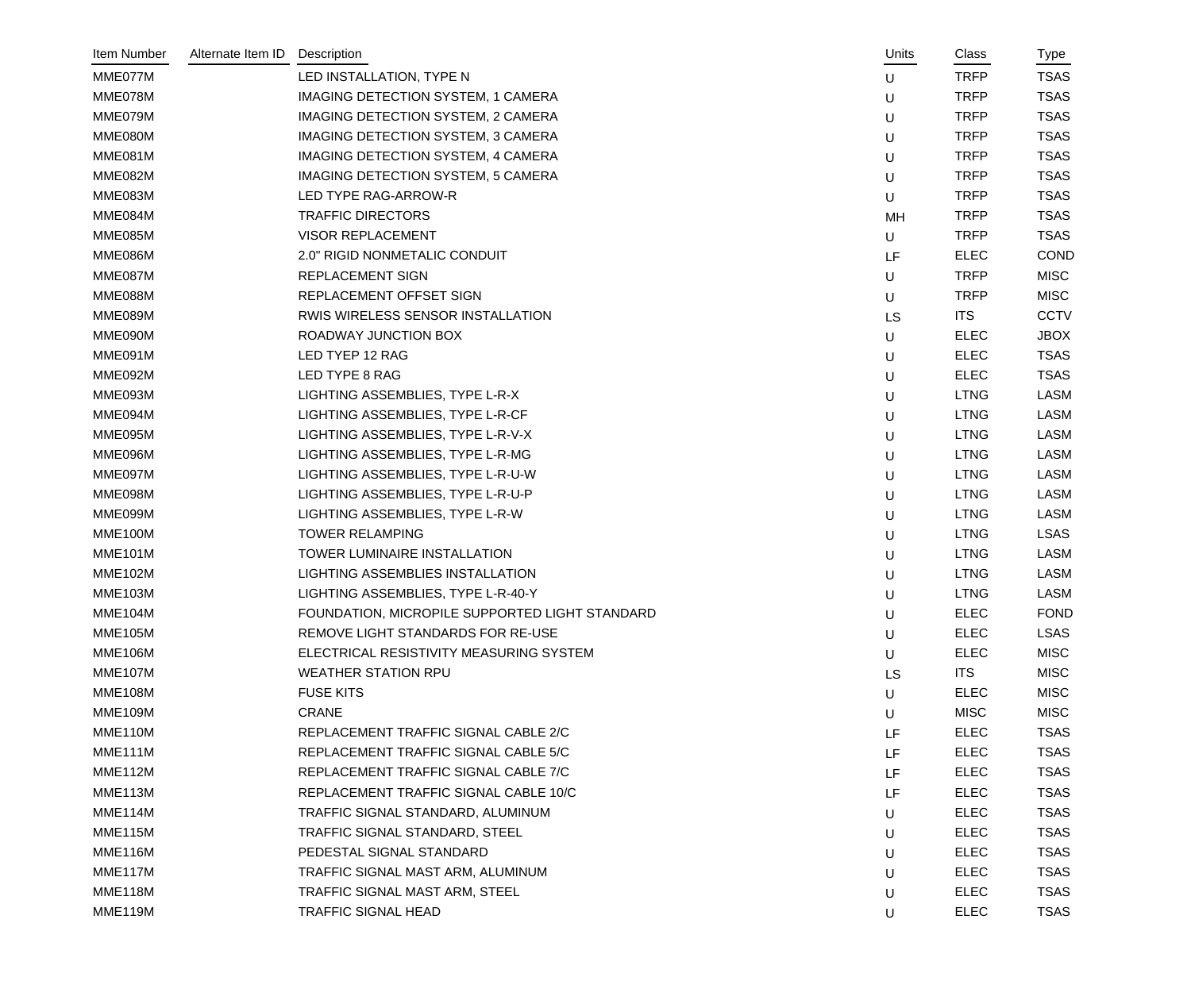| Item Number    | Alternate Item ID | Description                                                                           | Units       | Class       | Type        |
|----------------|-------------------|---------------------------------------------------------------------------------------|-------------|-------------|-------------|
| <b>MME120M</b> |                   | PEDESTRIAN SIGNAL HEAD                                                                | U           | <b>ELEC</b> | <b>TSAS</b> |
| <b>MME121M</b> |                   | PUSH BUTTON                                                                           | U           | <b>ELEC</b> | <b>TSAS</b> |
| <b>MME122M</b> |                   | FOUNDATION, TYPE PBI                                                                  | U           | <b>ELEC</b> | <b>FOND</b> |
| <b>MME123M</b> |                   | <b>LIGHTING LOAD CENTER</b>                                                           | U           | <b>ELEC</b> | <b>LASM</b> |
| <b>MME124M</b> |                   | VARIOUS SIZE LIGHTING CONDUIT, NON-METALLIC                                           | LF          | <b>ELEC</b> | <b>LASM</b> |
| <b>MME125M</b> |                   | <b>SERVICE WIRE</b>                                                                   | LF          | <b>ELEC</b> | <b>LWRE</b> |
| <b>MME126M</b> |                   | MULTIPLE LIGHTING WIRE                                                                | LF          | <b>ELEC</b> | LWRE        |
| <b>MME127M</b> |                   | UNDERDECK LIGHTING ASSEMBLIES INSTALLATION                                            | U           | <b>ELEC</b> | <b>LASM</b> |
| <b>MME128M</b> |                   | LIGHTING ASSEMBLIES REMOVAL                                                           | U           | <b>ELEC</b> | <b>LASM</b> |
| <b>MME129M</b> |                   | HIGH MAST TOWER ASSEMBLIES                                                            | U           | <b>ELEC</b> | <b>LASM</b> |
| <b>MME130M</b> |                   | <b>WIRE REMOVAL</b>                                                                   | LF          | <b>ELEC</b> | <b>LWRE</b> |
| MME131M        |                   | Alarm and Safety Equipment Maintenance                                                | <b>MO</b>   | <b>MISC</b> | <b>MISC</b> |
| <b>MME132M</b> |                   | <b>Generator Maintenance</b>                                                          | <b>MO</b>   | <b>MISC</b> | <b>MISC</b> |
| <b>MME133M</b> |                   | Ventilation and Heating Maintenance                                                   | <b>MO</b>   | <b>MISC</b> | <b>MISC</b> |
| MME134M        |                   | Pump Maintenance                                                                      | <b>MO</b>   | <b>MISC</b> | <b>MISC</b> |
| <b>MME135M</b> |                   | Debris Removal System Maintenance                                                     | <b>MO</b>   | <b>MISC</b> | <b>MISC</b> |
| <b>MME136M</b> |                   | <b>General Building Maintenance</b>                                                   | <b>MO</b>   | <b>MISC</b> | <b>MISC</b> |
| <b>MME137M</b> |                   | Incident Management                                                                   | U           | <b>MISC</b> | <b>MISC</b> |
| <b>MME138M</b> |                   | Incident Response                                                                     | <b>HRS</b>  | <b>MISC</b> | <b>MISC</b> |
| <b>MME139M</b> |                   | <b>ADA Push Button Installation</b>                                                   | $\mathsf U$ | <b>TRFP</b> | <b>TSAS</b> |
| <b>MME140M</b> |                   | 12 RAG Revised Price                                                                  | U           | <b>NONE</b> | <b>NONE</b> |
| <b>MME141M</b> |                   | 8 RAG Revised Price                                                                   | U           | <b>NONE</b> | <b>NONE</b> |
| <b>MME142M</b> |                   | Rt 295 Camera Installation                                                            | U           | <b>NONE</b> | <b>MISC</b> |
| <b>MME143M</b> |                   | RADAR DETECTION SYSTEM, 1 RADAR                                                       | U           | <b>MISC</b> | <b>MISC</b> |
| <b>MME144M</b> |                   | RADAR DETECTION SYSTEM, 2 RADAR                                                       | U           | <b>MISC</b> | <b>MISC</b> |
| <b>MME145M</b> |                   | RADAR DETECTION SYSTEM, 3 RADAR                                                       | U           | <b>MISC</b> | <b>MISC</b> |
| <b>MME146M</b> |                   | RADAR DETECTION SYSTEM, 4 RADAR                                                       | U           | <b>MISC</b> | <b>MISC</b> |
| <b>MME147M</b> |                   | RADAR DETECTION SYSTEM, 5 RADAR                                                       | U           | <b>MISC</b> | <b>MISC</b> |
| MME148M        |                   | RADAR DETECTION SYSTEM, 6 RADAR                                                       | U           | <b>MISC</b> | <b>MISC</b> |
| MMG001M        |                   | FORCE ACCOUNT, MATERIALS                                                              | <b>DOLL</b> | <b>OTHR</b> | <b>MISC</b> |
| MMG002M        |                   | FORCE ACCOUNT, LABOR                                                                  | <b>DOLL</b> | <b>OTHR</b> | <b>MISC</b> |
| MMG003M        |                   | FORCE ACCOUNT, EQUIPMENT                                                              | <b>DOLL</b> | <b>OTHR</b> | <b>MISC</b> |
| MMG004M        |                   | <b>OFFICE EQUIPMENT</b>                                                               | LS          | <b>GENR</b> | <b>COFO</b> |
| MMG005M        |                   | CELLULAR PHONE SERVICE                                                                | LS          | <b>GENR</b> | <b>COFO</b> |
| MMG006M        |                   | E-Z PASS                                                                              | <b>LS</b>   | <b>GENR</b> | <b>MISC</b> |
| MMG007M        |                   | FIELD OFFICE EQUIPMENT                                                                | <b>LS</b>   | <b>GENR</b> | <b>COFO</b> |
| MMG008M        |                   | TRAFFIC CONTROL TRUCK WITH MOUNTED CRASH CUSHION AND FLASHING ARROW<br>BOARD, 4' X 8' | <b>DAY</b>  | <b>MNTC</b> | <b>CUSH</b> |
| MMG009M        |                   | E-Z PASS                                                                              | <b>DOLL</b> | <b>MNBR</b> | <b>MISC</b> |
| MMG010M        |                   | <b>TELEPHONE SERVICE</b>                                                              | <b>DOLL</b> | <b>MNBR</b> | <b>MISC</b> |
| MMG011M        |                   | Adjustment Factor - Normal Working Hours                                              | <b>PCT</b>  | <b>MISC</b> | <b>MISC</b> |
| MMG012M        |                   | Adjustment Factor - Other-than-normal Working Hours                                   | <b>PCT</b>  | <b>MISC</b> | <b>MISC</b> |
| MMG013M        |                   | NON-PARTICIPATING WORK                                                                | <b>DOLL</b> | <b>MISC</b> | <b>MISC</b> |
| MMG014M        |                   | <b>DREDGING</b>                                                                       | <b>CY</b>   | <b>MISC</b> | <b>MISC</b> |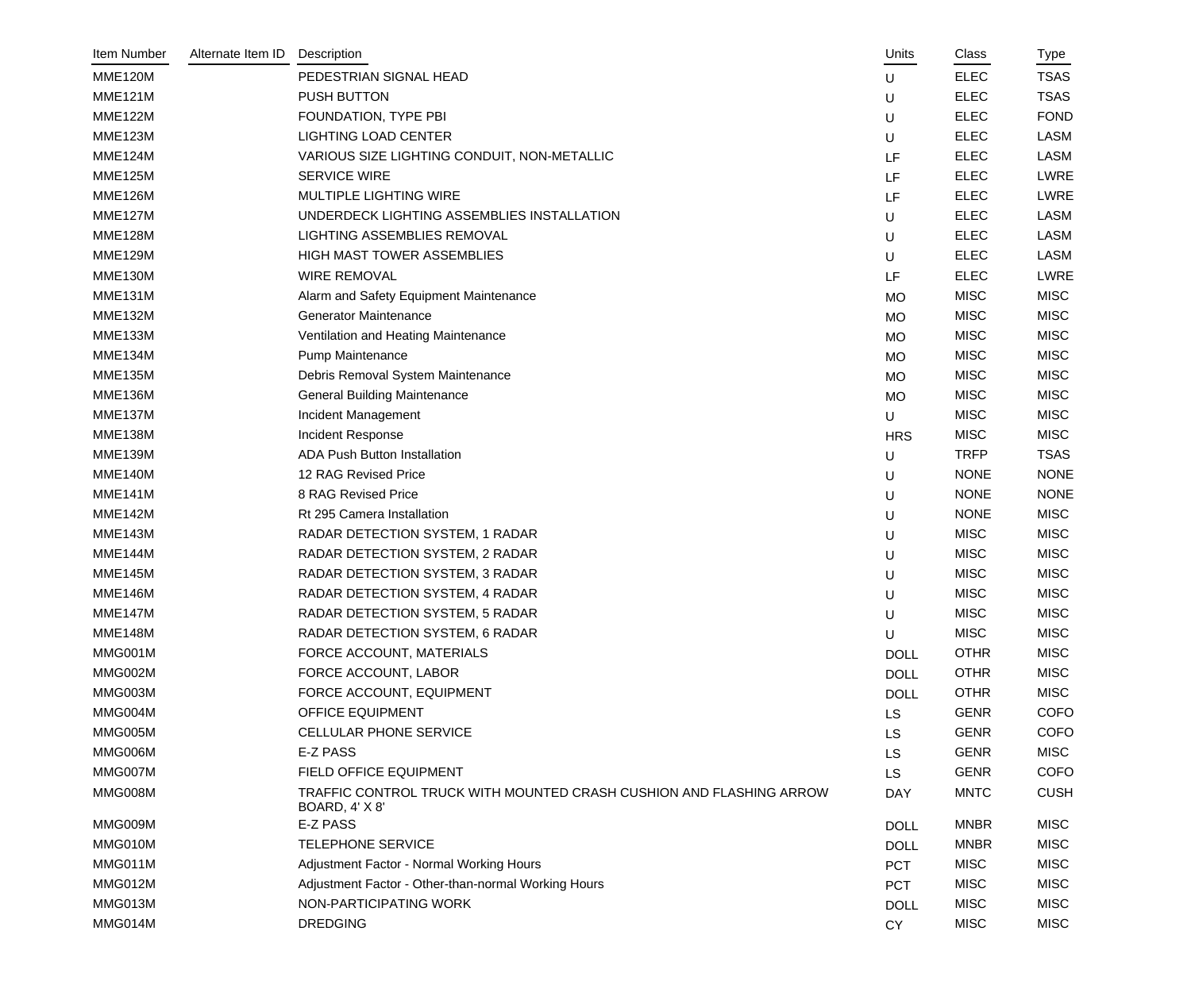| Item Number | Alternate Item ID | Description                                     |           | Units       | Class<br>Type              |  |
|-------------|-------------------|-------------------------------------------------|-----------|-------------|----------------------------|--|
| MMG015M     |                   | DREDGED MATERIAL PROCESSING                     | <b>CY</b> |             | <b>MISC</b><br><b>MISC</b> |  |
| MMG016M     |                   | DREDGED MATERIAL TRANSPORTATION                 | T.        |             | <b>MISC</b><br><b>MISC</b> |  |
| MMG017M     |                   | CONCRETE BARRIER CURB REPAIR                    | LF        |             | <b>MISC</b><br><b>MISC</b> |  |
| MMG018M     |                   | FIELD OFFICE EQUIPMENT                          |           | <b>DOLL</b> | <b>MISC</b><br><b>MISC</b> |  |
| MMG019M     |                   | DREDGING, TRANSPORT AND PLACEMENT TO DUNE       | <b>CY</b> |             | <b>EXCV</b><br><b>EART</b> |  |
| MMG020M     |                   | DREDGING, TRANSPORT AND PLACEMENT TO MARSH FILL | <b>CY</b> |             | <b>EXCV</b><br><b>EART</b> |  |
| MMG021M     |                   | PERIMETER CONTAINMENT                           | LF        |             | <b>MISC</b><br><b>MISC</b> |  |
| MMG022M     |                   | FORCE ACCOUNT, EMERGENCY SNOW REMOVAL           |           | <b>DOLL</b> | <b>MISC</b><br><b>MISC</b> |  |
| MMG023M     |                   | SANDBLASTING                                    | <b>SF</b> |             | <b>MISC</b><br><b>MISC</b> |  |
| MMG024M     |                   | FIBER REINFORCED POLYMER CARBON WRAP            | <b>SF</b> |             | <b>MISC</b><br><b>MISC</b> |  |
| MMG025M     |                   | <b>OVERTIME DIFFERENTIAL (OD)</b>               |           | <b>DOLL</b> | <b>MISC</b><br><b>MISC</b> |  |
| MMG026M     |                   | HMA RESURFACING PATCH                           | Τ         |             | <b>MISC</b><br><b>MISC</b> |  |
| MMG027M     |                   | DISPOSAL OF REGULATED MATERIAL                  |           | <b>DOLL</b> | <b>MISC</b><br><b>MISC</b> |  |
| MMG028M     |                   | SOIL SAMPLING AND ANALYSES, REGULATED           |           | <b>DOLL</b> | <b>MISC</b><br><b>MISC</b> |  |
| MMG029M     |                   | DISPOSAL OF SOIL/SEDIMENTS & MATERIAL           |           | <b>DOLL</b> | <b>MISC</b><br><b>MISC</b> |  |
| MMG030M     |                   | STEEL POST FOR END TREATMENT                    | U         |             | <b>MISC</b><br><b>MISC</b> |  |
| MMG031M     |                   | <b>EXTRUDER TERMINAL</b>                        | U         |             | <b>MISC</b><br><b>MISC</b> |  |
| MMG032M     |                   | <b>ATTACHMENT TO STRUCTURE</b>                  | LF        |             | <b>MISC</b><br><b>MISC</b> |  |
| MMG033M     |                   | <b>ATTACHMENT TO STRUCTURE</b>                  | U         |             | <b>MISC</b><br><b>MISC</b> |  |
| MMG034M     |                   | PREFORMED THERMOPLASTIC NUMBERS                 | U         |             | <b>MISC</b><br><b>MISC</b> |  |
| MMG035M     |                   | THERMOPLASTIC PREFORMED HANDICAP MAT            | U         |             | <b>MISC</b><br><b>MISC</b> |  |
| MMG036M     |                   | RIPRAP STONE SLOPE PROTECTION                   | Τ         |             | <b>MISC</b><br><b>MISC</b> |  |
| MMG037M     |                   | SOLID WASTE DISPOSAL                            | T.        |             | <b>MISC</b><br><b>MISC</b> |  |
| MMG038M     |                   | POLYMER STRUCTURAL PILE                         | LF        |             | <b>MISC</b><br><b>MISC</b> |  |
| MMG039M     |                   | POLYMER STRUCTURAL WALE                         | LF        |             | <b>MISC</b><br><b>MISC</b> |  |
| MMG040M     |                   | POLYMER STRUCTURAL MAINTENANCE WALKWAY          | LF        |             | <b>MISC</b><br><b>MISC</b> |  |
| MMG041M     |                   | <b>CONNECTING WALKWAY</b>                       | LF        |             | <b>MISC</b><br><b>MISC</b> |  |
| MMG042M     |                   | VIDEO INSPECTION AND CLEANING                   |           | <b>HOUR</b> | <b>MISC</b><br><b>MISC</b> |  |
| MMG043M     |                   | <b>CREW COORDINATOR</b>                         | <b>MO</b> |             | <b>MISC</b><br><b>MISC</b> |  |
| MMG044M     |                   | <b>CLEARING SITE</b>                            | <b>SF</b> |             | <b>MISC</b><br><b>MISC</b> |  |
| MMG045M     |                   | CLEAN TIDE CLEARANCE GAUGE                      | U         |             | <b>MISC</b><br><b>MISC</b> |  |
| MMG046M     |                   | PARAPET AND BALUSTRADE CRACK SEALING            | LF        |             | <b>MISC</b><br><b>MISC</b> |  |
| MMG047M     |                   | <b>CONCRETE PARAPET REPAIR</b>                  | <b>SF</b> |             | <b>MISC</b><br><b>MISC</b> |  |
| MMG048M     |                   | CONCRETE BALUSTRADE REPAIR                      | <b>SF</b> |             | <b>MISC</b><br><b>MISC</b> |  |
| MMG049M     |                   | <b>RE-SEAL BASE PLATES</b>                      | U         |             | <b>MISC</b><br><b>MISC</b> |  |
| MMG050M     |                   | <b>CLEANING AND LUBRICATION</b>                 | U         |             | <b>MISC</b><br><b>MISC</b> |  |
| MMG051M     |                   | <b>ACCESS SYSTEM FOR FENDERS</b>                | L S       |             | <b>MISC</b><br><b>MISC</b> |  |
| MMG052M     |                   | PILE ROCK-SOCKET                                | LF        |             | <b>MISC</b><br><b>MISC</b> |  |
| MMG053M     |                   | <b>ACCESS SYSTEM FOR FENDERS</b>                | U         |             | <b>MISC</b><br><b>MISC</b> |  |
| MMG054M     |                   | WORKER, TYPE "A"                                |           | <b>HOUR</b> | <b>MISC</b><br><b>MISC</b> |  |
| MMG055M     |                   | <b>SCOOP TUNNEL VISOR</b>                       | U         |             | <b>MISC</b><br><b>MISC</b> |  |
| MMG056M     |                   | <b>CRANE</b>                                    | MH        |             | <b>MISC</b><br><b>MISC</b> |  |
| MMG057M     |                   | <b>WORKER, TYPE "B"</b>                         |           | <b>HOUR</b> | <b>MISC</b><br><b>MISC</b> |  |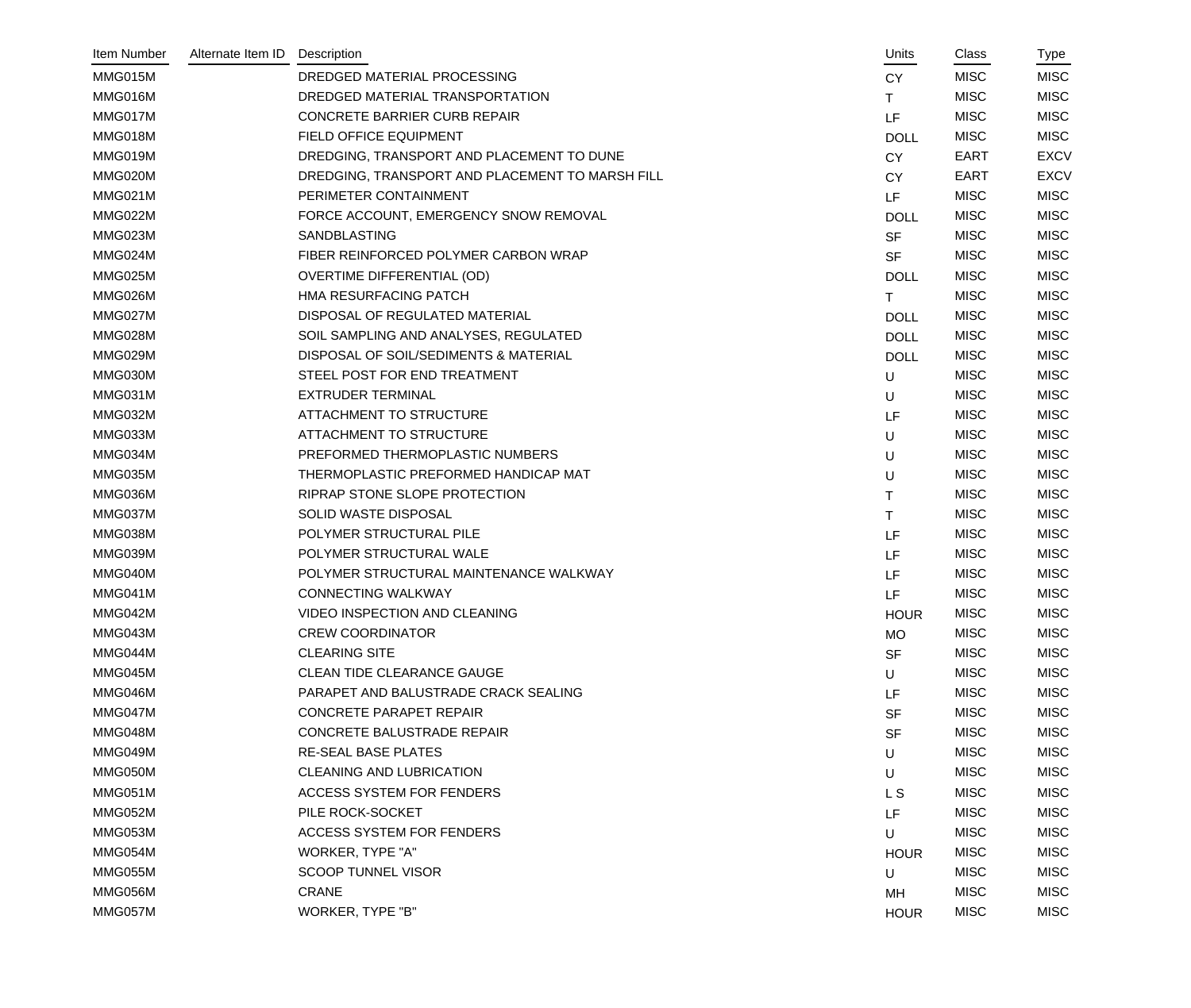| Item Number    | Alternate Item ID | Description                                   | Units       | Class       | Type        |
|----------------|-------------------|-----------------------------------------------|-------------|-------------|-------------|
| MMG058M        |                   | <b>ARCH CONCRETE REPAIR</b>                   | <b>SF</b>   | <b>MISC</b> | <b>MISC</b> |
| MMG059M        |                   | EXPOSED AGGREGATE CONCRETE, SURFACE FINISH    | <b>SF</b>   | <b>MISC</b> | <b>MISC</b> |
| MMG060M        |                   | CONCRETE SURFACE STAIN AND TINT               | <b>SF</b>   | <b>MISC</b> | <b>MISC</b> |
| MMG061M        |                   | <b>LIGHTWEIGHT CONCRETE FILL</b>              | <b>CY</b>   | <b>MISC</b> | <b>MISC</b> |
| MMG062M        |                   | PIPE DRAINAGE STRUCTURE RESTORATIONS          | <b>HOUR</b> | <b>MISC</b> | <b>MISC</b> |
| MMG063M        |                   | <b>DECK CORROSION INHIBITOR</b>               | <b>SF</b>   | <b>MISC</b> | <b>MISC</b> |
| MMG064M        |                   | DISPOSAL OF REGULATED MATERIAL, HAZARDOUS     | <b>DOLL</b> | <b>MISC</b> | <b>MISC</b> |
| MMG065M        |                   | TEMPORARY PIER PROTECTION                     | <b>LS</b>   | <b>MISC</b> | <b>MISC</b> |
| MMG066M        |                   | <b>AS-BUILT PLAN</b>                          | <b>LS</b>   | <b>MISC</b> | <b>MISC</b> |
| MMG067M        |                   | SOIL SAMPLING AND ANALYSES                    | $\sf U$     | <b>MISC</b> | <b>MISC</b> |
| MMG068M        |                   | SOLID WASTE AND RECYCLABLE DISPOSAL           | <b>DOLL</b> | <b>MISC</b> | <b>MISC</b> |
| MMG069M        |                   | <b>TESTING</b>                                | <b>LS</b>   | <b>MISC</b> | <b>MISC</b> |
| MMG070M        |                   | SOIL SAMPLING AND ANALYSES                    | <b>DOLL</b> | <b>MISC</b> | <b>MISC</b> |
| MMI001M        |                   | 3" RIGID METALLIC CONDUIT, TYPE CDD           | LF          | <b>ITS</b>  | <b>COND</b> |
| MMI002M        |                   | <b>ELECTRICIAN</b>                            | MH          | <b>ITS</b>  | <b>MISC</b> |
| MMI003M        |                   | <b>BOLLARD</b>                                | U           | <b>ITS</b>  | <b>BARR</b> |
| MMI004M        |                   | TELEPHONE WIRE, 6 PAIR #22 AWG SHIELDED       | LF          | <b>ITS</b>  | <b>COMM</b> |
| MMI005M        |                   | <b>INSTALL FIBER OPTIC CABLE</b>              | LF          | <b>ITS</b>  | <b>COMM</b> |
| MMI006M        |                   | FIBER OPTIC SPLICE (1-8 FIBERS)               | U           | <b>ITS</b>  | <b>COMM</b> |
| MMI007M        |                   | FIBER OPTIC SPLICE (9-24 FIBERS)              | U           | <b>ITS</b>  | <b>COMM</b> |
| MMI008M        |                   | FIBER OPTIC SPLICE (25-48 FIBERS)             | U           | <b>ITS</b>  | <b>COMM</b> |
| MMI009M        |                   | CONDUIT REPAIR, GRASS AREA                    | U           | <b>ITS</b>  | <b>COND</b> |
| MMI010M        |                   | CONDUIT REPAIR, ROADWAY                       | U           | <b>ITS</b>  | <b>COND</b> |
| MMI011M        |                   | 38" JUNCTION BOX LID REPLACEMENT              | U           | <b>ITS</b>  | <b>JBOX</b> |
| MMI012M        |                   | LOOP DETECTOR, TYPE 1                         | LF          | <b>ITS</b>  | <b>LDET</b> |
| MMI013M        |                   | TRACE WIRE #14 AWG                            | LF          | <b>ITS</b>  | <b>COMM</b> |
| MMI014M        |                   | <b>TRANSFORMER ASSEMBLY</b>                   | U           | <b>ITS</b>  | <b>TSAS</b> |
| MMI015M        |                   | INSTALL CCTV CAMERA AND CONTROLLER ASSEMBLY   | U           | <b>ITS</b>  | CCTV        |
| MMI016M        |                   | <b>CAMERA MAINTENANCE</b>                     | U           | <b>ITS</b>  | <b>CCTV</b> |
| MMI017M        |                   | <b>OTDR CALIBRATION</b>                       | U           | <b>ITS</b>  | <b>COMM</b> |
| MMI018M        |                   | FIBER OPTIC CABLE SPLICER CALIBRATION         | U           | <b>ITS</b>  | <b>COMM</b> |
| MMI019M        |                   | SAFETY FOR NJDOT MAINTENANCE STAFF            | U           | <b>ITS</b>  | <b>TIMA</b> |
| MMI020M        |                   | SAFETY FOR NJDOT MAINTENANCE STAFF, NIGHTTIME | U           | <b>ITS</b>  | <b>TIMA</b> |
| <b>MMI021M</b> |                   | <b>DMS MAINTENANCE</b>                        | U           | <b>ITS</b>  | <b>SIGN</b> |
| <b>MMI022M</b> |                   | MISCELLANEOUS MATERIAL                        | LS          | <b>ITS</b>  | <b>TIMA</b> |
| MMI023M        |                   | REPLACE HVAC SYSTEM                           | U           | <b>ITS</b>  | <b>COMM</b> |
| MMI024M        |                   | <b>RTMS MAINTENANCE</b>                       | U           | <b>ITS</b>  | <b>COMM</b> |
| MMI025M        |                   | WIM PIEZO                                     | U           | <b>ITS</b>  | DATA        |
| <b>MMI026M</b> |                   | WIM PIEZO, TYPE R                             | U           | <b>ITS</b>  | <b>DATA</b> |
| MMI027M        |                   | WIM TEMPERATURE SENSOR                        | U           | <b>ITS</b>  | <b>DATA</b> |
| MMI028M        |                   | WIM TEMPERATURE SENSOR, TYPE R                | U           | <b>ITS</b>  | <b>DATA</b> |
| MMI029M        |                   | WIM AXLE SENSOR                               | U           | <b>ITS</b>  | <b>DATA</b> |
| MMI030M        |                   | WIM AXLE SENSOR, TYPE R                       | U           | <b>ITS</b>  | <b>DATA</b> |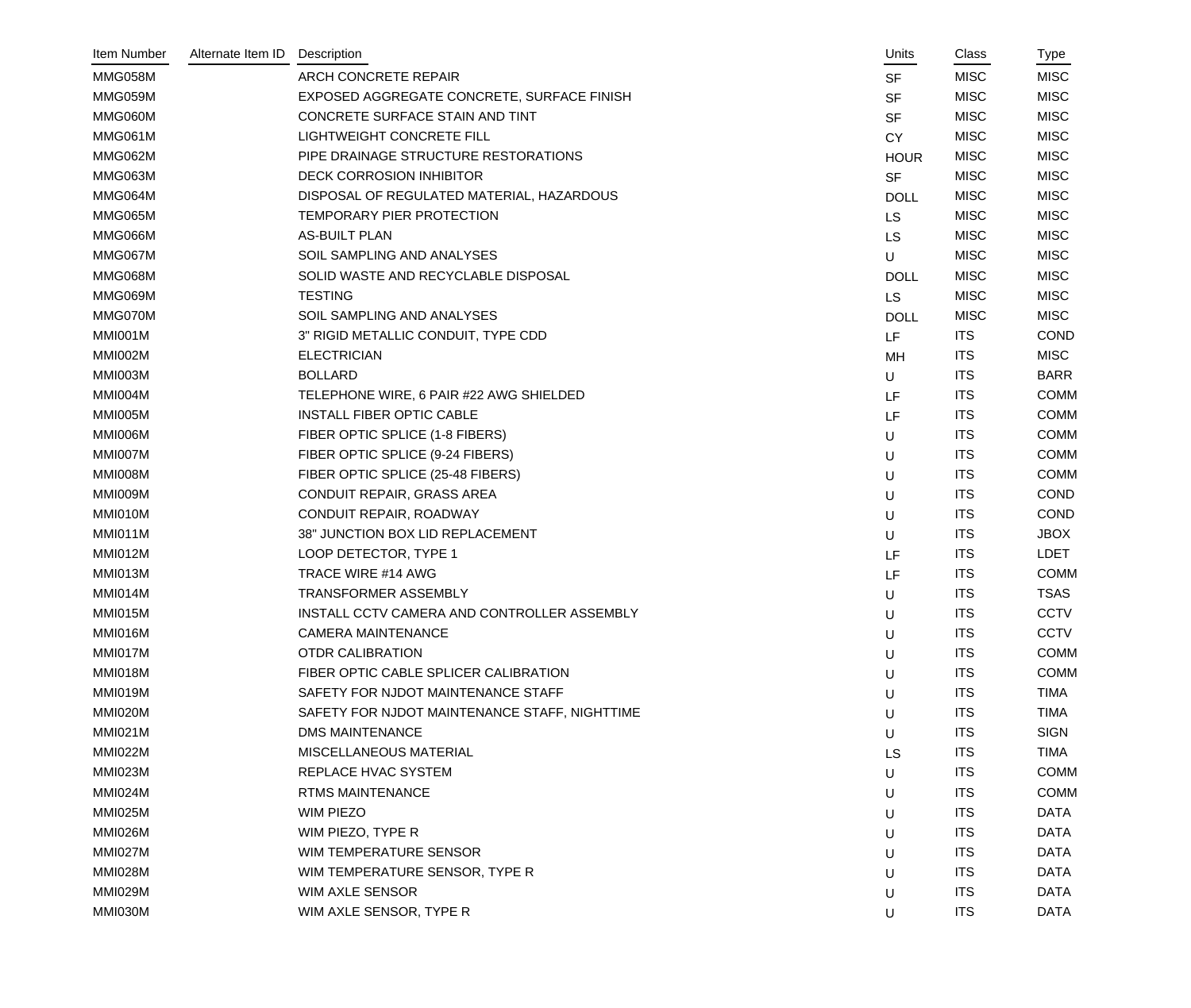| Item Number    | Alternate Item ID | Description                                                            | Units        | Class       | Type        |
|----------------|-------------------|------------------------------------------------------------------------|--------------|-------------|-------------|
| MMI031M        |                   | WIM AXLE SENSOR PIEZO                                                  | U            | <b>ITS</b>  | <b>DATA</b> |
| <b>MMI032M</b> |                   | WIM AXLE SENSOR PIEZO, TYPE R                                          | U            | <b>ITS</b>  | <b>DATA</b> |
| MMI033M        |                   | AXLE SENSOR REMOVAL                                                    | U            | <b>ITS</b>  | <b>DATA</b> |
| MMI034M        |                   | AXLE SENSOR FRAME REMOVAL                                              | U            | <b>ITS</b>  | <b>DATA</b> |
| MMI035M        |                   | BENDING PLATE REMOVAL                                                  | U            | <b>ITS</b>  | <b>DATA</b> |
| MMI036M        |                   | <b>FOUNDATION REMOVAL, ITS</b>                                         | U            | <b>ITS</b>  | <b>DATA</b> |
| MMI037M        |                   | REMOVAL OF JUNCTION BOXES                                              | U            | <b>ITS</b>  | <b>JBOX</b> |
| MMI038M        |                   | CAMERA VIDEO DETECTION ASSEMBLY                                        | U            | <b>ITS</b>  | <b>CCTV</b> |
| MMI039M        |                   | <b>VIDEO CABLE</b>                                                     | LF           | <b>ITS</b>  | <b>CCTV</b> |
| MMI040M        |                   | DYNAX AXLE SENSOR                                                      | LS           | <b>ITS</b>  | <b>DATA</b> |
| <b>MMI041M</b> |                   | ROADWAY DEVICES, WIM TYPE U                                            | U            | <b>ITS</b>  | <b>DATA</b> |
| <b>MMI042M</b> |                   | REDEPLOYMENT OF PORTABLE TRAILER MOUNTED CCTV CAMERA ASSEMBLY (PTMCCA) | $\sf U$      | <b>ITS</b>  | <b>CCTV</b> |
| MMI043M        |                   | REMOVAL                                                                | U            | <b>ITS</b>  | <b>CCTV</b> |
| MMR001M        |                   | <b>CONSTRUCTION LAYOUT</b>                                             | <b>DAY</b>   | <b>SURV</b> | <b>SURV</b> |
| MMR002M        |                   | FLEXURAL BEAM TESTING EQUIPMENT                                        | <b>LS</b>    | <b>CONC</b> | <b>MAFL</b> |
| MMR003M        |                   | MOBILIZATION, PREMIUM                                                  | <b>DAY</b>   | <b>MOBL</b> | <b>MISC</b> |
| MMR004M        |                   | <b>MOBILIZATION</b>                                                    | U            | <b>MOBL</b> | <b>MISC</b> |
| MMR005M        |                   | SPECIAL MOBILIZATION                                                   | U            | <b>MOBL</b> | <b>MISC</b> |
| MMR006M        |                   | <b>EMERGENCY MOBILIZATION</b>                                          | U            | <b>MOBL</b> | <b>MISC</b> |
| MMR007M        |                   | MILLING CONCRETE PAVEMENT, 1" DEPTH                                    | SY           | MILL        | MILL        |
| MMR008M        |                   | MILLING 2" AVERAGE DEPTH (UNDER 2000 S.Y.)                             | SY           | <b>MILL</b> | <b>MILL</b> |
| MMR009M        |                   | MILLING 2" AVERAGE DEPTH (2001 TO 8000 S.Y.)                           | <b>SY</b>    | MILL        | MILL        |
| MMR010M        |                   | MILLING 2" AVERAGE DEPTH (OVER 8000 S.Y.)                              | SY           | <b>MILL</b> | <b>MILL</b> |
| MMR011M        |                   | EARTH EXCAVATION FOR TEST PITS                                         | U            | EART        | <b>BRAL</b> |
| MMR012M        |                   | REGRADE BERM FOR BEAM GUIDE RAIL                                       | <b>SY</b>    | LAND        | <b>TURF</b> |
| MMR013M        |                   | SLAB JACKING URETHANE GROUT                                            | LB           | <b>CONC</b> | <b>CONR</b> |
| MMR014M        |                   | POLY PATCH                                                             | LF           | <b>CONC</b> | <b>CONR</b> |
| MMR015M        |                   | NOVACHIP FRICTION COURSE                                               | $\mathsf{T}$ | <b>ASPH</b> | <b>BITM</b> |
| MMR017M        |                   | HOT MIX ASPHALT BASE COURSE I-2 NORTH (UNDER 500 TON)                  | т            | <b>ASPH</b> | <b>BITM</b> |
| MMR018M        |                   | HOT MIX ASPHALT BASE COURSE I-2 NORTH (OVER 500 TON)                   | Τ            | <b>ASPH</b> | <b>BITM</b> |
| MMR019M        |                   | HOT MIX ASPHALT BASE COURSE I-2 SOUTH (UNDER 500 TON)                  | т            | <b>ASPH</b> | <b>BITM</b> |
| MMR020M        |                   | HOT MIX ASPHALT BASE COURSE I-2 SOUTH (OVER 500 TON)                   | т            | <b>ASPH</b> | <b>BITM</b> |
| MMR021M        |                   | HOT MIX ASPHALT SURFACE COURSE I-4 NORTH (UNDER 500 TON)               | Τ            | <b>ASPH</b> | <b>BITM</b> |
| MMR022M        |                   | HOT MIX ASPHALT SURFACE COURSE I-4 NORTH (OVER 500 TON)                | т            | <b>ASPH</b> | <b>BITM</b> |
| MMR023M        |                   | HOT MIX ASPHALT SURFACE COURSE I-4 SOUTH (UNDER 500 TON)               | Τ            | <b>ASPH</b> | <b>BITM</b> |
| MMR024M        |                   | HOT MIX ASPHALT SURFACE COURSE I-4 SOUTH (OVER 500 TON)                | Τ            | <b>ASPH</b> | <b>BITM</b> |
| MMR027M        |                   | REFLECTIVE CRACK RELIEF INTERLAYER                                     | т            | <b>ASPH</b> | <b>BITM</b> |
| MMR028M        |                   | SUPERPAVE HOT MIX ASPHALT 19H76 SURFACE COURSE                         | Τ            | <b>ASPH</b> | <b>BITM</b> |
| MMR029M        |                   | HIGH PERFORMANCE THIN OVERLAY .19" SURFACE COURSE                      | T.           | <b>ASPH</b> | <b>BITM</b> |
| MMR030M        |                   | 18" X 9.5" CONCRETE SLOPING CURB, DOWELLED                             | LF           | <b>CURB</b> | <b>VTCB</b> |
| MMR031M        |                   | <b>REMOVAL OF CURB</b>                                                 | LF           | <b>RMVC</b> | <b>VTCB</b> |
| MMR032M        |                   | <b>BELGIAN BLOCK CURB</b>                                              | LF           | <b>CURB</b> | <b>VTCB</b> |
| MMR033M        |                   | ADIEM ENERGY ABSORBING END TREATMENT                                   | <b>MODU</b>  | <b>MNTC</b> | <b>CUSH</b> |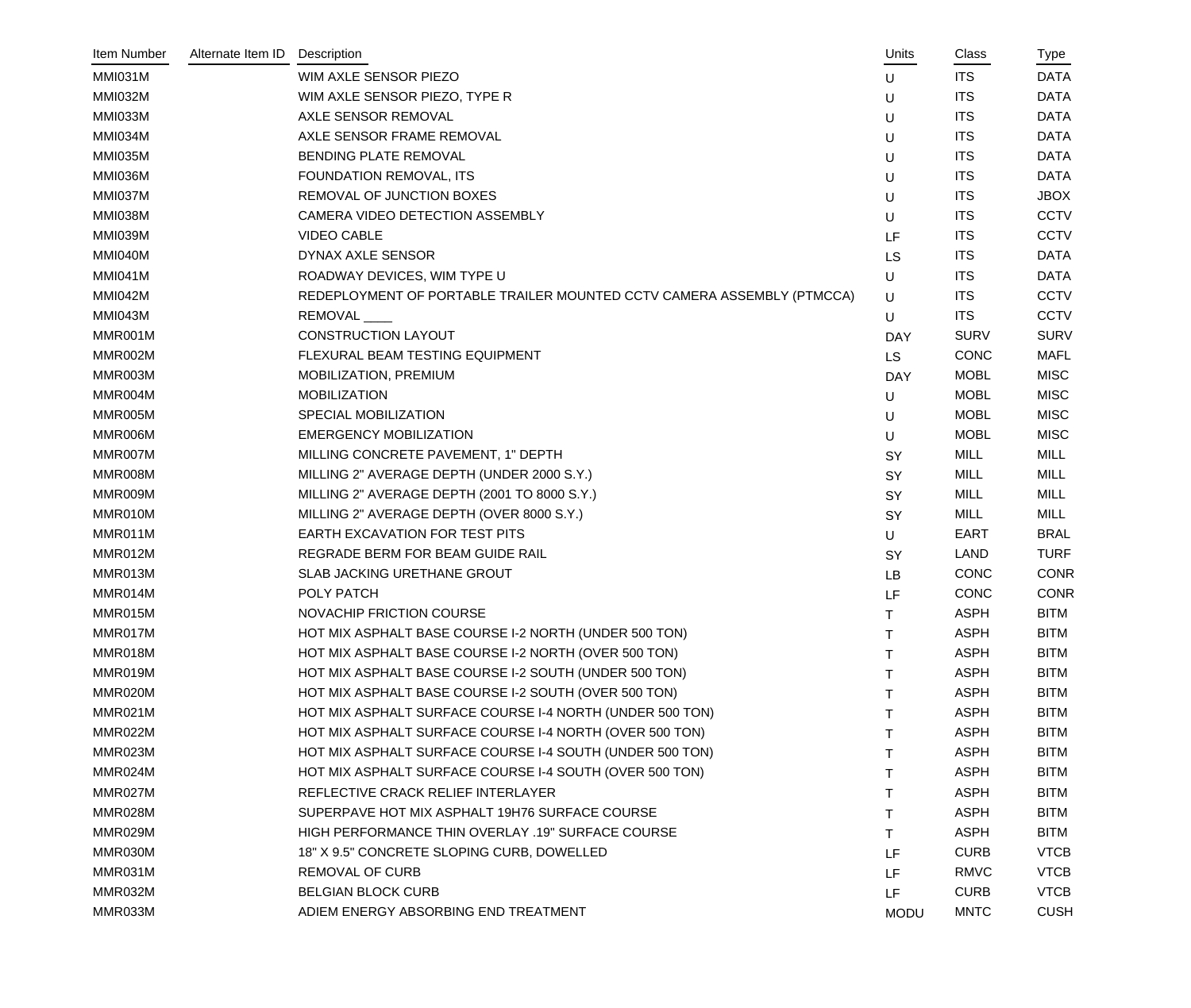| Item Number | Alternate Item ID | Description                                                                                    | Units      | Class       | Type        |
|-------------|-------------------|------------------------------------------------------------------------------------------------|------------|-------------|-------------|
| MMR034M     |                   | <b>REMOVAL OF SIDEWALK</b>                                                                     | <b>SY</b>  | <b>CLER</b> | <b>DEMO</b> |
| MMR035M     |                   | <b>CABLE GUIDE WIRE</b>                                                                        | LF         | <b>GDRL</b> | <b>BRAL</b> |
| MMR036M     |                   | <b>CABLE GUIDE WIRE ANCHORAGES</b>                                                             | U          | <b>GDRL</b> | <b>BRAL</b> |
| MMR037M     |                   | TRI-BEAM GUIDE RAIL ELEMENT                                                                    | LF         | <b>GDRL</b> | <b>BRAL</b> |
| MMR038M     |                   | BEAM GUIDE RAIL POSTS, EXCLUDING SPACERS                                                       | U          | <b>GDRL</b> | <b>BRAL</b> |
| MMR039M     |                   | BEAM GUIDE RAIL POSTS, ADDITIONAL LENGTH                                                       | U          | <b>GDRL</b> | <b>BRAL</b> |
| MMR040M     |                   | DRILLING OR CORING FOR BEAM GUIDE RAIL POSTS, NON-BRIDGE                                       | U          | <b>GDRL</b> | <b>BRAL</b> |
| MMR041M     |                   | SAWCUTTING FOR BEAM GUIDE RAIL POSTS, NON-BRIDGE                                               | LF         | <b>GDRL</b> | <b>BRAL</b> |
| MMR042M     |                   | BEAM GUIDE RAIL INSTALLATION IN ROCK                                                           | U          | <b>GDRL</b> | <b>BRAL</b> |
| MMR043M     |                   | RESET BEAM GUIDE RAIL WITH NEW POSTS                                                           | <b>LF</b>  | <b>GDRL</b> | <b>BRAL</b> |
| MMR044M     |                   | ATTACHMENT TO STRUCTURE, BALUSTRADE, DETAIL NO.CD-609-10.1                                     | LF         | <b>GDRL</b> | <b>BRAL</b> |
| MMR045M     |                   | ATTACHMENT TO STRUCTURE, DETAIL NO. CD-609-10.2                                                | LF         | <b>GDRL</b> | <b>BRAL</b> |
| MMR046M     |                   | ATTACHMENT TO STRUCTURE, DETAIL NO. CD-609-10.2, W/ EXISTING BEAM GUIDE RAIL<br><b>ELEMENT</b> | U          | GDRL        | <b>BRAL</b> |
| MMR047M     |                   | ATTACHMENT TO STRUCTURE, TYPE A                                                                | U          | <b>GDRL</b> | <b>BRAL</b> |
| MMR048M     |                   | ATTACHMENT TO STRUCTURE, TYPE B                                                                | U          | <b>GDRL</b> | <b>BRAL</b> |
| MMR049M     |                   | <b>EXTRA SPACER BLOCKS</b>                                                                     | U          | <b>GDRL</b> | <b>BRAL</b> |
| MMR050M     |                   | REMOVAL OF WIRE ROPE GUARD FENCE                                                               | LF         | <b>GDRL</b> | <b>BRAL</b> |
| MMR051M     |                   | REMOVAL OF DUAL FACED BEAM GUIDE RAIL                                                          | LF         | <b>GDRL</b> | <b>BRAL</b> |
| MMR052M     |                   | REMOVAL OF MEDIAN BREAKAWAY CABLE TERMINAL                                                     | U          | <b>GDRL</b> | <b>BRAL</b> |
| MMR053M     |                   | REMOVAL OF BREAKAWAY CABLE TERMINAL - INCLUDING CONCRETE FOOTING                               | U          | <b>GDRL</b> | <b>BRAL</b> |
| MMR054M     |                   | WOOD POSTS FOR EXTRUDER TERMINALS                                                              | U          | <b>GDRL</b> | <b>BRAL</b> |
| MMR055M     |                   | BUFFER END PIECES FOR END TREATMENTS                                                           | U          | <b>GDRL</b> | <b>BRAL</b> |
| MMR056M     |                   | WOODEN POSTS FOR END TREATMENTS                                                                | U          | <b>GDRL</b> | <b>BRAL</b> |
| MMR057M     |                   | RAIL ELEMENTS FOR END TREATMENTS                                                               | U          | <b>GDRL</b> | <b>BRAL</b> |
| MMR058M     |                   | REFLECTIVE SHEETING FOR END TREATMENTS                                                         | <b>SF</b>  | <b>GDRL</b> | <b>BRAL</b> |
| MMR059M     |                   | ATTACHMENT TO STRUCTURE, DETAIL NO. CD-612-9.2                                                 | U          | <b>GDRL</b> | <b>BRAL</b> |
| MMR060M     |                   | FLASHING ARROW BOARD, 4' X 8'                                                                  | <b>DAY</b> | <b>MNTC</b> | <b>LGHT</b> |
| MMR061M     |                   | PORTABLE VARIABLE MESSAGE SIGN                                                                 | <b>DAY</b> | <b>MNTC</b> | <b>LGHT</b> |
| MMR062M     |                   | TRAFFIC CONTROL TRUCK WITH MOUNTED CRASH CUSHION                                               | <b>DAY</b> | <b>MNTC</b> | <b>CUSH</b> |
| MMR063M     |                   | TEMPORARY TRAFFIC MARKERS                                                                      | U          | <b>PVMK</b> | <b>STIP</b> |
| MMR064M     |                   | LONG LIFE PATTERNED CONTRAST PAVEMENT MARKINGS TAPE, 7"                                        | LF         | <b>PVMK</b> | <b>STIP</b> |
| MMR065M     |                   | REMOVAL OF LONG LIFE PATTERNED CONTRAST PAVEMENT MARKINGS TAPE                                 | LF         | <b>PVMK</b> | <b>STRP</b> |
| MMR066M     |                   | REMOVAL OF TRAFFIC STRIPES, LINES EPOXY RESIN                                                  | LF.        | <b>PVMK</b> | <b>STRP</b> |
| MMR067M     |                   | REMOVAL OF TRAFFIC MARKINGS, LINES                                                             | LF         | <b>PVMK</b> | <b>STRP</b> |
| MMR068M     |                   | REMOVAL OF TRAFFIC MARKINGS, SYMBOLS THERMOPLASTIC                                             | <b>SF</b>  | <b>PVMK</b> | <b>STRP</b> |
| MMR069M     |                   | TWO-WAY PLOWABLE MONO-DIRECTIONAL WHITE PAVEMENT REFLECTORS                                    | U          | <b>PVMK</b> | <b>STIP</b> |
| MMR070M     |                   | TWO-WAY PLOWABLE MONO-DIRECTIONAL AMBER PAVEMENT REFLECTORS                                    | U          | <b>PVMK</b> | <b>STIP</b> |
| MMR071M     |                   | TWO-WAY PLOWABLE BI-DIRECTIONAL AMBER PAVEMENT REFLECTORS                                      | U          | <b>PVMK</b> | <b>STIP</b> |
| MMR072M     |                   | INTERMEDIATE CABLE GUIDE WIRE ANCHOR ASSEMBLY                                                  | U          | <b>GDRL</b> | <b>BRAL</b> |
| MMR073M     |                   | NON-VEGETATIVE SURFACE, POLYESTER MATTING                                                      | SY         | <b>GDRL</b> | <b>NVSF</b> |
| MMR074M     |                   | ASPHALT RUBBER SURFACE TREATMENT                                                               | SY         | <b>ASPH</b> | <b>BITM</b> |
| MMR075M     |                   | MAINTENANCE CRACK SEALING, ASPHALT                                                             | <b>GAL</b> | <b>ASPH</b> | <b>BITM</b> |
| MMR076M     |                   | <b>GUIDE RAIL EXTRUDERS</b>                                                                    | U          | <b>GDRL</b> | <b>BRAL</b> |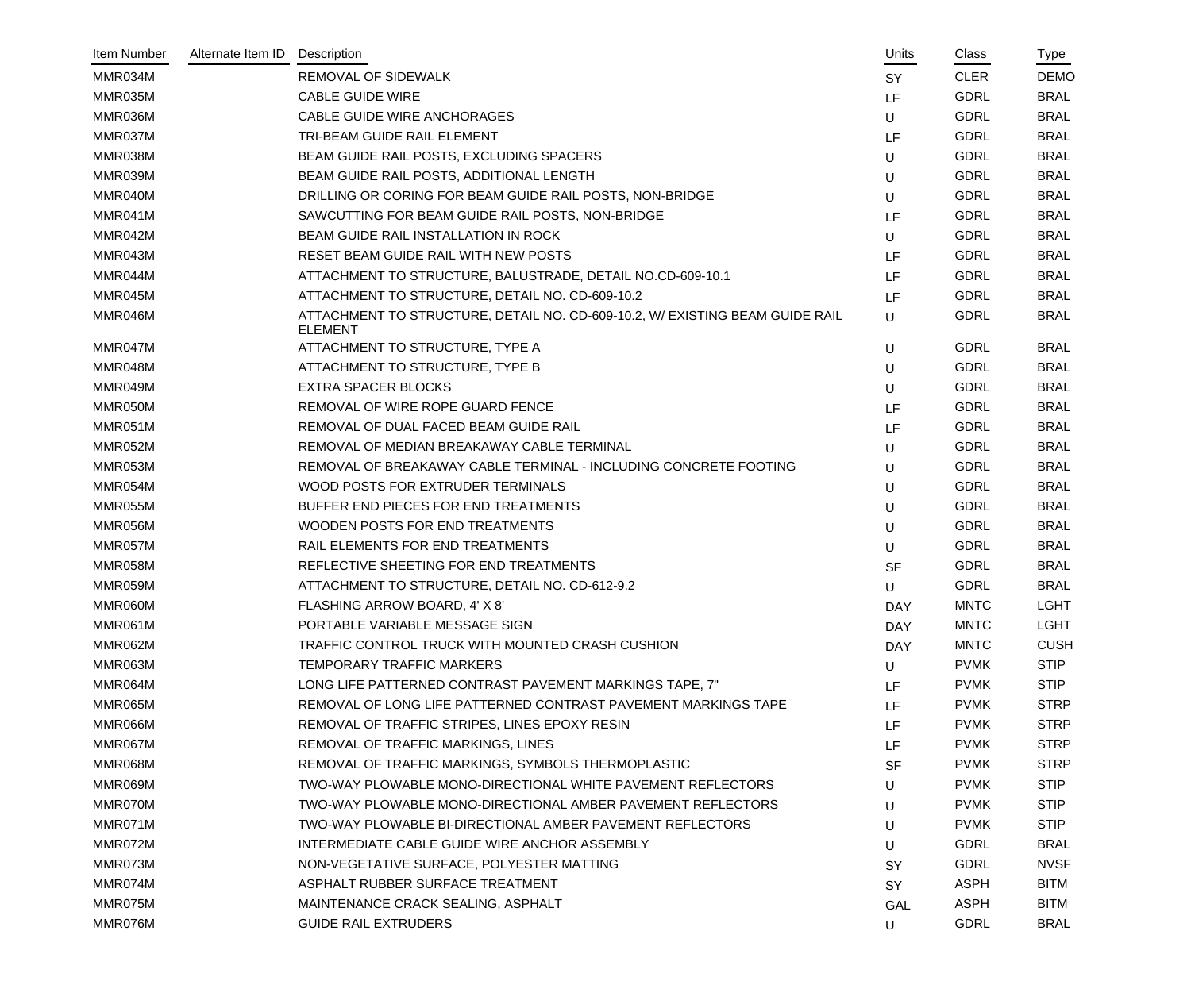| Item Number       | Alternate Item ID | Description                                                                    | Units       | Class       | Type        |
|-------------------|-------------------|--------------------------------------------------------------------------------|-------------|-------------|-------------|
| MMR077M           |                   | MOBILIZATION OF MILLING AND HOT MIX ASPHALT PAVING EQUIPMENT                   | U           | <b>MOBL</b> | <b>MISC</b> |
| MMR078M           |                   | HMA MILLING, 2"                                                                | SY          | <b>MILL</b> | <b>MILL</b> |
| MMR079M           |                   | HMA MILLING, 3"                                                                | SY          | <b>MILL</b> | <b>MILL</b> |
| MMR080M           |                   | <b>CLEARING SITE</b>                                                           | <b>LF</b>   | <b>MISC</b> | <b>MISC</b> |
| MMR081M           |                   | TRAFFIC MARKINGS, LINES, THERMOPLASTIC                                         | LF.         | <b>PVMK</b> | <b>STIP</b> |
| MMR082M           |                   | HMA MILLING, 1"                                                                | SY          | <b>MILL</b> | <b>MILL</b> |
| MMR083M           |                   | MOBILE RETROREFLECTOMETER SERVICE                                              | <b>LS</b>   | <b>MISC</b> | <b>MISC</b> |
| MMR084M           |                   | MICRO-SURFACING LEVELING COURSE, EMULSIFIED ASPHALT                            | <b>GAL</b>  | <b>ASPH</b> | <b>BITM</b> |
| MMR085M           |                   | MICRO-SURFACING LEVELING COURSE, AGGREGATE                                     | Т           | <b>ASPH</b> | <b>BITM</b> |
| MMR086M           |                   | REMOVE & REPAIR DYNAX TM AXLE SENSOR, FRAME & CONDUIT                          | <b>LS</b>   | <b>MISC</b> | <b>MISC</b> |
| MMR087M           |                   | <b>MICROMILLING</b>                                                            | SY          | <b>MILL</b> | <b>MILL</b> |
| MMR088M           |                   | SAWCUTTING                                                                     | LF.         | <b>MISC</b> | <b>MISC</b> |
| MMR089M           |                   | PREPARATION OF ROADBED                                                         | SY          | <b>MISC</b> | <b>MISC</b> |
| MMR090M           |                   | LONG LIFE PATTERNED CONTRAST PAVEMENT MARKINGS TAPE, 9"                        | LF.         | <b>PVMK</b> | <b>STIP</b> |
| MMR091M           |                   | <b>CONCRETE WASHOUT SYSTEM</b>                                                 | U           | <b>MISC</b> | <b>MISC</b> |
| MMR092M           |                   | THERMOPLASTIC AGGREGATE BLEND                                                  | SY          | <b>CURB</b> | <b>WALK</b> |
| MMR093M           |                   | FULL DEPTH CONCRETE PAVEMENT REPAIR, PRE-CAST                                  | SY          | <b>CONC</b> | <b>PREC</b> |
| MMR094M           |                   | <b>COURSE AGGREGATE</b>                                                        | <b>CY</b>   | <b>BASE</b> | <b>SOIL</b> |
| MMR095M           |                   | PARTIAL DEPTH CONCRETE REPAIR, HOT APPLIED SYNTHETIC RESIN COMPOUND            | SY          | <b>CONC</b> | <b>CONC</b> |
| MMR096M           |                   | <b>REGRADE BERM</b>                                                            | <b>SY</b>   | <b>EART</b> | <b>TURF</b> |
| MMR097M           |                   | MICRO-SURFACING, TYPE II                                                       | T.          | <b>ASPH</b> | <b>BITM</b> |
| MMR098M           |                   | ABRASION-RESISTANT EPOXY TRAFFIC STRIPES                                       | LF.         | <b>PVMK</b> | <b>STIP</b> |
| MMR099M           |                   | BRIDGE DECK SURFACE TREATMENT, FLEXOGRID MARK-163 SYSTEM, WITH<br>PRETREATMENT | <b>SY</b>   | <b>BRID</b> | <b>DECK</b> |
| MMR100M           | <b>NS</b>         | <b>RAILROAD FLAGGER</b>                                                        | <b>HOUR</b> | <b>MNTC</b> | <b>MISC</b> |
| <b>MMR101M</b>    |                   | <b>STORM DRAIN MARKERS</b>                                                     | U           | <b>DRAN</b> | <b>INLT</b> |
| <b>MMR102M</b>    |                   | THRIE BEAM POST                                                                | U           | <b>GDRL</b> | <b>BRAL</b> |
| <b>MMR103M</b>    |                   | STEEL POST FOR EXTRUDER TERMINAL                                               | U           | <b>GDRL</b> | <b>BRAL</b> |
| <b>MMR104M</b>    |                   | STEEL POST FOR FLARED END TERMINAL                                             | U           | <b>GDRL</b> | <b>BRAL</b> |
| <b>MMR105M</b>    |                   | ROADWAY EXCAVATION, UNCLASSIFIED, VARIOUS MATERIAL                             | <b>CY</b>   | <b>EART</b> | <b>EXCV</b> |
| <b>MMR106M</b>    |                   | CONCRETE MILLING, 2" OR LESS                                                   | <b>SY</b>   | <b>MILL</b> | <b>MILL</b> |
| <b>MMR107M</b>    |                   | Traffic Markings, Symbols, Long Life, Epoxy Resin                              | <b>SF</b>   | <b>PVMK</b> | <b>STIP</b> |
| <b>MMR108M</b>    |                   | Hydro-Blasting                                                                 | LF.         | <b>PVMK</b> | <b>STIP</b> |
| <b>MMR109M</b>    |                   | DIAMOND GRINDING, ASPHALT PAVEMENT                                             | SY          | <b>MILL</b> | MILL        |
| MMR110M           |                   | Partial Depth Concrete Repair, HMA                                             | SY          |             | CONC        |
| <b>MMR111</b>     |                   | <b>Material Transfer Vehicle</b>                                               | L S         | <b>ASPH</b> |             |
| MMR112M           |                   | <b>BARRIER CURB REMOVAL</b>                                                    | LF          | <b>CONC</b> | <b>BARR</b> |
| MMR113M           |                   | <b>VOID REDUCING ASPHALT MEMBRANE</b>                                          | LF.         | <b>MISC</b> | <b>MISC</b> |
| MMR114M           |                   | PAVEMENT MARKING GROOVE                                                        | LF          | <b>MISC</b> | <b>MISC</b> |
| MNBR1             |                   | BRIDG MAINT (BUREAU OF MAINTENANCE), NORM                                      | MH          | <b>MISC</b> | <b>MISC</b> |
| MNBR2             |                   | BRIDGE MAINT (BUREAU OF MAINTENANCE), PCTT                                     | <b>PCT</b>  | <b>MISC</b> | <b>MISC</b> |
| MNBR3             |                   | BRIDGE MAINT (BUREAU OF MAINTENANCE), PCTO                                     | <b>PCT</b>  | <b>MISC</b> | <b>MISC</b> |
| MNTC1             |                   | MAINTENANCE OF TRAFFIC, TEMPORARY, NORM                                        | U           | <b>MISC</b> | <b>MISC</b> |
| MNTC <sub>2</sub> |                   | MAINTENANCE OF TRAFFIC, TEMPORARY, PCTT                                        | <b>PCT</b>  | <b>MISC</b> | <b>MISC</b> |